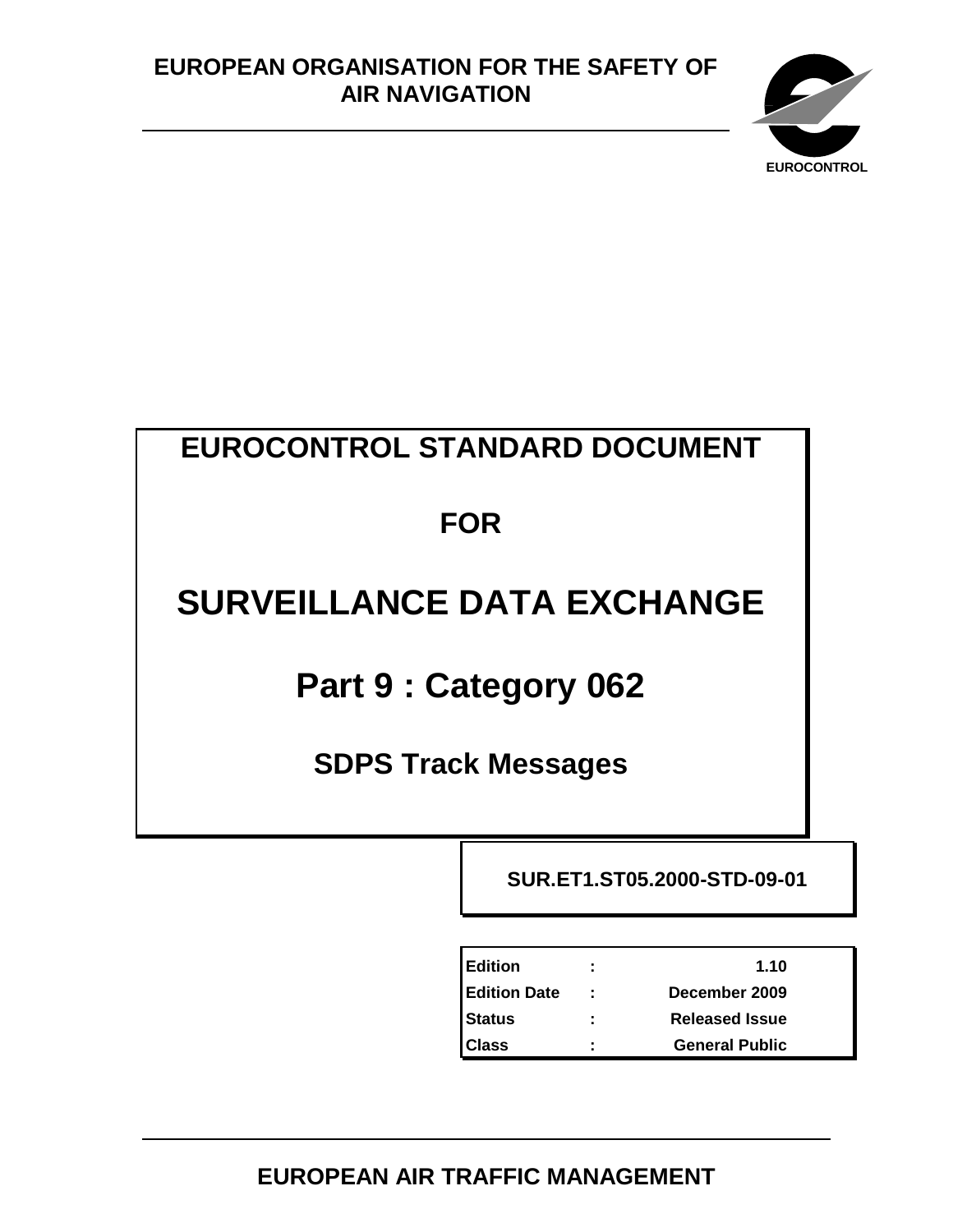|                                  |                                  |                                                              |                      |        | DOCUMENT IDENTIFICATION SHEET                                                                |   |
|----------------------------------|----------------------------------|--------------------------------------------------------------|----------------------|--------|----------------------------------------------------------------------------------------------|---|
|                                  |                                  | <b>DOCUMENT DESCRIPTION</b>                                  |                      |        |                                                                                              |   |
|                                  |                                  | <b>Document Title</b><br>Surveillance Data Exchange - Part 9 |                      |        |                                                                                              |   |
|                                  |                                  | <b>SDPS Track Messages</b>                                   |                      |        |                                                                                              |   |
| EWP DELIVERABLE REFERENCE NUMBER |                                  |                                                              |                      |        |                                                                                              |   |
| <b>PROGRAMME REFERENCE INDEX</b> |                                  |                                                              | <b>EDITION:</b>      |        | 1.10                                                                                         |   |
| SUR.ET1.ST05.2000-STD-09-01      |                                  |                                                              | <b>EDITION DATE:</b> |        | December 2009                                                                                |   |
|                                  |                                  | <b>Abstract</b>                                              |                      |        |                                                                                              |   |
|                                  |                                  |                                                              |                      |        | This document describes the application of ASTERIX to the transmission of System Track Data. |   |
|                                  |                                  | <b>Keywords</b>                                              |                      |        |                                                                                              |   |
| <b>ASTERIX</b>                   | Category 62                      |                                                              | System Track Data    |        |                                                                                              |   |
|                                  | <b>Track Information Service</b> |                                                              |                      |        |                                                                                              |   |
|                                  |                                  |                                                              |                      |        |                                                                                              |   |
| <b>CONTACT PERSON:</b>           | A. Engel                         | TEL: $+32-2-729$ 3355                                        |                      |        | UNIT:<br>CND/CoE/CN/SU                                                                       |   |
|                                  |                                  | <b>DOCUMENT STATUS AND TYPE</b>                              |                      |        |                                                                                              |   |
| <b>STATUS</b>                    |                                  | <b>CATEGORY</b>                                              |                      |        | <b>CLASSIFICATION</b>                                                                        |   |
| <b>Working Draft</b>             | $\Box$                           | <b>Executive Task</b>                                        |                      | $\Box$ | <b>General Public</b>                                                                        | ✓ |
| <b>Draft</b>                     | $\Box$                           | <b>Specialist Task</b>                                       |                      | □      | <b>EATMP</b>                                                                                 | □ |
| Proposed Issue                   | $\Box$                           | Lower Layer Task                                             |                      | ☑      | Restricted                                                                                   | □ |
| <b>Released Issue</b>            | ☑                                |                                                              |                      |        |                                                                                              |   |
| <b>ELECTRONIC BACKUP</b>         |                                  |                                                              |                      |        |                                                                                              |   |
| <b>INTERNAL REFERENCE NAME:</b>  |                                  |                                                              |                      |        |                                                                                              |   |
| <b>HOST SYSTEM</b>               |                                  |                                                              | <b>MEDIA</b>         |        | <b>SOFTWARE(S)</b>                                                                           |   |
| <b>Microsoft Windows</b>         | Type: Hard disk                  |                                                              |                      |        |                                                                                              |   |
|                                  |                                  | Media Identification :                                       |                      |        |                                                                                              |   |

 $\overline{\phantom{a}}$ 

 $\overline{\phantom{a}}$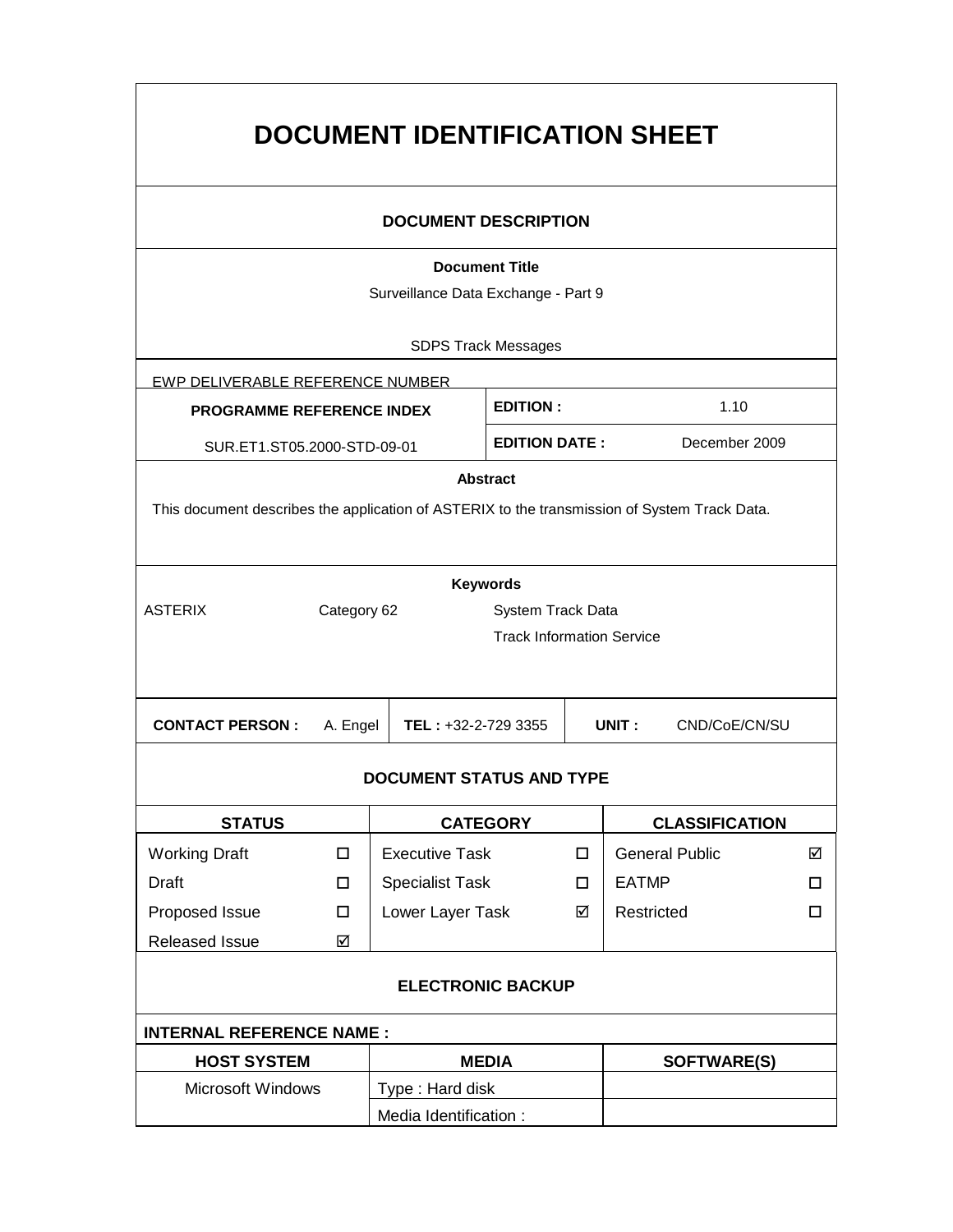## **DOCUMENT APPROVAL**

The following table identifies all management authorities who have successively approved the present issue of this document.

| <b>AUTHORITY</b>  | <b>NAME AND SIGNATURE</b> | <b>DATE</b> |
|-------------------|---------------------------|-------------|
| <b>ASTERIX</b>    |                           |             |
| Manager           | D. Doukas                 |             |
| <b>SUR Domain</b> |                           |             |
| Manager           | J. Berends                |             |
| <b>SURT</b>       |                           |             |
| Chairman          | M. Rees                   |             |
| <b>CND</b>        |                           |             |
| <b>Director</b>   | B. Redeborn               |             |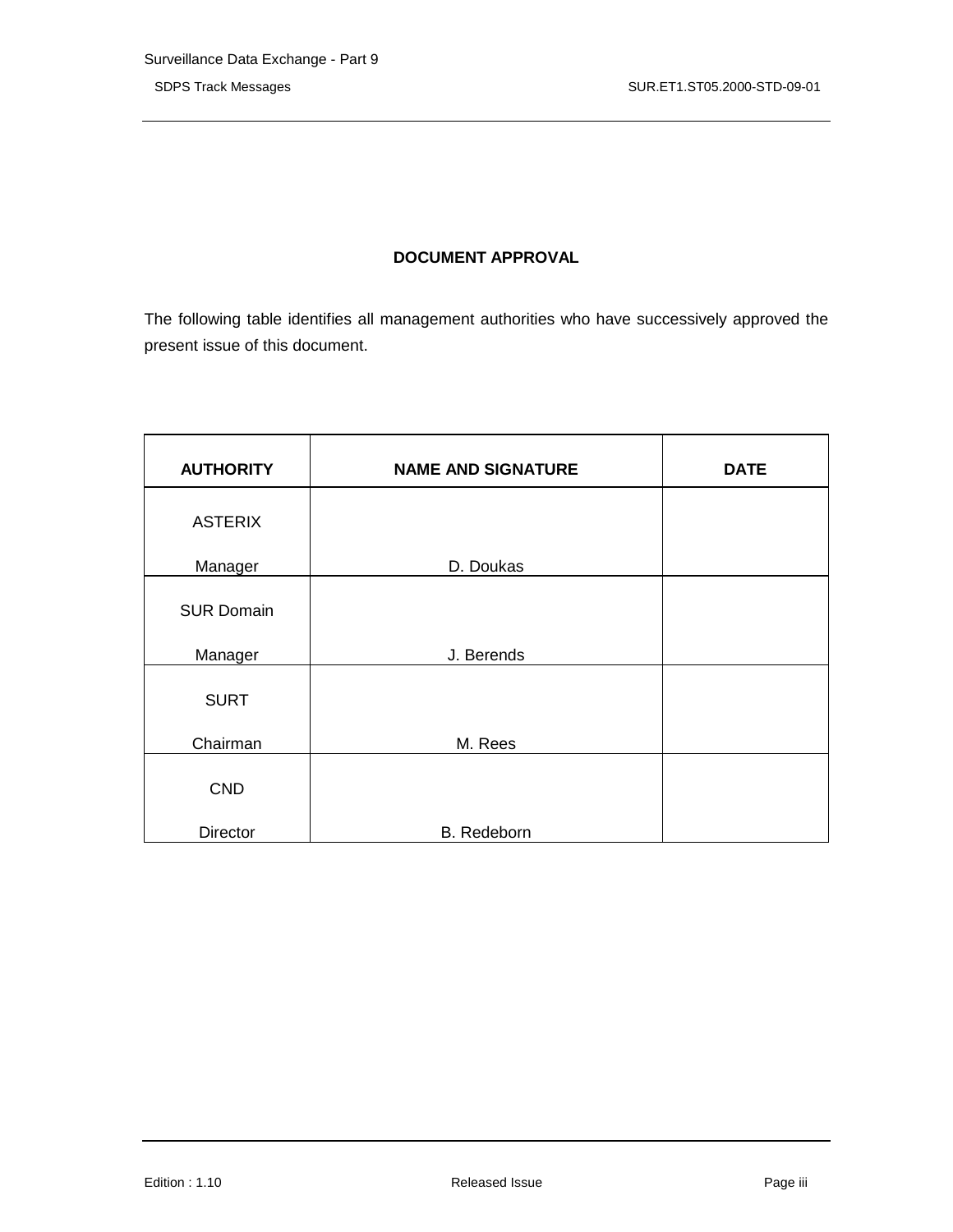## **DOCUMENT CHANGE RECORD**

The following table records the complete history of the successive editions of the present document.

| <b>EDITION</b> | <b>DATE</b> | <b>REASON FOR CHANGE</b>                                | <b>SECTIONS</b><br><b>PAGES</b> |
|----------------|-------------|---------------------------------------------------------|---------------------------------|
| 0.10           | Dec. 1998   | <b>Creation of Eurocontrol document</b>                 | <b>AFFECTED</b><br><b>ALL</b>   |
| 0.11           | Mar. 1999   | Numerous changes in items and encoding rules            | <b>ALL</b>                      |
| 0.12           | Jun. 1999   | Definitions added<br>$\bullet$                          | 3                               |
|                |             | General principles added<br>$\bullet$                   | 4                               |
|                |             | Encoding rules table added                              | 5.2                             |
|                |             | Changes in items<br>$\bullet$                           | 5.3                             |
| 0.13           | Dec. 1999   | Encoding rules suppressed<br>$\bullet$                  | 5.2                             |
|                |             | Changes in items<br>$\bullet$                           | 5.3                             |
| 0.14           | Feb. 2000   | Changes in items<br>$\bullet$                           | 5.2                             |
| 0.15           | Jun. 2000   | Changes in items<br>$\bullet$                           | 5.2                             |
| 0.17           | Nov. 2000   | Changes in items<br>$\bullet$                           | 5.2                             |
| 0.18           | Mar. 2001   | Changes in items<br>$\bullet$                           | 5.2                             |
| 0.19           | Jun. 2001   | Changes in items<br>$\bullet$                           | 5.2                             |
| 0.20           | Sep. 2001   | Changes in items<br>$\bullet$                           | 5.2                             |
|                |             | Addition of A-SMGCS data<br>$\bullet$                   | <b>ALL</b>                      |
| 0.21           | Oct. 2001   | Changes in items<br>$\bullet$                           | 5.2                             |
| 0.22           | Dec. 2001   | Changes in items<br>$\bullet$                           | 5.2                             |
| 0.23           | Jan. 2002   | Changes in items<br>$\bullet$                           | 5.2                             |
| 0.24           | Mar. 2002   | Changes in items<br>$\bullet$                           | 5.2                             |
| 0.25           | Aug. 2002   | Deletion of items :<br>1062/000, 1062/600,<br>$\bullet$ | 4.1, 5.1, 5.2                   |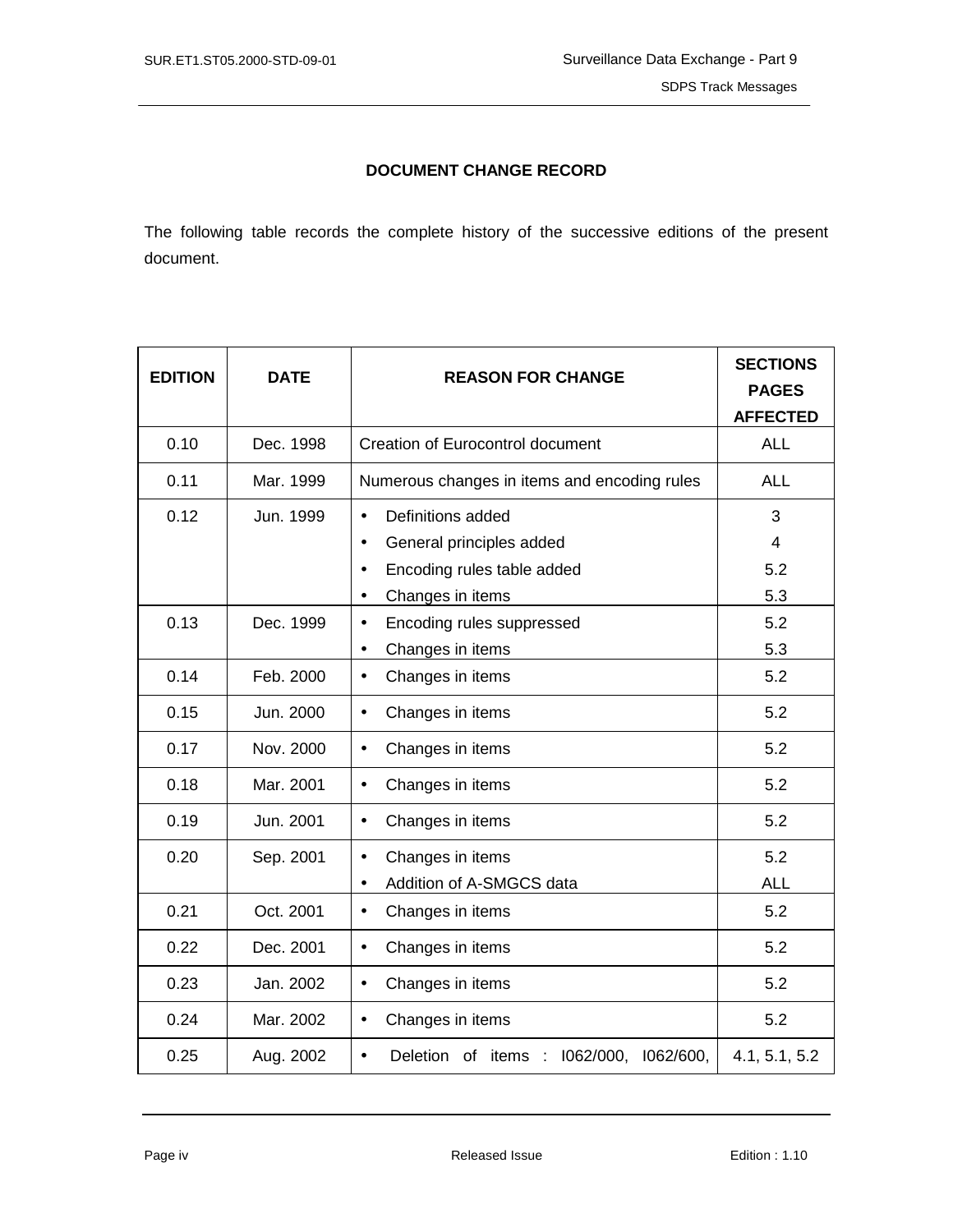|      |                   | 1062/605, 1062/610                                       |                  |
|------|-------------------|----------------------------------------------------------|------------------|
|      |                   | Creation of items: I062/101, I062/106<br>$\bullet$       | 5.1, 5.2         |
|      |                   | Modification of I062/080<br>$\bullet$                    | 5.2.6            |
|      |                   | Modification of I062/390<br>$\bullet$                    | 5.2.27           |
|      |                   | Modification of UAP<br>$\bullet$                         | 5.3              |
| 0.26 | Oct. 2002         | Re-integration of I062/180                               | 5.2.16           |
|      |                   | Switch of number between<br>1062/100<br>and              | 5.2.7 & 5.2.8    |
|      |                   | 1062/101                                                 |                  |
|      |                   | Switch of number between<br>1062/105<br>and              | 5.2.9 & 5.2.10   |
|      |                   | 1062/106                                                 |                  |
|      |                   | Modification in I062/110                                 | 5.2.11           |
|      |                   | Modification in 1062/290                                 | 5.2.23           |
|      |                   | Creation of I062/295                                     | 5.2.24           |
|      |                   | Modification in I062/380                                 | 5.2.27           |
|      |                   | Modification in I062/500                                 | 5.2.29           |
|      |                   | Re-organization of UAP                                   | 5.3              |
|      |                   |                                                          |                  |
| 0.27 | Dec. 2002         | Modification of I062/290                                 | 5.2.20           |
|      |                   | Modification of I062/295<br>Modification of I062/380     | 5.2.21<br>5.2.24 |
|      |                   | Modification of I062/100<br>- Suppression of             | 5.2.7            |
|      |                   | 1062/101                                                 |                  |
|      |                   | Modification<br>of I062/105 - Suppression of             | 5.2.8            |
|      |                   | 1062/106                                                 |                  |
|      |                   | Suppression of I062/180                                  |                  |
|      |                   | Re-organization of UAP                                   | 5.3              |
|      |                   | $\bullet$                                                |                  |
| 0.28 | <b>March 2003</b> | Modification of title                                    |                  |
|      |                   | Creation of Items I062/101 and I062/106                  | 5.2.8, 5.2.10    |
|      |                   | Modification of I062/110                                 | 5.2.11           |
|      |                   | Modification of I062/510<br>$\bullet$                    | 5.2.29           |
| 0.29 | Sept 2003         | Addition of two new data items to contain<br>$\bullet$   | 5.2.24/          |
|      |                   | Mode S BDSs and Mode S BDS ages.                         | 5.2.25           |
|      |                   | Splitting I062/380 IAS/Mach sub-fields into<br>$\bullet$ | 5.2.26           |
|      |                   | two separate sub-fields.                                 |                  |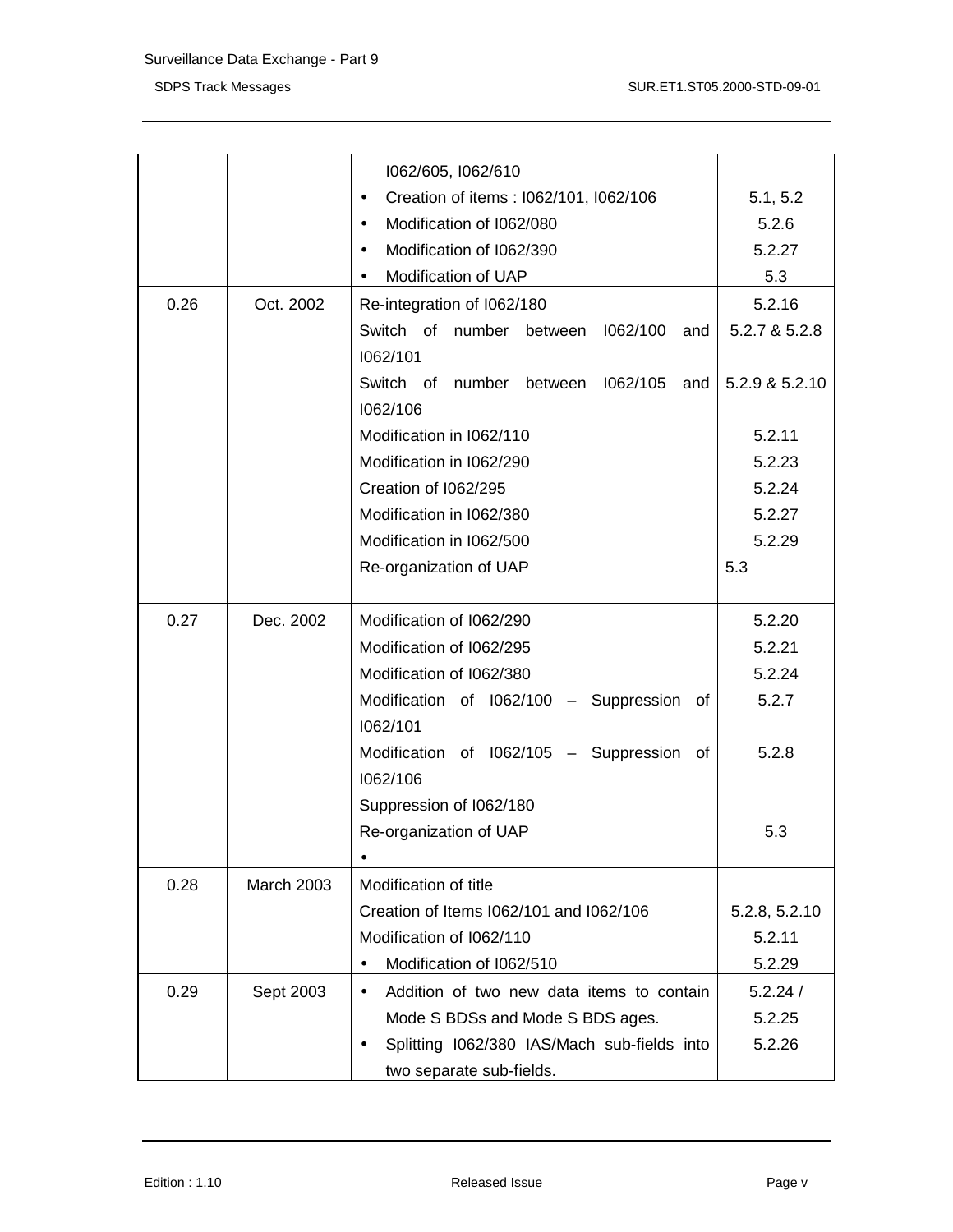|  | ٠         | Changing the range of 1062/380 sub-field 5,<br>and 16 to match Mode S BDS definitions. | 5.2.26  |
|--|-----------|----------------------------------------------------------------------------------------|---------|
|  |           |                                                                                        |         |
|  | $\bullet$ | Adding additional subfields to item 380 and                                            | 5.2.21/ |
|  |           | 295 to explicitly include contents of Mode S                                           | 5.2.26  |
|  |           | BDS 4,0 (Selected Vertical Intention)                                                  |         |
|  | ٠         | Removal of the low resolution position items                                           |         |
|  |           | $(101$ and $106)$ .                                                                    |         |
|  | ٠         | Slight reformatting of 1062/380 subfield 10 to                                         | 5.2.26  |
|  |           | match cat 48 encoding of STAT.                                                         |         |
|  | $\bullet$ | Slight reformatting of I062/380 subfield 16 to                                         | 5.2.26  |
|  |           | match I021/165 encoding.                                                               |         |

| 0.30 | Nov. 2003         | Addition of ICAO Annex 14 as reference<br>$\bullet$<br>document | 2.2      |
|------|-------------------|-----------------------------------------------------------------|----------|
|      |                   | Modification of format of 1062/350<br>and                       | 5.2.24/  |
|      |                   | 1062/360                                                        | 5.2.25   |
|      |                   | Correction of coding the extension indicator<br>$\bullet$       | 5.2.9    |
|      |                   | of primary subfield of I062/110                                 |          |
|      |                   | <b>Editorial modifications</b>                                  |          |
| 1.0P | March 2004        | Encoding rules defined for all the items<br>$\bullet$           |          |
|      |                   | Suppression of I062/350 and I062/360<br>$\bullet$               |          |
|      |                   | Note added in 1062/245<br>$\bullet$                             |          |
|      |                   | Suppression<br>of<br>subfields<br>included<br>in.<br>$\bullet$  |          |
|      |                   | 1062/380 and 1062/295 to include BDS 4.0                        |          |
|      |                   | data (information already present elsewhere)                    |          |
|      |                   | Two new subfields added in I062/390<br>$\bullet$                |          |
|      |                   | Modification of I062/060<br>$\bullet$                           |          |
|      |                   | Modification of I062/080<br>$\bullet$                           |          |
| 1.1  | October 2004      | Editorial modification in 1062/295 (subfield<br>$\bullet$       | 5.2.21   |
|      |                   | #30)                                                            |          |
| 1.2  | <b>March 2005</b> | Document Identification Sheet updated<br>$\bullet$              | Page ii  |
|      |                   | Document Approval page updated<br>$\bullet$                     | Page iii |
| 1.3  | April 2005        | Status changed to "Released Issue"<br>$\bullet$                 |          |
|      |                   | Definition item I062/130 updated                                | 5.2.11   |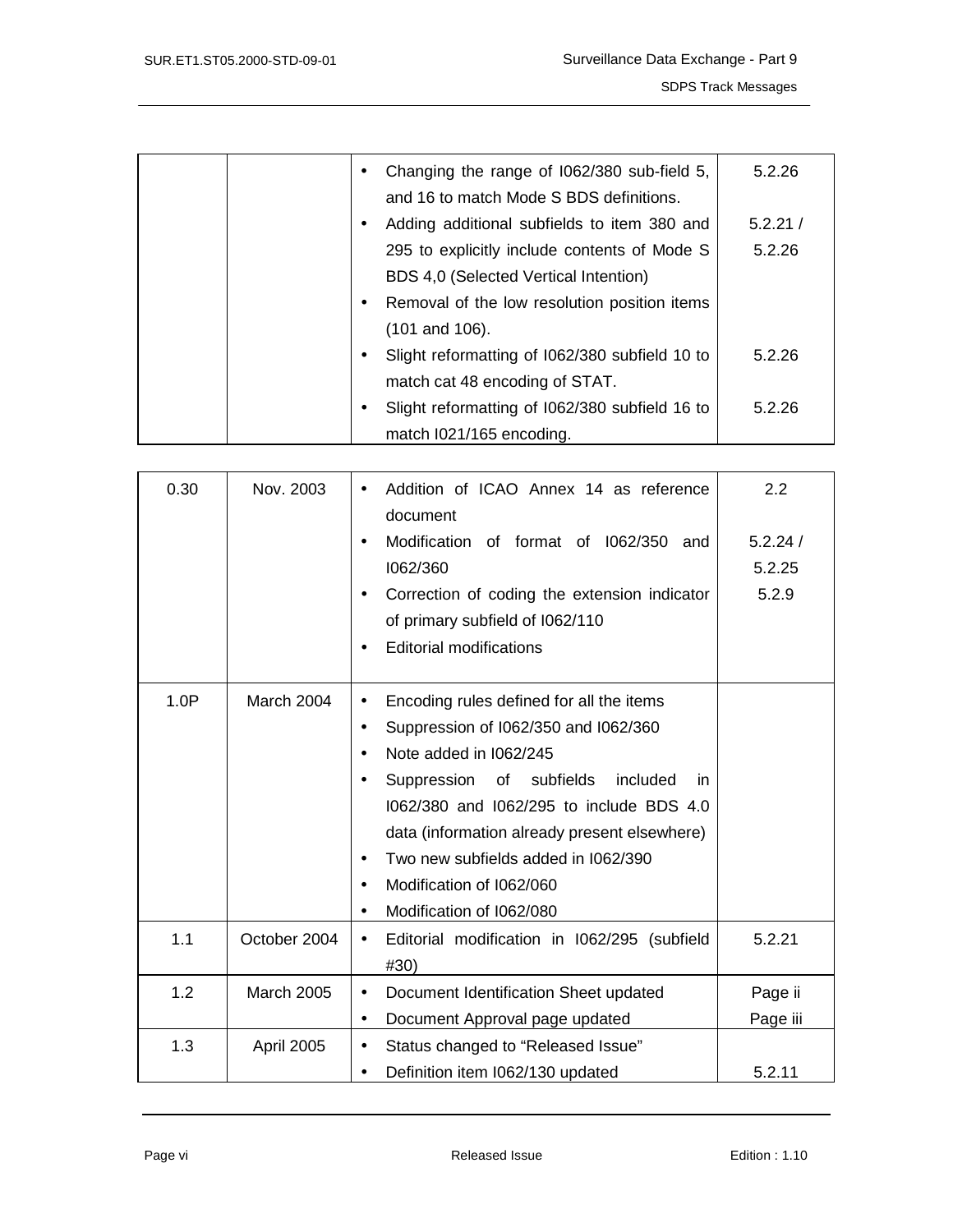| 1.4  | April 2007       | Document Identification Sheet updated<br>$\bullet$       | Page ii   |
|------|------------------|----------------------------------------------------------|-----------|
|      |                  | Document Approval page updated<br>$\bullet$              | Page iii  |
| 1.5  | May 2007         | 1062/390 : Wake Turbulence Category for<br>$\bullet$     | 5.2.25    |
|      |                  | Aircraft above "Heavy" added                             |           |
| 1.6  | <b>July 2007</b> | Note 6 to 1062/380 subfield #9 corrected<br>$\bullet$    | 5.2.24    |
| 1.7  | Nov. 2007        | Note(s) to I062/500 subfield #2 clarified<br>$\bullet$   | 5.2.26    |
|      |                  | Definition of "Reserved Expansion Field"<br>$\bullet$    | sep. doc. |
| 1.8  | Aug. 2008        | Altitude Discrepancy Flag added in I062/200<br>$\bullet$ | 5.2.15    |
|      |                  | <b>Editorial Update</b><br>٠                             |           |
| 1.9  | Oct. 2008        | Update of Item I062/380 Aircraft Derived<br>٠            | 5.2.24    |
|      |                  | Data, Subfield #11 "ADS-B Status Data"                   | (Page 87) |
| 1.10 | June 2009        | Document Approval Page updated<br>$\bullet$              | Page iii  |
|      |                  | Definition of LSB of 1062/380 #3 corrected               | 5.2.24    |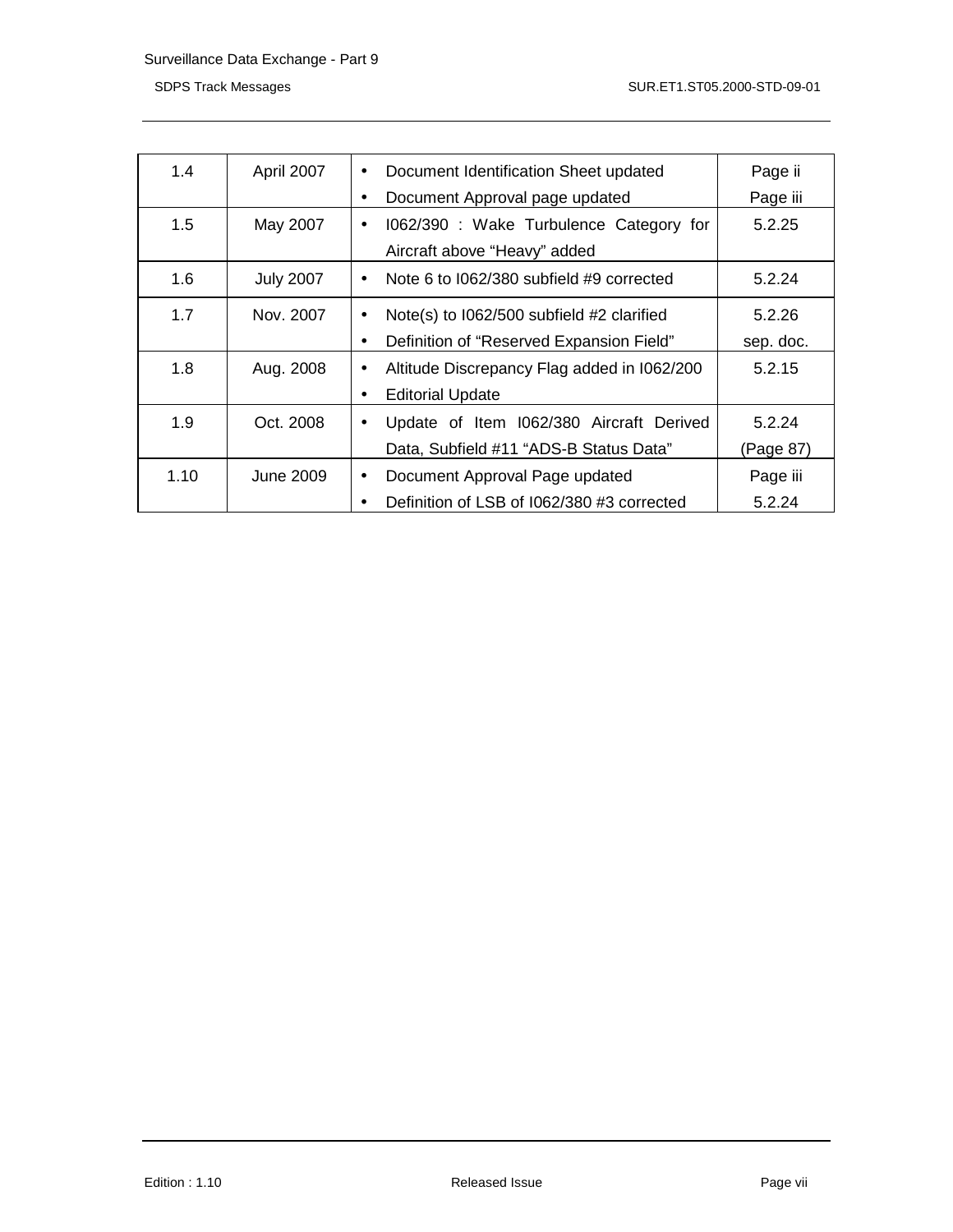## **TABLE OF CONTENTS**

| 1.           |  |
|--------------|--|
| 1.1          |  |
| 2.           |  |
| 2.1          |  |
| 2.2          |  |
| 3.           |  |
| 3.1          |  |
| 3.2          |  |
| $\mathbf{4}$ |  |
| 4.1          |  |
| 4.2          |  |
| 4.3          |  |
| 4.3.1        |  |
| 4.3.2        |  |
| 4.4          |  |
| 4.5          |  |
| 4.6          |  |
| 4.7          |  |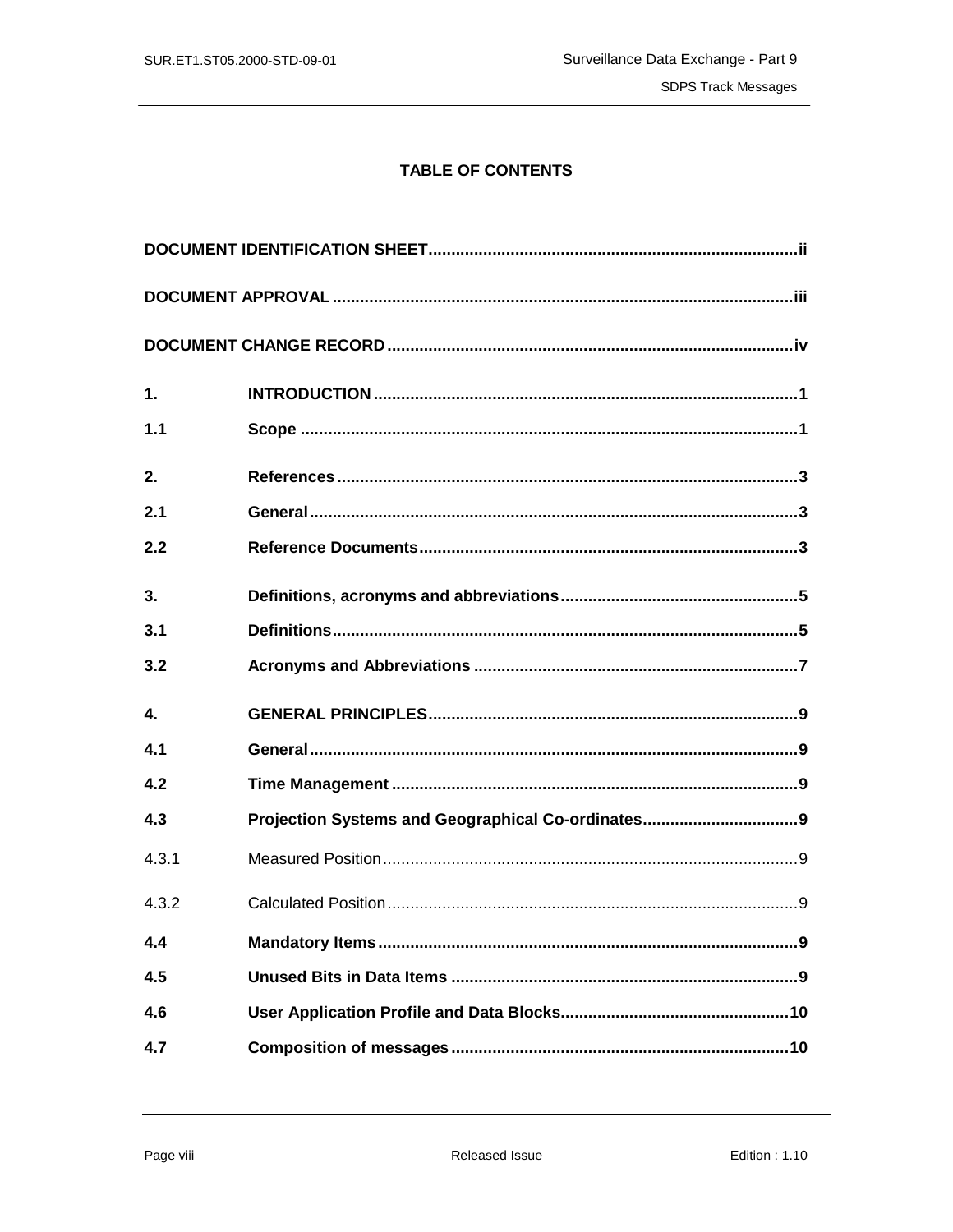| 5.     |                                                                   |
|--------|-------------------------------------------------------------------|
| 5.1    |                                                                   |
| 5.2    |                                                                   |
| 5.2.1  |                                                                   |
| 5.2.2  |                                                                   |
| 5.2.3  |                                                                   |
| 5.2.4  |                                                                   |
| 5.2.5  |                                                                   |
| 5.2.6  |                                                                   |
| 5.2.7  |                                                                   |
| 5.2.8  | Data Item I062/105, Calculated Position In WGS-84 Co-ordinates21  |
| 5.2.9  | Data Item I062/110, Mode 5 Data reports & Extended Mode 1 Code 22 |
| 5.2.10 |                                                                   |
| 5.2.11 | Data Item I062/130, Calculated Track Geometric Altitude 32        |
| 5.2.12 | Data Item I062/135, Calculated Track Barometric Altitude 33       |
| 5.2.13 |                                                                   |
| 5.2.14 | Data Item I062/185, Calculated Track Velocity (Cartesian)<br>.35  |
| 5.2.15 |                                                                   |
| 5.2.16 | Data Item I062/210, Calculated Acceleration (Cartesian) 37        |
| 5.2.17 | Data Item I062/220, Calculated Rate Of Climb/Descent38            |
| 5.2.18 |                                                                   |
| 5.2.19 |                                                                   |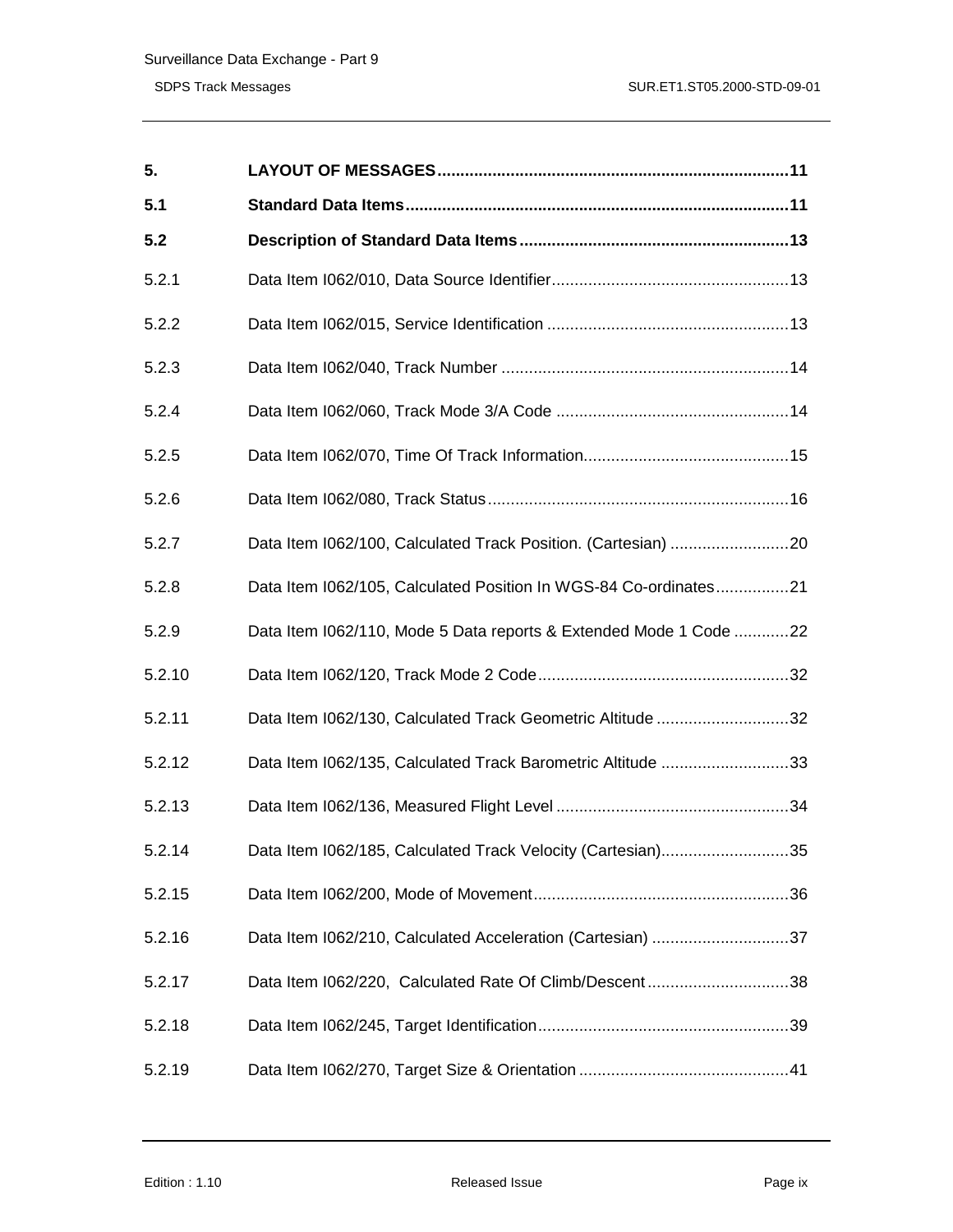| 5.3    |  |
|--------|--|
| 5.2.27 |  |
| 5.2.26 |  |
| 5.2.25 |  |
| 5.2.24 |  |
| 5.2.23 |  |
| 5.2.22 |  |
| 5.2.21 |  |
| 5.2.20 |  |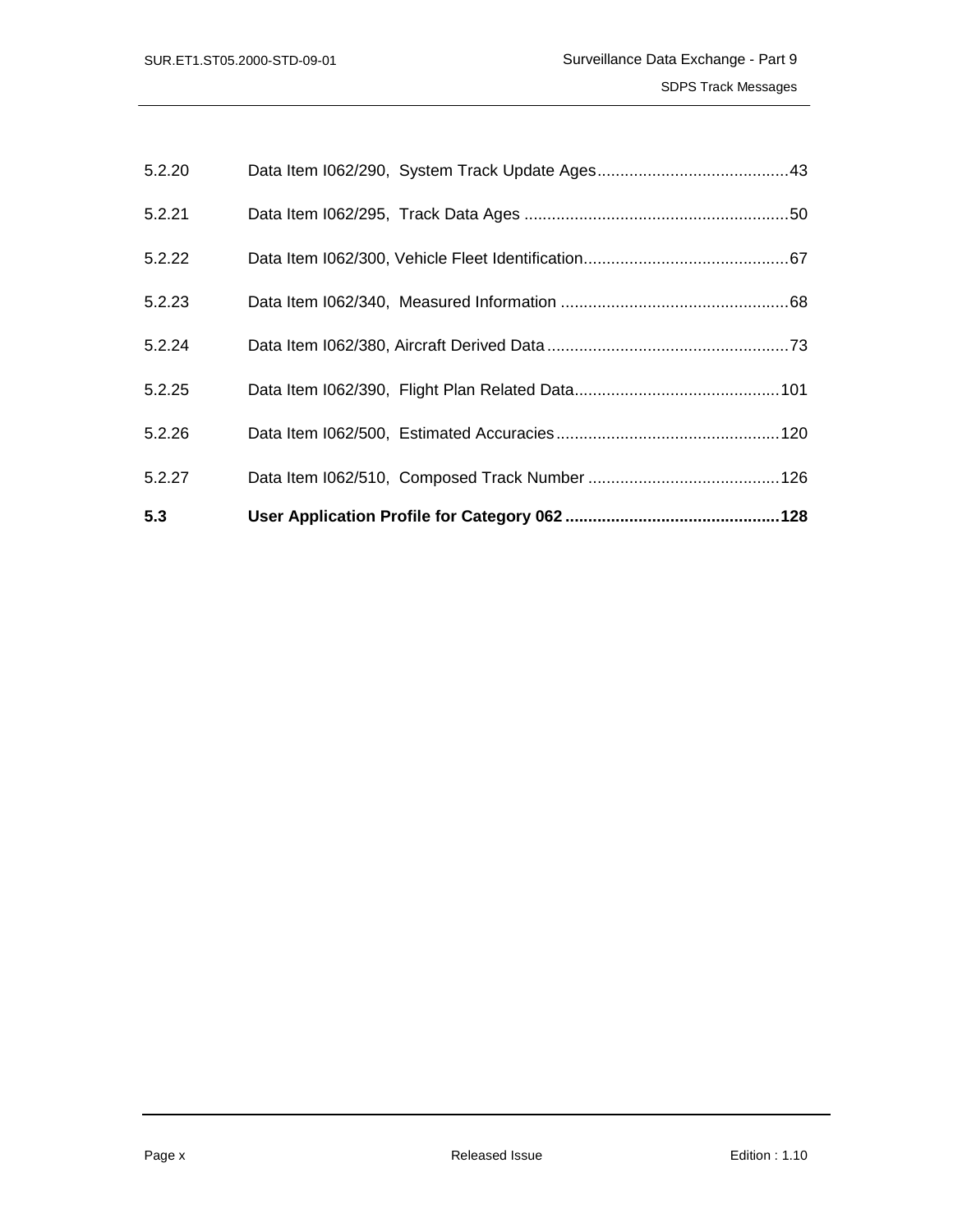## **1. INTRODUCTION**

## **1.1 Scope**

- **1.1.1** This document describes the message structure for the transmission of System Track Data to a user.
- **1.1.2** This document defines the data out of Category 062.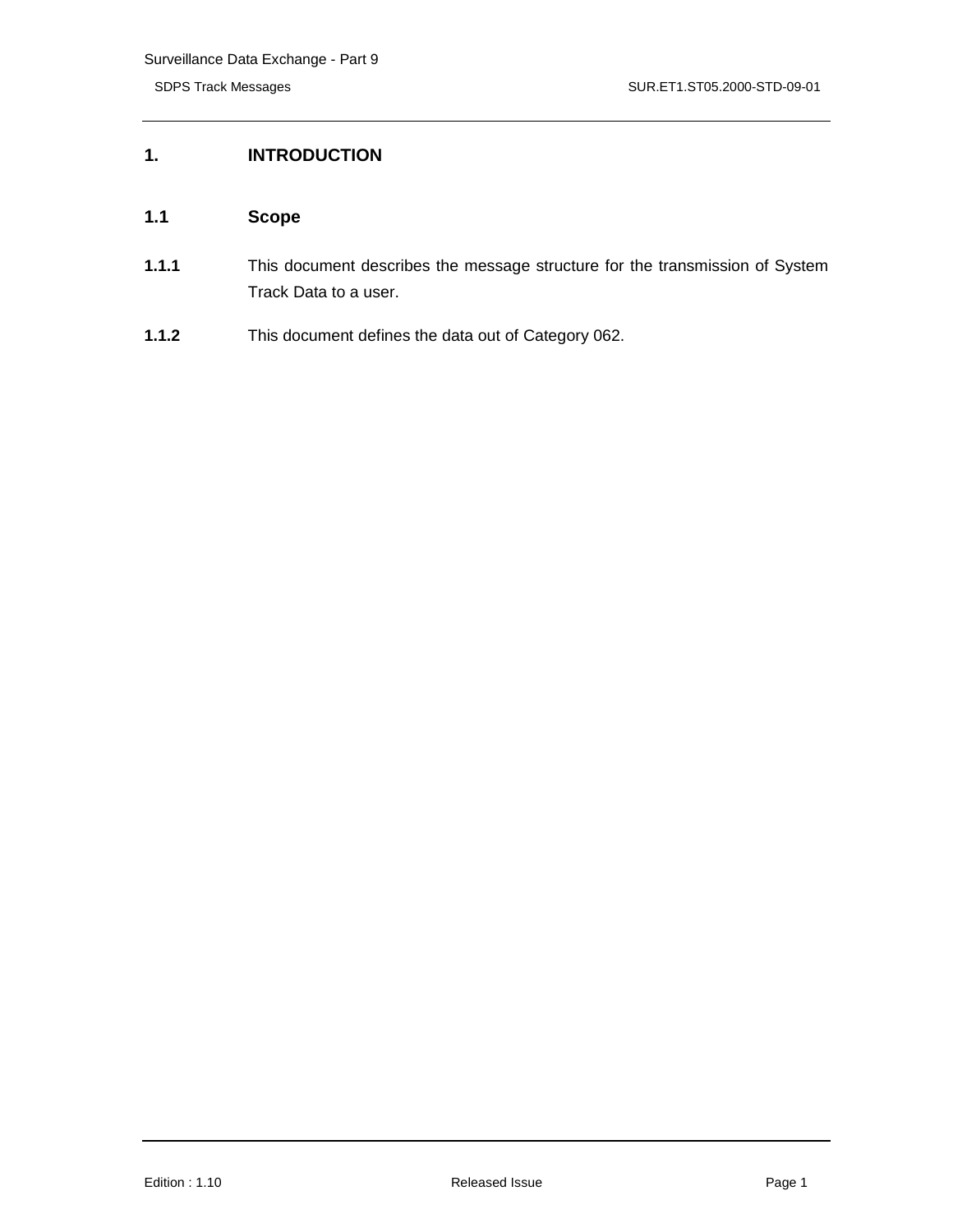Intentionally left blank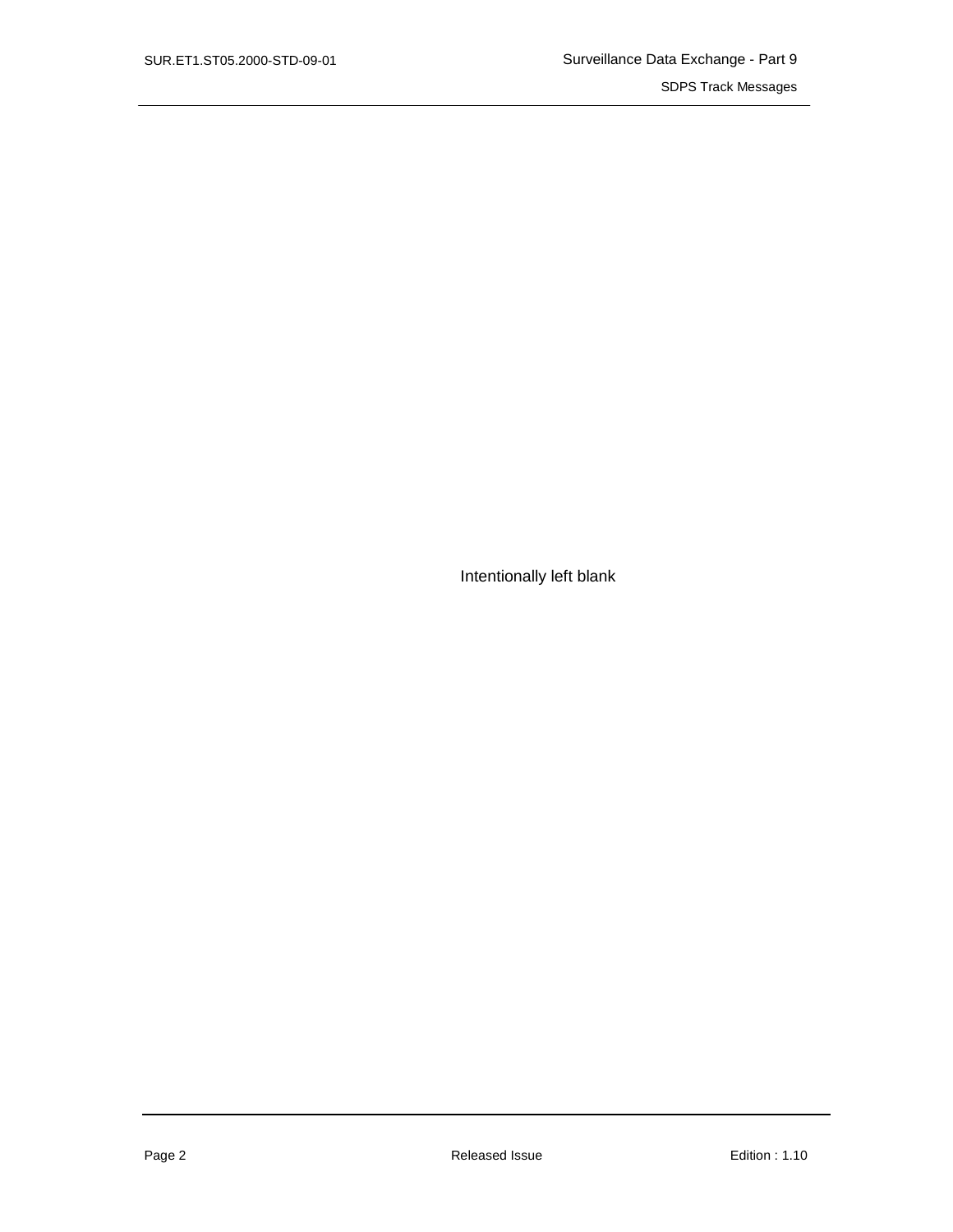#### **2. REFERENCES**

#### **2.1 General**

 The following Documents and Standards contain provisions which, through references in this text, constitute provisions of this Eurocontrol Standard Document.

 At the time of publication of this Eurocontrol Standard Document, the editions indicated for the referenced documents and standards were valid.

 Any revision of the referenced ICAO Documents shall be immediately taken into account to revise this Eurocontrol Standard Document.

 Revisions of the other referenced documents shall not form part of the provisions of this Eurocontrol Standard Document until they are formally reviewed and incorporated into this Eurocontrol Standard Document.

 In the case of a conflict between the requirements of this Eurocontrol Standard Document and the contents of the other referenced documents, this Eurocontrol Standard Document shall take precedence.

#### **2.2 Reference Documents**

- 1. Eurocontrol Standard 000-1-92. Directives for the Uniform Drafting and Presentation of Eurocontrol Standard Documents. 1992.
- 2. Eurocontrol Standard SUR.ET1.ST05.2000-STD-01-01. All Purpose Structured Eurocontrol Radar Information Exchange - ASTERIX, edition 1.29 February 2002
- 3. ICAO Annex 10, Vol. I, Part I
- 4. ICAO Document 4444
- 5. ICAO Annex 14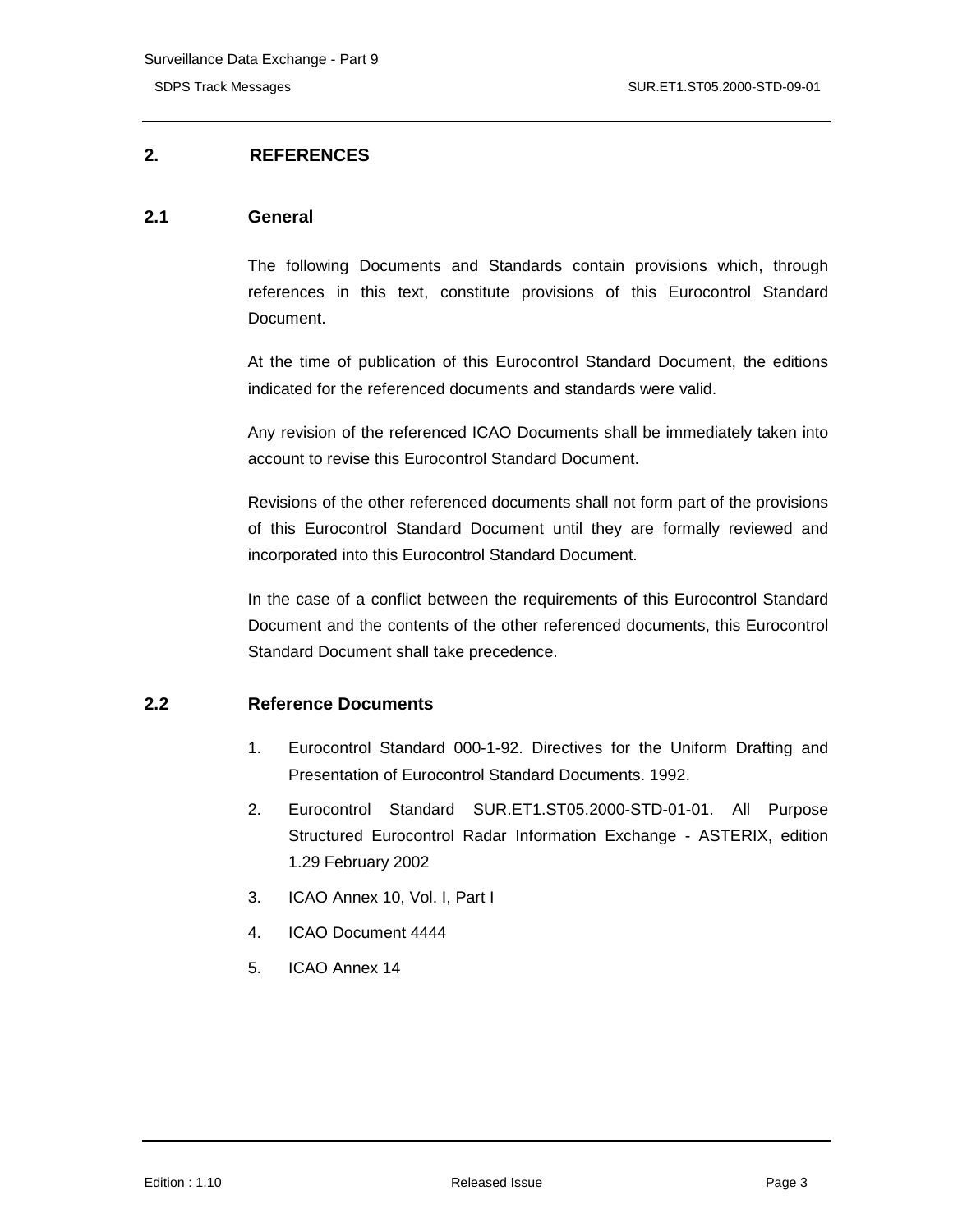Intentionally left blank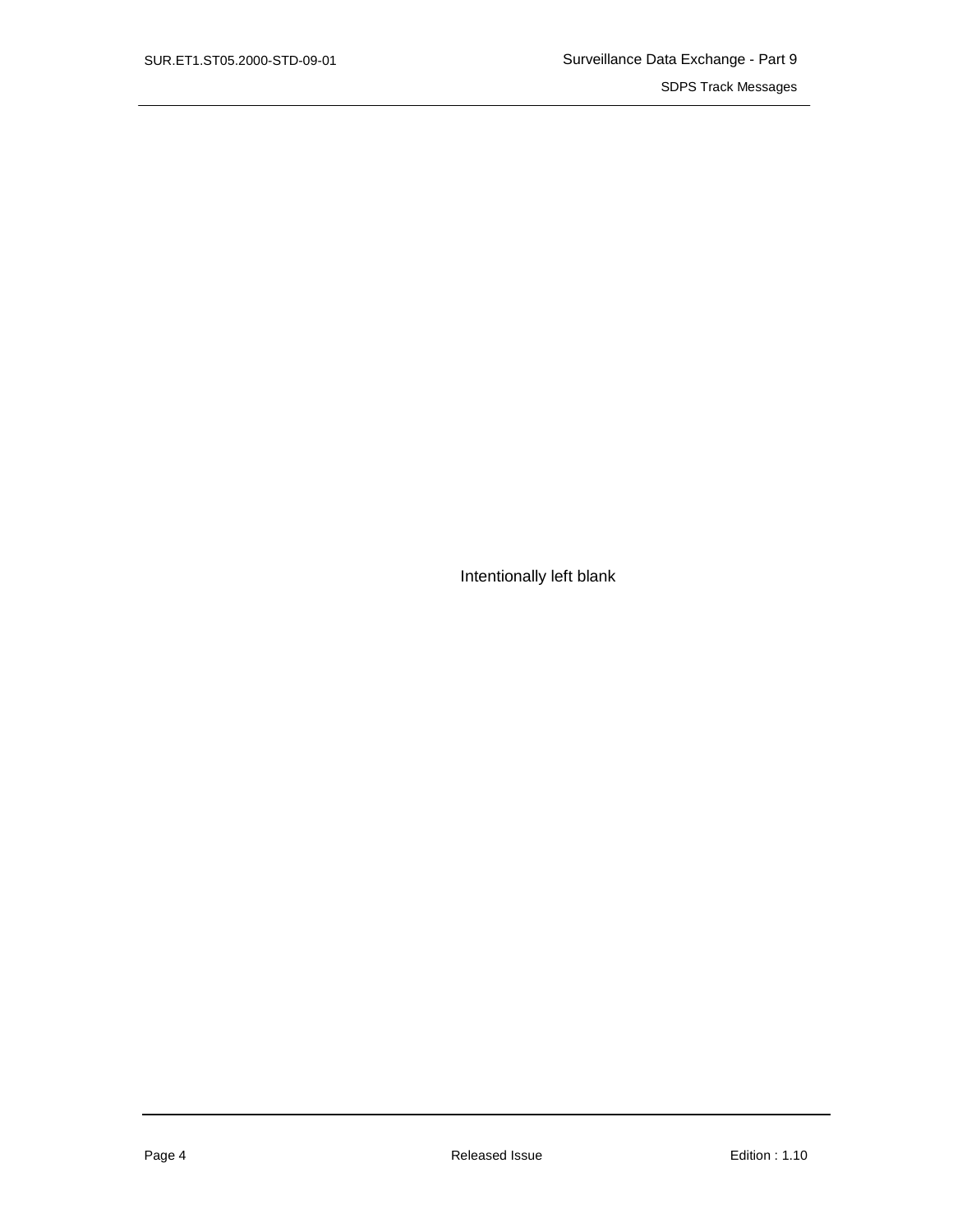## **3. DEFINITIONS, ACRONYMS AND ABBREVIATIONS**

## **3.1 Definitions**

For the purposes of this Eurocontrol Document, the following definitions shall apply:

| 3.1.1 | Amalgamation:                             | Amalgamation is the process by which tracks from co-<br>operating systems are merged to form an 'amalgamated'<br>track. It is used to smooth any possible differences<br>between the tracks to allow the same amalgamated track<br>information to be served to the users of both systems. |
|-------|-------------------------------------------|-------------------------------------------------------------------------------------------------------------------------------------------------------------------------------------------------------------------------------------------------------------------------------------------|
| 3.1.2 | <b>Calculated Item:</b>                   | A piece of information (e.g. the position of a target) derived<br>from raw information through an intermediate processing<br>such as transformation of co-ordinates, tracking, code<br>conversion, etc.                                                                                   |
| 3.1.3 | <b>Catalogue of</b><br><b>Data Items:</b> | List of all the possible Data Items of each Data Category<br>describing the Data Items by their reference, structure,<br>size and units (where applicable).                                                                                                                               |
| 3.1.4 | Data Block:                               | Unit of information seen by the application as a discrete<br>entity by its contents. A Data Block contains one or more<br>Record(s) containing data of the same category.                                                                                                                 |
| 3.1.5 | Data Category:                            | Classification of the data in order to permit inter alia an<br>easy identification.                                                                                                                                                                                                       |
| 3.1.6 | Data Field:                               | Physical implementation for the purpose of communication<br>of a Data Item, it is associated with a unique Field<br>Reference Number and is the smallest unit of transmitted<br>information.                                                                                              |
| 3.1.7 | Data Item:                                | The smallest unit of information in each Data Category.                                                                                                                                                                                                                                   |
| 3.1.8 | <b>Measured Item:</b>                     | A piece of information (e.g. the position of a target) directly<br>derived from raw information and transmitted without any<br>smoothing.                                                                                                                                                 |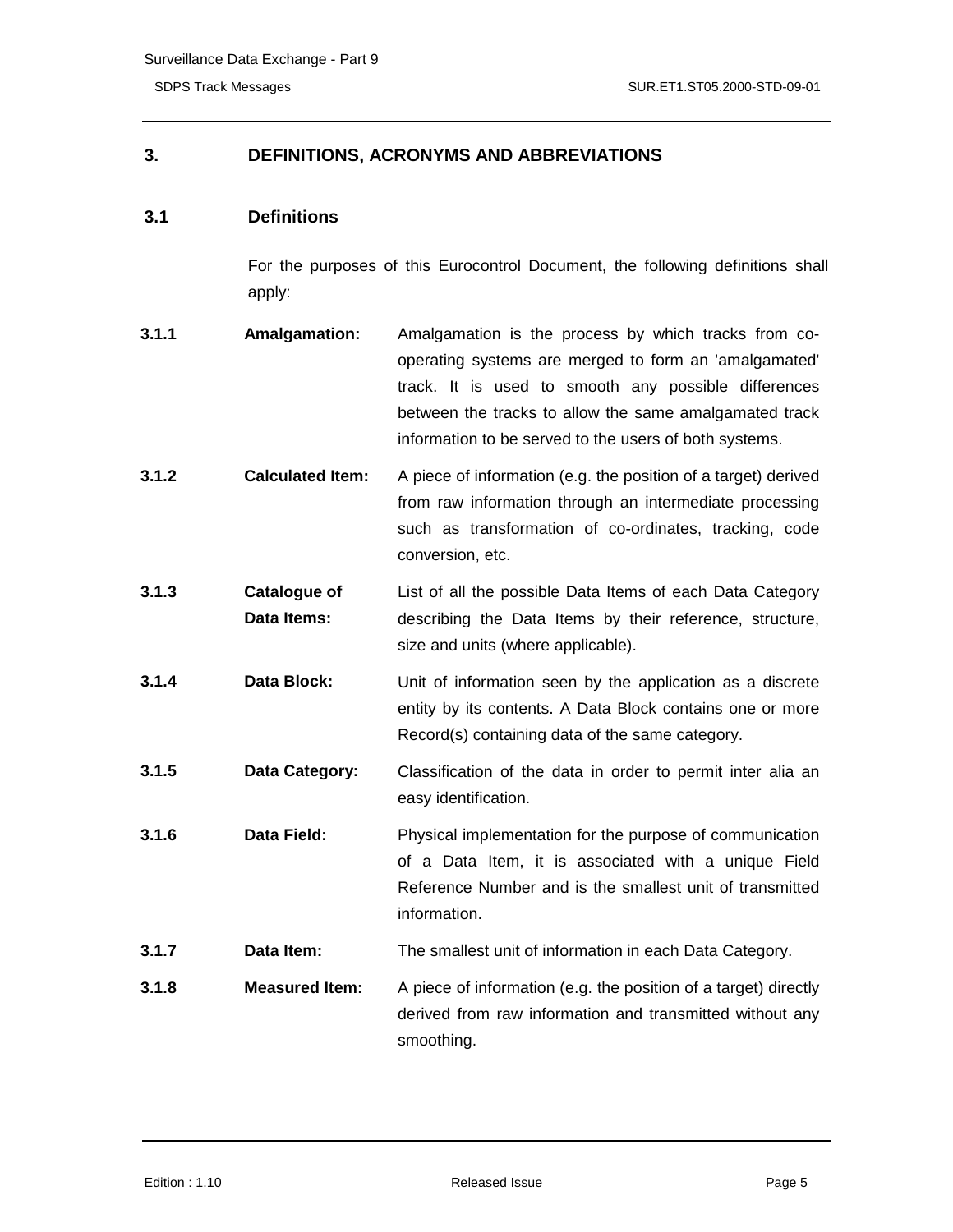| 3.1.9  | Record:                                       | A collection of transmitted Data Fields of the same<br>category preceded by a Field Specification field, signalling<br>the presence/absence of the various Data Fields                            |
|--------|-----------------------------------------------|---------------------------------------------------------------------------------------------------------------------------------------------------------------------------------------------------|
| 3.1.10 | State vector:                                 | A vector describing the state of an object, e.g. position,<br>speed, acceleration                                                                                                                 |
| 3.1.11 | Track:                                        | Time sequence of state vectors of an object estimated by<br>some real time filtering technique using surveillance data<br>as input.                                                               |
| 3.1.12 | User<br><b>Application</b><br><b>Profile:</b> | The mechanism for assigning Data Items to Data Fields,<br>and containing all necessary information which needs to<br>be standardised for the successful encoding and decoding<br>of the messages. |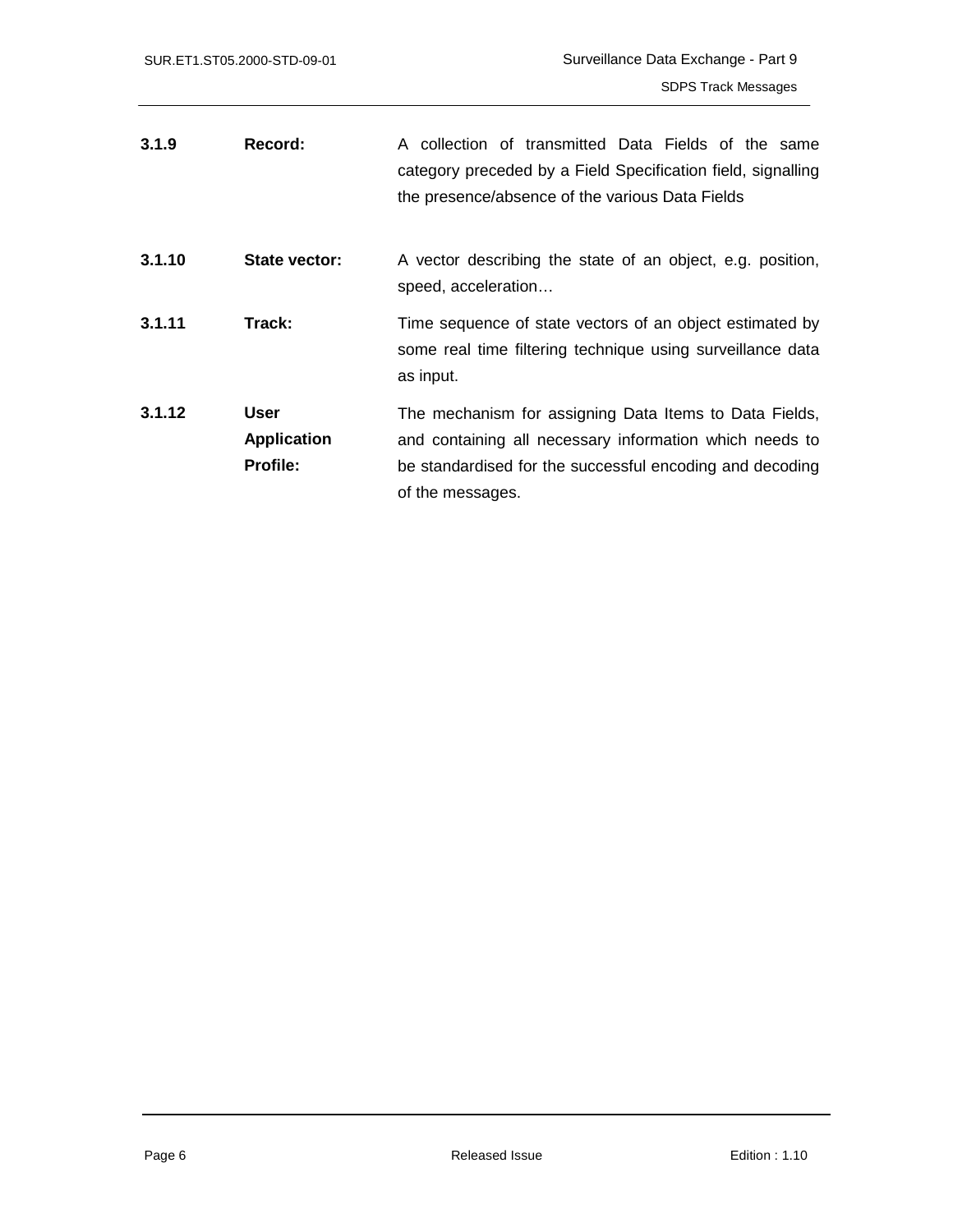## **3.2 Acronyms and Abbreviations**

For the purposes of this Eurocontrol Document, the following shall apply:

° Degree (angle)

| <b>ADS-B</b><br><b>A-SMGCS</b> | Automatic Dependent Surveillance - Broadcast<br>Advanced Surface Movement Ground Control System |
|--------------------------------|-------------------------------------------------------------------------------------------------|
| <b>ASTERIX</b>                 | All Purpose STructured Eurocontrol suRveillance Information                                     |
|                                | <b>EXchange</b>                                                                                 |
|                                |                                                                                                 |
| <b>CAT</b>                     | Data Category                                                                                   |
|                                |                                                                                                 |
| <b>EATM</b>                    | European Air Traffic Management                                                                 |
| <b>FCU</b>                     | <b>Flight Control Unit</b>                                                                      |
| FL.                            | Flight Level, unit of altitude (expressed in 100's of feet)                                     |
| <b>FMS</b>                     | <b>Flight Management System</b>                                                                 |
| <b>FPPS</b>                    | <b>Flight Plan Processing System</b>                                                            |
| <b>FRN</b>                     | <b>Field Reference Number</b>                                                                   |
| <b>FSPEC</b>                   | <b>Field Specification</b>                                                                      |
| FX                             | <b>Field Extension Indicator</b>                                                                |
|                                |                                                                                                 |
| <b>GNSS</b>                    | <b>Global Navigation Satellite System</b>                                                       |
|                                |                                                                                                 |
| <b>ICAO</b>                    | International Civil Aviation Organization                                                       |
| kt                             | knot = NM/hour, unit of speed                                                                   |
|                                |                                                                                                 |
| <b>LEN</b>                     | Length Indicator                                                                                |
| <b>LSB</b>                     | Least Significant Bit                                                                           |
|                                |                                                                                                 |
| <b>MCP</b>                     | <b>Mode Control Panel</b>                                                                       |
|                                |                                                                                                 |
| NΜ                             | Nautical Mile, unit of distance (1852 metres)                                                   |
| <b>PSR</b>                     | <b>Primary Surveillance Radar</b>                                                               |
|                                |                                                                                                 |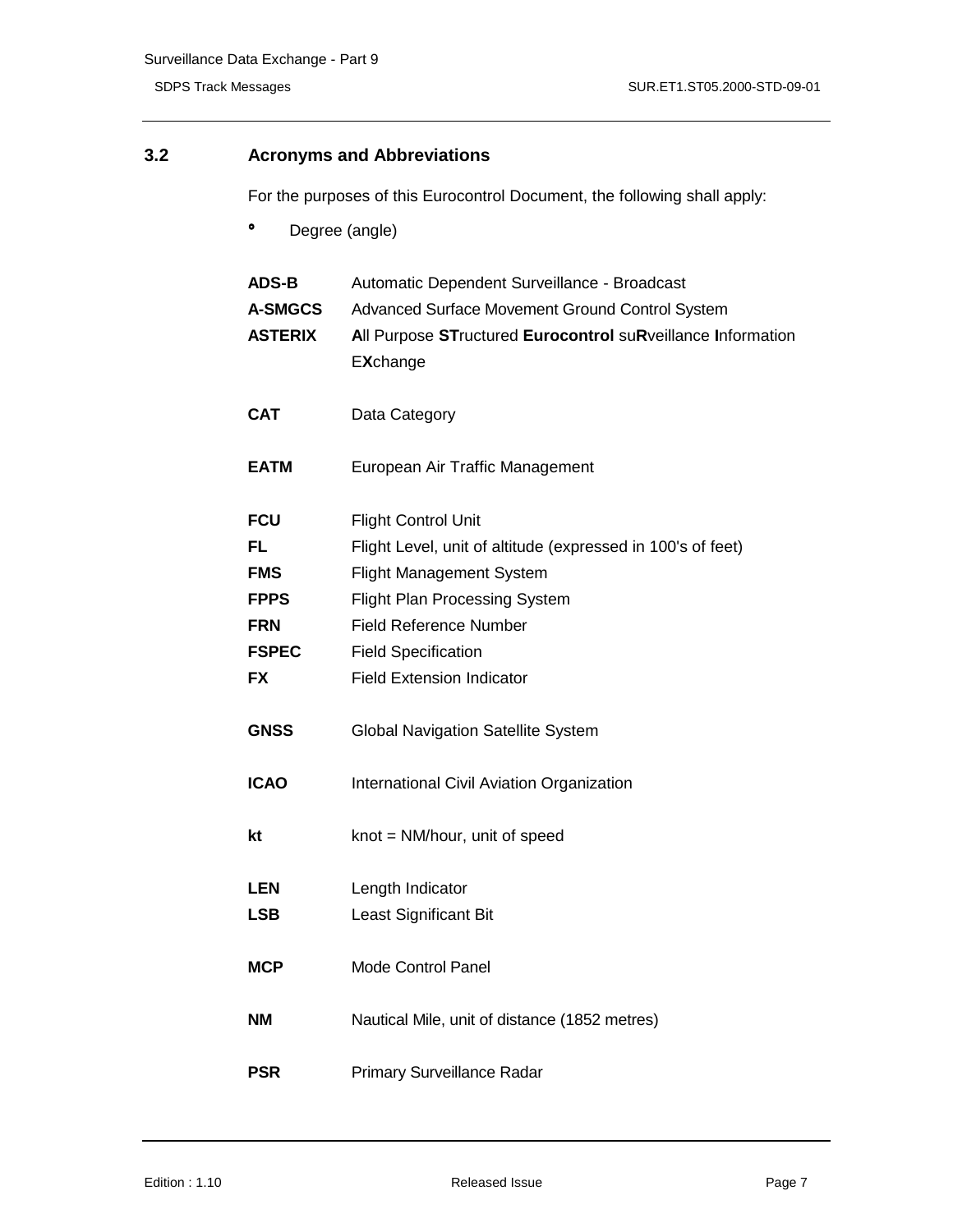| <b>RDE-TF</b> | suRveillance Data Exchange Task Force      |
|---------------|--------------------------------------------|
| <b>RE</b>     | <b>Reserved Expansion Indicator</b>        |
| <b>REP</b>    | <b>Field Repetition Indicator</b>          |
|               |                                            |
| S             | second, unit of time                       |
| <b>SAC</b>    | <b>System Area Code</b>                    |
| <b>SDPS</b>   | <b>Surveillance Data Processing System</b> |
| <b>SIC</b>    | <b>System Identification Code</b>          |
| <b>SP</b>     | Special Purpose Indicator                  |
| SPI           | Special Position Identification            |
| <b>SSR</b>    | Secondary Surveillance Radar               |
| <b>SURT</b>   | Surveillance Team (EATM)                   |
|               |                                            |
| <b>UAP</b>    | User Application Profile (see Definitions) |
| <b>UTC</b>    | Co-ordinated Universal Time                |
|               |                                            |
| <b>VDL</b>    | VHF Data Link                              |
|               |                                            |
| <b>WGS-84</b> | World Geodetic System 84                   |
|               |                                            |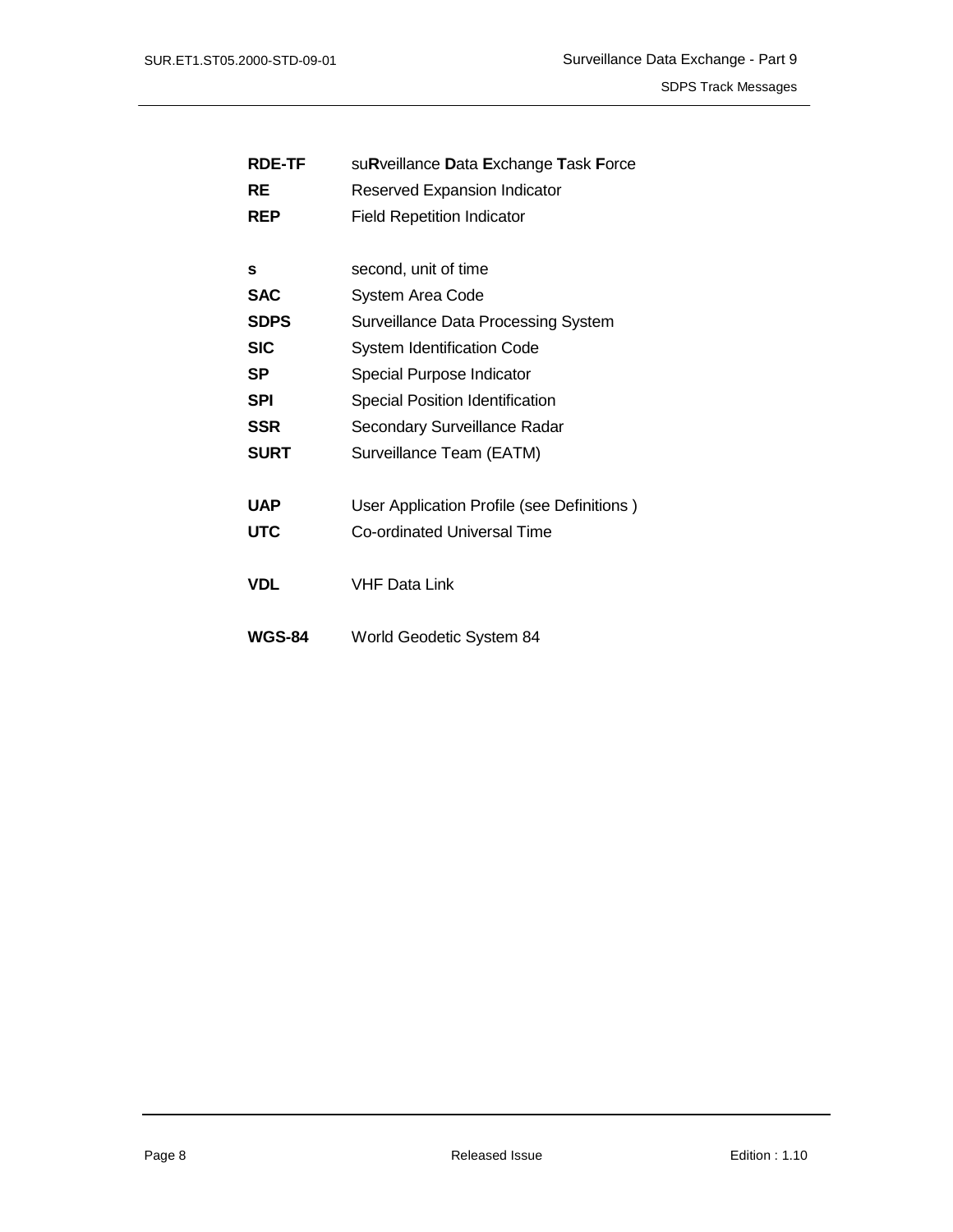### **4. GENERAL PRINCIPLES**

#### **4.1 General**

 The transmission of System Track Data shall require the transmission of one type of message, i.e. target reports and flight plan data

#### **4.2 Time Management**

The time-stamping shall comply with ICAO Annex 5.

#### **4.3 Projection Systems and Geographical Co-ordinates**

#### **4.3.1 Measured Position**

The *measured* position is transmitted bias-corrected.

#### **4.3.2 Calculated Position**

When the exported calculated position is expressed in a 2D Cartesian coordinate system, a projection is performed on a plane tangential to the WGS-84 Ellipsoid at the location of the reference point. The Y-axis points to the geographical north at that position. The X-axis is perpendicular to the Y-axis and points to the east. The X, Y co-ordinates are calculated using a suitable projection technique for the final 3D to 2D conversion (e.g. a stereographical projection). It is slant range corrected, the source of altitude being indicated in I062/080 Track Status, Octet 1, bits-5/3 (SRC).

#### **4.4 Mandatory Items**

Data Source Identifier and Service Identification shall be present in every record.

#### **4.5 Unused Bits in Data Items**

Decoders of ASTERIX data shall never assume and rely on specific settings of spare or unused bits. However in order to improve the readability of binary dumps of ASTERIX records, it is recommended to set all spare bits to zero.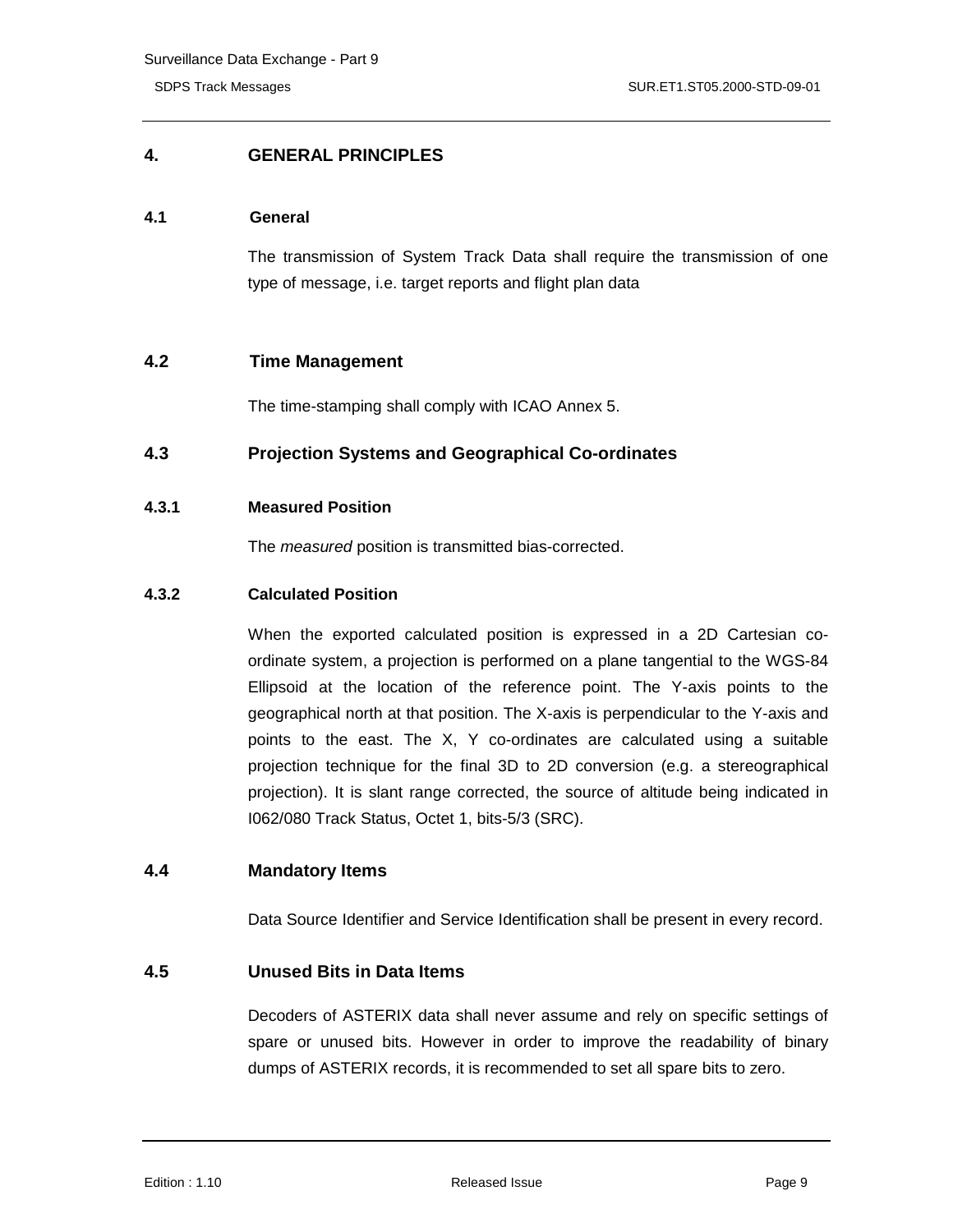#### **4.6 User Application Profile and Data Blocks**

- **4.6.1** A single User Application Profile (UAP) is defined and shall be used for System Track Data messages.
- **4.6.2** Data Blocks shall have the following layout.

|  | $CAT = 062$   LEN   FSPEC   Items of the |  |  | <b>FSPEC</b> litems of the |  |
|--|------------------------------------------|--|--|----------------------------|--|
|  | first record                             |  |  | last record                |  |

where:

- Data Category (CAT) = 062, is a one-octet field indicating that the Data Block contains System Track Data;
- Length Indicator (LEN) is a two-octet field indicating the total length in octets of the Data Block, including the CAT and LEN fields;
- FSPEC is the Field Specification.

#### **4.7 Composition of messages**

- **4.7.1** Messages shall be composed of Data Items assembled in the order defined by the Field Reference Number (FRN) in the associated UAP.
- **4.7.2** When sent, items shall always be transmitted in a Record with the corresponding FSPEC bits set to one.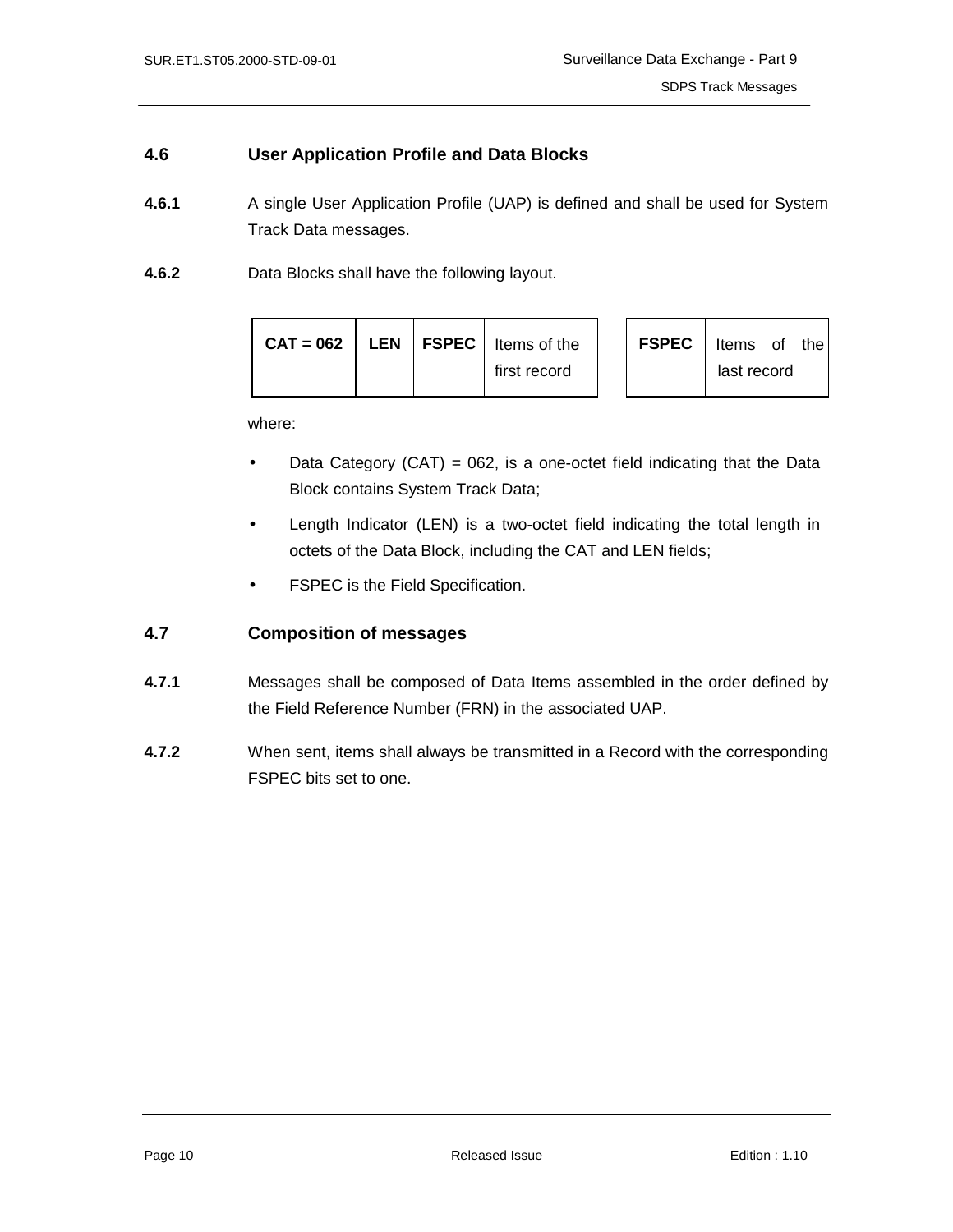#### **5. LAYOUT OF MESSAGES**

#### **5.1 Standard Data Items**

 The standardised Data Items which shall be used for the transmission of System Track Data are defined in Table 1 and described in the following pages. The column "Encoding rules" indicates what items are mandatory (M) or optional (O) in a record of ASTERIX Cat 062.

| Data Item               |                                              |                         |                       |
|-------------------------|----------------------------------------------|-------------------------|-----------------------|
| <b>Reference Number</b> | <b>Description</b>                           | <b>Resolution</b>       | <b>Encoding Rules</b> |
| 1062/010                | Data Source Identifier                       | N.A.                    | M                     |
| 1062/015                | Service Identification                       | N.A.                    | $\circ$               |
| 1062/040                | <b>Track Number</b>                          | N.A.                    | M                     |
| 1062/060                | Track Mode 3/A Code                          | N.A.                    | $\circ$               |
| 1062/070                | Time Of Track Information                    | 1/128 s                 | M                     |
| 1062/080                | <b>Track Status</b>                          | N.A.                    | M                     |
| 1062/100                | <b>Calculated Track Position (Cartesian)</b> | 0.5 <sub>m</sub>        | $\circ$               |
| 1062/105                | Calculated Track Position (WGS-84)           | $180/2^{25}$            | $\circ$               |
| 1062/110                | Mode 5 Data reports & Extended Mode 1 Code   | N.A.                    | $\circ$               |
| 1062/120                | Track Mode 2 Code                            | N.A.                    | $\circ$               |
| 1062/130                | <b>Calculated Track Geometric Altitude</b>   | $6.25$ ft               | $\circ$               |
| 1062/135                | <b>Calculated Track Barometric Altitude</b>  | $1/4$ FL                | $\circ$               |
| 1062/136                | <b>Measured Flight Level</b>                 | $1/4$ FL                | $\Omega$              |
| 1062/185                | Calculated Track Velocity (Cartesian)        | $0.25 \, \text{m/s}$    | O                     |
| 1062/200                | Mode Of Movement                             | N.A.                    | $\Omega$              |
| 1062/210                | Calculated Acceleration (Cartesian)          | $0.25$ m/s <sup>2</sup> | O                     |
| 1062/220                | Calculated Rate Of Climb/Descent             | 6.25 ft/min             | $\Omega$              |
| 1062/245                | Target Identification                        | N.A.                    | $\circ$               |

## **Table 1 - Data Items of Category 062**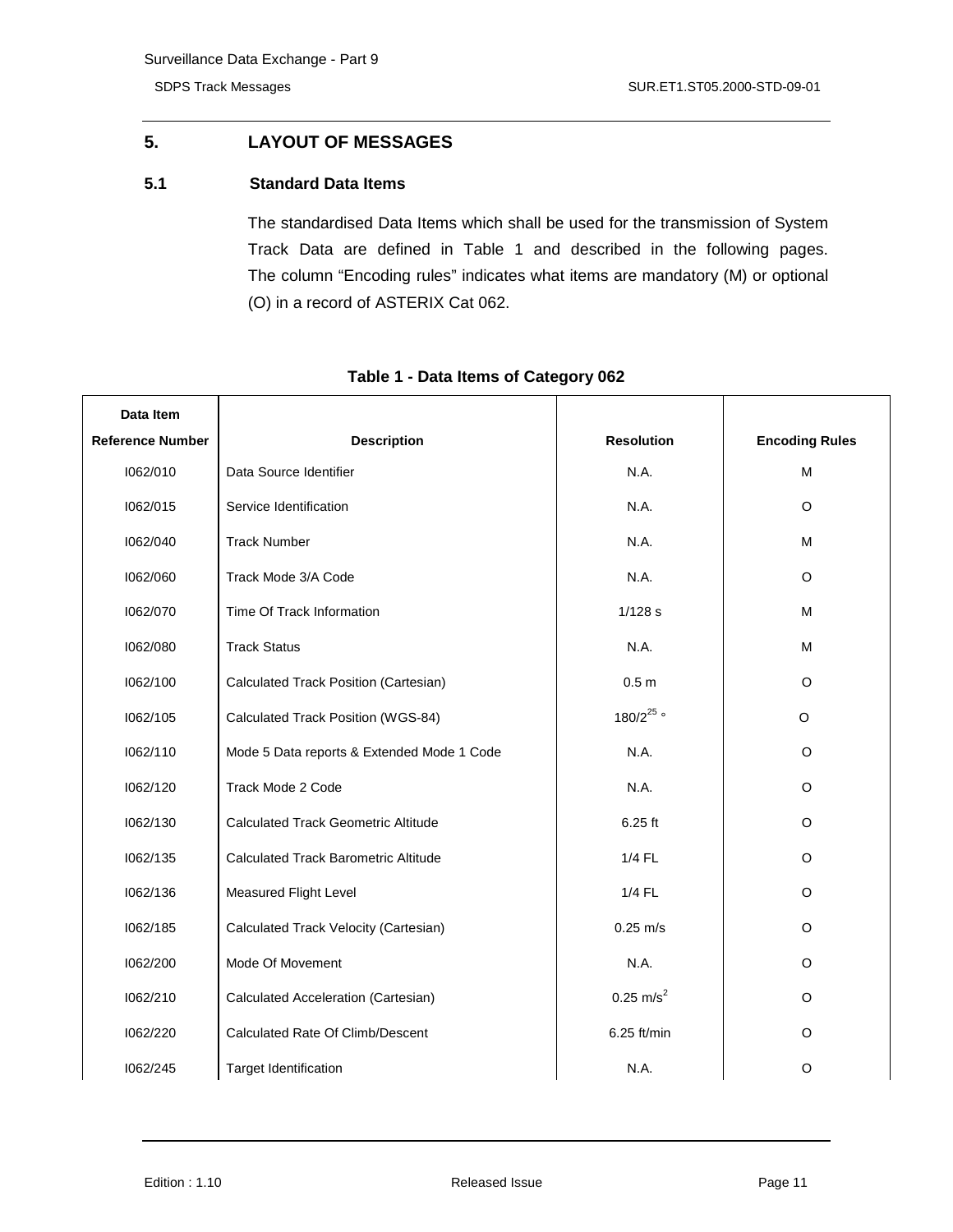| 1062/270 | Target Size & Orientation    | Length/Width:1 m | O       |  |  |  |  |  |  |  |
|----------|------------------------------|------------------|---------|--|--|--|--|--|--|--|
|          |                              | Orient.: 3609128 |         |  |  |  |  |  |  |  |
| 1062/290 | System Track Update Ages     | N.A.             | O       |  |  |  |  |  |  |  |
| 1062/295 | <b>Track Data Ages</b>       | N.A.             | $\circ$ |  |  |  |  |  |  |  |
| 1062/300 | Vehicle Fleet Identification | N.A.             | $\circ$ |  |  |  |  |  |  |  |
| 1062/340 | Measured Information         | N.A.             | $\circ$ |  |  |  |  |  |  |  |
| 1062/380 | Mode-S / ADS-B Related Data  | N.A.             | O       |  |  |  |  |  |  |  |
| 1062/390 | Flight Plan Related Data     | N.A.             | O       |  |  |  |  |  |  |  |
| 1062/500 | <b>Estimated Accuracies</b>  | N.A.             | $\circ$ |  |  |  |  |  |  |  |
| 1062/510 | <b>Composed Track Number</b> | N.A.             | O       |  |  |  |  |  |  |  |
|          | NOTE: N.A. = Not Applicable  |                  |         |  |  |  |  |  |  |  |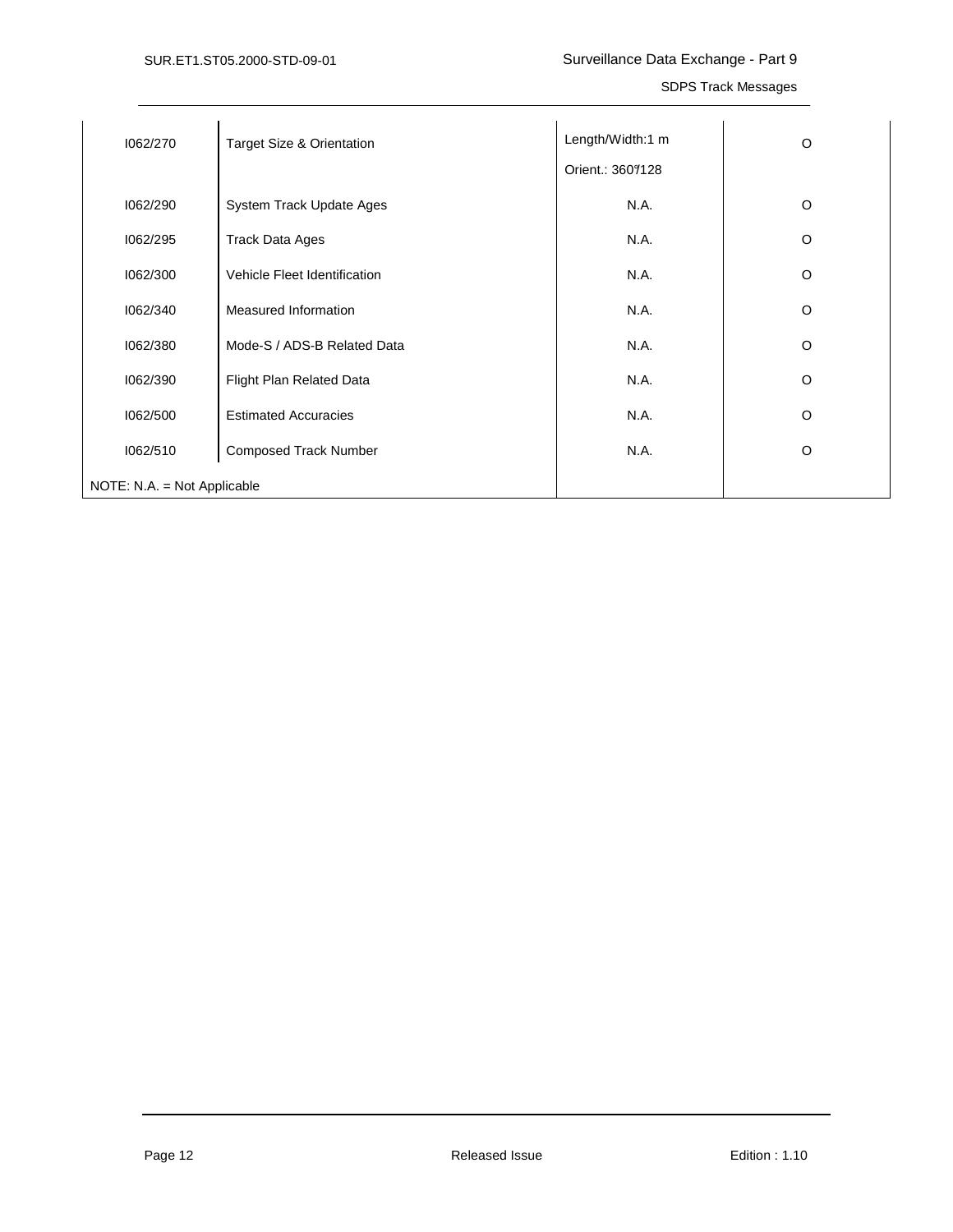## **5.2 Description of Standard Data Items**

#### **5.2.1 Data Item I062/010, Data Source Identifier**

**Definition :** Identification of the system sending the data **Format :** Two-octet fixed length Data Item **Structure:** 

|                    |            |    | Octet no. 1          |  |  |                                   |   | Octet no. 2 |  |   |   |   |   |                |  |
|--------------------|------------|----|----------------------|--|--|-----------------------------------|---|-------------|--|---|---|---|---|----------------|--|
| 16                 | 15         | 14 | $13 \mid 12 \mid 11$ |  |  | 10                                | 9 | 8           |  | 6 | 5 | 4 | 3 | $\mathfrak{p}$ |  |
|                    | <b>SAC</b> |    |                      |  |  |                                   |   | <b>SIC</b>  |  |   |   |   |   |                |  |
| (SAC)<br>bits-16/9 |            |    |                      |  |  | System Area Code                  |   |             |  |   |   |   |   |                |  |
| (SIC)<br>bits 8/1  |            |    |                      |  |  | <b>System Identification Code</b> |   |             |  |   |   |   |   |                |  |

**NOTE -** The up-to-date list of SACs is published on the Eurocontrol Web Site (http://www.eurocontrol.int/asterix).

#### **Encoding Rule :**

This Item shall be present in every ASTERIX record

#### **5.2.2 Data Item I062/015, Service Identification**

**Definition :** Identification of the service provided to one or more users.

**Format :** One-Octet fixed length data item.

**Structure:** 







#### **Encoding Rule :**

This Item is optional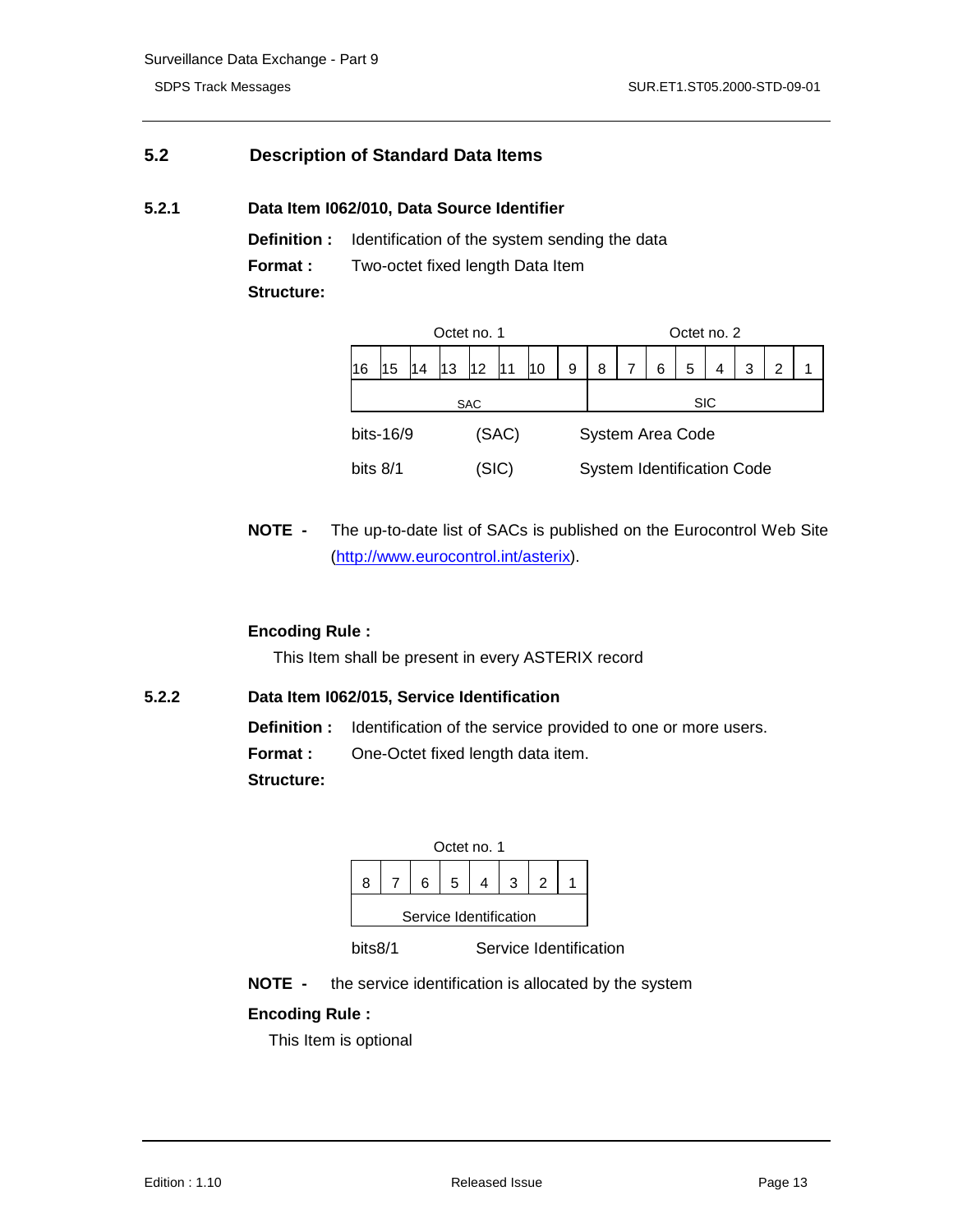#### **5.2.3 Data Item I062/040, Track Number**

**Definition :** Identification of a track **Format :** Two-Octet fixed length data item **Structure:** 



#### **Encoding Rule :**

This Item shall be present in every ASTERIX record

#### **5.2.4 Data Item I062/060, Track Mode 3/A Code**

|  |  |  | <b>Definition:</b> Mode-3/A code converted into octal representation. |
|--|--|--|-----------------------------------------------------------------------|
|--|--|--|-----------------------------------------------------------------------|

**Format :** Two-octet fixed length Data Item.

**Structure:** 

|     |    |    | Octet no. 1 |    |            |    | Octet no. 2 |                |  |   |                   |  |                |  |  |
|-----|----|----|-------------|----|------------|----|-------------|----------------|--|---|-------------------|--|----------------|--|--|
| 116 | 15 | 14 | 13          | 12 | -1         | 10 | 9           | 8              |  | 6 | 5                 |  | ົ              |  |  |
|     |    |    |             |    | $\Delta$ 2 | A1 | B4          | B <sub>2</sub> |  |   | B1   C4   C2   C1 |  | D <sub>4</sub> |  |  |

| bits-16/15    |      | Spare bits set to 0 |                                                         |  |  |  |
|---------------|------|---------------------|---------------------------------------------------------|--|--|--|
| <b>bit 14</b> | (CH) | $= 0$<br>$= 1$      | Change in Mode 3/A<br>No Change<br>Mode 3/A has changed |  |  |  |
| $bit-13$      |      | Spare bits set to 0 |                                                         |  |  |  |
| bits- $12/1$  |      | representation      | Mode-3/A reply in octal                                 |  |  |  |

#### **Encoding Rule :**

This Item is optional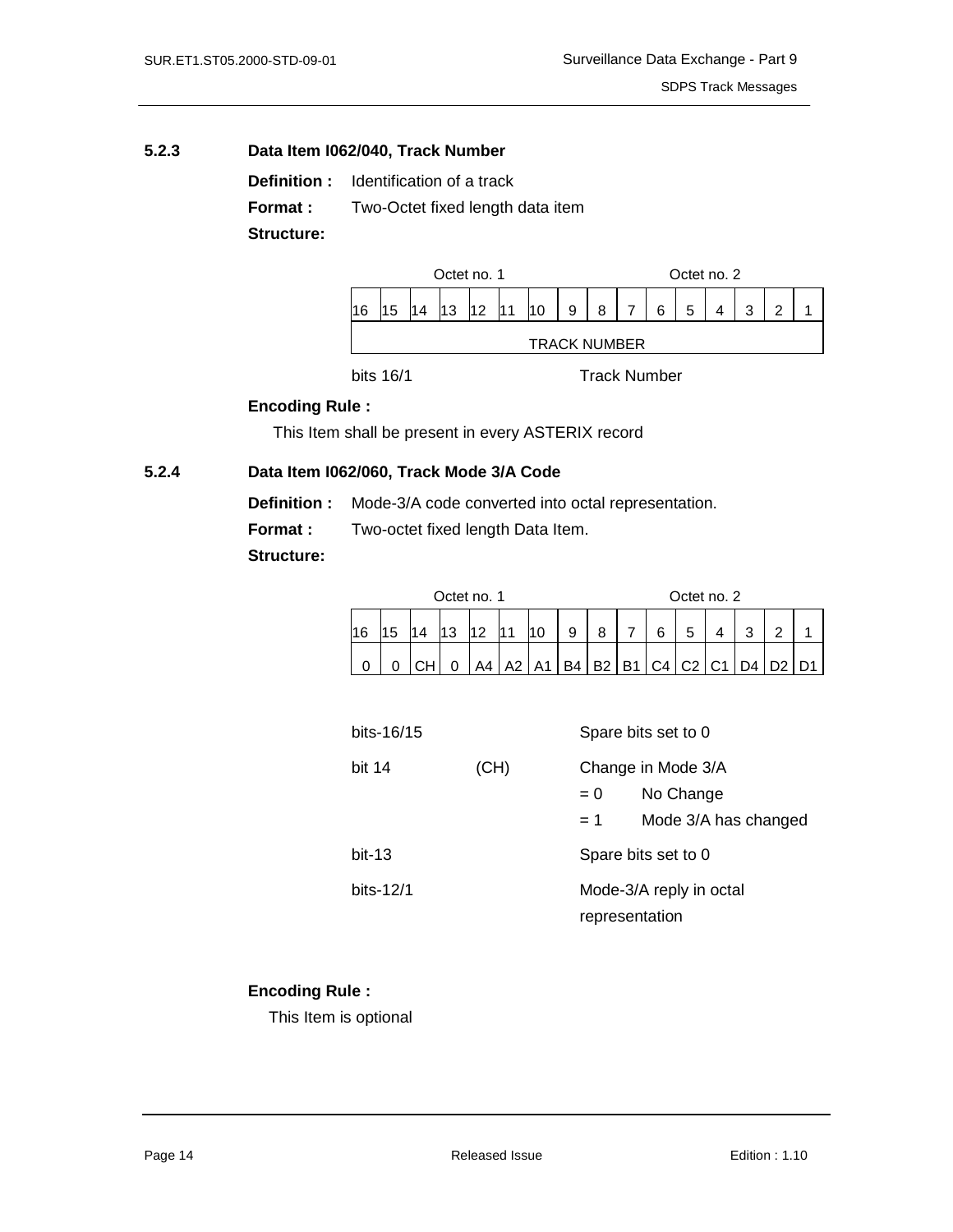#### **5.2.5 Data Item I062/070, Time Of Track Information**

- **Definition :** Absolute time stamping of the information provided in the track message, in the form of elapsed time since last midnight, expressed as UTC.
	- **Format :** Three-Octet fixed length data item.

**Structure:** 





## **NOTES**

- 1. This is the time of the track state vector.
- 2. The time is reset to zero at every midnight.

#### **Encoding Rule :**

This Item shall be present in every ASTERIX record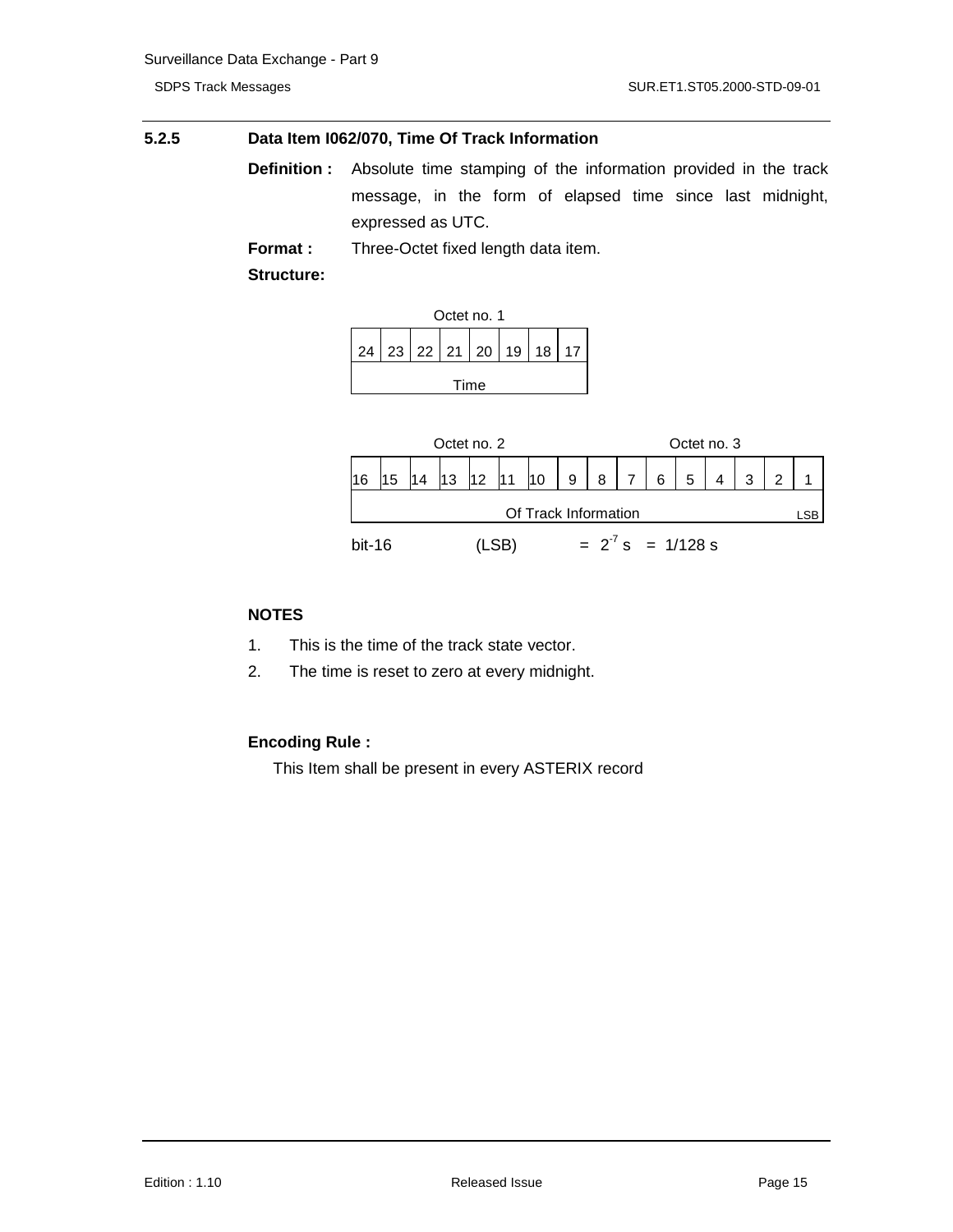#### **5.2.6 Data Item I062/080, Track Status**

**Definition :** Status of a track.

Format : Variable length data item comprising a first part of one Octet, followed by 1-Octet extents as necessary.

**Structure:** 

|            |            |            | Octet no. 1 |            |   |                |                                                                                      |                                                                                                                                                                                                  |       |  |  |  |
|------------|------------|------------|-------------|------------|---|----------------|--------------------------------------------------------------------------------------|--------------------------------------------------------------------------------------------------------------------------------------------------------------------------------------------------|-------|--|--|--|
| 8          | 7          | 6          | 5           | 4          | 3 | $\overline{2}$ | 1                                                                                    |                                                                                                                                                                                                  |       |  |  |  |
| <b>MON</b> | <b>SPI</b> | <b>MRH</b> |             | <b>SRC</b> |   | CNF FX         |                                                                                      |                                                                                                                                                                                                  |       |  |  |  |
| bit 8      |            |            | (MON)       |            |   | $=$<br>$=$     | $\mathbf 0$<br>1                                                                     | Multisensor<br>Monosensor track                                                                                                                                                                  | track |  |  |  |
| bit 7      |            |            | (SPI)       |            |   | $=$            | 0                                                                                    | default value                                                                                                                                                                                    |       |  |  |  |
|            |            |            |             |            |   | $=$            | 1                                                                                    | SPI present in the last<br>report received from a<br>sensor capable of<br>decoding this data                                                                                                     |       |  |  |  |
| bit 6      |            |            | (MRH)       |            |   |                |                                                                                      | Most Reliable Height                                                                                                                                                                             |       |  |  |  |
|            |            |            |             |            |   | $= 0$          | <b>Barometric altitude</b>                                                           |                                                                                                                                                                                                  |       |  |  |  |
|            |            |            |             |            |   | $=$            | - 1                                                                                  | (Mode C) more reliable<br>Geometric altitude<br>more reliable                                                                                                                                    |       |  |  |  |
| bits 5/3   |            |            | (SRC)       |            |   |                | $= 000$<br>$= 001$<br>$= 010$<br>$= 011$<br>$= 100$<br>$= 101$<br>$= 110$<br>$= 111$ | Source of calculated track<br>altitude for 1062/130<br>no source<br><b>GNSS</b><br>3D radar<br>triangulation<br>height from coverage<br>speed look-up table<br>default height<br>multilateration |       |  |  |  |
| bit 2      |            |            |             | $(CNF) =$  |   | =<br>$=$       | 0<br>1                                                                               | Confirmed track<br><b>Tentative track</b>                                                                                                                                                        |       |  |  |  |
| bit 1      |            |            | (FX) =      |            |   | $=$            | 0<br>1                                                                               | end of data item<br>extension into first extent                                                                                                                                                  |       |  |  |  |

#### **Encoding Rule :**

This Item shall be present in every ASTERIX record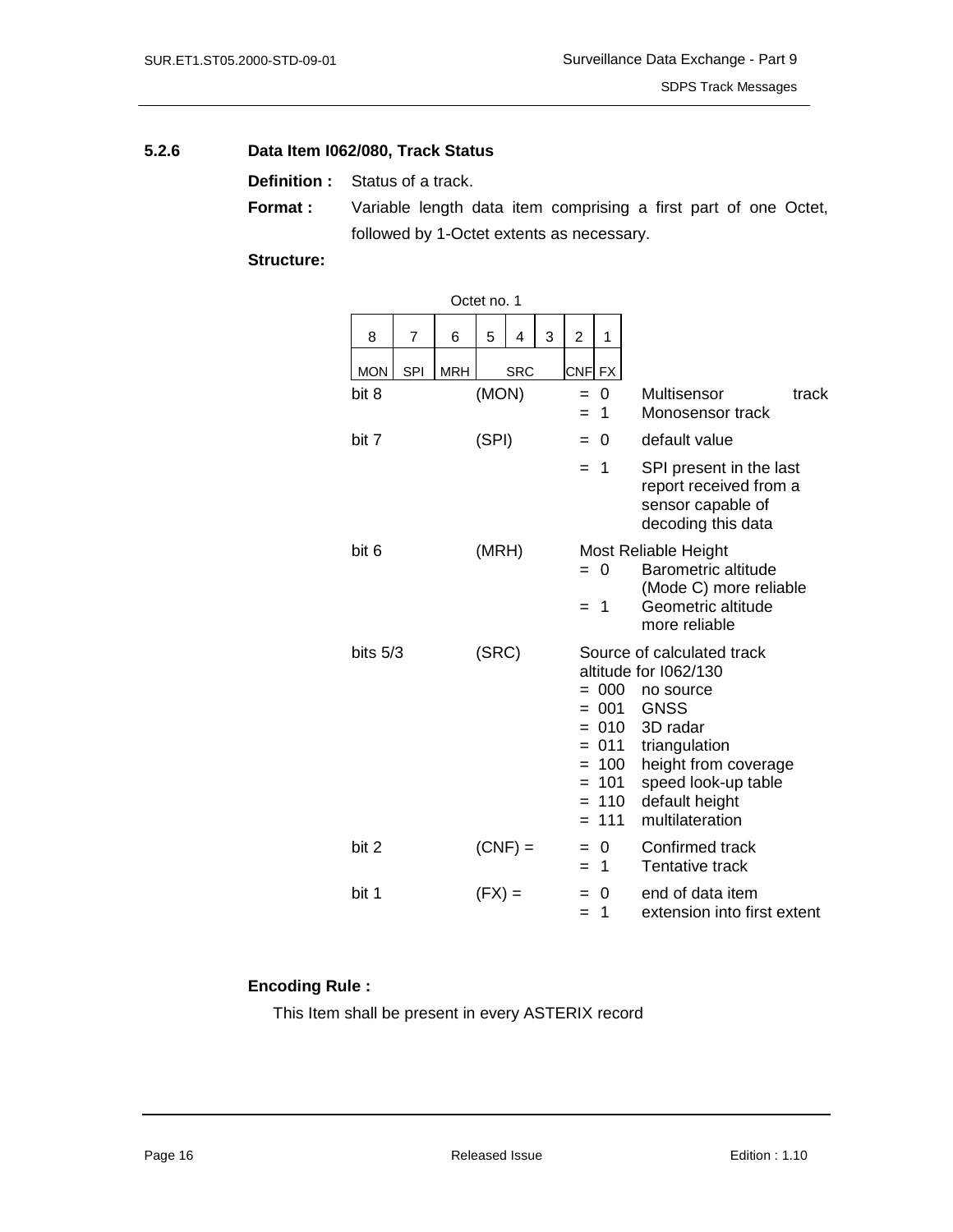## I062/080 Track Status

#### **Structure of First Extent :**

|            |            |     | Octet no. 1 |          |         |                |                |                                 |
|------------|------------|-----|-------------|----------|---------|----------------|----------------|---------------------------------|
| 8          | 7          | 6   | 5           | 4        | 3       | $\overline{2}$ | 1              |                                 |
| <b>SIM</b> | <b>TSE</b> | TSB | FPC         |          | AFF STP | KOS            | <b>FX</b>      |                                 |
| bit-8      |            |     |             | (SIM)    |         | $=$            | $\Omega$       | <b>Actual track</b>             |
|            |            |     |             |          |         | =              | 1              | Simulated track                 |
| bit-7      |            |     |             | (TSE)    |         | $=$            | 0              | default value                   |
|            |            |     |             |          |         | $=$            | 1              | last message transmitted to the |
|            |            |     |             |          |         |                |                | user for the track              |
| bit-6      |            |     |             | (TSB)    |         | $=$            | - 0            | default value                   |
|            |            |     |             |          |         | $=$            | 1              | first message                   |
|            |            |     |             |          |         |                |                | transmitted to the user         |
|            |            |     |             |          |         |                |                | for the track                   |
| bit-5      |            |     |             | (FPC)    |         | $=$            | - 0            | Not flight-plan correlated      |
|            |            |     |             |          |         | $=$            | 1              | Flight plan correlated          |
| bit-4      |            |     |             | (AFF)    |         | $=$            | $\Omega$       | default value                   |
|            |            |     |             |          |         | $=$            | $\overline{1}$ | ADS-B data inconsistent with    |
|            |            |     |             |          |         |                |                | other surveillance information  |
| $bit-3$    |            |     |             | (STP)    |         | $=$            | - 0            | default value                   |
|            |            |     |             |          |         | $=$            | 1              | <b>Slave Track Promotion</b>    |
| bit-2      |            |     |             | (KOS)    |         | $=$            | 0              | Complementary service used      |
|            |            |     |             |          |         | $=$            | 1              | Background service used         |
| bit-1      |            |     |             | $(FX) =$ |         | $=$            | 0              | End of data item                |
|            |            |     |             |          |         | $=$            | -1             | Extension into next extent      |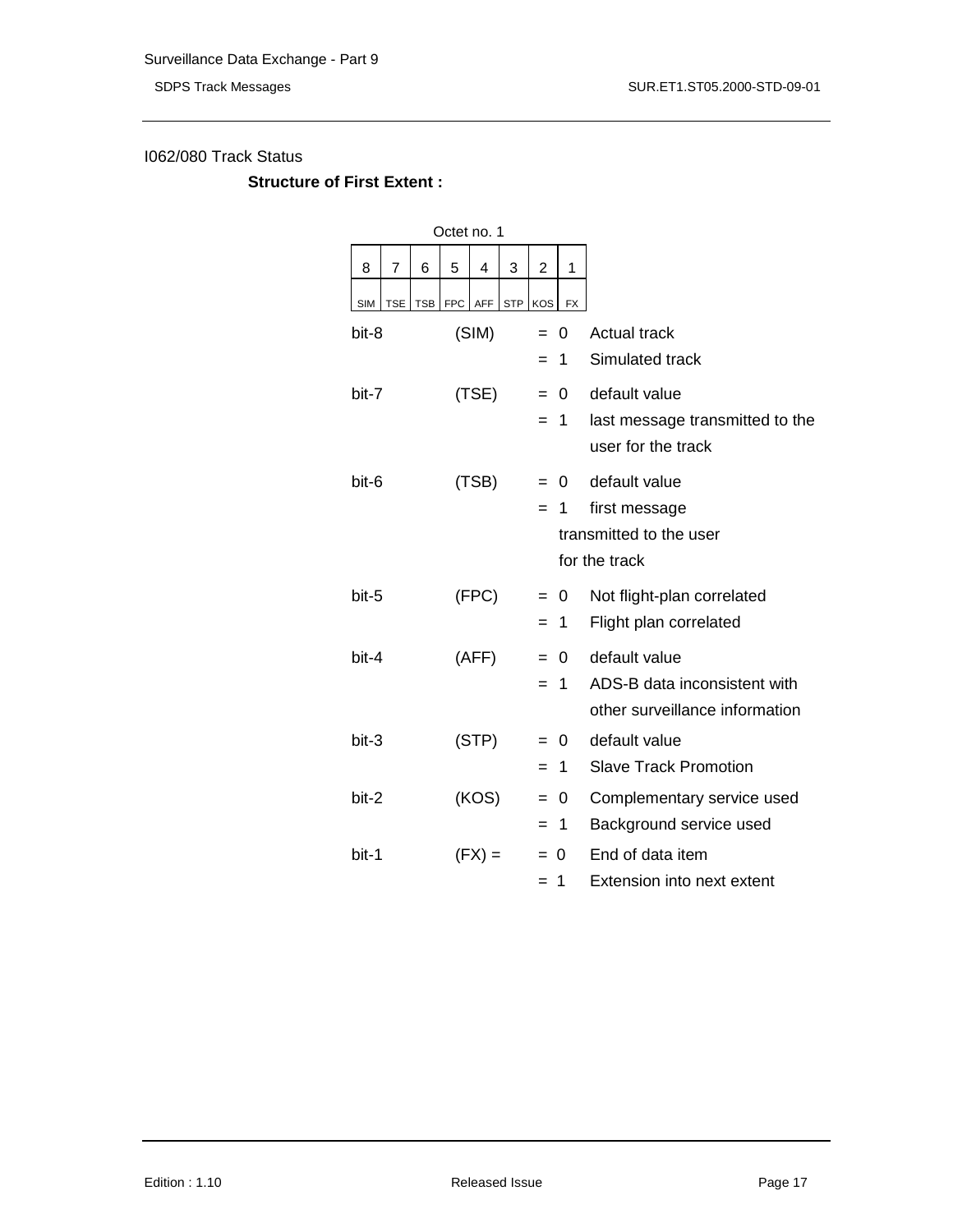### I062/080 Track Status

## **Structure of Second Extent :**

|               |     |   | Octet no. 1 |    |                                            |                 |                                                                                                                                |                                                                                 |  |  |  |  |  |  |  |  |               |  |  |                                                |
|---------------|-----|---|-------------|----|--------------------------------------------|-----------------|--------------------------------------------------------------------------------------------------------------------------------|---------------------------------------------------------------------------------|--|--|--|--|--|--|--|--|---------------|--|--|------------------------------------------------|
| 8             | 7   | 6 | 5           | 4  | 3                                          | 2               | 1                                                                                                                              |                                                                                 |  |  |  |  |  |  |  |  |               |  |  |                                                |
| AMA           | MD4 |   | ME          | MI |                                            | MD <sub>5</sub> | FX                                                                                                                             |                                                                                 |  |  |  |  |  |  |  |  |               |  |  |                                                |
| bit 8         |     |   | (AMA)       |    | 0<br>$=$<br>$\overline{\mathbf{1}}$<br>$=$ |                 | track not resulting from<br>amalgamation process<br>track resulting from amalgamation<br>process                               |                                                                                 |  |  |  |  |  |  |  |  |               |  |  |                                                |
| bits 7/6      |     |   | (MD4)       |    | $= 00$<br>01<br>$=$<br>$=$<br>$=$          | 10<br>11        | No Mode 4 interrogation<br><b>Friendly target</b><br>Unknown target<br>No reply                                                |                                                                                 |  |  |  |  |  |  |  |  |               |  |  |                                                |
| bit 5<br>(ME) |     |   |             |    | - 0<br>$=$<br>- 1<br>$=$                   |                 | default value<br>Military Emergency present in the last<br>report received from a sensor<br>capable of decoding this data      |                                                                                 |  |  |  |  |  |  |  |  |               |  |  |                                                |
| bit 4<br>(MI) |     |   |             |    | - 0<br>$=$<br>- 1<br>$=$                   |                 | default value<br>Military Identification present in the last<br>report received from a sensor capable<br>of decoding this data |                                                                                 |  |  |  |  |  |  |  |  |               |  |  |                                                |
| bits $3/2$    |     |   | (MD5)       |    | - 00<br>$=$<br>01<br>$=$<br>$=$<br>$=$     | 10<br>11        |                                                                                                                                | No Mode 5 interrogation<br><b>Friendly target</b><br>Unknown target<br>No reply |  |  |  |  |  |  |  |  |               |  |  |                                                |
| bit 1         |     |   | (FX)        |    |                                            |                 |                                                                                                                                |                                                                                 |  |  |  |  |  |  |  |  | 0<br>1<br>$=$ |  |  | End of data item<br>Extension into next extent |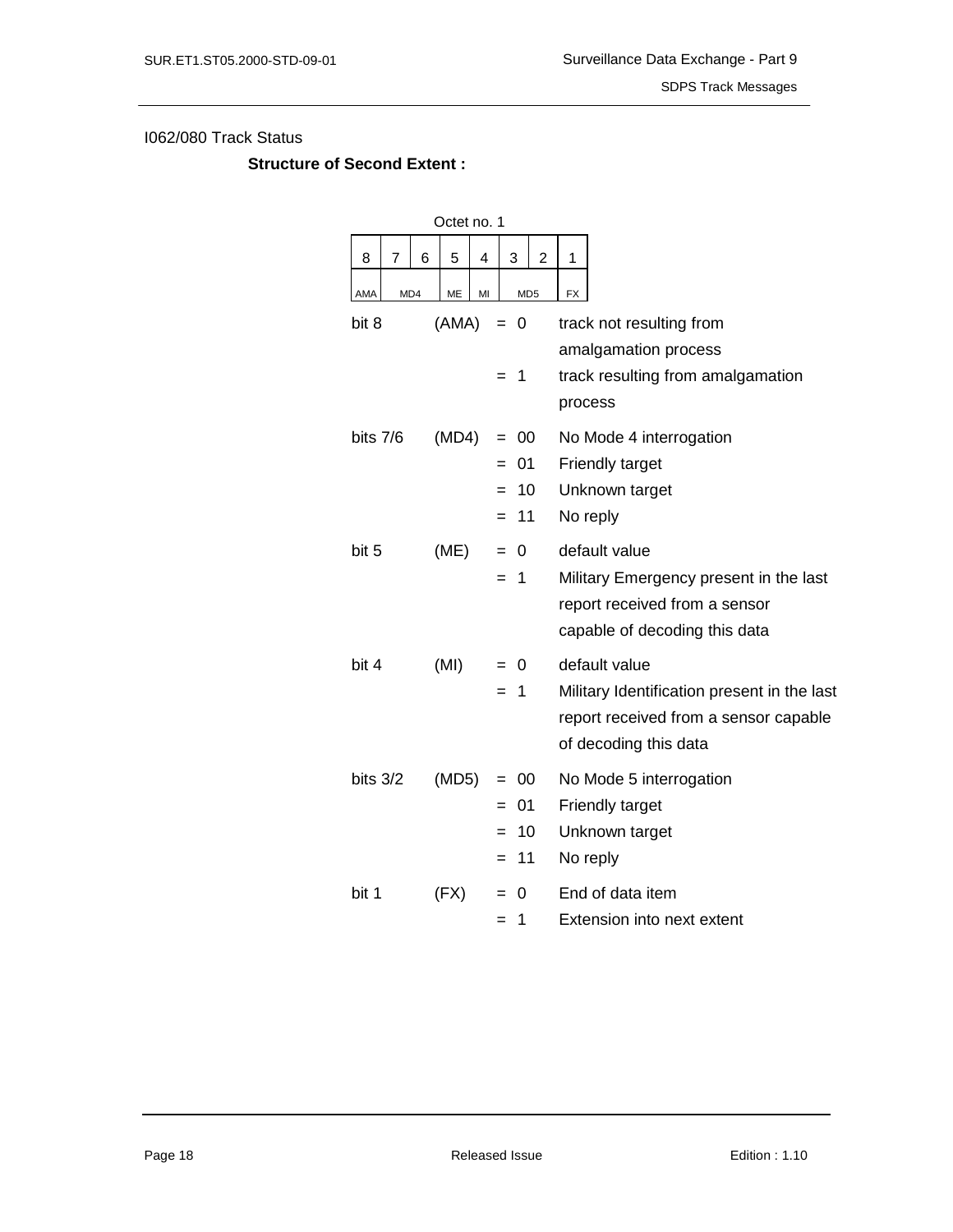#### I062/080 Track Status

## **Structure of Third Extent :**

|         | Octet no. 1 |   |                     |                |                   |                |                                                                                                                   |                                                                                                                             |  |  |  |  |  |  |
|---------|-------------|---|---------------------|----------------|-------------------|----------------|-------------------------------------------------------------------------------------------------------------------|-----------------------------------------------------------------------------------------------------------------------------|--|--|--|--|--|--|
| 8       | 7           | 6 | 5                   | $\overline{4}$ | 3                 | $\overline{2}$ | 1                                                                                                                 |                                                                                                                             |  |  |  |  |  |  |
|         | CST PSR     |   | SSR MDS ADS SUC AAC |                |                   |                | <b>FX</b>                                                                                                         |                                                                                                                             |  |  |  |  |  |  |
| bit-8   |             |   | (CST)               |                | $= 0$<br>1<br>$=$ |                | Default value<br>Age of the last received track update is<br>higher than system dependent<br>threshold (coasting) |                                                                                                                             |  |  |  |  |  |  |
| bit 7   |             |   | (PSR)               |                | $= 0$<br>= 1      |                | Default value<br>Age of the last received PSR track<br>update is higher than system<br>dependent threshold        |                                                                                                                             |  |  |  |  |  |  |
| bit 6   |             |   | (SSR)               |                | $= 0$<br>$= 1$    |                | Default value<br>Age of the last received SSR track<br>update is higher than system<br>dependent threshold        |                                                                                                                             |  |  |  |  |  |  |
| bit-5   |             |   | (MDS)               |                | $= 0$<br>1<br>$=$ |                |                                                                                                                   | Default value<br>Age of the last received Mode S track<br>update is higher than system<br>dependent threshold               |  |  |  |  |  |  |
| bit 4   |             |   | (ADS)               |                | $= 0$<br>$=$      | $1 \quad$      |                                                                                                                   | Default value<br>Age of the last received ADS-B track<br>update is higher than system<br>dependent threshold                |  |  |  |  |  |  |
| $bit-3$ |             |   | $(SUC) = 0$         |                | $=$               |                |                                                                                                                   | Default value<br>1 Special Used Code (Mode A codes to<br>be defined in the system to mark a<br>track with special interest) |  |  |  |  |  |  |
| bit-2   |             |   | (AAC)               |                | $= 0$<br>1        |                |                                                                                                                   | Default value<br>Assigned Mode A Code Conflict (same<br>discrete Mode A Code assigned to<br>another track)                  |  |  |  |  |  |  |
| bit 1   |             |   | $(FX) =$            |                | $= 0$<br>1        |                |                                                                                                                   | End of data item<br>Extension into next extent                                                                              |  |  |  |  |  |  |

#### **NOTES**

- 1. Track type and coasting can also be derived from I062/290 System Track Update Ages
- 2. If the system supports the technology, default value (0) means that the technology was used to produce the report
- 3. If the system does not support the technology, default value is meaningless.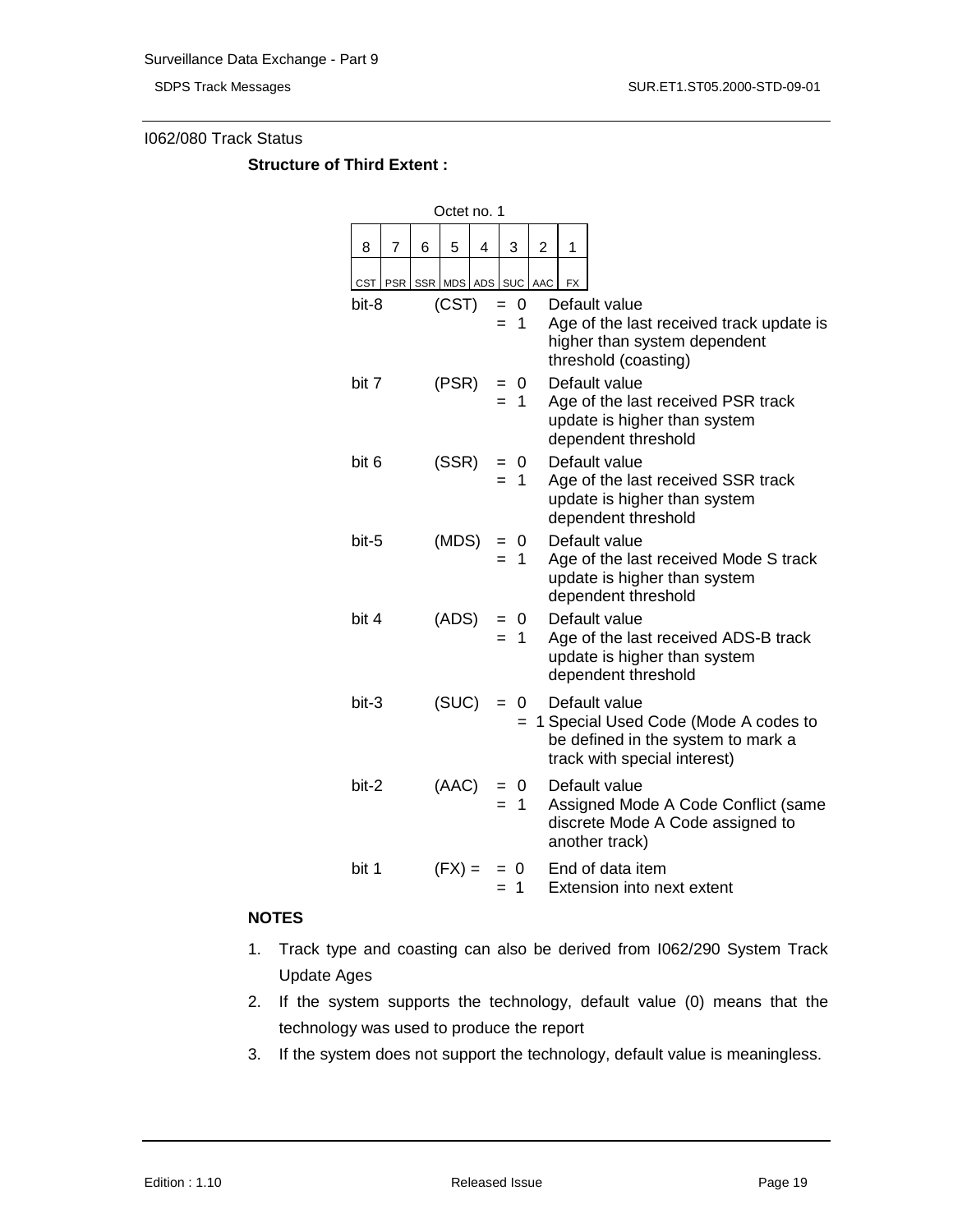#### **5.2.7 Data Item I062/100, Calculated Track Position. (Cartesian)**

**Definition :** Calculated position in Cartesian co-ordinates with a resolution of 0.5m, in two's complement form.

**Format :** Six-octet fixed length Data Item.

**Structure:** 





|        |            |    | Octet no. 5 |    |       |    | Octet no. 6 |                         |                |   |   |   |   |                |     |
|--------|------------|----|-------------|----|-------|----|-------------|-------------------------|----------------|---|---|---|---|----------------|-----|
| 16     | 15         | 14 | 13          | 12 | 111   | 10 | 9           | 8                       | $\overline{7}$ | 6 | 5 | 4 | 3 | $\overline{2}$ | 1   |
|        |            |    |             |    |       |    | Y           |                         |                |   |   |   |   |                | LSB |
|        | bits 48/25 |    |             |    |       |    | X           |                         |                |   |   |   |   |                |     |
| bit 25 |            |    |             |    | (LSB) |    |             | $= 0.5 m$               |                |   |   |   |   |                |     |
|        | bits 24/1  |    |             |    |       |    |             | Y                       |                |   |   |   |   |                |     |
| bit 1  |            |    |             |    | (LSB) |    |             | 0.5 <sub>m</sub><br>$=$ |                |   |   |   |   |                |     |

#### **Encoding Rule :**

This Item is optional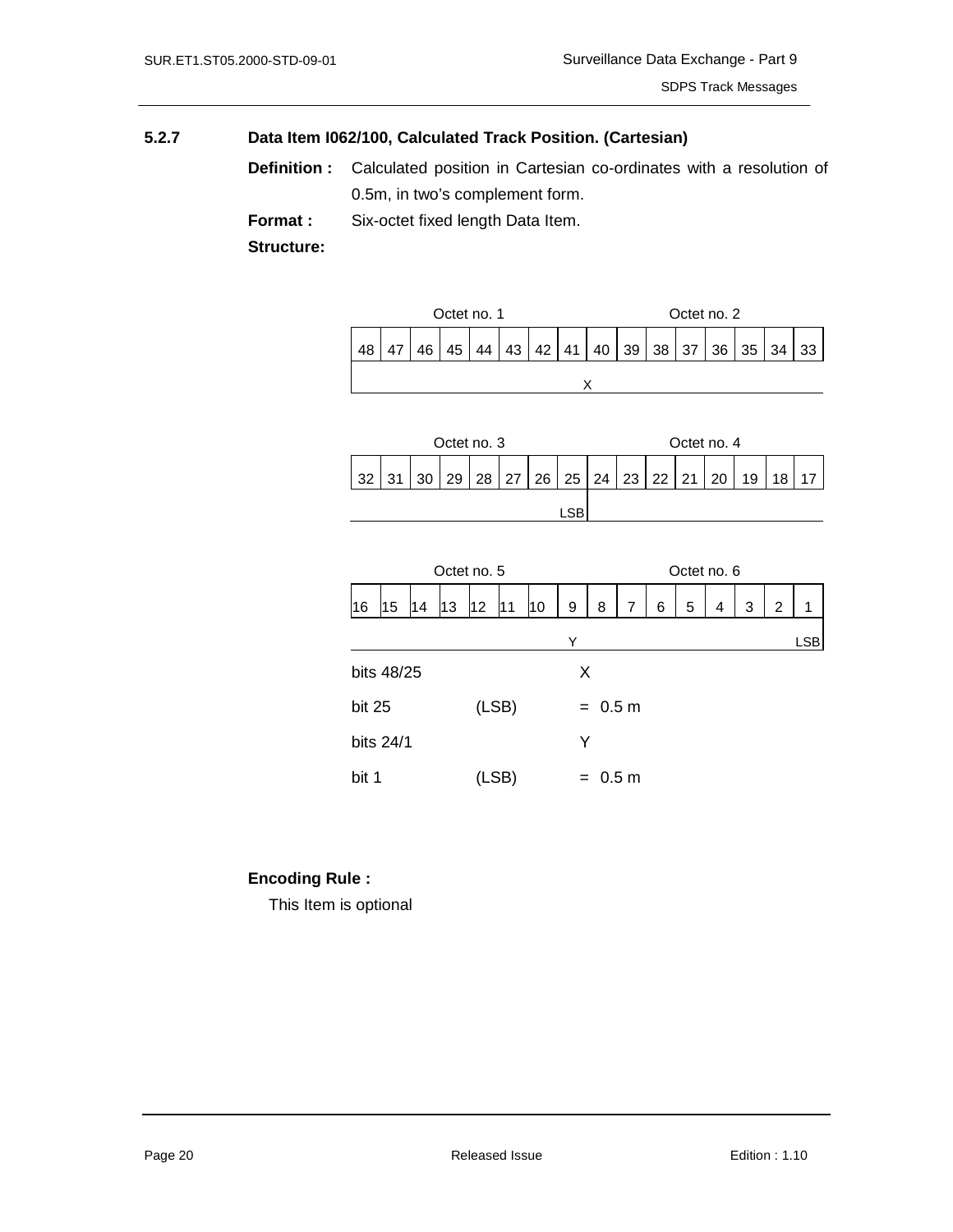- **5.2.8 Data Item I062/105, Calculated Position In WGS-84 Co-ordinates Definition :** Calculated Position in WGS-84 Co-ordinates with a resolution of  $180/2^{25}$ . degrees
	- **Format :** Eight-octet fixed length Data Item

**Structure:**





#### **Encoding Rule :**

This Item is optional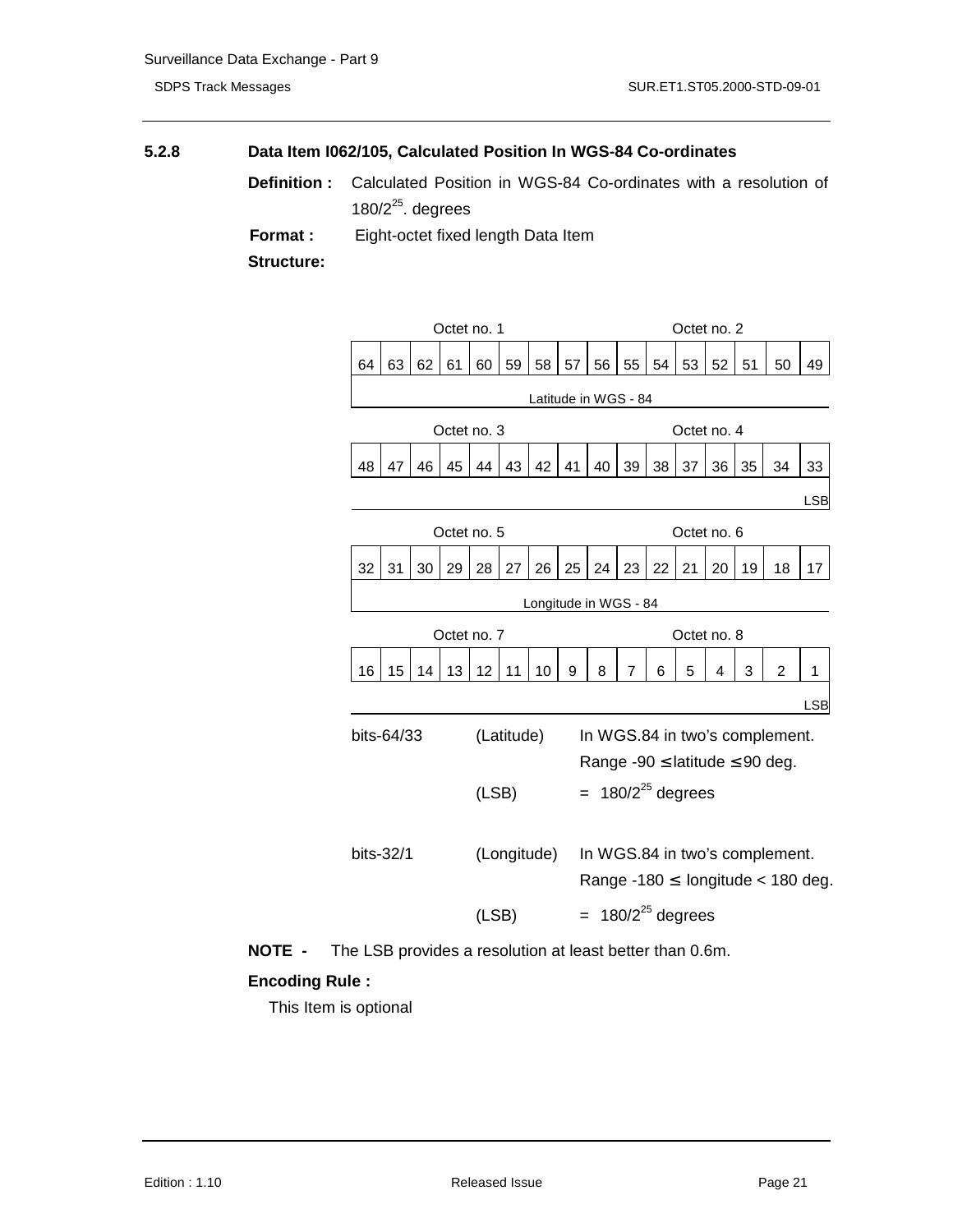## **5.2.9 Data Item I062/110, Mode 5 Data reports & Extended Mode 1 Code**

**Definition :** Mode 5 Data reports & Extended Mode 1 Code Format : Compound Data Item, comprising a primary subfield of one octet, followed by the indicated subfields.

#### **Structure of Primary Subfield:**

| Octet no. 1 |   |                          |   |   |                                   |                |           |                                           |  |  |  |  |  |
|-------------|---|--------------------------|---|---|-----------------------------------|----------------|-----------|-------------------------------------------|--|--|--|--|--|
| 8           | 7 | 6                        | 5 | 4 | 3                                 | $\overline{2}$ | 1         |                                           |  |  |  |  |  |
|             |   | SUMPMN POS GA EM1 TOS XP |   |   |                                   |                | <b>FX</b> |                                           |  |  |  |  |  |
|             |   |                          |   |   |                                   |                |           |                                           |  |  |  |  |  |
| bit-8       |   | (SUM)                    |   |   |                                   |                |           | Subfield #1: Mode 5 Summary               |  |  |  |  |  |
|             |   |                          |   |   | $= 0$                             |                |           | Absence of Subfield #1                    |  |  |  |  |  |
|             |   |                          |   |   | $= 1$                             |                |           | Presence of Subfield #1                   |  |  |  |  |  |
|             |   |                          |   |   |                                   |                |           |                                           |  |  |  |  |  |
| bit-7       |   | (PMN)                    |   |   | Subfield #2: Mode 5 PIN/ National |                |           |                                           |  |  |  |  |  |
|             |   |                          |   |   | <b>Origin/Mission Code</b>        |                |           |                                           |  |  |  |  |  |
|             |   |                          |   |   | Absence of Subfield #2<br>$= 0$   |                |           |                                           |  |  |  |  |  |
|             |   |                          |   |   | $=1$                              |                |           | Presence of Subfield #2                   |  |  |  |  |  |
|             |   |                          |   |   |                                   |                |           |                                           |  |  |  |  |  |
| bit-6       |   | (POS)                    |   |   |                                   |                |           | Subfield #3: Mode 5 Reported Position     |  |  |  |  |  |
|             |   |                          |   |   | $= 0$                             |                |           | Absence of Subfield #3                    |  |  |  |  |  |
|             |   |                          |   |   | $= 1$                             |                |           | Presence of Subfield #3                   |  |  |  |  |  |
|             |   |                          |   |   |                                   |                |           |                                           |  |  |  |  |  |
| bit-5       |   | (GA)                     |   |   |                                   |                |           | Subfield #4: Mode 5 GNSS-derived Altitude |  |  |  |  |  |
|             |   |                          |   |   | Absence of Subfield #4<br>$= 0$   |                |           |                                           |  |  |  |  |  |
|             |   |                          |   |   | = 1                               |                |           | Presence of Subfield #4                   |  |  |  |  |  |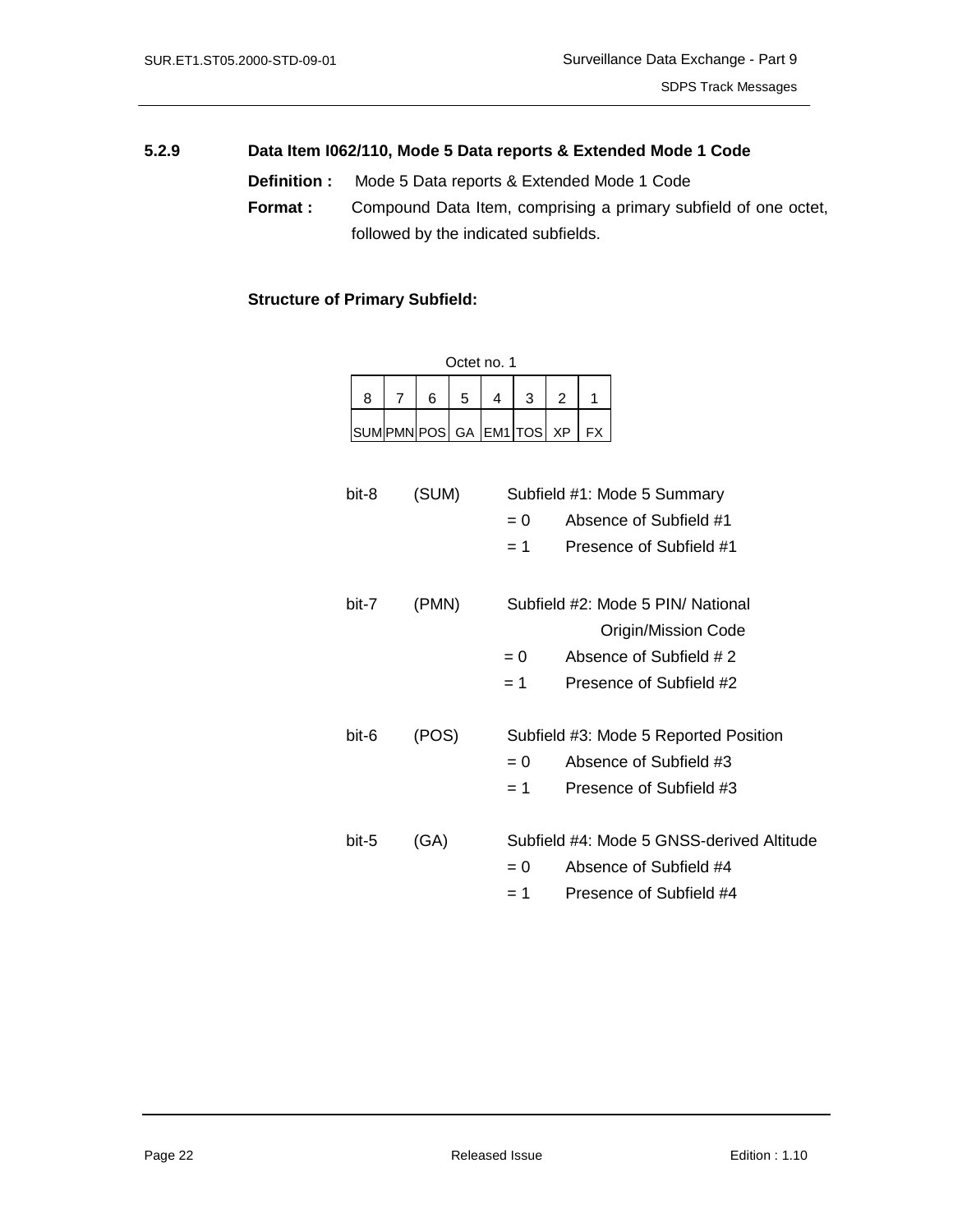#### Surveillance Data Exchange - Part 9

| bit-4 | (EM1) | $= 0$<br>$= 1$ | Subfield #5: Extended Mode 1 Code in Octal<br>Representation<br>Absence of Subfield #5<br>Presence of Subfield #5 |
|-------|-------|----------------|-------------------------------------------------------------------------------------------------------------------|
| bit-3 | (TOS) | $= 0$<br>$= 1$ | Subfield #6: Time Offset for POS and GA.<br>Absence of Subfield #6<br>Presence of Subfield #6                     |
| bit-2 | (XP)  |                | Subfield #: X Pulse Presence.<br>$= 0$ Absence of Subfield #7<br>$= 1$ Presence of Subfield #7                    |
| bit-1 | (FX)  | $= 0$<br>$= 1$ | <b>Extension Indicator</b><br>no extension<br>extension                                                           |

## **Encoding Rule :**

This Item is optional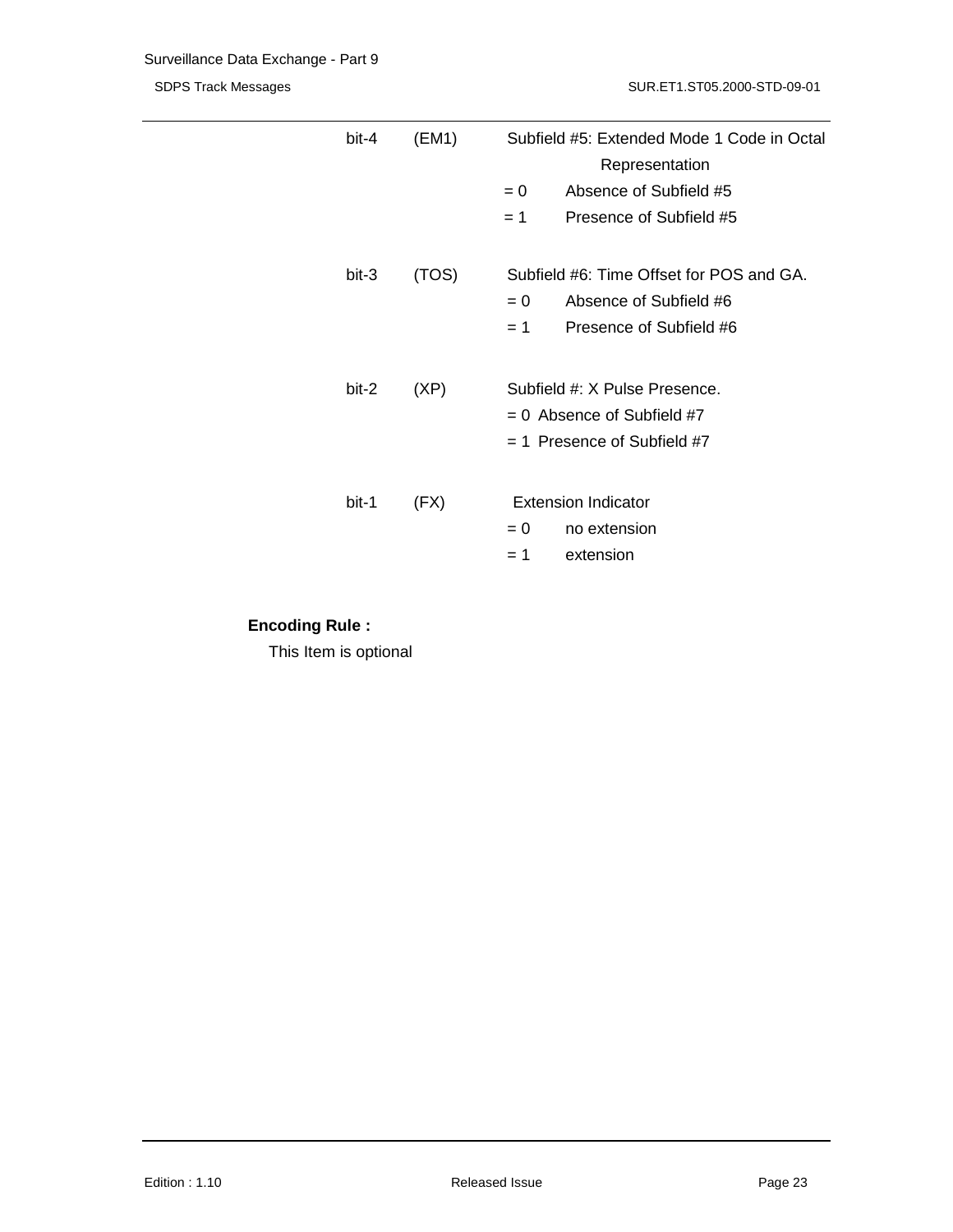Item I062/110 Mode 5 Data reports & Extended Mode 1 Code **Structure of Subfield #1: Mode 5 Summary:**

| Octet no. 1                                        |                                                                                                                                                                |  |  |  |  |  |  |  |
|----------------------------------------------------|----------------------------------------------------------------------------------------------------------------------------------------------------------------|--|--|--|--|--|--|--|
| $\overline{7}$<br>8<br>5<br>6<br>4                 | 3<br>2<br>1                                                                                                                                                    |  |  |  |  |  |  |  |
| M <sub>1</sub><br>M <sub>2</sub><br>M5<br>ID<br>DA | M <sub>3</sub><br>MC<br>х                                                                                                                                      |  |  |  |  |  |  |  |
| bit-8<br>(M5)                                      | $= 0$ No Mode 5 interrogation<br>$= 1$ Mode 5 interrogation                                                                                                    |  |  |  |  |  |  |  |
| bit-7<br>(ID)                                      | $= 0$ No authenticated Mode 5 ID reply<br>= 1 Authenticated Mode 5 ID reply                                                                                    |  |  |  |  |  |  |  |
| bit-6<br>(DA)                                      | $= 0$ No authenticated Mode 5 Data reply<br>or Report<br>$=$ 1 Authenticated Mode 5 Data reply or<br>Report (i.e any valid Mode 5 reply<br>type other than ID) |  |  |  |  |  |  |  |
| bit-5<br>(M1)                                      | $= 0$ Mode 1 code not present or not from<br>Mode 5 reply<br>= 1 Mode 1 code from Mode 5 reply.                                                                |  |  |  |  |  |  |  |
| bit-4                                              | $(M2) = 0$ Mode 2 code not present or not from<br>Mode 5 reply<br>$= 1$ Mode 2 code from Mode 5 reply.                                                         |  |  |  |  |  |  |  |
| bit-3<br>(M3)                                      | $= 0$ Mode 3 code not present or not from<br>Mode 5 reply<br>$= 1$ Mode 3 code from Mode 5 reply.                                                              |  |  |  |  |  |  |  |
| (MC)<br>bit-2                                      | $= 0$ Mode C altitude not present or not<br>from Mode 5 reply<br>$= 1$ Mode C altitude from Mode 5 reply                                                       |  |  |  |  |  |  |  |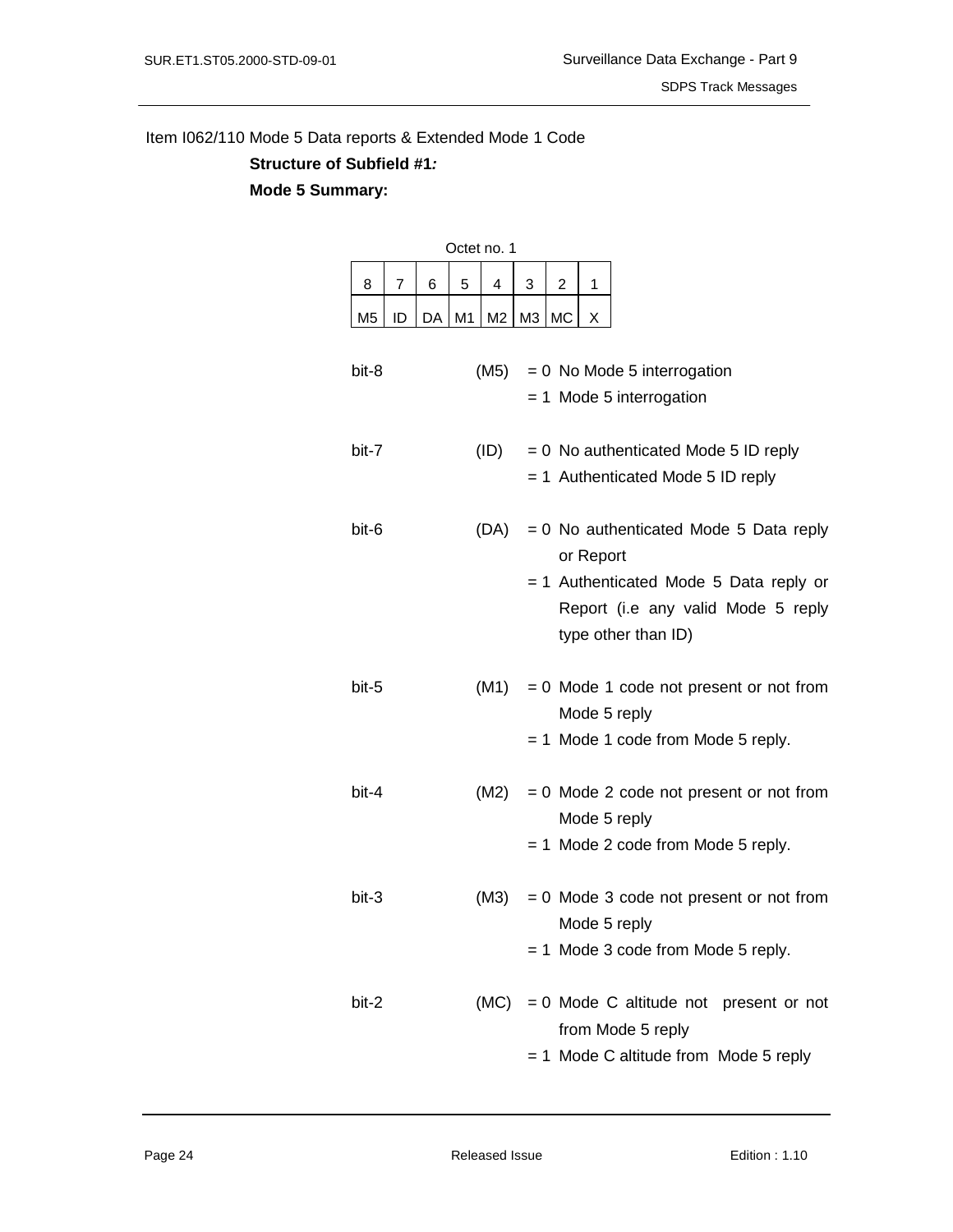bit-1 (X) X-pulse from Mode 5 Data reply or Report. = 0 X-pulse set to zero or no authenticated Data reply or Report received. = 1 X-pulse set to one.

#### **NOTES**

- 1. The flags M2, M3, MC refer to the contents of data items I062/120, I062/060 and I062/135 respectively. The flag M1 refers to the contents of the Subfield #5 (Extended Mode 1 Code in Octal Representation).
- 2. If an authenticated Mode 5 reply is received with the Emergency bit set, then the Military Emergency bit (ME) in Data Item I062/080, Track Status, shall be set.
- 3. If an authenticated Mode 5 reply is received with the Identification of Position bit set, then the Special Position Identification bit (SPI) in Data Item I062/080, Track Status, shall be set.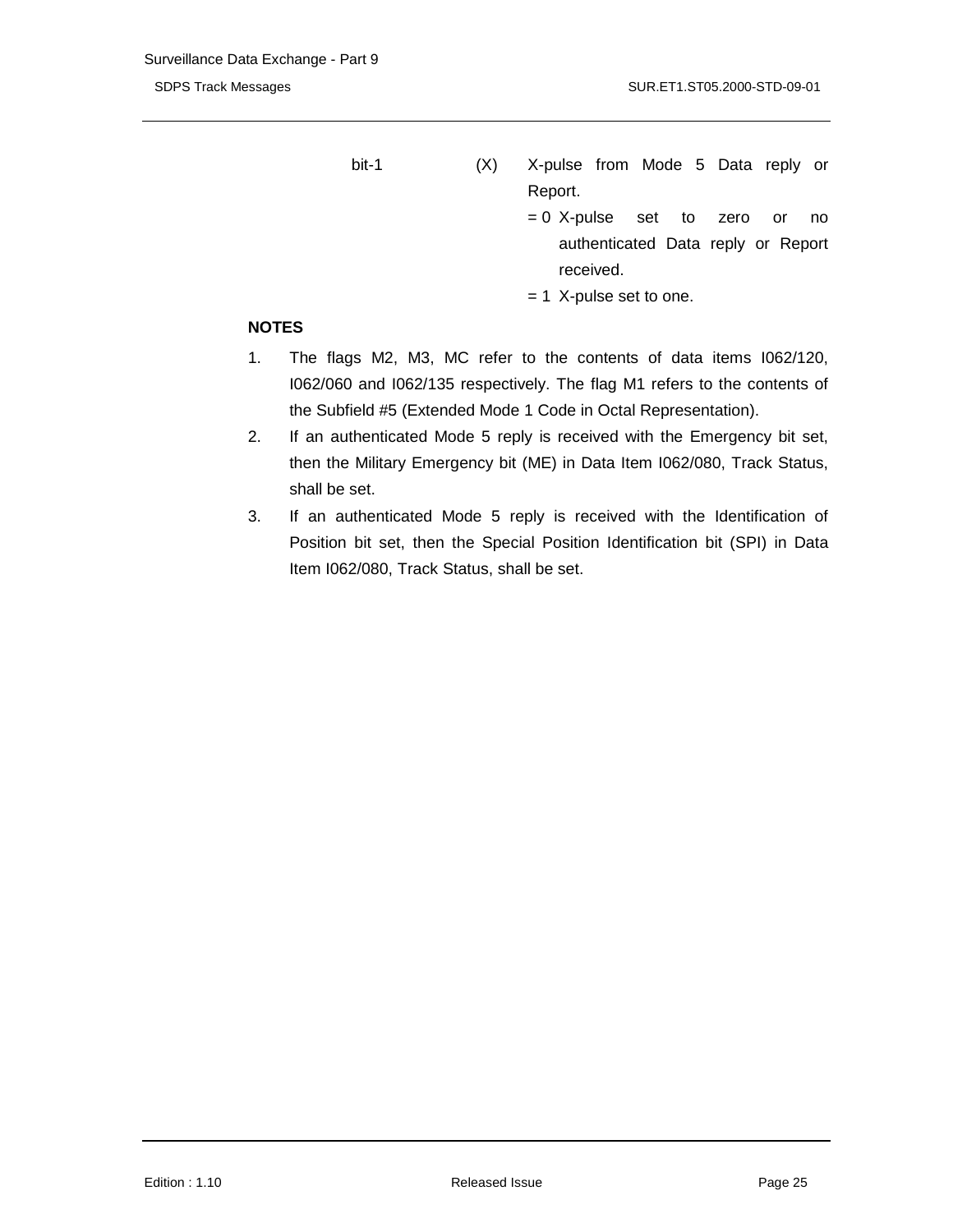Item I062/110 Mode 5 Data reports & Extended Mode 1 Code

**Structure of Subfield #2:**

## **Mode 5 PIN /National Origin/ Mission Code**

|                |                                              |             |    | Octet no. 1 |    |            |    | Octet no. 2         |                        |                                        |             |    |    |    |                |    |  |  |
|----------------|----------------------------------------------|-------------|----|-------------|----|------------|----|---------------------|------------------------|----------------------------------------|-------------|----|----|----|----------------|----|--|--|
|                | 32                                           | 31          | 30 | 29          | 28 | 27         | 26 | 25                  |                        | $24 \mid 23 \mid 22$                   |             | 21 | 20 | 19 | 18             | 17 |  |  |
|                | $\mathbf 0$                                  | 0           |    |             |    |            |    |                     |                        | PIN                                    |             |    |    |    |                |    |  |  |
|                | Octet no. 3                                  |             |    |             |    |            |    |                     |                        |                                        | Octet no. 4 |    |    |    |                |    |  |  |
|                | 16                                           | 15          | 14 | 13          | 12 | 11         | 10 | 9                   | 8                      | $\overline{7}$                         | 6           | 5  | 4  | 3  | $\overline{c}$ | 1  |  |  |
|                | 0                                            | $\mathbf 0$ | 0  |             |    | <b>NAT</b> |    |                     | 0                      | 0                                      | <b>MIS</b>  |    |    |    |                |    |  |  |
|                | bits-32/31<br>(spare)<br>bits-30/17<br>(PIN) |             |    |             |    |            |    |                     |                        | spare bits set to 0<br><b>PIN Code</b> |             |    |    |    |                |    |  |  |
|                | bits-16/14                                   |             |    |             |    | (spare)    |    |                     |                        | spare bits set to 0                    |             |    |    |    |                |    |  |  |
|                | bits-13/9                                    |             |    |             |    | (NAT)      |    |                     | <b>National Origin</b> |                                        |             |    |    |    |                |    |  |  |
|                | bits-8/7 (spare)                             |             |    |             |    |            |    |                     | spare bits set to 0    |                                        |             |    |    |    |                |    |  |  |
| bits-6/1 (MIS) |                                              |             |    |             |    |            |    | <b>Mission Code</b> |                        |                                        |             |    |    |    |                |    |  |  |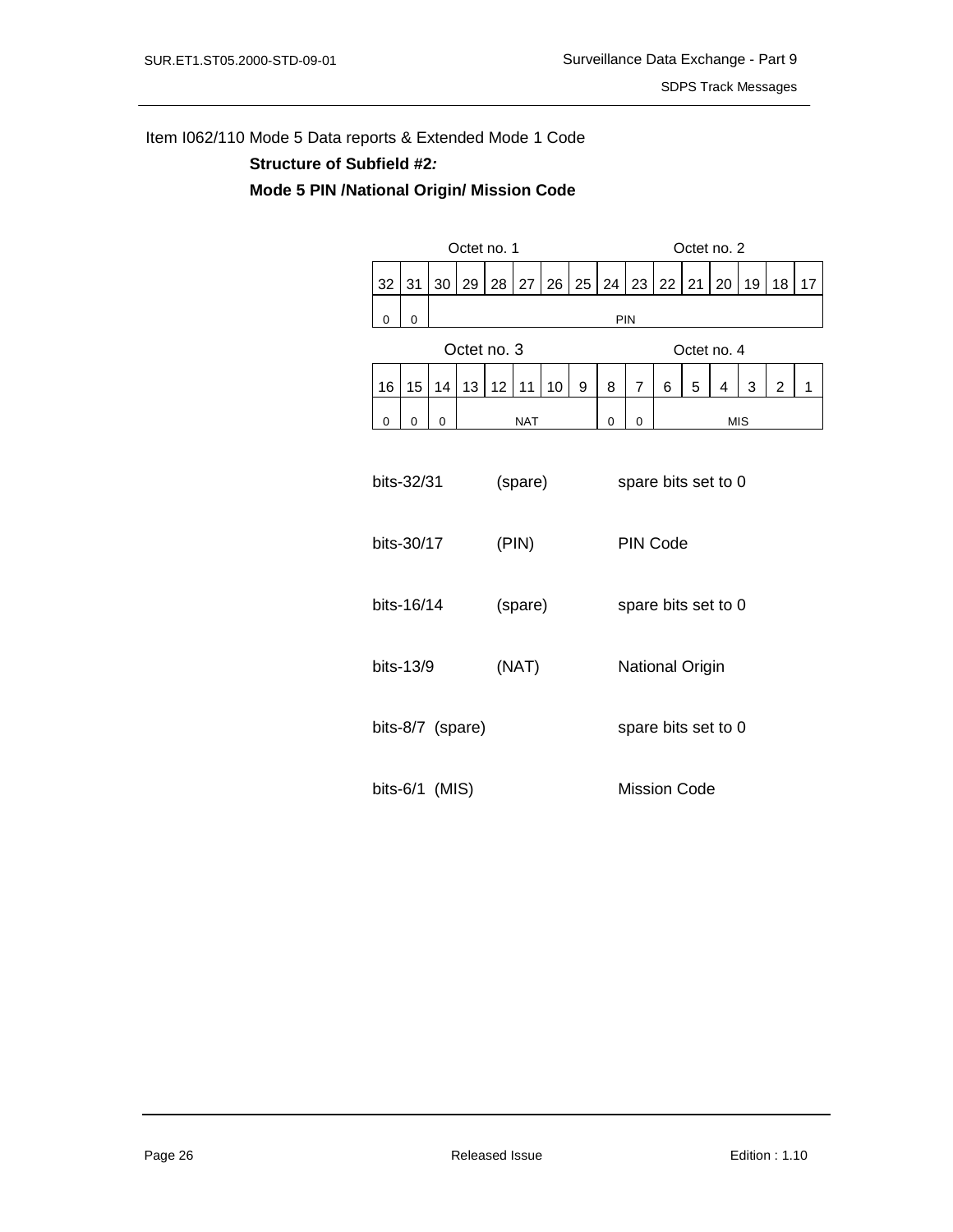#### **Structure of Subfield #3:**

#### **Mode 5 Reported Position**







| bits-48/25  | (Latitude)  | In WGS.84 in two's complement.                                             |
|-------------|-------------|----------------------------------------------------------------------------|
|             |             | Range -90 $\leq$ latitude $\leq$ 90 deg.                                   |
|             | (LSB)       | $= 180/2^{23}$ degrees                                                     |
| $bits-24/1$ | (Longitude) | In WGS.84 in two's complement.<br>Range -180 $\leq$ longitude $<$ 180 deg. |
|             | (LSB)       | = $180/2^{23}$ degrees                                                     |

**NOTE -** The resolution implied by the LSB is better than the resolution with which Mode 5 position reports are transmitted from aircraft transponders using currently defined formats.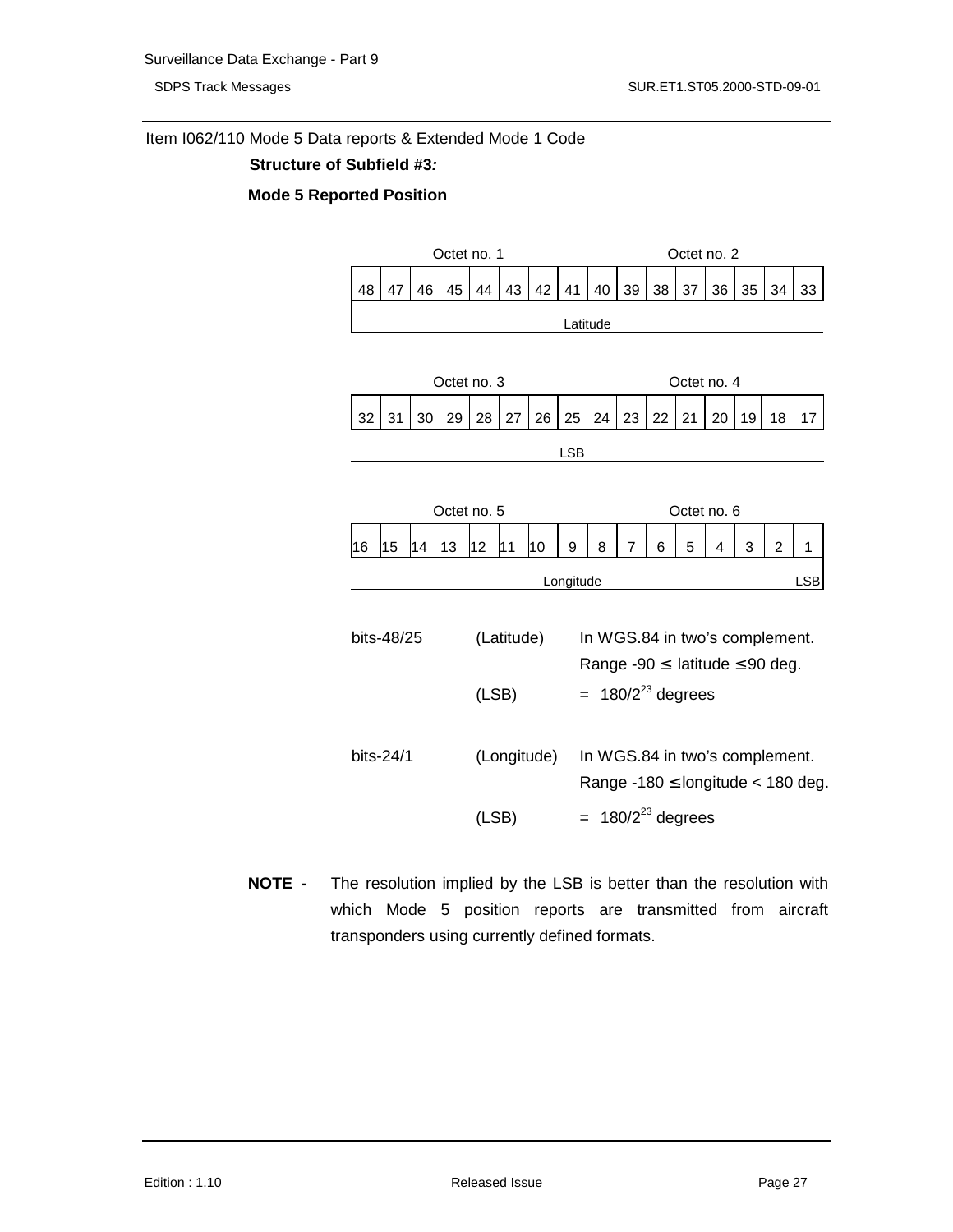**Structure of Subfield #4: Mode 5 GNSS-derived Altitude** 

|    |                                      |    | Octet no. 1 |    |           |    |                                                 |    |                |   | Octet no. 2 |   |    |               |                                                                                               |
|----|--------------------------------------|----|-------------|----|-----------|----|-------------------------------------------------|----|----------------|---|-------------|---|----|---------------|-----------------------------------------------------------------------------------------------|
| 16 | 15                                   | 14 | 13          | 12 | <b>11</b> | 10 | 9                                               | 8  | $\overline{7}$ | 6 | 5           | 4 | 3  | $\mathcal{P}$ | 1                                                                                             |
| 0  | <b>RES</b>                           |    |             |    |           |    |                                                 | GA |                |   |             |   |    |               | <b>LSB</b>                                                                                    |
|    | bit-16<br>(spare)<br>(RES)<br>bit-15 |    |             |    |           |    | spare bit set to 0                              |    |                |   |             |   |    |               |                                                                                               |
|    |                                      |    |             |    |           |    | Altitude<br>=1 GA reported in 25 ft increments. |    |                |   | (GA) is     |   |    |               | Resolution with which the GNSS-derived<br>reported.<br>$=0$ GA reported in 100 ft increments, |
|    | bits- $14/1$<br>(GA)                 |    |             |    |           |    | GNSS-derived<br>ellipsoid.                      |    |                |   | Altitude    |   | οf |               | target,<br>expressed as height above WGS 84                                                   |

## **NOTES**

- 1. GA is coded as a 14-bit two's complement binary number with an LSB of 25 ft. irrespective of the setting of RES.
- 2. The minimum value of GA that can be reported is -1000 ft.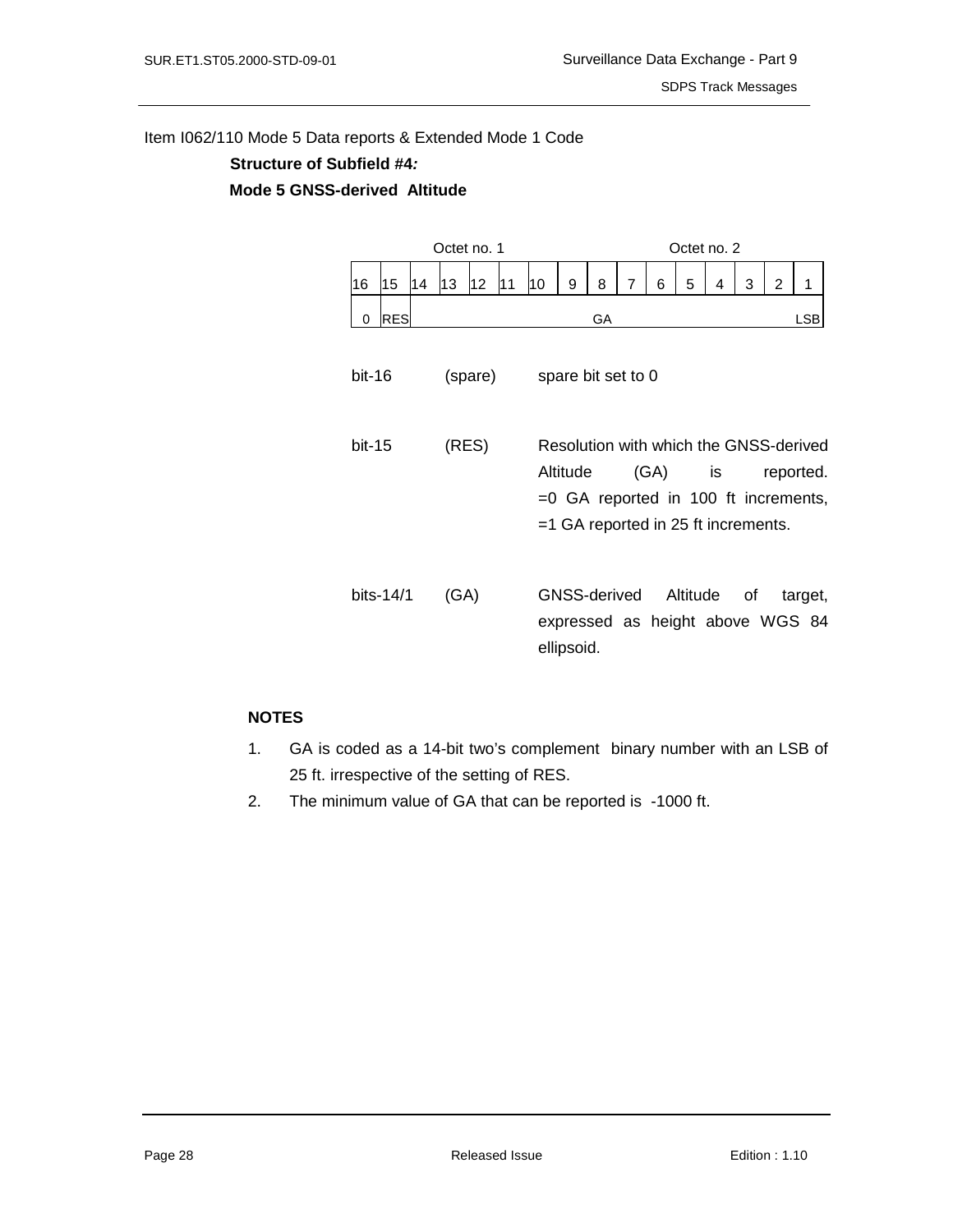#### **Structure of Subfield #5:**

## **Extended Mode 1 Code in Octal Representation**

|    |    |    | Octet 1 |    |                             |                |           |    |           |               | Octet <sub>2</sub> |    |    |                |  |
|----|----|----|---------|----|-----------------------------|----------------|-----------|----|-----------|---------------|--------------------|----|----|----------------|--|
| 16 | 15 | 14 | 13      | 12 | 11                          | 10             | 9         | 8  |           | 6             | 5                  |    | າ  | ◠              |  |
|    |    |    |         |    | <b>Extended Mode 1 Code</b> |                |           |    |           |               |                    |    |    |                |  |
|    |    |    |         | A4 | A2                          | A <sub>1</sub> | <b>B4</b> | B2 | <b>B1</b> | <sub>C4</sub> | $\overline{C2}$    | C1 | D4 | D <sub>2</sub> |  |

bit 16/13 Spare bits set to 0

**NOTE -** If Subfield #1 is present, the M1 bit in Subfield #1 indicates whether the Extended Mode 1 Code is from a Mode 5 reply or a Mode 1 reply. If Subfield #1 is not present, the Extended Mode 1 Code is from a Mode 1 reply.

bits-12/1 (EM1) Extended Mode 1 Code in octal representation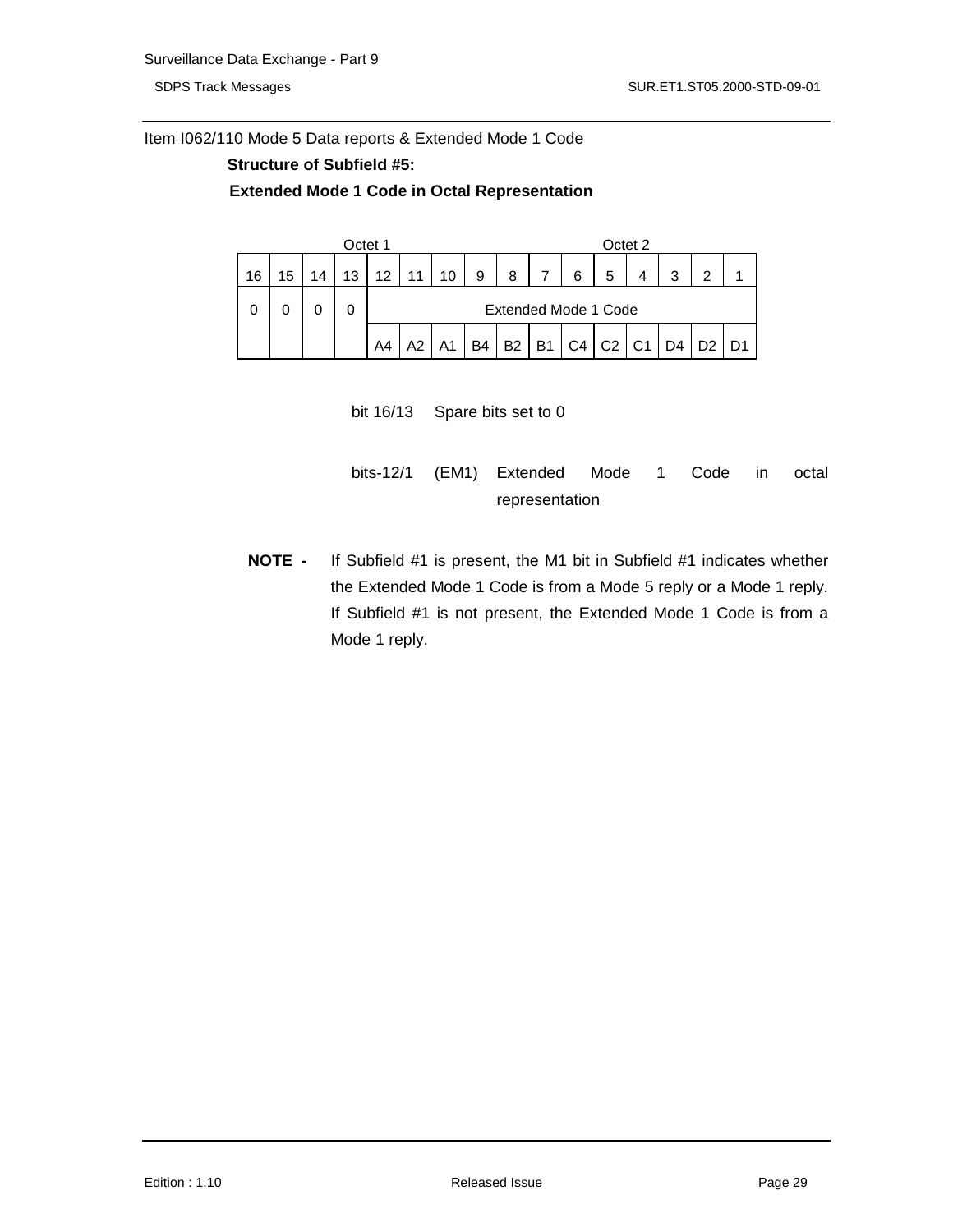Item I062/110 Mode 5 Data reports & Extended Mode 1 Code **Structure of Subfield #6: Time Offset for POS and GA** 



bits-8/1 (TOS) Time Offset coded as a twos complement number with an LSB of 1/128 s. The time at which the Mode 5 Reported Position (Subfield #3) and Mode 5 GNSSderived Altitude (Subfield #4) are valid is given by Time of Day (I048/140) plus Time Offset.

#### **Note:**

TOS shall be assumed to be zero if Subfield #6 is not present.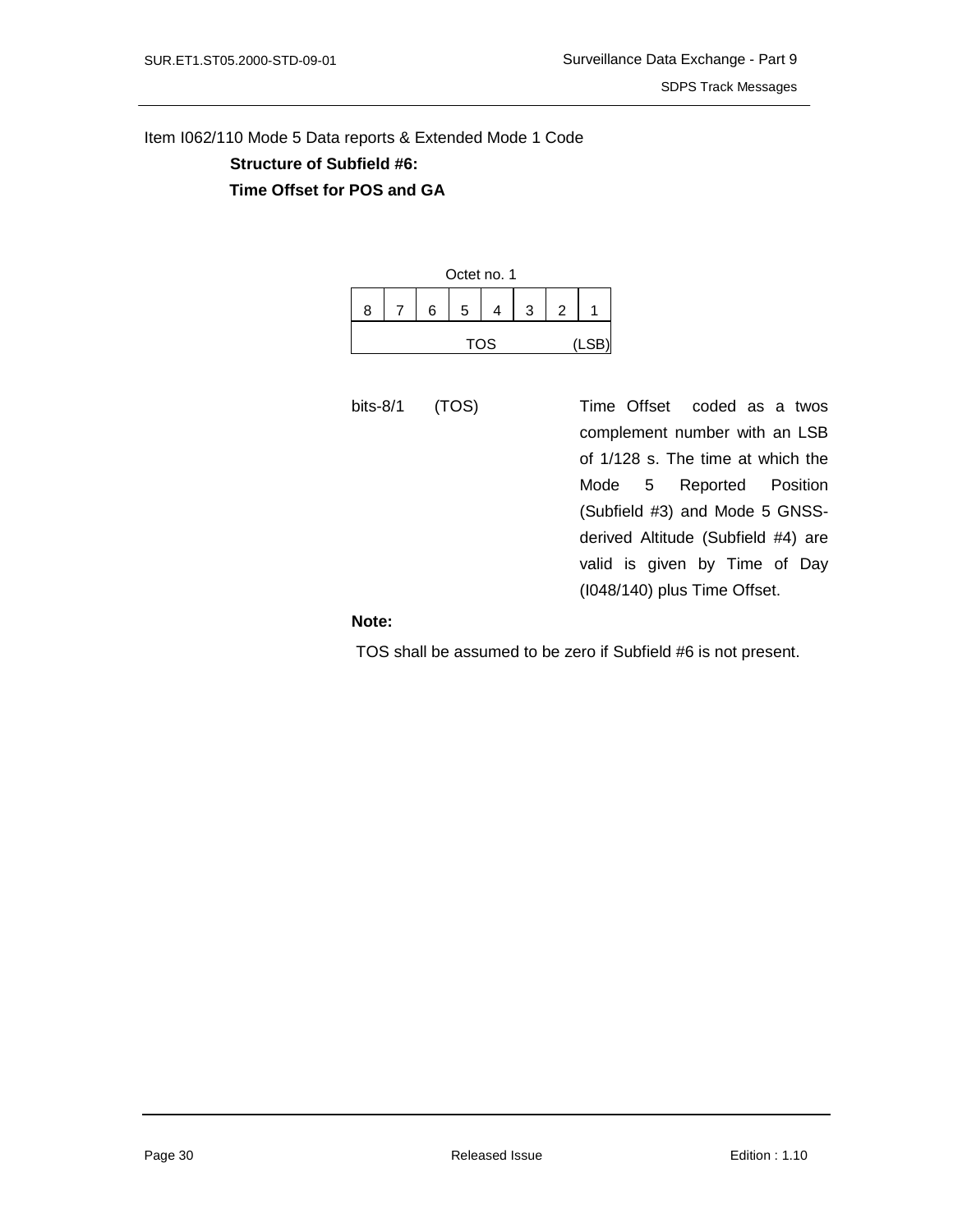# **Structure of Subfield #7:**

## **X Pulse Presence**

|                                     |                |   | Octet no. 1            |      |                |    |       |                                                                                    |  |
|-------------------------------------|----------------|---|------------------------|------|----------------|----|-------|------------------------------------------------------------------------------------|--|
| 8                                   | $\overline{7}$ | 6 | 5                      | 4    | 3              | 2  | 1     |                                                                                    |  |
| 0                                   | 0              | 0 | X <sub>5</sub>         | XC   | X <sub>3</sub> | X2 | X1    |                                                                                    |  |
| bits-8/6                            |                |   | spare bits set to zero |      |                |    |       |                                                                                    |  |
| bit-5                               |                |   |                        | (X5) |                |    |       | X-pulse from Mode 5 Data reply or<br>Report.                                       |  |
|                                     |                |   |                        |      |                |    | $= 0$ | X-pulse set to zero or no<br>authenticated Data<br>reply<br>or<br>Report received. |  |
| $= 1$ X-pulse set to one (present). |                |   |                        |      |                |    |       |                                                                                    |  |
| bit-4                               |                |   |                        | (XC) |                |    |       | X-pulse from Mode C reply                                                          |  |
|                                     |                |   |                        |      |                |    | $= 0$ | X-pulse set to zero or no<br>Mode C reply                                          |  |
|                                     |                |   |                        |      |                |    |       | $= 1$ X-pulse set to one (present)                                                 |  |
| bit-3                               |                |   |                        | (X3) |                |    |       | X-pulse from Mode 3/A reply                                                        |  |
|                                     |                |   |                        |      |                |    | $= 0$ | X-pulse set to zero or no<br>Mode 3/A reply                                        |  |
|                                     |                |   |                        |      |                |    |       | $= 1$ X-pulse set to one (present)                                                 |  |
| bit-2                               |                |   |                        | (X2) |                |    |       | X-pulse from Mode 2 reply                                                          |  |
|                                     |                |   |                        |      |                |    | $= 0$ | X-pulse set to zero or no<br>Mode 2 reply                                          |  |
|                                     |                |   |                        |      |                |    |       | $= 1$ X-pulse set to one (present)                                                 |  |
| bit-1                               |                |   |                        | (X1) |                |    |       | X-pulse from Mode 1 reply                                                          |  |
|                                     |                |   |                        |      |                |    | $= 0$ | X-pulse set to zero or no<br>Mode 1 reply                                          |  |
|                                     |                |   |                        |      |                |    |       | = 1 X-pulse set to one (present)                                                   |  |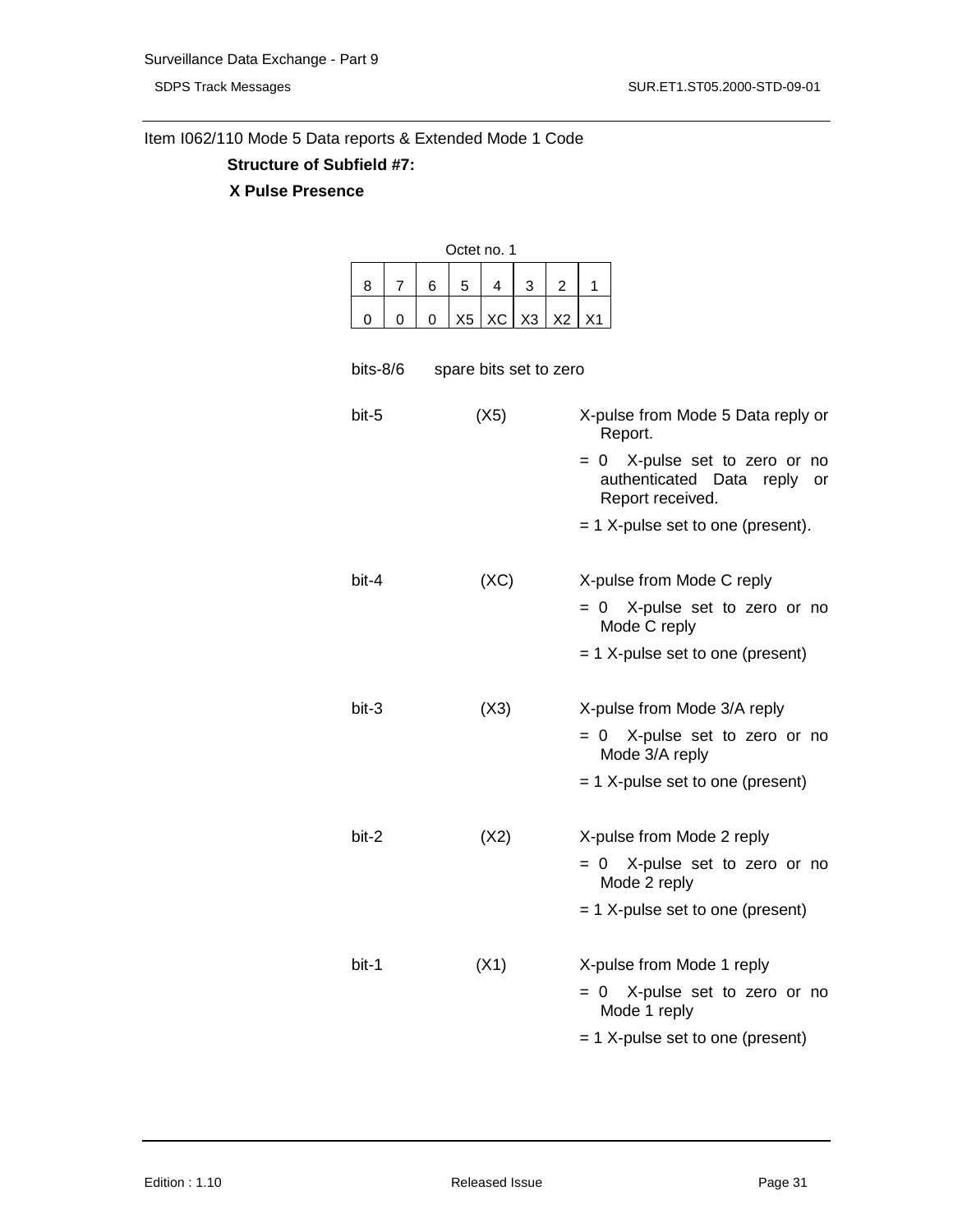## **5.2.10 Data Item I062/120, Track Mode 2 Code**

**Definition :** Mode 2 code associated to the track **Format :** Two-Octet fixed length data item. **Structure:** 



## **Encoding Rule :**

This Item is optional

## **5.2.11 Data Item I062/130, Calculated Track Geometric Altitude**

- **Definition :** Vertical distance between the target and the projection of its position on the earth's ellipsoid, as defined by WGS84, in two's complement form.
- **Format :** Two-Octet fixed length data item.

**Structure:** 



#### **NOTES**

- 1. LSB is required to be less than 10 ft by ICAO
- 2. The source of altitude is identified in bits (SRC) of item I062/080 Track Status

#### **Encoding Rule :**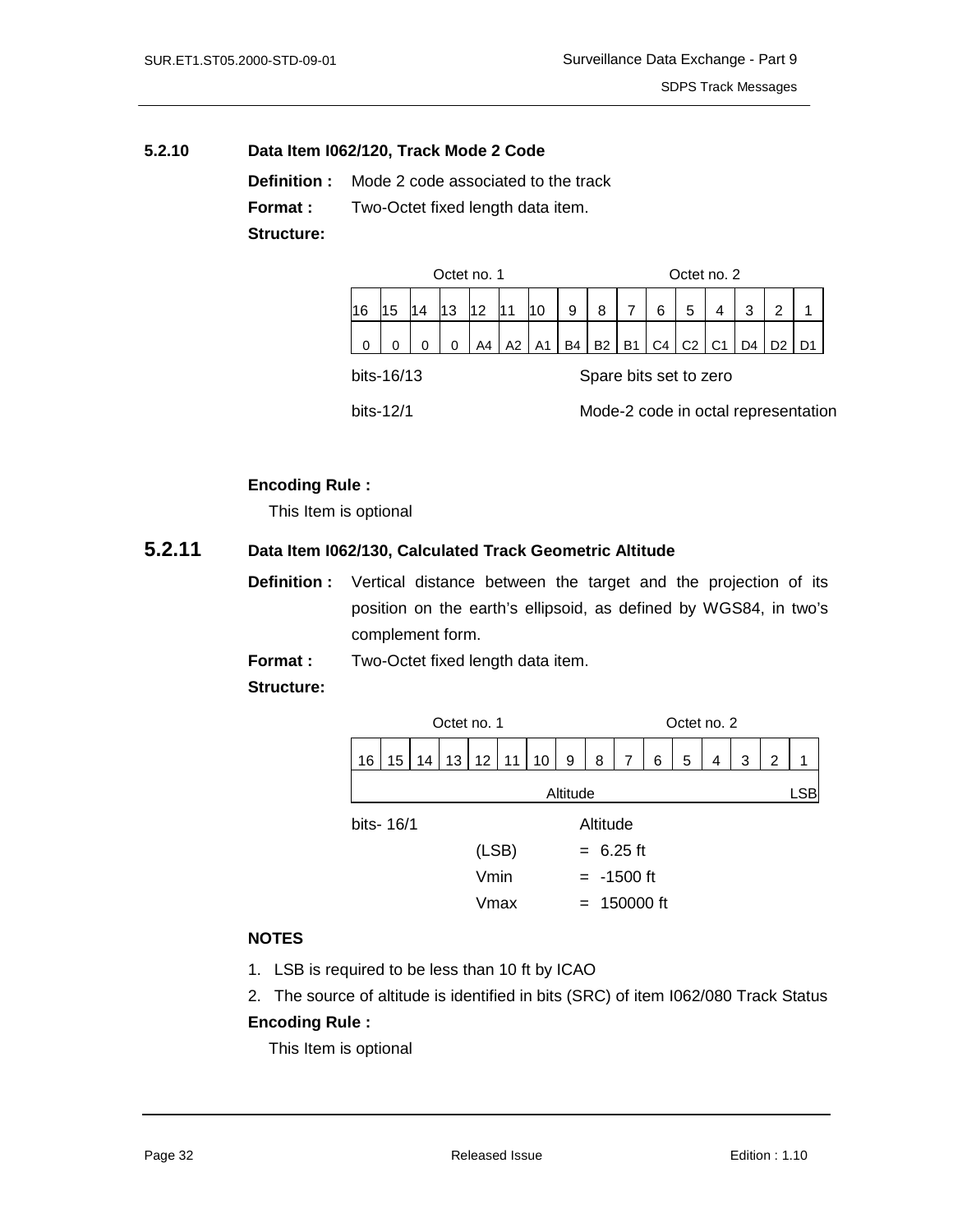## **5.2.12 Data Item I062/135, Calculated Track Barometric Altitude Definition :** Calculated Barometric Altitude of the track, in two's complement form. **Format :** Two-Octet fixed length data item.

**Structure:** 

|                                                   |    |    | Octet no. 1                          |            |  |                                      |   |   |                |   | Octet no. 2 |   |   |               |   |
|---------------------------------------------------|----|----|--------------------------------------|------------|--|--------------------------------------|---|---|----------------|---|-------------|---|---|---------------|---|
| 16                                                | 15 | 14 | 13                                   | $12 \; 11$ |  | 110                                  | 9 | 8 | $\overline{7}$ | 6 | 5           | 4 | 3 | $\mathcal{P}$ | 1 |
| QNH                                               |    |    | Calculated Track Barometric Altitude |            |  |                                      |   |   |                |   |             |   |   |               |   |
| $bit-16$<br>$(QNH) = 0$ No QNH correction applied |    |    |                                      |            |  |                                      |   |   |                |   |             |   |   |               |   |
|                                                   |    |    |                                      |            |  | $= 1$ QNH correction applied         |   |   |                |   |             |   |   |               |   |
| $bits-15/1$                                       |    |    |                                      |            |  | Calculated Track Barometric Altitude |   |   |                |   |             |   |   |               |   |
| $(LSB) = 1/4 FL = 25 ft$                          |    |    |                                      |            |  |                                      |   |   |                |   |             |   |   |               |   |
| $Vmin = -15 FL$                                   |    |    |                                      |            |  |                                      |   |   |                |   |             |   |   |               |   |
| $V$ max = 1500 FL                                 |    |    |                                      |            |  |                                      |   |   |                |   |             |   |   |               |   |

**NOTE -** ICAO specifies a range between –10 FL and 1267 FL for Mode C

#### **Encoding Rule :**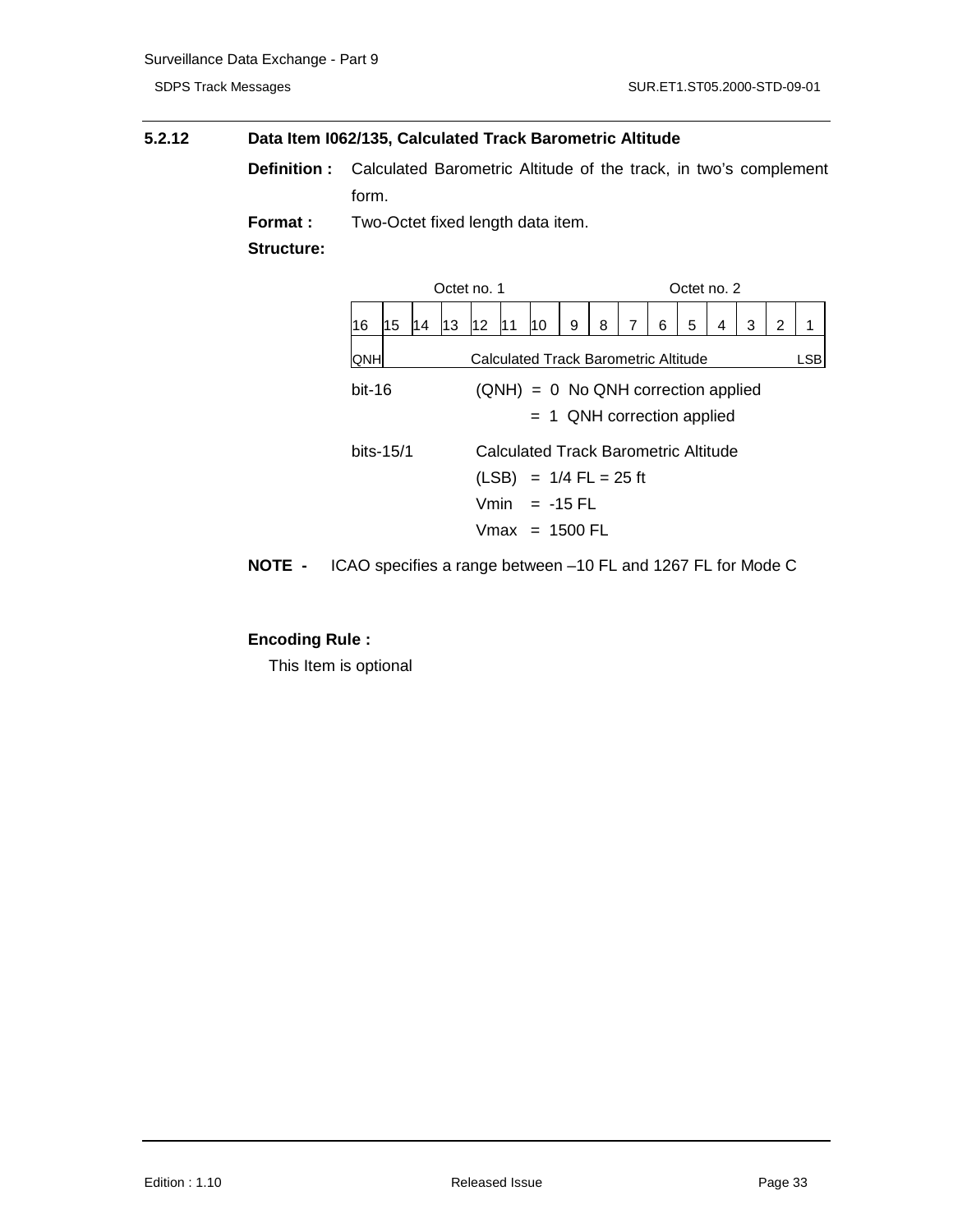## **5.2.13 Data Item I062/136, Measured Flight Level**

**Definition :** Last valid and credible flight level used to update the track, in two's complement form,.

**Structure:** Two-Octet fixed length data item.

#### **Structure:**



## **NOTES**

- 1. The criteria to determine the credibility of the flight level are Tracker dependent.
- 2. Credible means: within reasonable range of change with respect to the previous detection.
- 3. ICAO specifies a range between –10 FL and 1267 FL for Mode C
- 4. This item includes the barometric altitude received from ADS-B

#### **Encoding Rule :**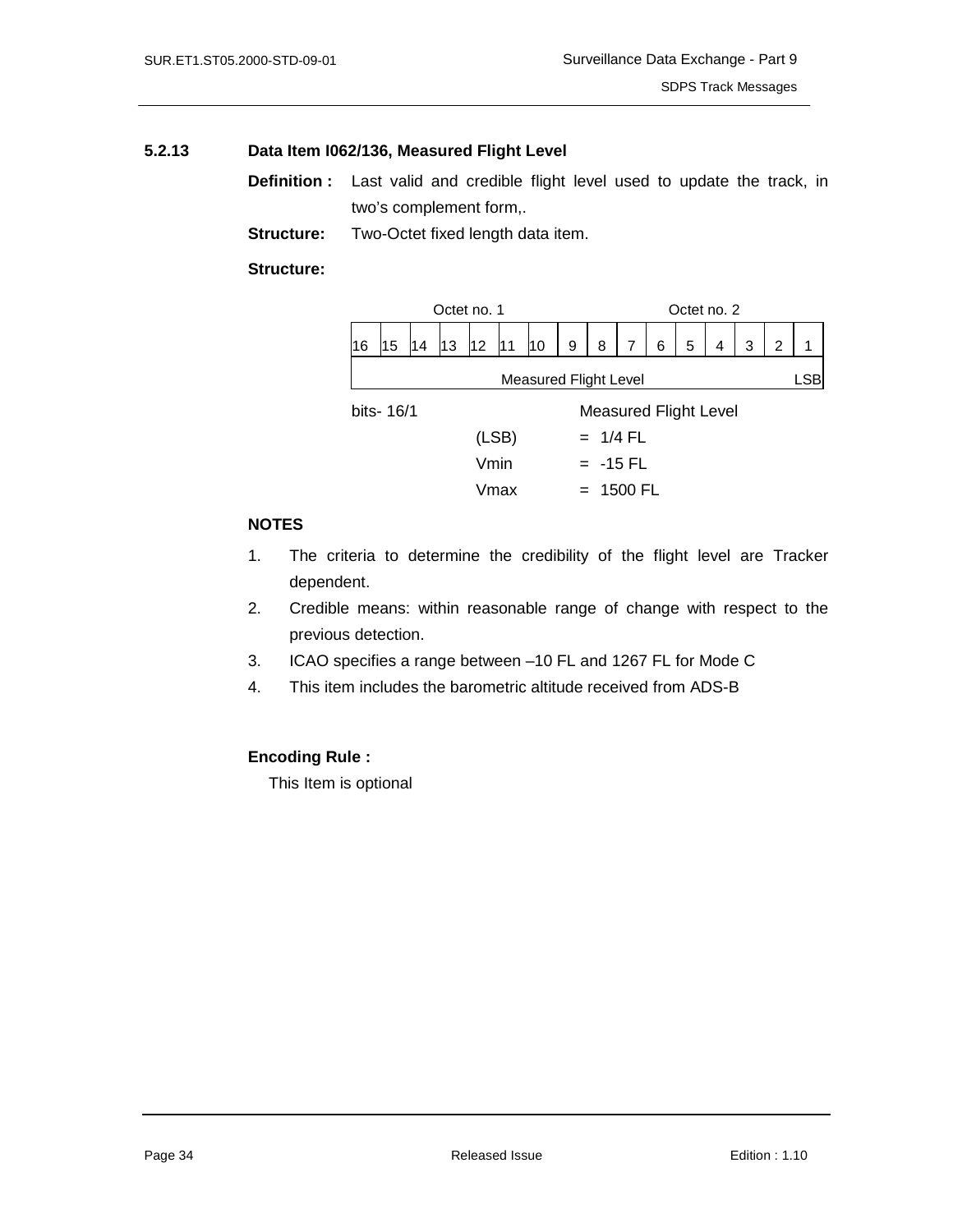#### **5.2.14 Data Item I062/185, Calculated Track Velocity (Cartesian)**

**Definition:** Calculated track velocity expressed in Cartesian co-ordinates, in two's complement form.

Format: Four-octet fixed length Data Item .

 **Structure:**



bits-32/17 Vx  $(LSB) = 0.25$  m/s -8192m/s ≤ Vx ≤ 8191.75m/s bits-16/1 Vy  $(LSB) = 0.25$  m/s -8192m/s ≤ Vy ≤ 8191.75m/s

**NOTE -** The y-axis points to the Geographical North at the location of the target.

#### **Encoding Rule :**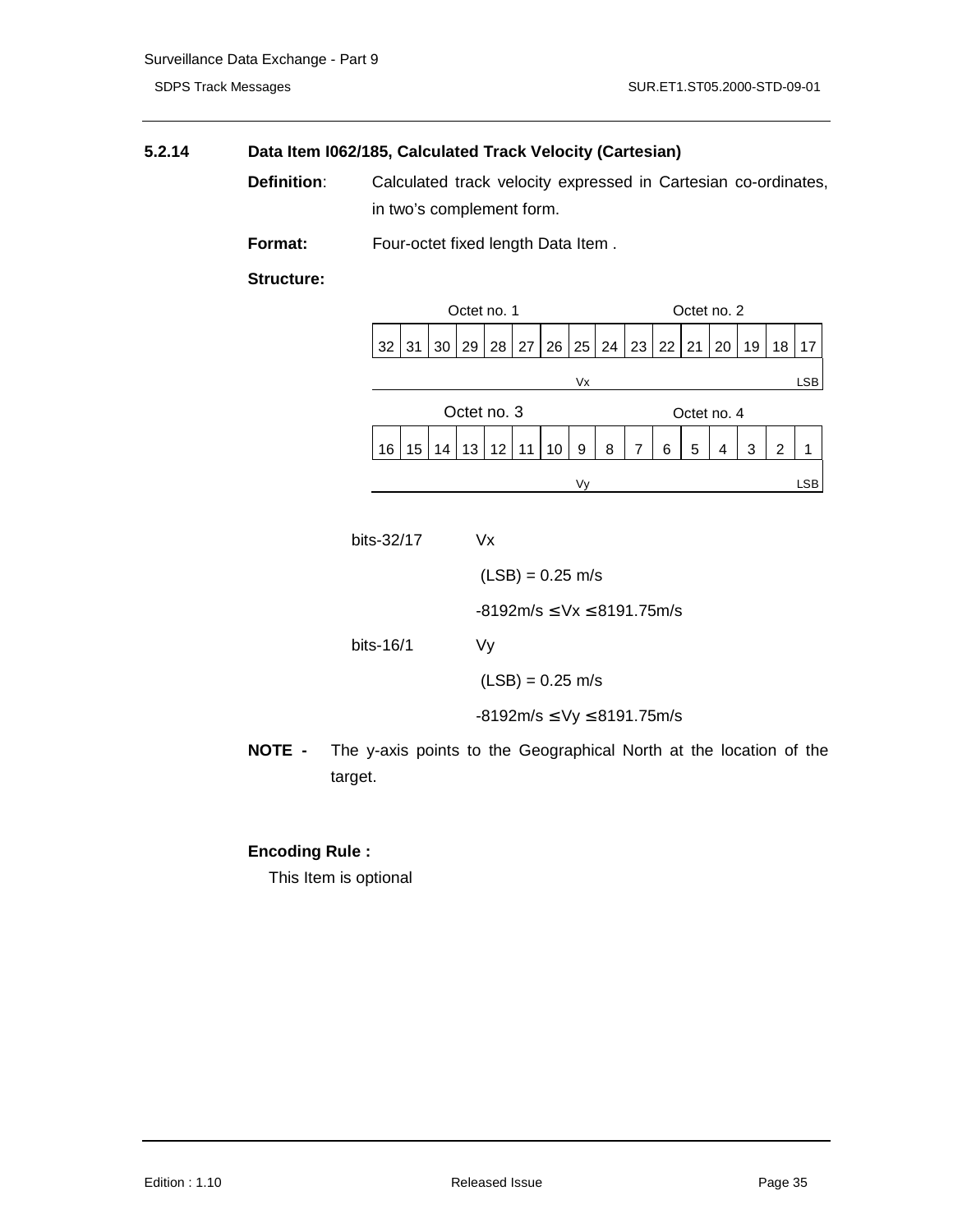## **5.2.15 Data Item I062/200, Mode of Movement**

**Definition :** Calculated Mode of Movement of a target. **Format :** One-Octet fixed length data item. **Structure:** 

|            |   |      |   | Octet no. 1 |         |            |     |       |                                  |
|------------|---|------|---|-------------|---------|------------|-----|-------|----------------------------------|
| 8          | 7 | 6    | 5 | 4           | 3       | 2          | 1   |       |                                  |
| TRANS      |   | LONG |   |             | VERT    | <b>ADF</b> | 0   |       |                                  |
| bits $8/7$ |   |      |   |             | (TRANS) |            |     |       | Transversal Acceleration:        |
|            |   |      |   |             |         |            |     | 00    | <b>Constant Course</b>           |
|            |   |      |   |             |         |            | $=$ | 01    | <b>Right Turn</b>                |
|            |   |      |   |             |         |            | $=$ | 10    | Left Turn                        |
|            |   |      |   |             |         |            | $=$ | 11    | Undetermined                     |
| bits $6/5$ |   |      |   |             | (LONG)  |            |     |       | Longitudinal Acceleration:       |
|            |   |      |   |             |         |            | $=$ | 00    | <b>Constant Groundspeed</b>      |
|            |   |      |   |             |         |            | $=$ | 01    | <b>Increasing Groundspeed</b>    |
|            |   |      |   |             |         |            | $=$ |       | 10 Decreasing Groundspeed        |
|            |   |      |   |             |         |            |     |       | 11 Undetermined                  |
| bits 4/3   |   |      |   |             | (VERT)  |            |     |       | Vertical Rate:                   |
|            |   |      |   |             |         |            | $=$ | 00    | Level                            |
|            |   |      |   |             |         |            | $=$ | 01    | Climb                            |
|            |   |      |   |             |         |            |     | 10    | Descent                          |
|            |   |      |   |             |         |            | $=$ | 11    | Undetermined                     |
| bit 2      |   |      |   | (ADF)       |         |            |     |       | <b>Altitude Discrepancy Flag</b> |
|            |   |      |   |             |         |            |     | $= 0$ | No altitude discrepancy          |
|            |   |      |   |             |         |            |     | $= 1$ | Altitude discrepancy             |
| bit 1      |   |      |   |             |         |            |     |       | Spare bit set to zero            |

**NOTE :** The ADF, if set, indicates that a difference has been detected in the altitude information derived from radar as compared to other technologies (such as ADS-B).

#### **Encoding Rule :**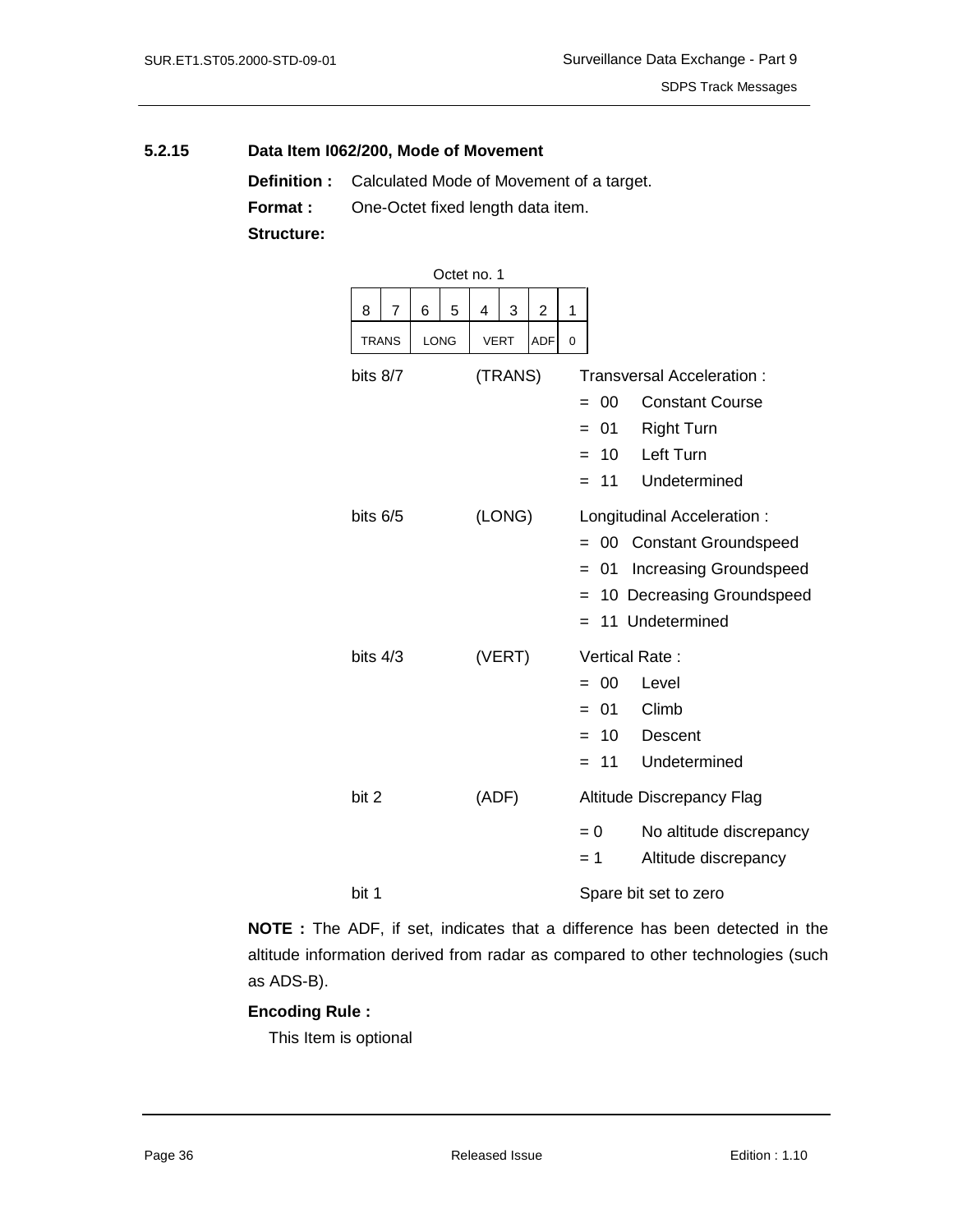#### **5.2.16 Data Item I062/210, Calculated Acceleration (Cartesian)**

**Definition :** Calculated Acceleration of the target expressed in Cartesian co-ordinates, in two's complement form.

**Format:** Two-octet fixed length Data Item .

 **Structure:**



bits-16/9 Ax

 $(LSB) = 0.25$  m/s<sup>2</sup>

bits-8/1 Ay  $(LSB) = 0.25$  m/s<sup>2</sup>

#### **NOTES**

- 1. The y-axis points to the Geographical North at the location of the target.
- 2. Maximum value means maximum value or above.

#### **Encoding Rule :**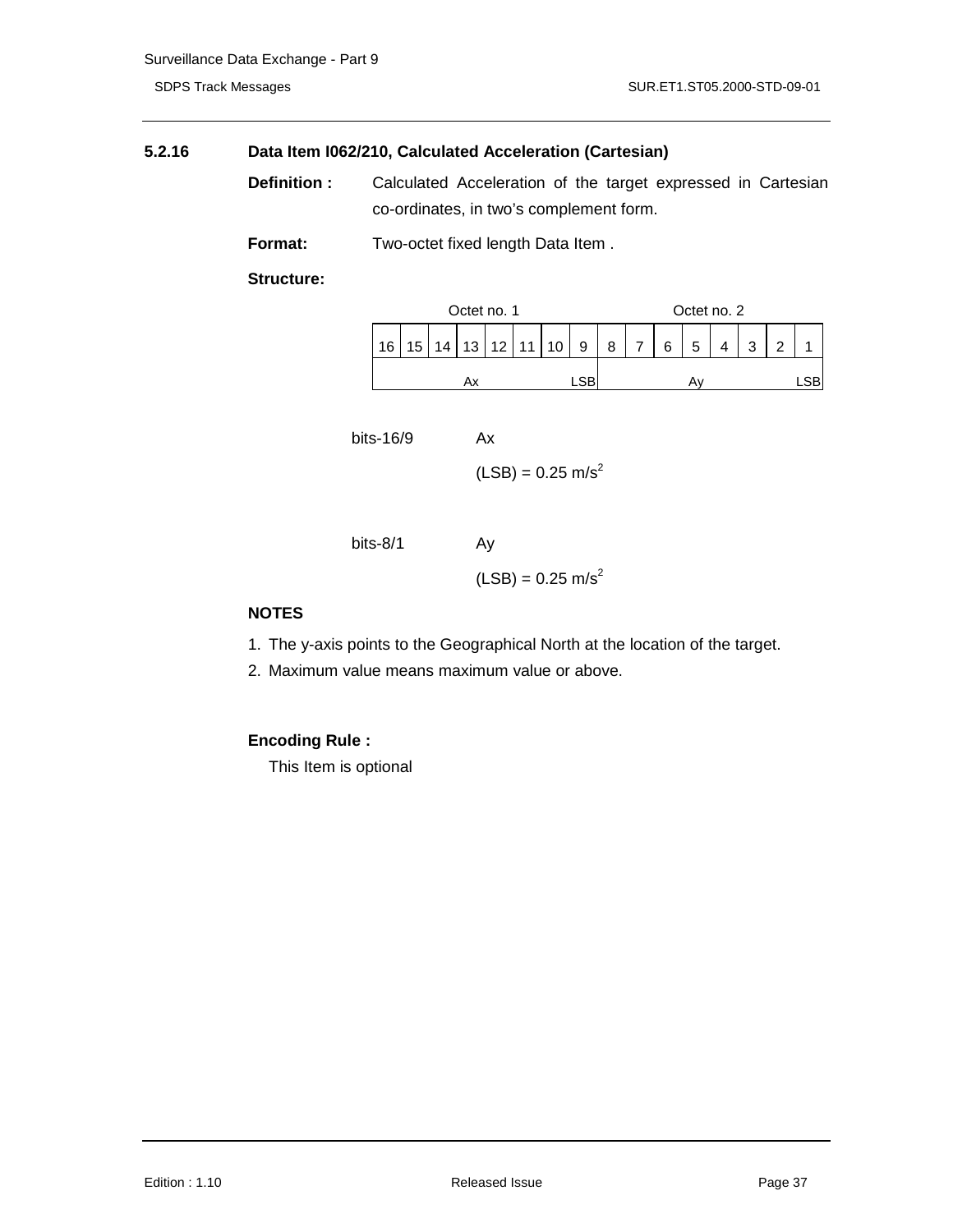#### **5.2.17 Data Item I062/220, Calculated Rate Of Climb/Descent**

**Definition :** Calculated rate of Climb/Descent of an aircraft in two's complement form.

**Format :** Two-Octet fixed length data item.

**Structure:** 



bit 16/1 Rate of Climb/Descent

 $(LSB) = 6.25$  feet/minute

**NOTE -** A positive value indicates a climb, whereas a negative value indicates a descent.

#### **Encoding Rule :**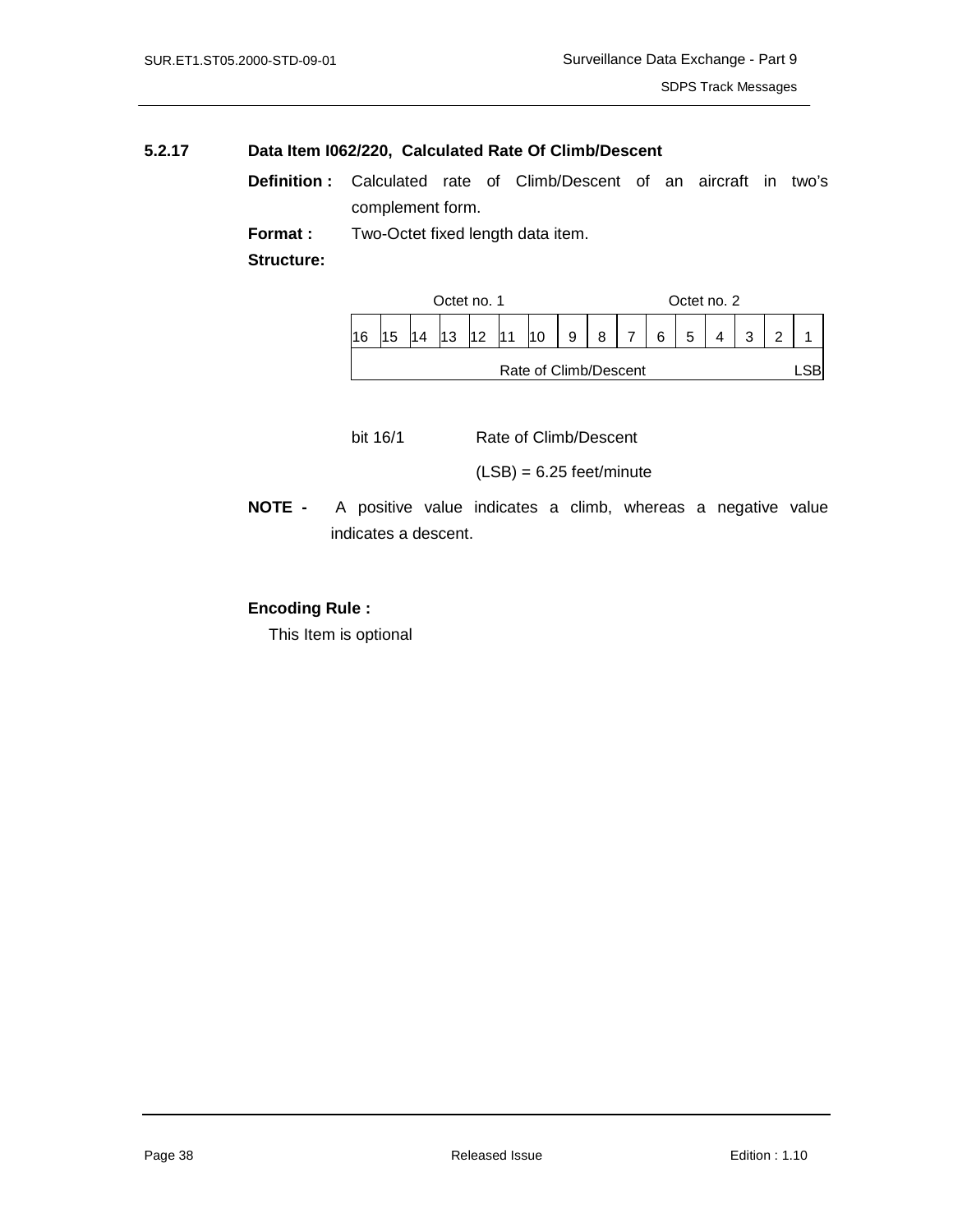#### **5.2.18 Data Item I062/245, Target Identification**

**Definition**: Target (aircraft or vehicle) identification in 8 characters.

**Format**: Seven-octet fixed length Data Item.

## **Structure:**

|   | Octet no. 1 |                |  |  |  |  |  |  |  |  |  |  |  |  |
|---|-------------|----------------|--|--|--|--|--|--|--|--|--|--|--|--|
| h |             | 53 52 51<br>54 |  |  |  |  |  |  |  |  |  |  |  |  |
|   |             |                |  |  |  |  |  |  |  |  |  |  |  |  |

|                    |  |    | Octet no. 2 |    |    |    |  |             | Octet no. 3 |  |  |  |             |
|--------------------|--|----|-------------|----|----|----|--|-------------|-------------|--|--|--|-------------|
|                    |  | 40 | 39          | 38 | 37 | 36 |  | 33          |             |  |  |  |             |
| <b>Character 1</b> |  |    |             |    |    |    |  | Character 2 |             |  |  |  | Character 3 |

|     |     | Octet no. 4 |    |    |  |             | Octet no. 5 |  |  |
|-----|-----|-------------|----|----|--|-------------|-------------|--|--|
| ו ט | IJι |             | 26 | 25 |  |             |             |  |  |
|     |     | Character 4 |    |    |  | Character 5 |             |  |  |

|                                                                                        |             |    | Octet no. 6 |    |       |             |   |                        |   | Octet no. 7      |   |   |             |                                                    |   |
|----------------------------------------------------------------------------------------|-------------|----|-------------|----|-------|-------------|---|------------------------|---|------------------|---|---|-------------|----------------------------------------------------|---|
| 16                                                                                     | 15          | 14 | 13          | 12 | 11    | 10          | 9 | 8                      | 7 | 6                | 5 | 4 | З           | 2                                                  | 1 |
|                                                                                        | Character 6 |    |             |    |       | Character 7 |   |                        |   |                  |   |   | Character 8 |                                                    |   |
|                                                                                        | bits-56/55  |    |             |    | (STI) |             |   | $= 00$                 |   |                  |   |   |             | Callsign or registration<br>downlinked from target |   |
|                                                                                        |             |    |             |    |       |             |   | $= 01$                 |   | from target      |   |   |             | Callsign not downlinked                            |   |
|                                                                                        |             |    |             |    |       |             |   | $= 10$                 |   | Registration not |   |   |             | downlinked from target                             |   |
|                                                                                        |             |    |             |    |       |             |   | $= 11$                 |   | Invalid          |   |   |             |                                                    |   |
|                                                                                        | bits-54/49  |    |             |    |       |             |   | Spare bits set to zero |   |                  |   |   |             |                                                    |   |
| $bits-48/1$<br>Characters 1-8 (coded on 6 bits each) defining<br>target identification |             |    |             |    |       |             |   |                        |   |                  |   |   |             |                                                    |   |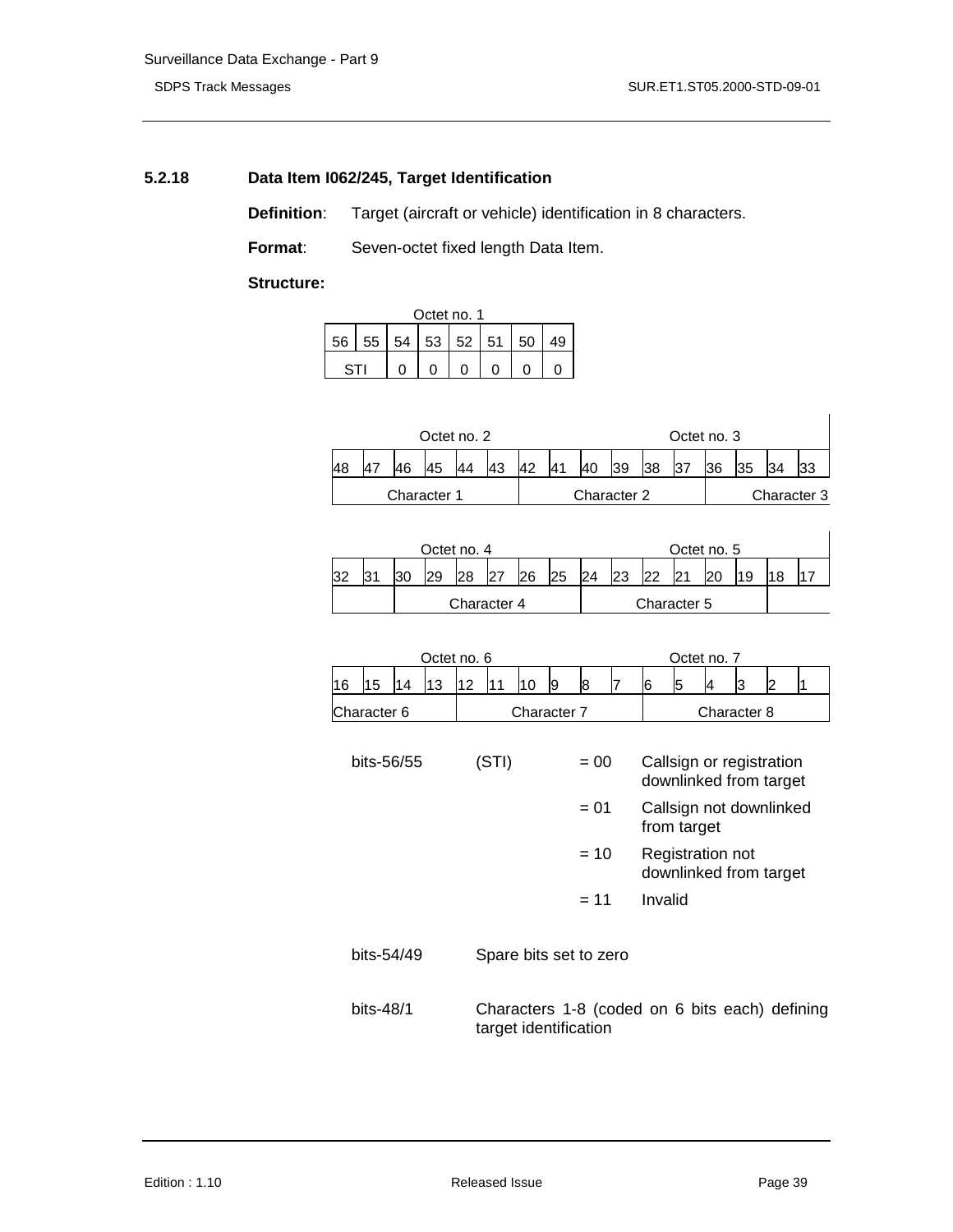## **NOTES**

- 1. For coding, see section 3.8.2.9 of [Ref.3]
- 2. As the Callsign of the target can already be transmitted (thanks to I062/380 Subfield #25 if downlinked from the aircraft or thanks to I062/390 Subfield #2 if the target is correlated to a flight plan), and in order to avoid confusion at end user's side, **this item SHALL not be used.**

#### **Encoding Rule :**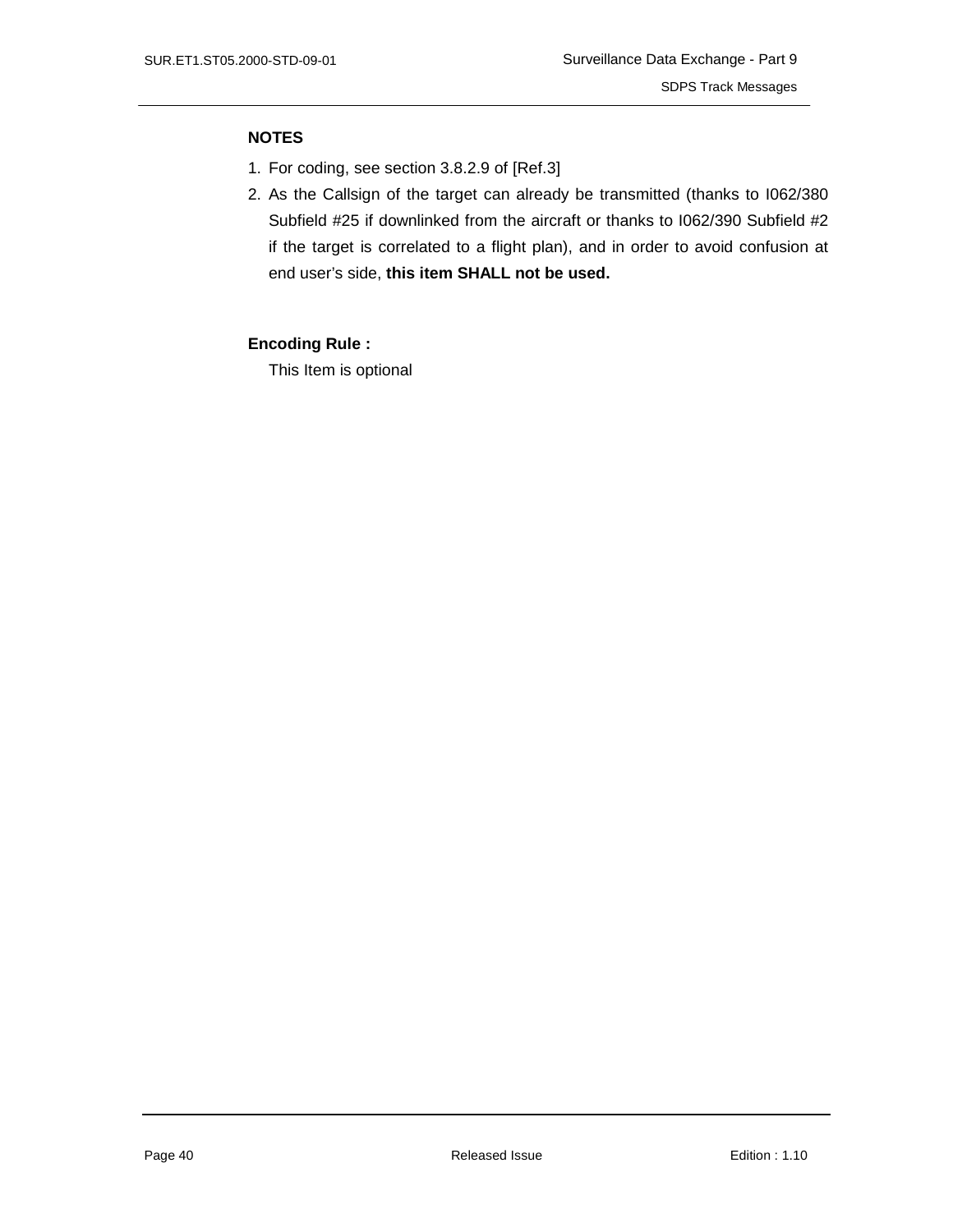#### **5.2.19 Data Item I062/270, Target Size & Orientation**

 **Definition**: Target size defined as length and width of the detected target, and orientation.

**Format:** Variable length Data Item comprising a first part of one octet, followed by one-octet extents as necessary.

#### **Structure**

 **of First Part**:

|  |       |   |   |   | Octet no. 1   |   |   |            |           |                                   |
|--|-------|---|---|---|---------------|---|---|------------|-----------|-----------------------------------|
|  |       | 8 | 7 | 6 | 5             | 4 | 3 | 2          | 1         |                                   |
|  |       |   |   |   | <b>LENGTH</b> |   |   | <b>LSB</b> | <b>FX</b> |                                   |
|  |       |   |   |   |               |   |   |            |           |                                   |
|  | bit-2 |   |   |   | (LSB)         |   |   |            | $= 1 m$   |                                   |
|  | bit-1 |   |   |   | (FX)          |   |   |            |           | $= 0$ End of Data Item            |
|  |       |   |   |   |               |   |   |            |           | $=$ 1 Extension into first extent |

**Structure of First Extent**:

|  |                |   |                    | Octet no. 1 |  |  |            |           |                                                  |
|--|----------------|---|--------------------|-------------|--|--|------------|-----------|--------------------------------------------------|
|  | 8              | 7 | 6                  | 5           |  |  |            |           |                                                  |
|  |                |   | <b>ORIENTATION</b> |             |  |  | <b>LSB</b> | <b>FX</b> |                                                  |
|  |                |   |                    |             |  |  |            |           |                                                  |
|  | bit-2<br>(LSB) |   |                    |             |  |  |            |           | $=$ 360 $\degree$ / 128 = approx. 2.81 $\degree$ |
|  | bit-1<br>(FX)  |   |                    |             |  |  |            |           | $= 0$ End of Data Item                           |
|  |                |   |                    |             |  |  |            |           | = 1 Extension into next extent                   |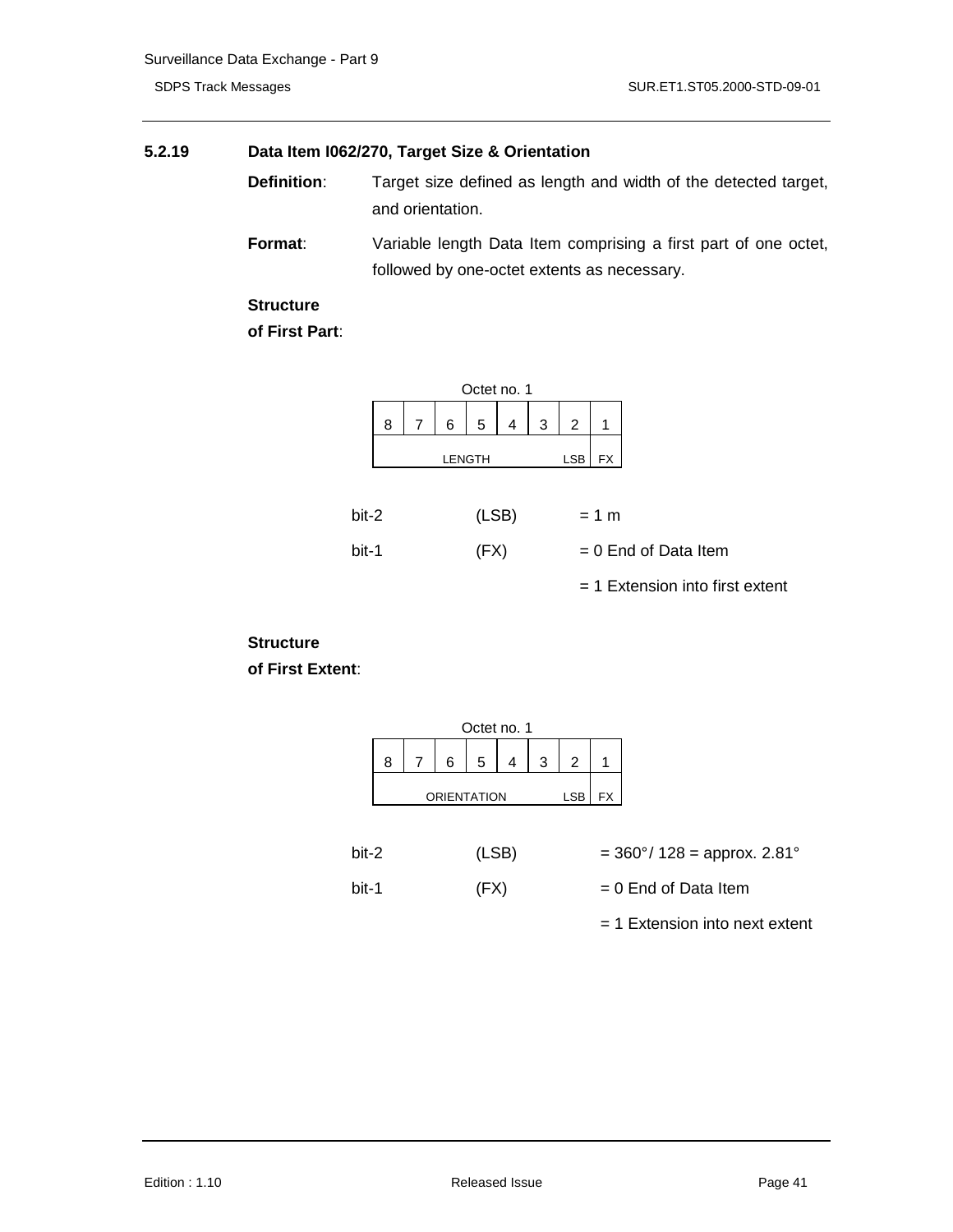## I062/270, Target Size & Orientation

## **Structure of Second Extent**:

| Octet no. 1 |                |   |      |              |   |   |                        |                                  |           |  |  |
|-------------|----------------|---|------|--------------|---|---|------------------------|----------------------------------|-----------|--|--|
|             |                | 8 | 7    | 6            | 5 | 4 | 3                      | $\overline{2}$                   | 1         |  |  |
|             |                |   |      | <b>WIDTH</b> |   |   |                        | <b>LSB</b>                       | <b>FX</b> |  |  |
|             |                |   |      |              |   |   |                        |                                  |           |  |  |
|             | bit-2<br>(LSB) |   |      |              |   |   | $= 1 m$                |                                  |           |  |  |
| bit-1       |                |   | (FX) |              |   |   | $= 0$ End of Data Item |                                  |           |  |  |
|             |                |   |      |              |   |   |                        | $=$ 1 Extension into next extent |           |  |  |

#### **NOTES**

- 1. The orientation gives the direction which the target nose is pointing to, relative to the Geographical North.
- 2. When the length only is sent, the largest dimension is provided.

## **Encoding Rule :**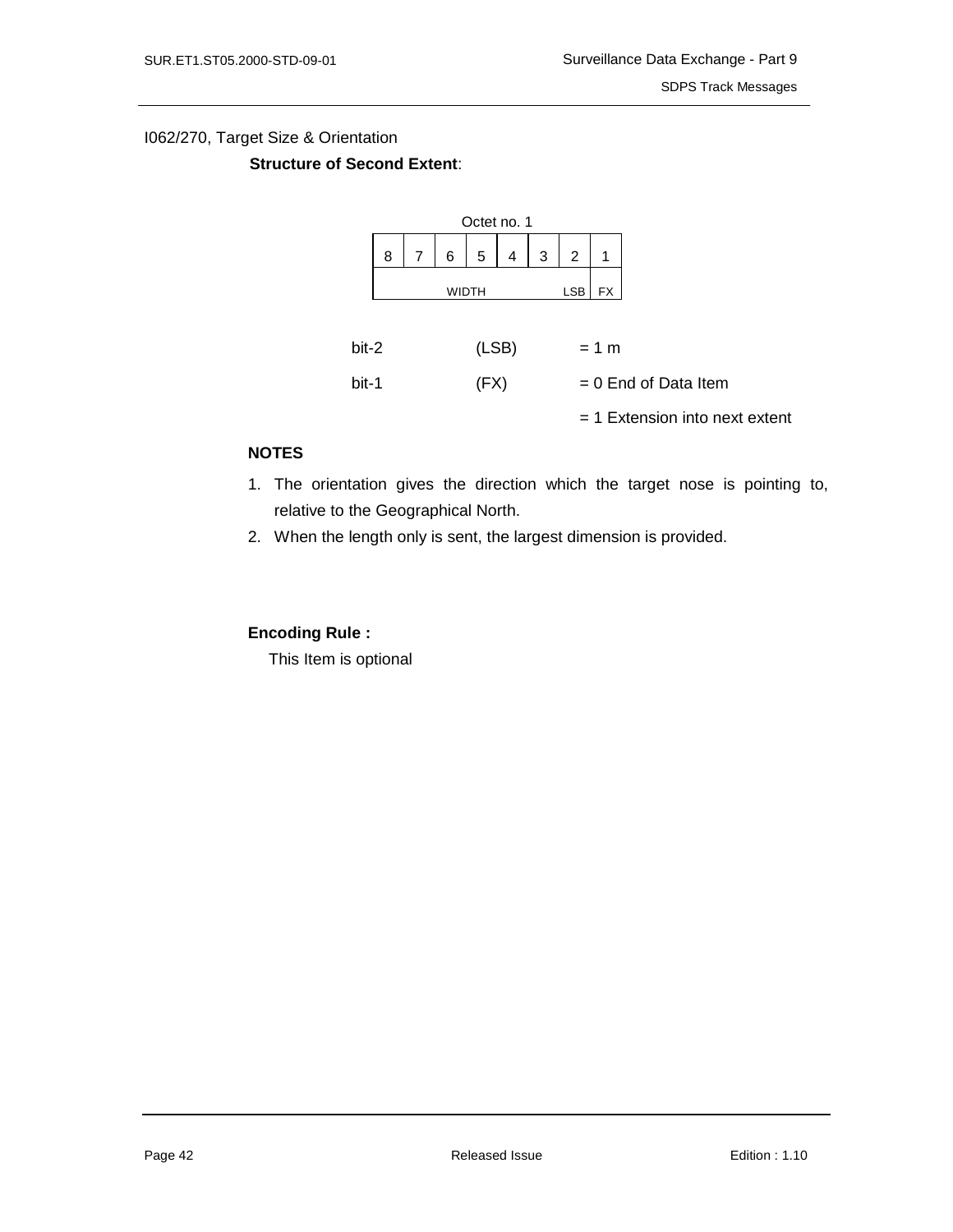#### **5.2.20 Data Item I062/290, System Track Update Ages**

- **Definition :** Ages of the last plot/local track/target report update for each sensor type.
- Format : Compound Data Item, comprising a primary subfield of up to two octets, followed by the indicated subfields.

## **Structure of**

#### **Primary Subfield:**

|             |                            |    | Octet no. 1 |              |   |    |      |  |  |  |
|-------------|----------------------------|----|-------------|--------------|---|----|------|--|--|--|
| 16          | 15 <sub>1</sub>            | 14 | $\vert$ 13  | $12 \mid 11$ |   | 10 | 9    |  |  |  |
|             | TRK PSR SSR MDS ADS ES VDL |    |             |              |   |    | FX I |  |  |  |
| Octet no. 2 |                            |    |             |              |   |    |      |  |  |  |
| 8           |                            | 6  | 5           | 4            | 3 | 2  |      |  |  |  |
|             | OP.                        |    | 0           | n            |   |    |      |  |  |  |

| $bit-16$ | (TRK) | Subfield #1: Track age<br>= 0 Absence of Subfield #1<br>$= 1$ Presence of Subfield #1                    |
|----------|-------|----------------------------------------------------------------------------------------------------------|
| bit-15   | (PSR) | Subfield #2: PSR age<br>$= 0$ Absence of Subfield #2<br>= 1 Presence of Subfield #2                      |
| $bit-14$ | (SSR) | Subfield #3: SSR age<br>$= 0$ Absence of Subfield #3<br>$= 1$ Presence of Subfield #3                    |
| $bit-13$ |       | (MDS) Subfield #4: Mode S age<br>$= 0$ Absence of Subfield #4<br>= 1 Presence of Subfield #4             |
| bit-12   | (ADS) | Subfield #5: ADS-C age<br>$= 0$ Absence of Subfield #5<br>= 1 Presence of Subfield #5                    |
| bit-11   | (ES)  | Subfield #6: ADS-B Extended Squitter age<br>0 Absence of Subfield #6<br>$=$<br>1 Presence of Subfield #6 |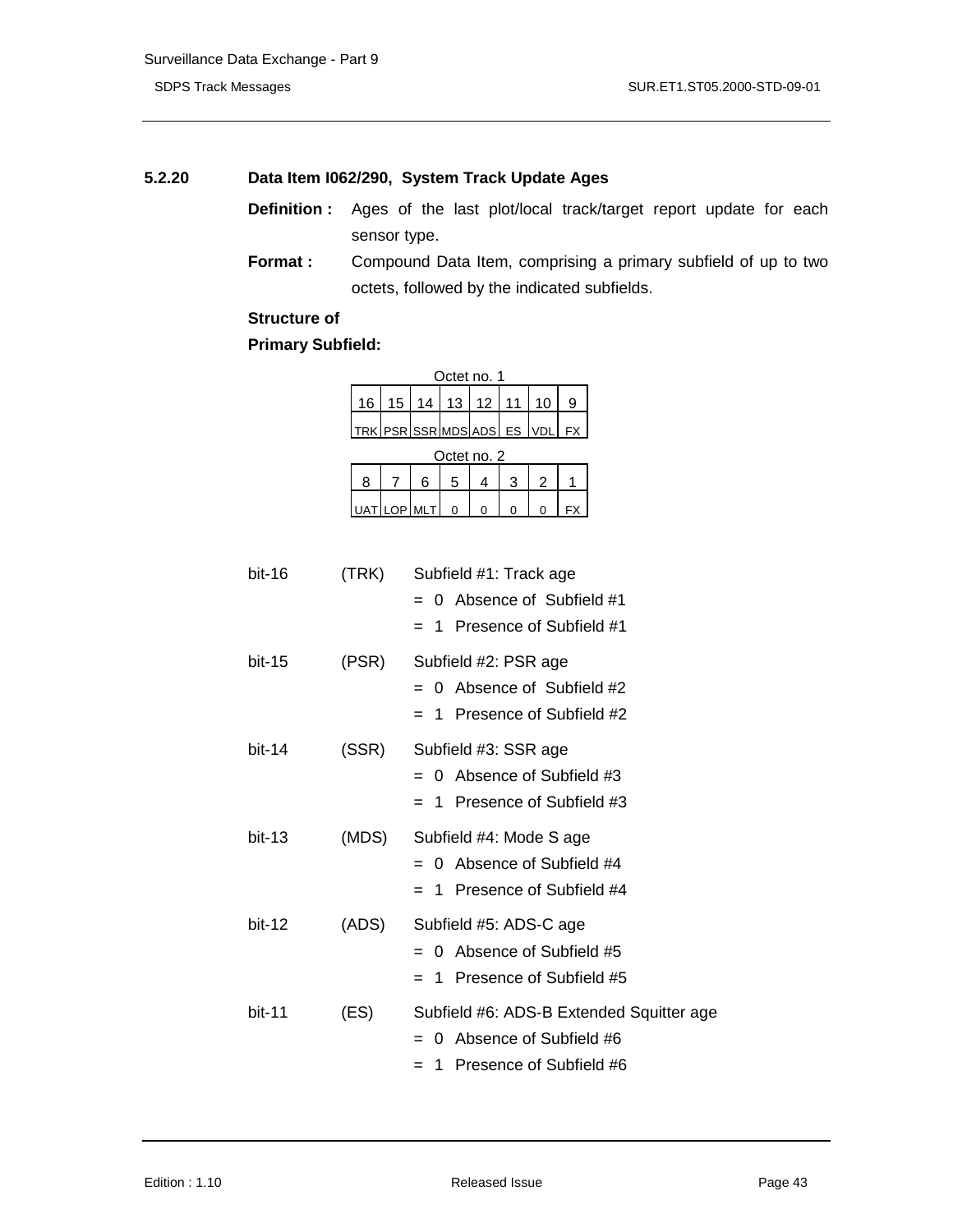| $bit-10$    | (VDL) | Subfield #7: ADS-B VDL Mode 4 age<br>0 Absence of Subfield #7<br>Presence of Subfield #7<br>1   |
|-------------|-------|-------------------------------------------------------------------------------------------------|
| bit-9       | FX.   | <b>Extension indicator</b><br>0<br>no extension<br>1 extension                                  |
| bit-8       | (UAT) | Subfield #8: ADS-B UAT age<br>0 Absence of Subfield #8<br>Presence of Subfield #8<br>1          |
| bit-7       | (LOP) | Subfield #9: Loop age<br>0 Absence of Subfield #9<br>Presence of Subfield #9<br>1               |
| bit-6       | (MLT) | Subfield #10: Multilateration age<br>0 Absence of Subfield #10<br>Presence of Subfield #10<br>1 |
| bits- $5/2$ |       | spare bits set to zero                                                                          |
| bit-1       | FX.   | <b>Extension indicator</b><br>no extension<br>0<br>1 extension<br>$=$                           |

**Structure of Subfield # 1:** 

**Track Age**

|                |                     |   | Octet no. 1 |           |   |                |            |                        |       |       |  |  |  |  |
|----------------|---------------------|---|-------------|-----------|---|----------------|------------|------------------------|-------|-------|--|--|--|--|
| 8              | 7                   | 6 | 5           | 4         | 3 | $\overline{2}$ | 1          |                        |       |       |  |  |  |  |
| <b>TRK</b>     |                     |   |             |           |   |                | <b>LSB</b> |                        |       |       |  |  |  |  |
|                | $bits-8/1$<br>(TRK) |   |             |           |   | Actual         | track      | age                    | since | first |  |  |  |  |
| occurence      |                     |   |             |           |   |                |            |                        |       |       |  |  |  |  |
| (LSB)<br>bit-1 |                     |   |             | $= 1/4$ s |   |                |            |                        |       |       |  |  |  |  |
|                |                     |   |             |           |   |                |            | Maximum value = 63.75s |       |       |  |  |  |  |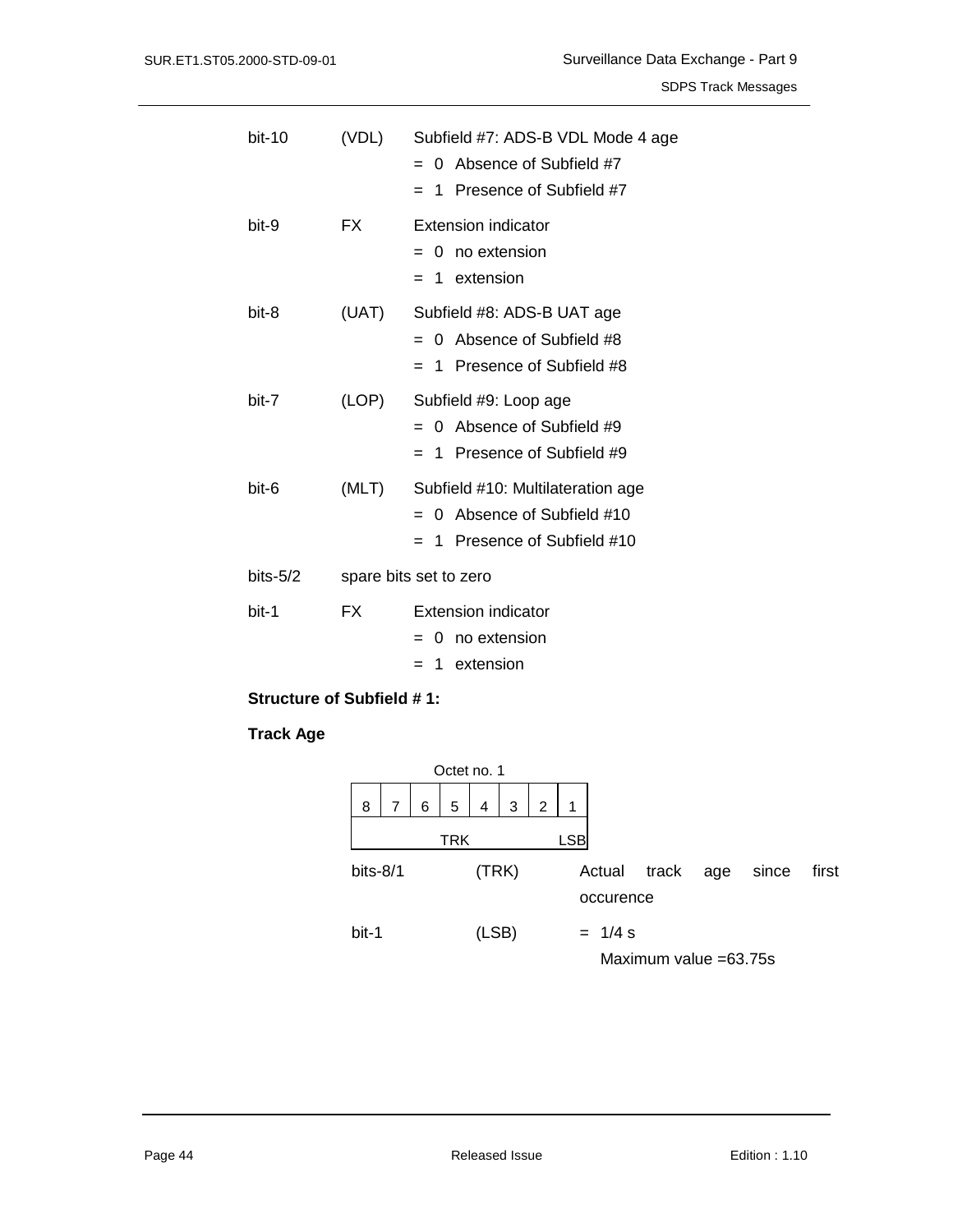#### **Structure of Subfield # 2:**

#### **PSR Age**



## **Structure of Subfield # 3:**

## **SSR Age**

| $bits-8/1$ | (SSR) | Age of the last secondary          |  |
|------------|-------|------------------------------------|--|
|            |       | detection used to update the track |  |
| bit-1      | (LSB) | $= 1/4$                            |  |
|            |       | Maximum value = $63.75s$           |  |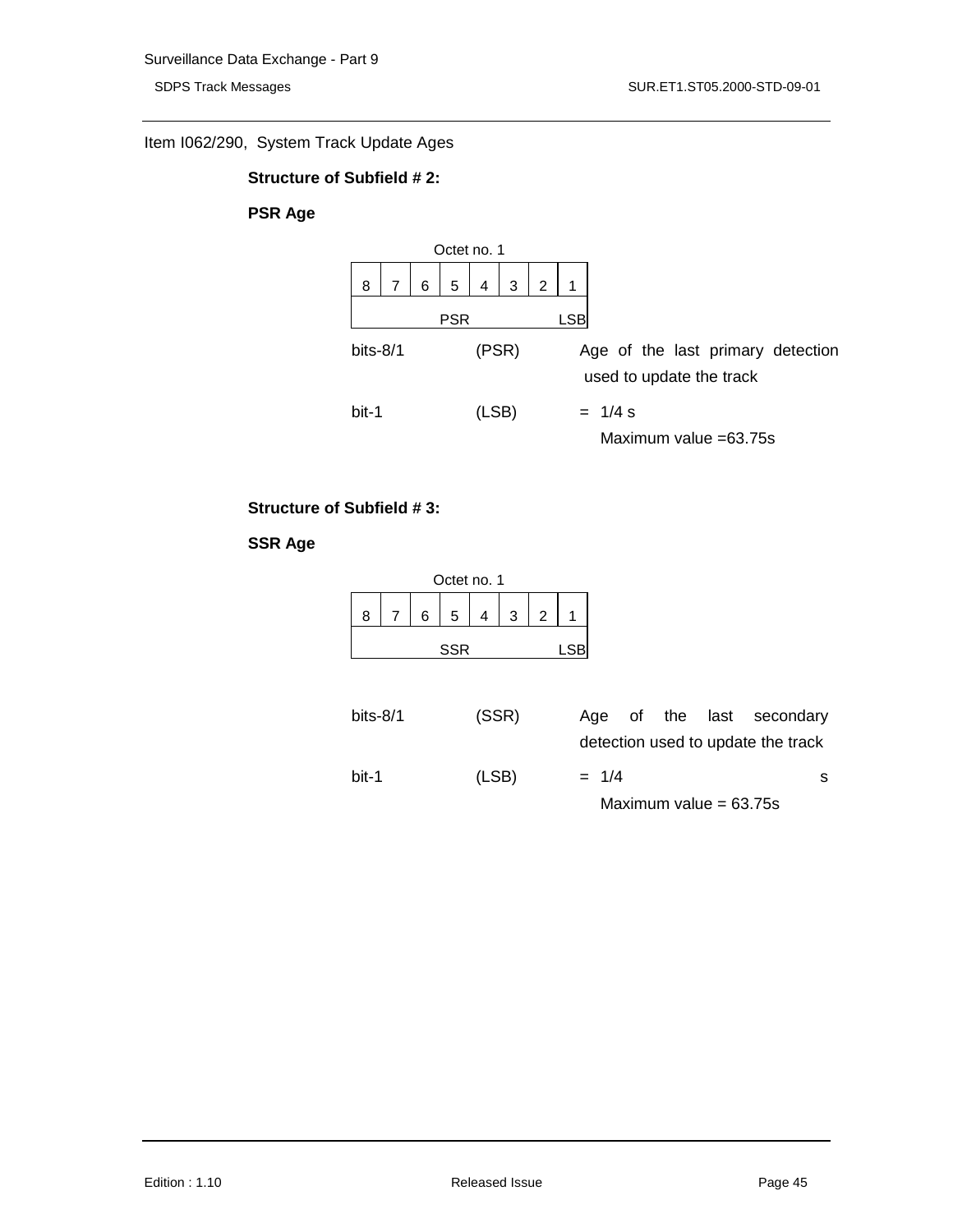#### **Structure of Subfield # 4:**

#### **Mode S Age**



## **Structure of Subfield # 5:**

#### **ADS-C Age**

|                   |          | Octet no. 1     | Octet no. 2 |            |         |      |                          |       |   |     |                |                              |   |
|-------------------|----------|-----------------|-------------|------------|---------|------|--------------------------|-------|---|-----|----------------|------------------------------|---|
| 15<br>16          | 13<br>14 | 12<br><b>11</b> | 10          | 9          | 8       | 7    | 6                        | 5     | 4 | 3   | $\overline{2}$ | 1                            |   |
|                   |          |                 |             | <b>ADS</b> |         |      |                          |       |   |     |                | <b>LSB</b>                   |   |
|                   |          |                 |             |            |         |      |                          |       |   |     |                |                              |   |
| bits-8/1<br>(ADS) |          |                 |             |            |         |      | used to update the track |       |   |     |                | Age of the last ADS-C report |   |
| bit-1<br>(LSB)    |          |                 |             |            | $= 1/4$ | Max. | $($ 4 hours)             | value |   | $=$ |                | 16383.75s                    | s |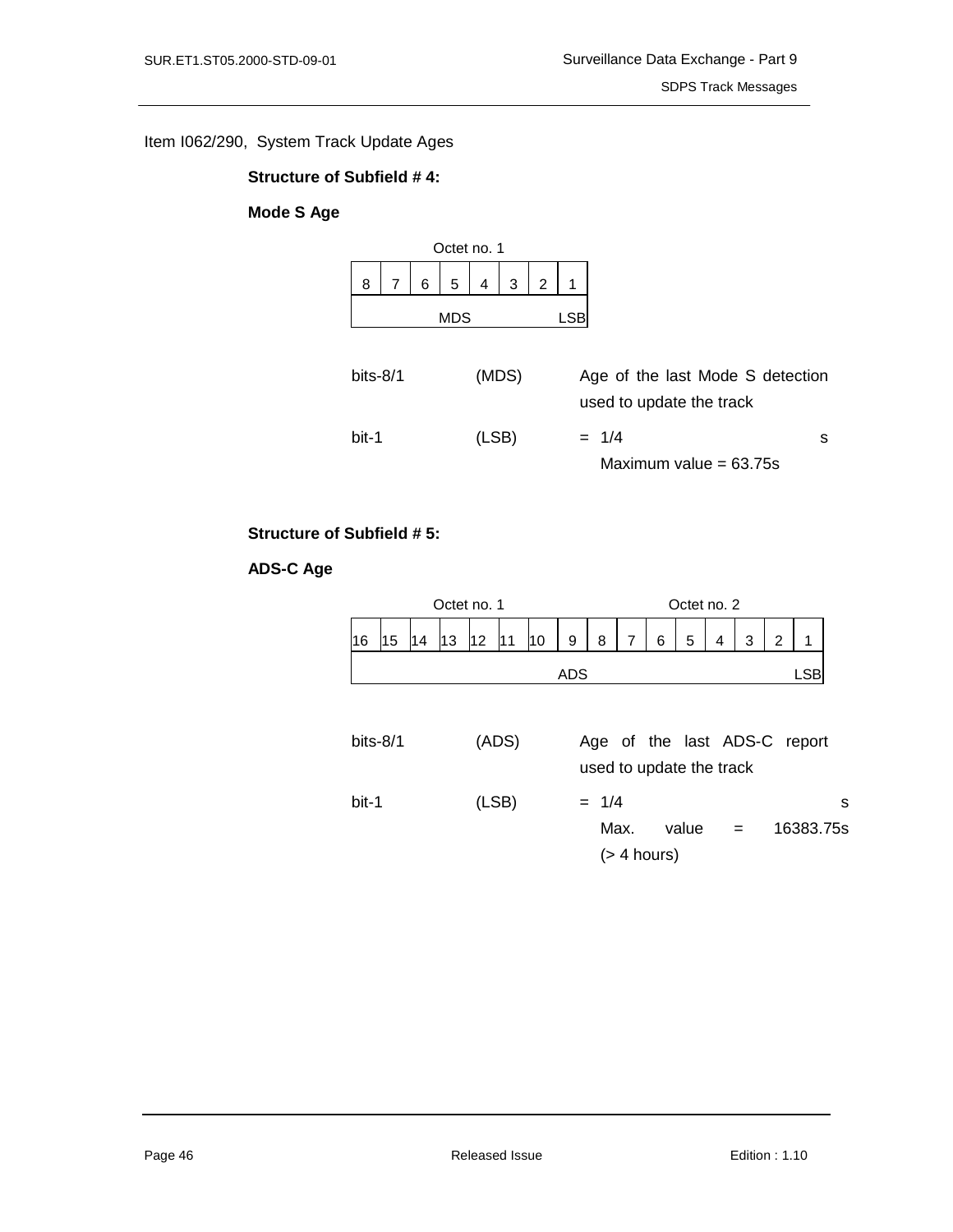#### **Structure of Subfield # 6:**

## **ES Age**



| $bits-8/1$ | (ES)  | Age of the last 1090 Extended |
|------------|-------|-------------------------------|
|            |       | Squitter ADS-B report used to |
|            |       | update the track              |
| bit-1      | (LSB) | $= 1/4$<br>s                  |
|            |       | Maximum value = $63.75s$      |

## **Structure of Subfield # 7:**

## **VDL Age**

| Octet no. 1 |  |   |   |           |   |   |  |  |  |  |
|-------------|--|---|---|-----------|---|---|--|--|--|--|
| ႙           |  | 6 | 5 |           | 3 | 2 |  |  |  |  |
|             |  |   |   | <b>QD</b> |   |   |  |  |  |  |

| bits-8/1 | (VDL) | Age of the last VDL Mode 4 ADS-   |    |  |  |  |  |  |
|----------|-------|-----------------------------------|----|--|--|--|--|--|
|          |       | B report used to update the track |    |  |  |  |  |  |
| bit-1    | (LSB) | $= 1/4$                           | S. |  |  |  |  |  |
|          |       | Maximum value = $63.75s$          |    |  |  |  |  |  |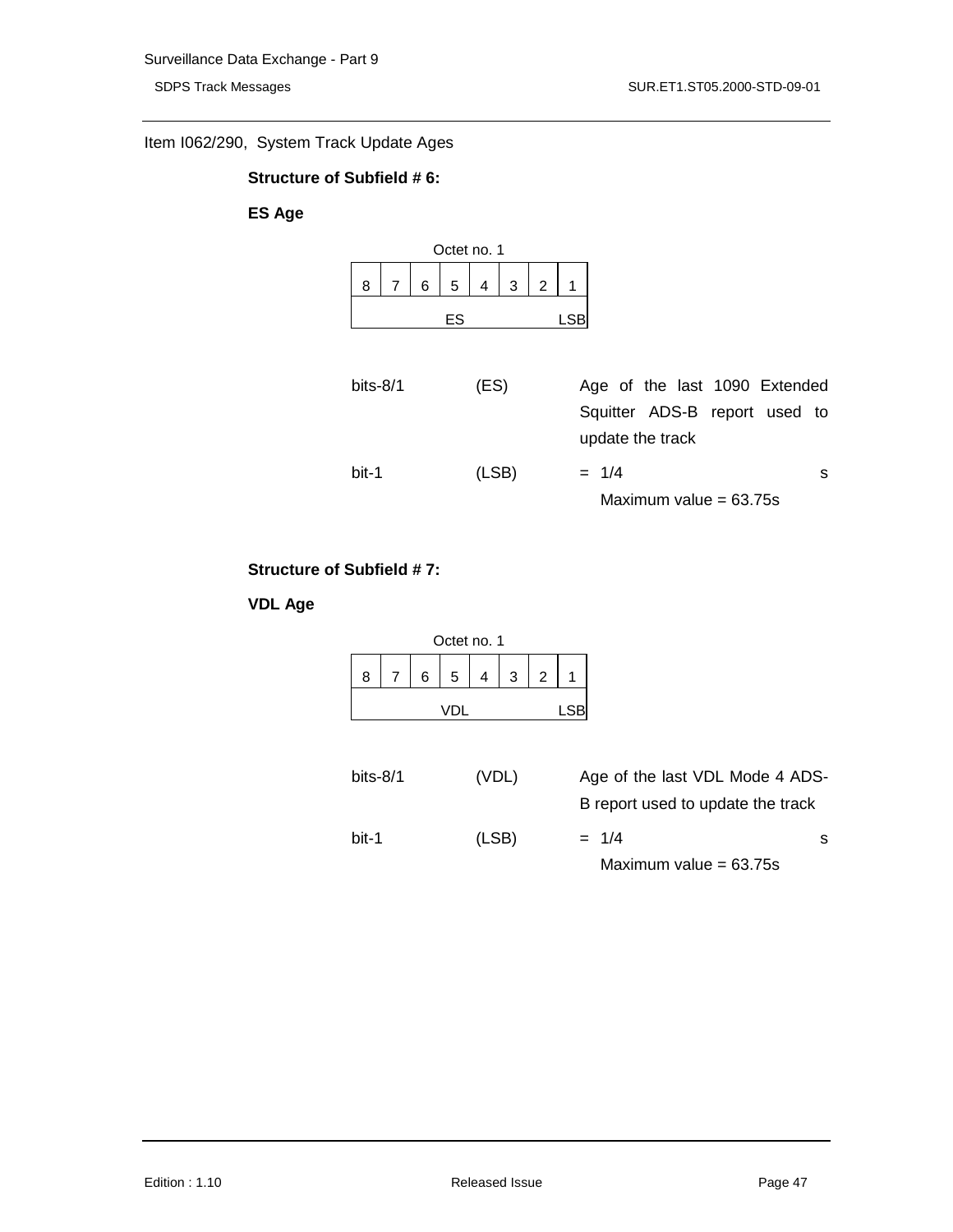#### **Structure of Subfield # 8:**

#### **UAT Age**



## **Structure of Subfield # 9:**

#### **Loop Age**



#### **Structure of Subfield # 10:**

#### **Multilateration Age**

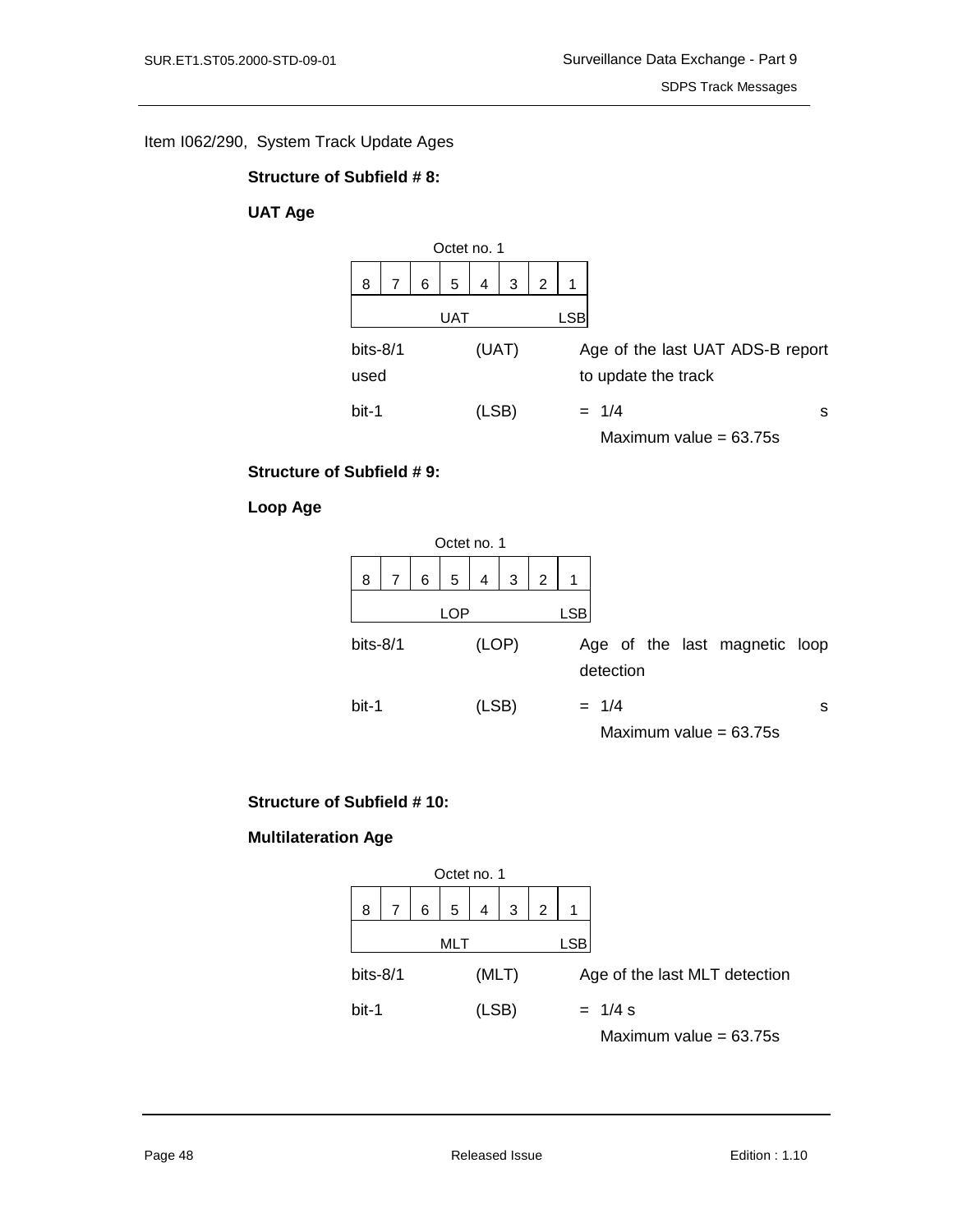#### **NOTES**

- 1. Except for Track Age, the ages are counted from Data Item I062/070, Time Of Track Information, using the following formula:
	- Age = Time of track information Time of last detection used to update the track
- 2. The time of last detection is derived from monosensor category time of day
- 3. If the data has never been received, then the corresponding subfield is not sent.
- 4. Maximum value means maximum value or above.

#### **Encoding Rule :**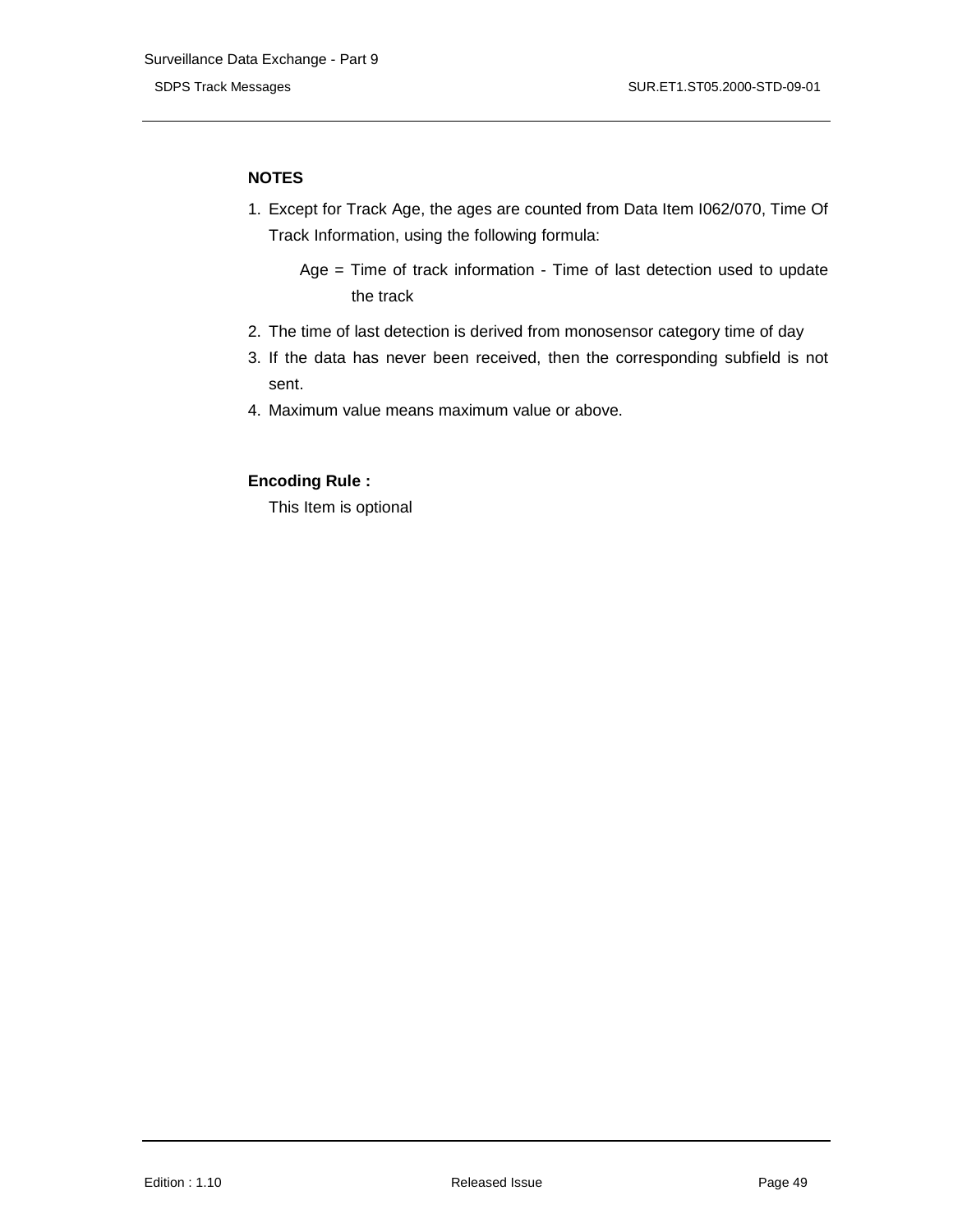## **5.2.21 Data Item I062/295, Track Data Ages**

**Definition :** Ages of the data provided.

Format : Compound Data Item, comprising a primary subfield of up to five octets, followed by the indicated subfields.

#### **Structure of**

#### **Primary Subfield:**

|        |            |             |                | Octet no. 1                                                                                           |    |                    |           |           |                                                           |  |  |
|--------|------------|-------------|----------------|-------------------------------------------------------------------------------------------------------|----|--------------------|-----------|-----------|-----------------------------------------------------------|--|--|
|        | 40         | 39          | 38             | 37                                                                                                    | 36 | 35                 | 34        | 33        |                                                           |  |  |
|        | MFL        |             |                | MD1 MD2 MDA MD4 MD5 MHG FX                                                                            |    |                    |           |           |                                                           |  |  |
|        |            |             |                | Octet no. 2                                                                                           |    |                    |           |           |                                                           |  |  |
|        | 32         | 31          | 30             | 29                                                                                                    | 28 | 27                 | 26        | 25        |                                                           |  |  |
|        | <b>IAS</b> |             | <b>TAS SAL</b> | <b>FSS</b>                                                                                            |    | <b>TID COM SAB</b> |           | FX        |                                                           |  |  |
|        |            |             |                | <u>Octet no. 3</u>                                                                                    |    |                    |           |           |                                                           |  |  |
|        | 24         | 23          | 22             | 21                                                                                                    | 20 | 19                 | 18        | 17        |                                                           |  |  |
|        |            |             |                | ACS BVR GVR RAN TAR TAN GSP                                                                           |    |                    |           | <b>FX</b> |                                                           |  |  |
|        |            |             |                | <u>Octet no. 4</u>                                                                                    |    |                    |           |           |                                                           |  |  |
|        | 16         | 15          | 14             | 13                                                                                                    | 12 | 11                 | 10        | 9         |                                                           |  |  |
|        |            |             |                | VUN MET EMC POS GAL PUN                                                                               |    |                    | <b>MB</b> | <b>FX</b> |                                                           |  |  |
|        |            |             |                | Octet no. 5                                                                                           |    |                    |           |           |                                                           |  |  |
|        | 8          | 7           | 6              | 5                                                                                                     | 4  | 3                  | 2         | 1         |                                                           |  |  |
|        |            | IAR MAC BPS |                | $\mathbf 0$                                                                                           | 0  | 0                  | 0         | <b>FX</b> |                                                           |  |  |
|        |            |             |                |                                                                                                       |    |                    |           |           |                                                           |  |  |
| bit-40 | (MFL)      |             |                | Subfield #1: Measured Flight Level age<br>= 0 Absence of Subfield #1<br>$= 1$ Presence of Subfield #1 |    |                    |           |           |                                                           |  |  |
| bit-39 | (MD1)      |             |                | Subfield #2: Mode 1 age<br>$= 0$ Absence of Subfield #2<br>= 1 Presence of Subfield #2                |    |                    |           |           |                                                           |  |  |
| bit-38 | (MD2)      |             |                | Subfield #3: Mode 2 age                                                                               |    |                    |           |           | = 0 Absence of Subfield #3<br>= 1 Presence of Subfield #3 |  |  |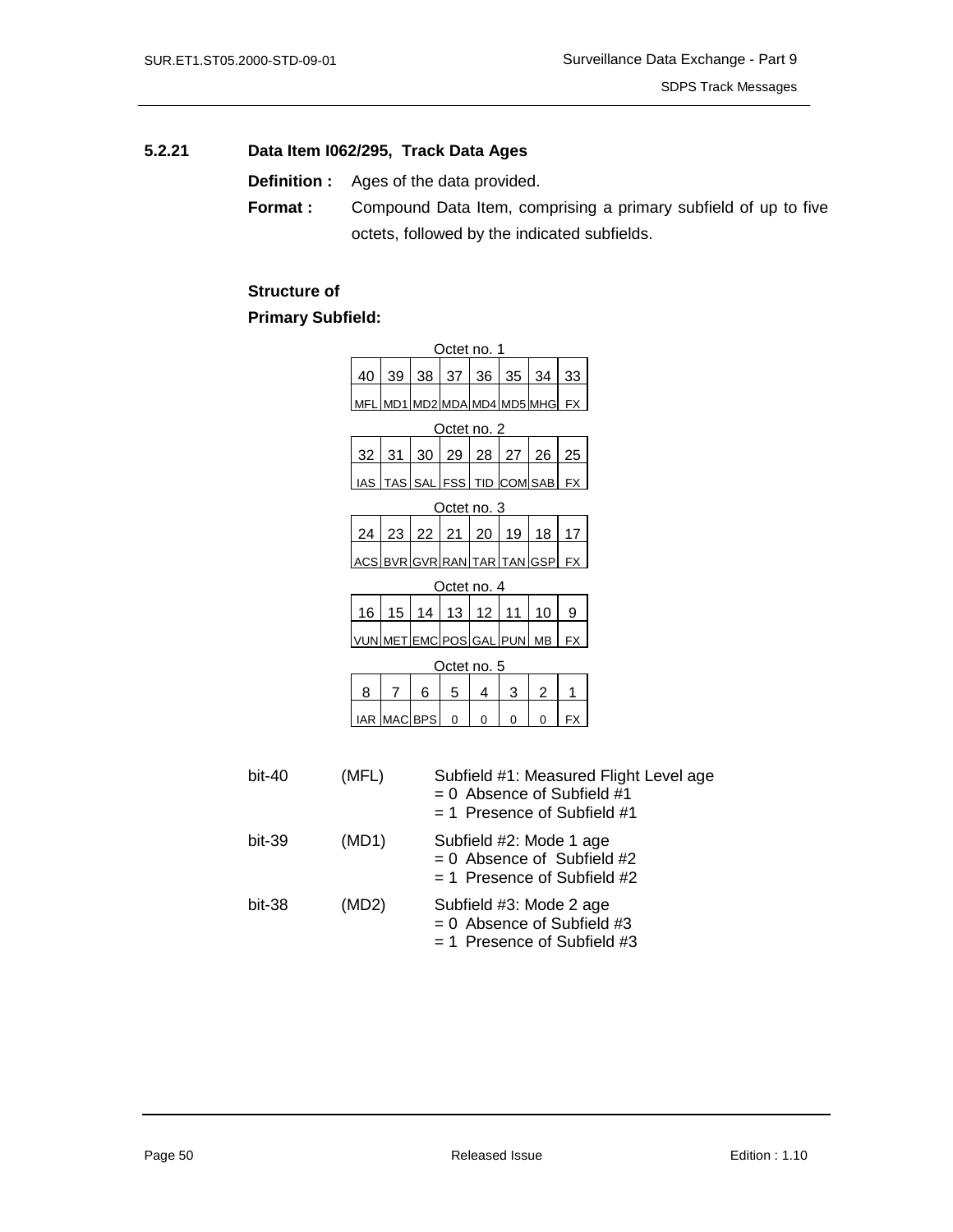| bit-37   | (MDA) | Subfield #4: Mode 3/A age<br>$= 0$ Absence of Subfield #4<br>$= 1$ Presence of Subfield #4                                                      |
|----------|-------|-------------------------------------------------------------------------------------------------------------------------------------------------|
| bit-36   | (MD4) | Subfield #5: Mode 4 age<br>$= 0$ Absence of Subfield #5<br>$= 1$ Presence of Subfield #5                                                        |
| bit-35   | (MD5) | Subfield #6: Mode 5 age<br>$= 0$ Absence of Subfield #6<br>$= 1$ Presence of Subfield #6                                                        |
| bit-34   | (MHG) | Subfield #7: Magnetic Heading age<br>$= 0$ Absence of Subfield #7<br>$= 1$ Presence of Subfield #7                                              |
| bit-33   | FX.   | <b>Extension indicator</b><br>$= 0$ no extension<br>$= 1$ extension                                                                             |
| bit-32   | (IAS) | Subfield #8: Indicated Airspeed/Mach Nb age<br>$= 0$ Absence of Subfield #8<br>$= 1$ Presence of Subfield #8                                    |
| bit-31   | (TAS) | Subfield #9: True Airspeed age<br>$= 0$ Absence of Subfield #9<br>$= 1$ Presence of Subfield #9                                                 |
| bit-30   | (SAL) | Subfield #10: Selected Altitude age<br>$= 0$ Absence of Subfield #10<br>$= 1$ Presence of Subfield #10                                          |
| bit-29   | (FSS) | Subfield #11: Final State Selected Altitude age<br>$= 0$ Absence of Subfield #11<br>$=$ 1 Presence of Subfield #11                              |
| bit-28   | (TID) | Subfield #12: Trajectory Intent Data age<br>$= 0$ Absence of Subfield #12<br>$=$ 1 Presence of Subfield #12                                     |
| bit-27   | (COM) | Subfield #13: Communications / ACAS Capability and<br><b>Flight Status age</b><br>$= 0$ Absence of Subfield #13<br>= 1 Presence of Subfield #13 |
| bit-26   | (SAB) | Subfield #14: Status Reported by ADS-B age<br>$= 0$ Absence of Subfield #14<br>$= 1$ Presence of Subfield #14                                   |
| $bit-25$ | FX    | <b>Extension indicator</b><br>$= 0$ no extension<br>$= 1$ extension                                                                             |
| bit-24   | (ACS) | Subfield #15: ACAS Resolution Advisory Report age<br>$= 0$ Absence of Subfield #15<br>$= 1$ Presence of Subfield #15                            |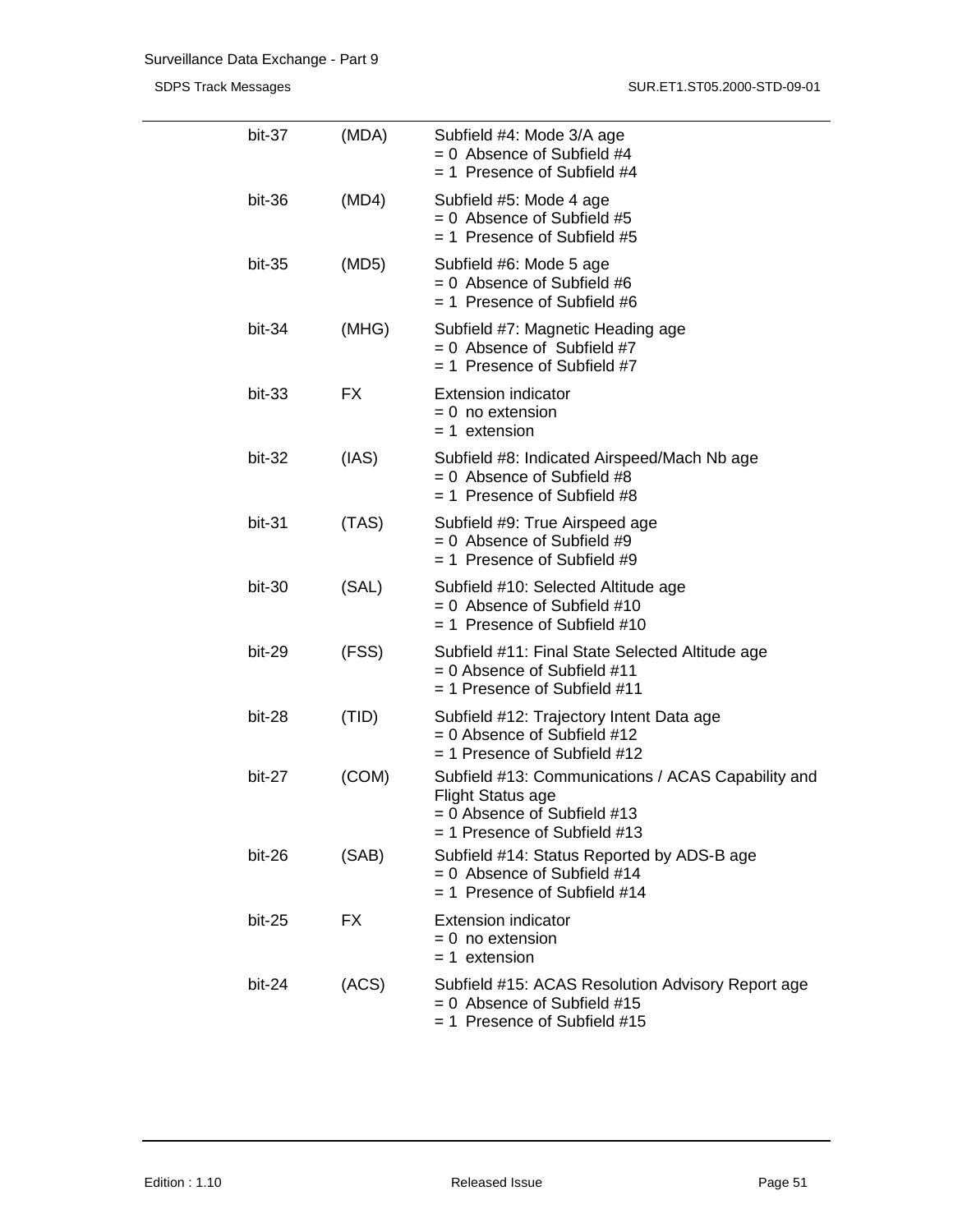| $bit-23$ | (BVR)     | Subfield #16: Barometric Vertical Rate age<br>$= 0$ Absence of Subfield #16<br>= 1 Presence of Subfield #16  |
|----------|-----------|--------------------------------------------------------------------------------------------------------------|
| $bit-22$ | (GVR)     | Subfield #17: Geometric Vertical Rate age<br>= 0 Absence of Subfield #17<br>= 1 Presence of Subfield #17     |
| $bit-21$ | (RAN)     | Subfield #18: Roll Angle age<br>$= 0$ Absence of Subfield #18<br>$= 1$ Presence of Subfield #18              |
| bit-20   | (TAR)     | Subfield #19: Track Angle Rate age<br>= 0 Absence of Subfield #19<br>= 1 Presence of Subfield #19            |
| $bit-19$ | (TAN)     | Subfield #20: Track Angle age<br>= 0 Absence of Subfield #20<br>= 1 Presence of Subfield #20                 |
| bit-18   | (GSP)     | Subfield #21: Ground Speed age<br>$= 0$ Absence of Subfield #21<br>$= 1$ Presence of Subfield #21            |
| bit-17   | <b>FX</b> | <b>Extension indicator</b><br>$= 0$ no extension<br>$= 1$ extension                                          |
| $bit-16$ | (VUN)     | Subfield #22: Velocity Uncertainty age<br>$= 0$ Absence of Subfield #22<br>= 1 Presence of Subfield #22      |
| bit-15   | (MET)     | Subfield #23: Meteorological Data age<br>$= 0$ Absence of Subfield #23<br>$= 1$ Presence of Subfield #23     |
| $bit-14$ | (EMC)     | Subfield #24: Emitter Category age<br>$= 0$ Absence of Subfield #24<br>$= 1$ Presence of Subfield #24        |
| $bit-13$ | (POS)     | Subfield #25: Position Data age<br>= 0 Absence of Subfield #25<br>= 1  Presence of Subfield #25              |
| $bit-12$ | (GAL)     | Subfield #26: Geometric Altitude Data age<br>$= 0$ Absence of Subfield #26<br>= 1 Presence of Subfield #26   |
| bit-11   | (PUN)     | Subfield #27: Position Uncertainty Data age<br>= 0 Absence of Subfield #27<br>$= 1$ Presence of Subfield #27 |
| $bit-10$ | (MB)      | Subfield #28: Mode S MB Data age<br>= 0 Absence of Subfield #28<br>= 1 Presence of Subfield #28              |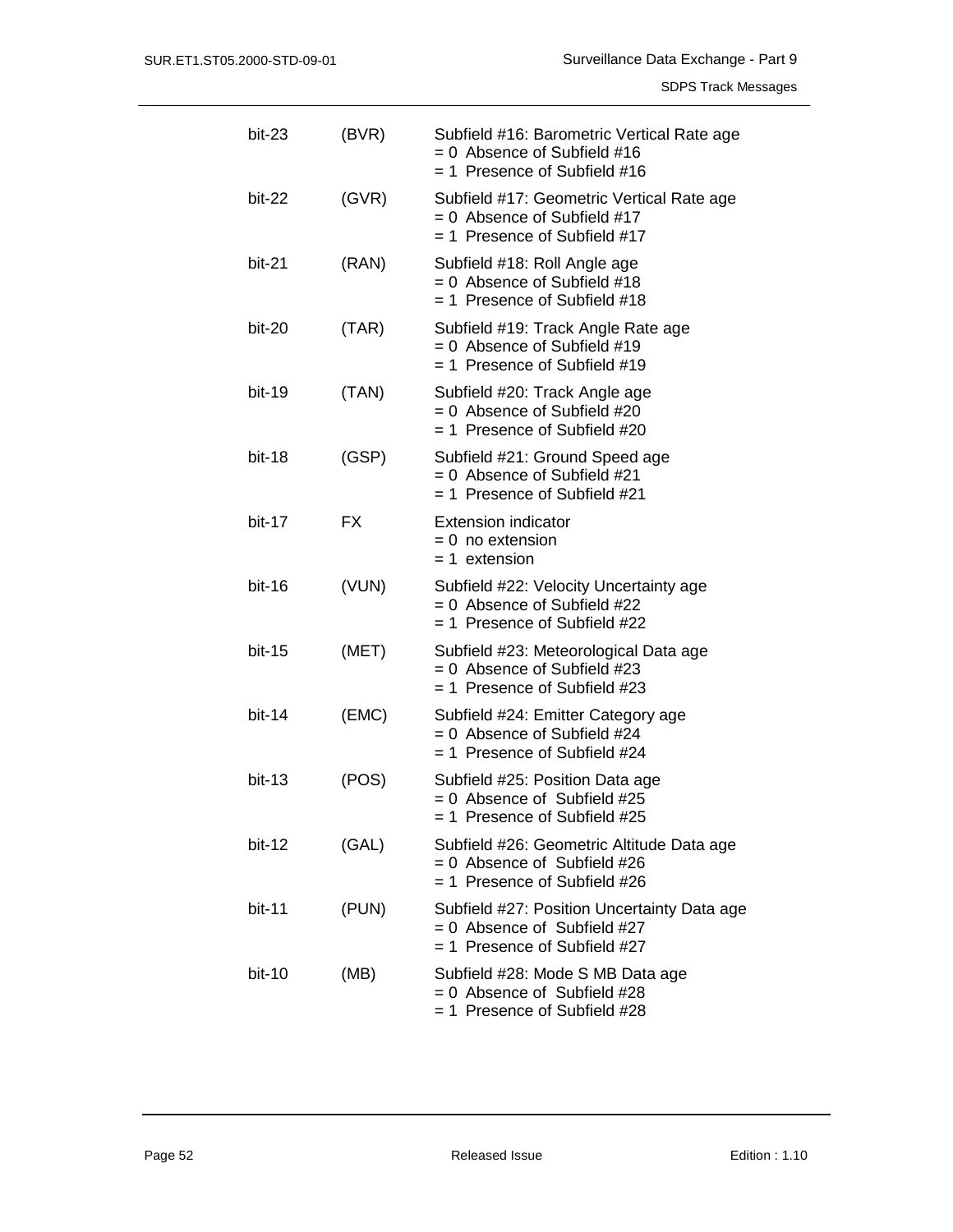| bit-9     | FX.                    | Extension indicator<br>$= 0$ no extension<br>$= 1$ extension                                                          |
|-----------|------------------------|-----------------------------------------------------------------------------------------------------------------------|
| bit-8     | (IAR)                  | Subfield #29: Indicated Airspeed Data age<br>$= 0$ Absence of Subfield #29<br>$=$ 1 Presence of Subfield #29          |
| bit-7     | (MAC)                  | Subfield #30: Mach Number Data age<br>$= 0$ Absence of Subfield #30<br>$= 1$ Presence of Subfield #30                 |
| bit-6     | (BPS)                  | Subfield #31: Barometric Pressure Setting Data age<br>$= 0$ Absence of Subfield #31<br>$= 1$ Presence of Subfield #31 |
| $bit-5/2$ | spare bits set to zero |                                                                                                                       |
| bit-1     | FX.                    | Extension indicator<br>$= 0$ no extension<br>$= 1$ extension                                                          |
|           |                        | Despite there are now two qubtiolds $(400 \text{ and } 490)$ reporting the one                                        |

**NOTE -** Despite there are now two subfields (#29 and #30) reporting the ages of, respectively, the Indicated Airspeed track data and the Mach Number track data, the subfield #8 (and so its presence bit , bit-32) is kept free in order to prevent a full incompatibility with previous releases of ASTERIX Cat. 062 already implemented.

## Item I062/295, Track Data Ages

## **Structure of Subfield # 1:**

## **Measured Flight Level Age**

|            |        | Octet no. 1 |   |   |            |                                                                                                                               |
|------------|--------|-------------|---|---|------------|-------------------------------------------------------------------------------------------------------------------------------|
| 8<br>7     | 6<br>5 | 4           | 3 | 2 | 1          |                                                                                                                               |
|            | MFL    |             |   |   | <b>LSB</b> |                                                                                                                               |
| $bits-8/1$ |        | (MFL)       |   |   |            | Age of the last valid and credible<br>Mode C code or barometric altitude<br>from ADS-B used to update the<br>track (1062/136) |
| bit-1      |        | (LSB)       |   |   |            | $= 1/4$ s<br>Maximum value $=63.75s$                                                                                          |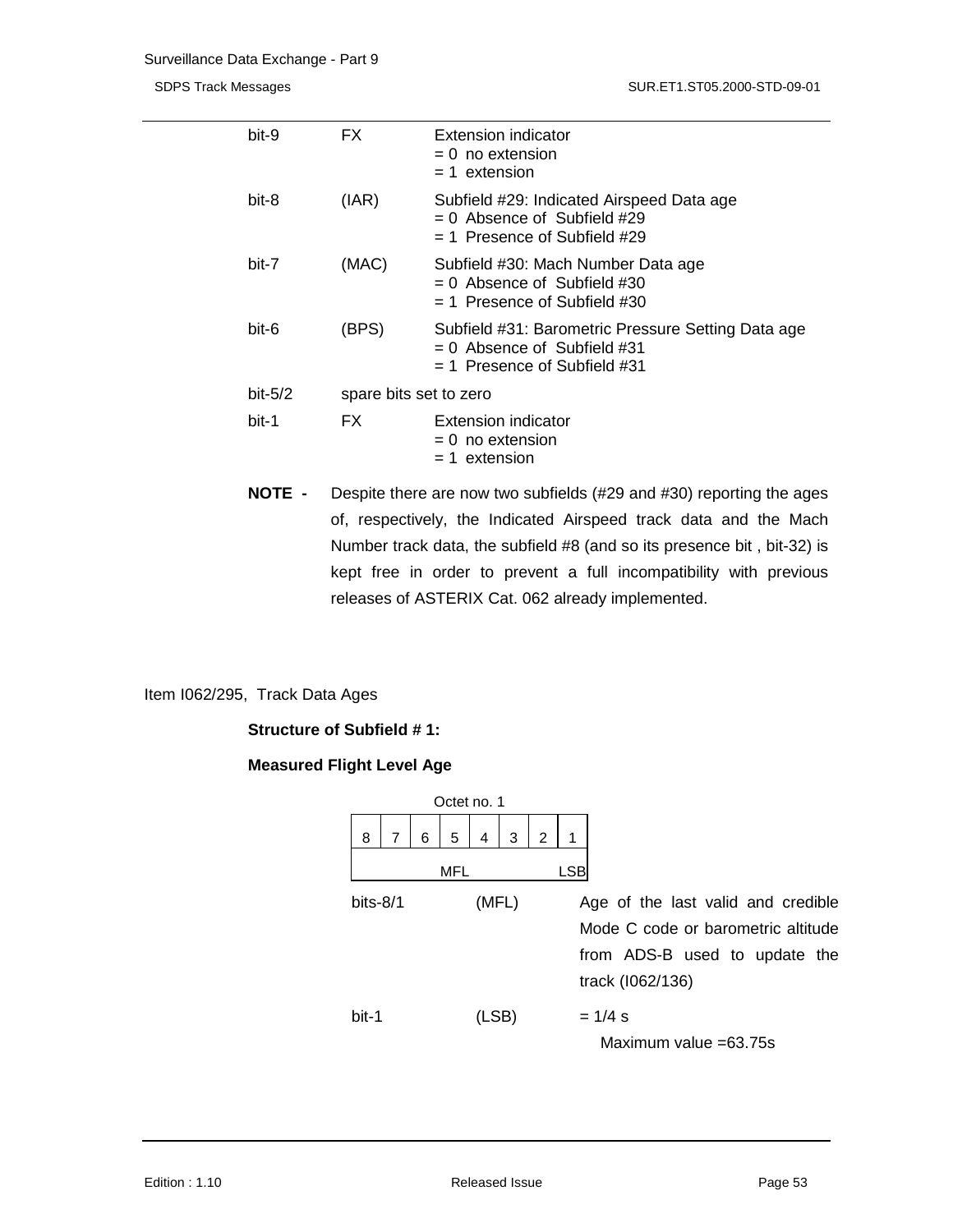#### **Structure of Subfield # 2:**

#### **Mode 1 Age**



#### **Structure of Subfield # 3:**

#### **Mode 2 Age**

|            |   | Octet no. 1                 |       |   |                |            |                                                                                          |
|------------|---|-----------------------------|-------|---|----------------|------------|------------------------------------------------------------------------------------------|
| 8          | 6 | 5                           | 4     | 3 | $\overline{2}$ | 1          |                                                                                          |
|            |   | M <sub>D</sub> <sub>2</sub> |       |   |                | <b>LSB</b> |                                                                                          |
| $bits-8/1$ |   |                             | (MD2) |   |                |            | Age of the last valid and credible<br>Mode 2 code used to update the<br>track (I062/120) |
| bit-1      |   |                             | (LSB) |   |                |            | $= 1/4$ s<br>Maximum value = $63.75s$                                                    |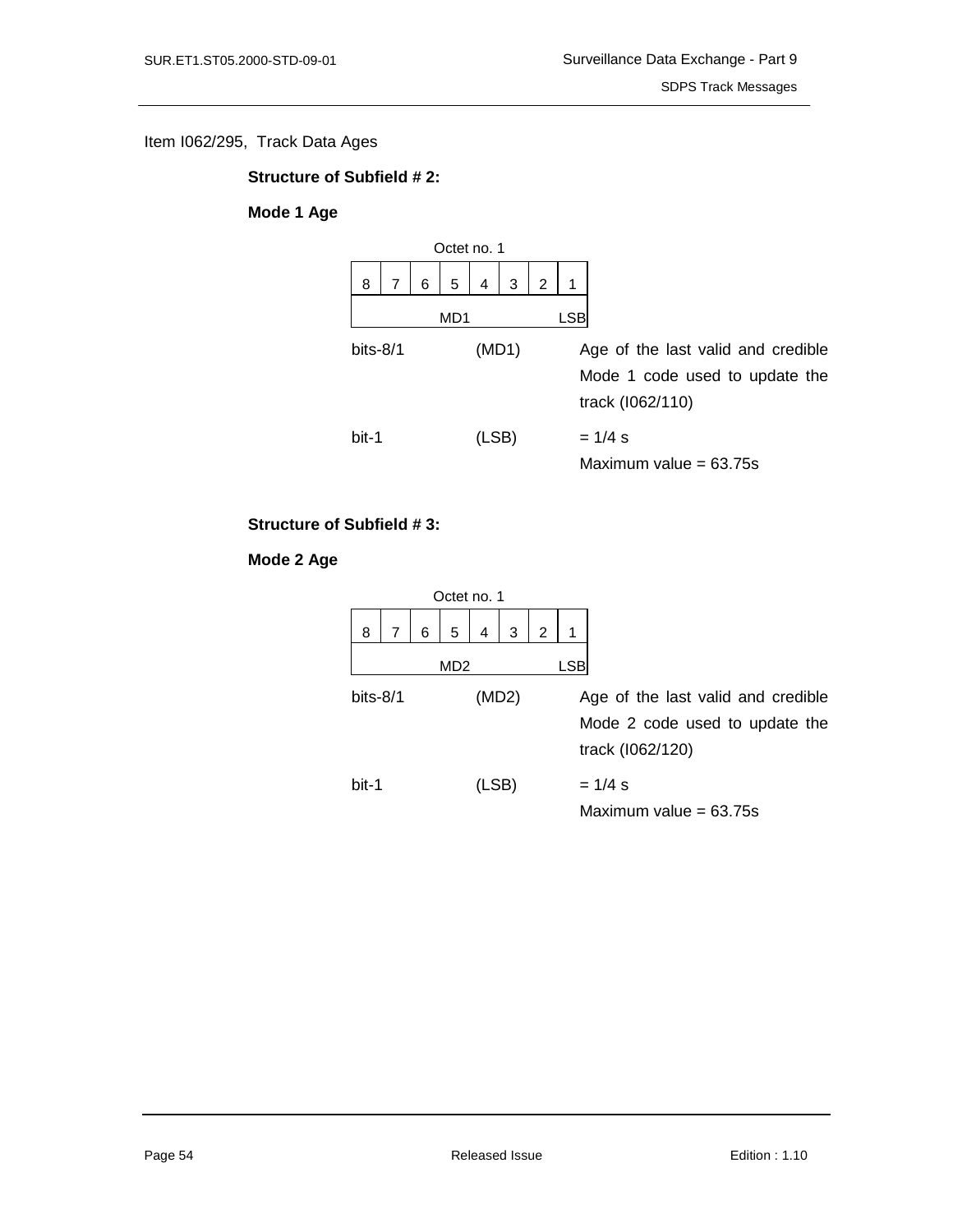#### **Structure of Subfield # 4:**

## **Mode 3/A Age**



#### **Structure of Subfield # 5:**

#### **Mode 4 Age**

|            |   |   | Octet no. 1 |       |   |                |            |                                                                               |
|------------|---|---|-------------|-------|---|----------------|------------|-------------------------------------------------------------------------------|
| 8          | 7 | 6 | 5           | 4     | 3 | $\overline{2}$ | 1          |                                                                               |
|            |   |   | MD4         |       |   |                | <b>LSB</b> |                                                                               |
| $bits-8/1$ |   |   |             | (MD4) |   |                |            | Age of the last valid and credible<br>Mode 4 code used to update the<br>track |
| bit-1      |   |   |             | (LSB) |   |                |            | $= 1/4$ s<br>Maximum value = $63.75s$                                         |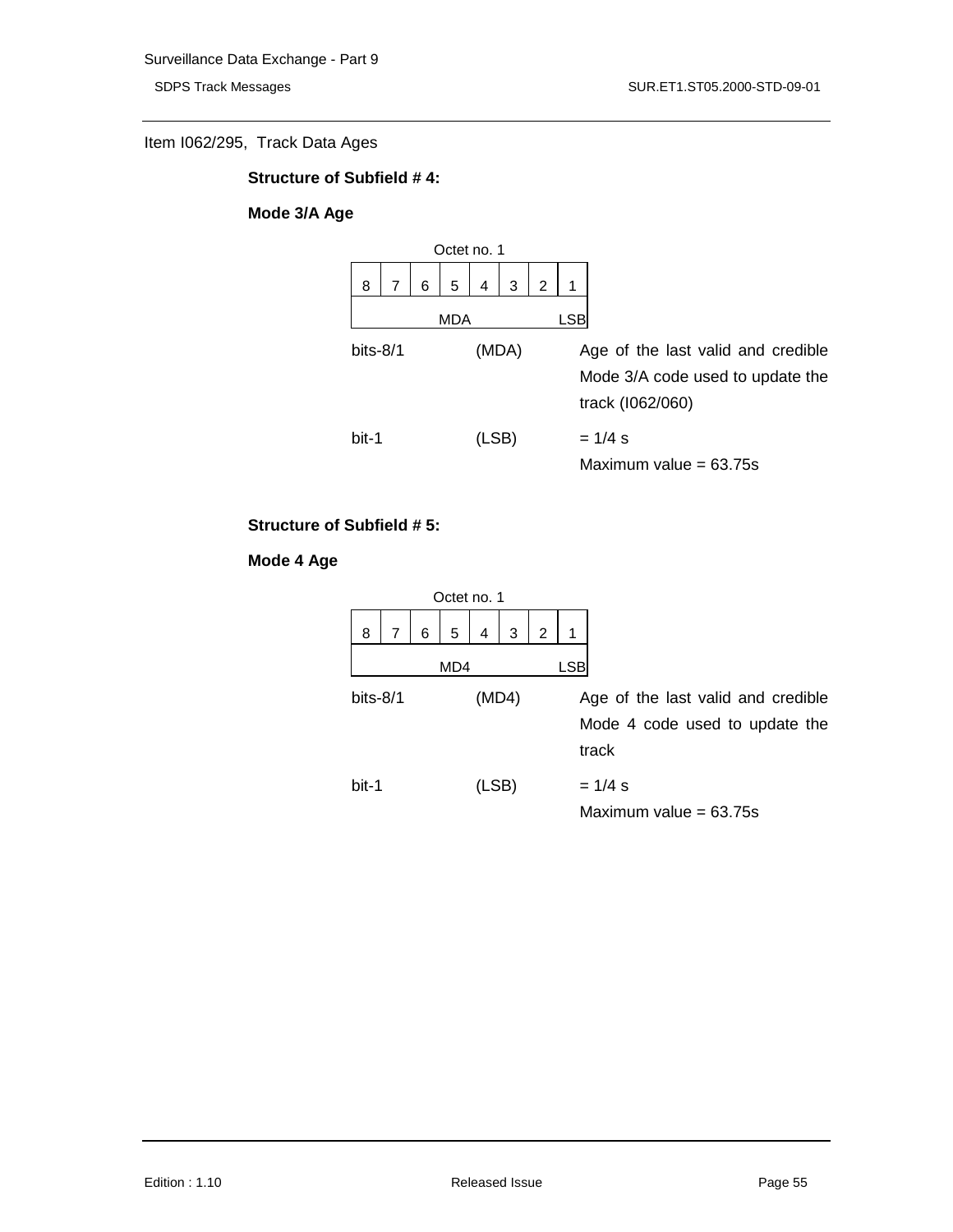#### **Structure of Subfield # 6:**

#### **Mode 5 Age**



#### **Structure of Subfield # 7**

## **Magnetic Heading Age**

|            |   |       | Octet no. 1 |       |   |                |            |                                                                    |
|------------|---|-------|-------------|-------|---|----------------|------------|--------------------------------------------------------------------|
| 8          | 7 | 6     | 5           | 4     | 3 | $\overline{2}$ | 1          |                                                                    |
|            |   |       | MHG         |       |   |                | <b>LSB</b> |                                                                    |
| $bits-8/1$ |   | (MHG) |             |       |   |                |            | Age of the DAP "Magnetic Heading"<br>in item 062/380 (Subfield #3) |
| bit-1      |   |       |             | (LSB) |   |                |            | $= 1/4$ s<br>Maximum value = 63.75s                                |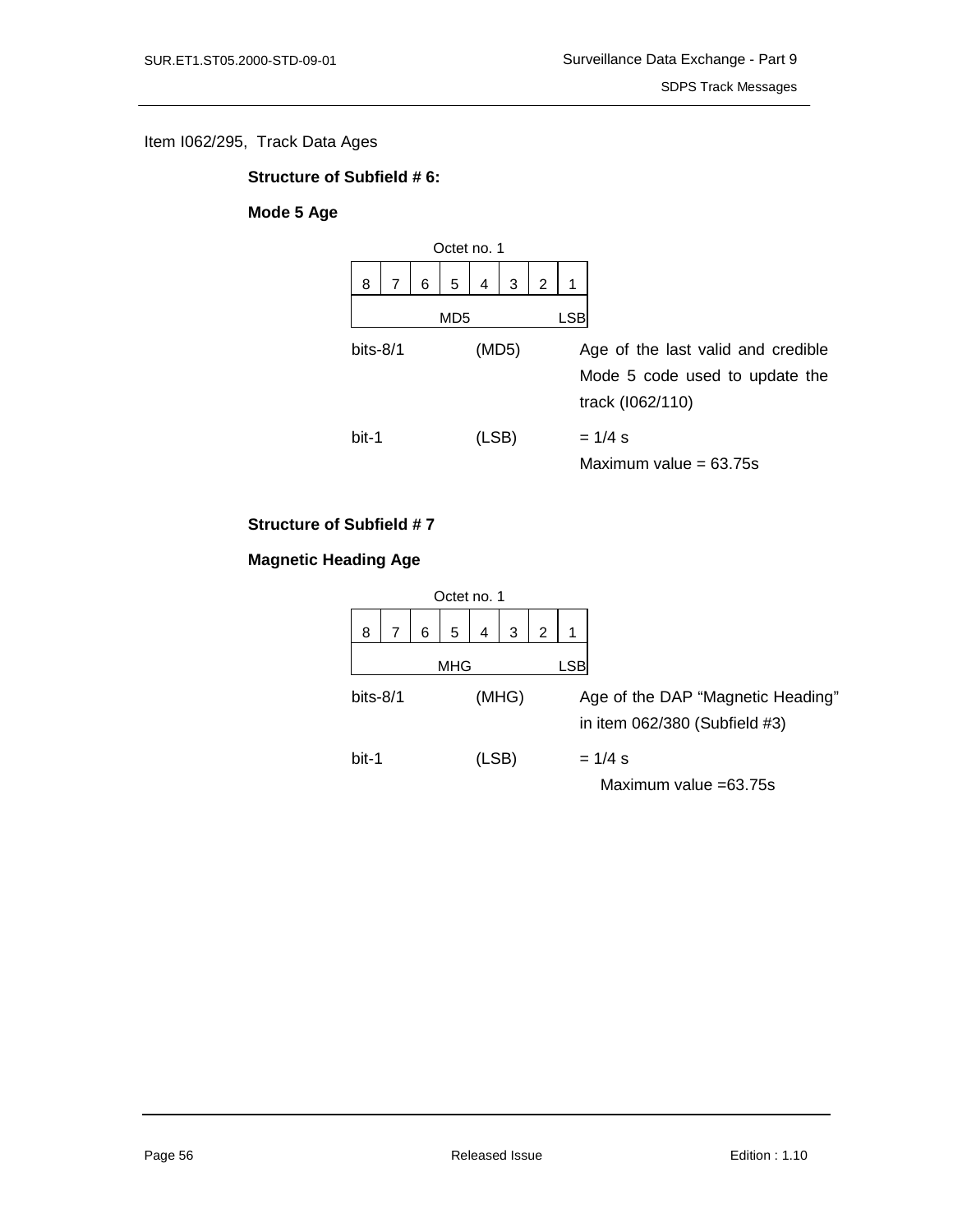#### **Structure of Subfield # 8**

#### **Indicated Airspeed / Mach Nb age**



**NOTE -** Despite there are now two subfields (#29 and #30) reporting the ages of, respectively, the Indicated Airspeed track data and the Mach Number track data, this former subfield is kept free in order to prevent a full incompatibility with previous releases of ASTERIX Cat. 062 already implemented.

#### **Structure of Subfield # 9:**

#### **True Airspeed Age**

|          |   | Octet no. 1 |       |   |   |            |                                                                 |
|----------|---|-------------|-------|---|---|------------|-----------------------------------------------------------------|
| 8        | 6 | 5           | 4     | 3 | 2 | 1          |                                                                 |
|          |   | TAS         |       |   |   | <b>LSB</b> |                                                                 |
| bits-8/1 |   |             | (TAS) |   |   |            | Age of the DAP "True Airspeed" in<br>item 062/380 (Subfield #5) |
| bit-1    |   |             | (LSB) |   |   |            | $= 1/4$ s<br>Maximum value = $63.75s$                           |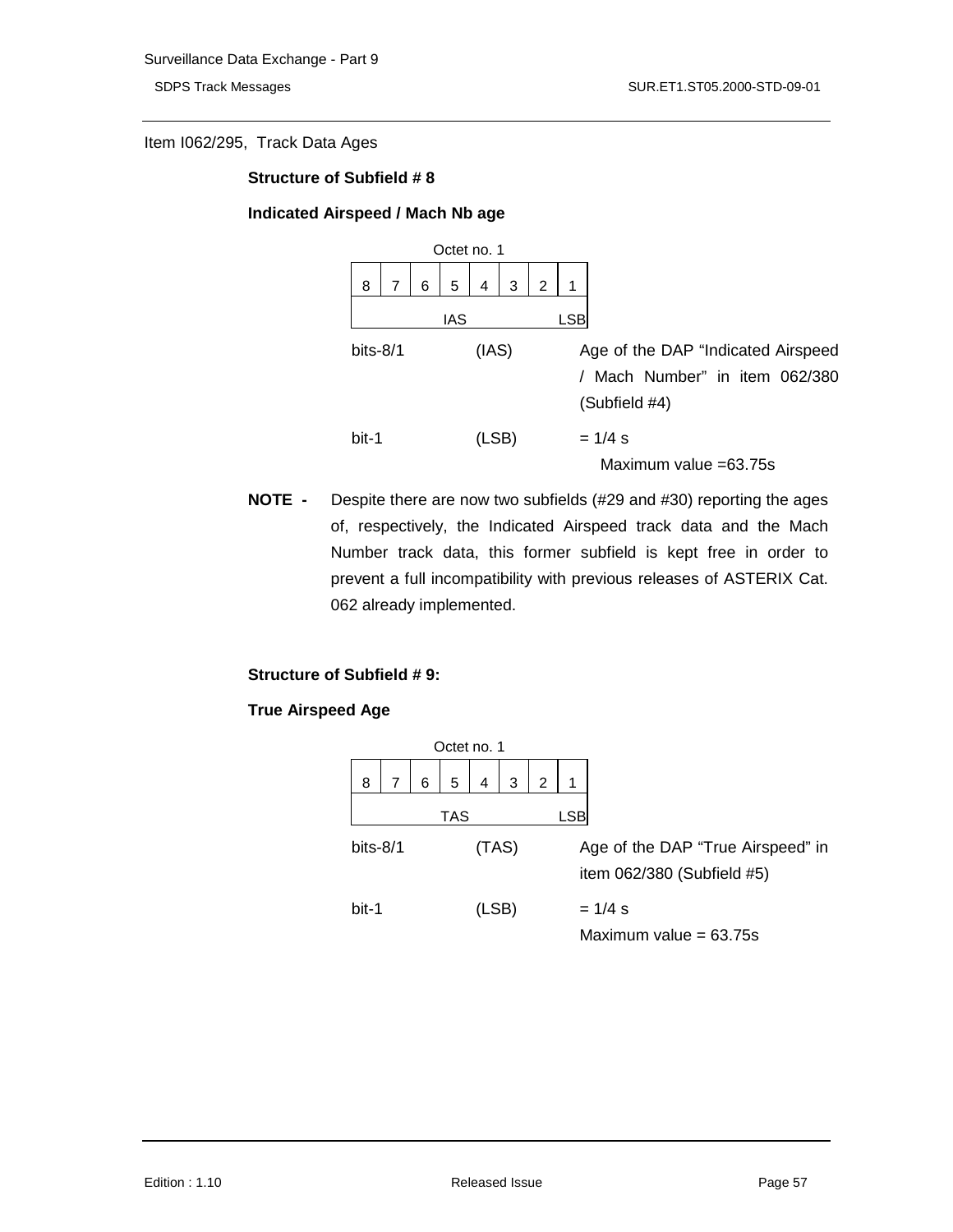## **Structure of Subfield # 10**

#### **Selected Altitude Age**



#### **Structure of Subfield # 11:**

#### **Final State Selected Altitude Age**

|            |   |   |            | Octet no. 1 |   |                |            |           |               |                          |                                    |  |
|------------|---|---|------------|-------------|---|----------------|------------|-----------|---------------|--------------------------|------------------------------------|--|
| 8          | 7 | 6 | 5          | 4           | 3 | $\overline{2}$ | 1          |           |               |                          |                                    |  |
|            |   |   | <b>FSS</b> |             |   |                | <b>LSB</b> |           |               |                          |                                    |  |
| $bits-8/1$ |   |   |            | (FSS)       |   |                |            |           |               |                          | Age of the DAP "Final State        |  |
|            |   |   |            |             |   |                |            |           |               |                          | Selected Altitude" in item 062/380 |  |
|            |   |   |            |             |   |                |            |           | (Subfield #7) |                          |                                    |  |
| bit-1      |   |   |            | (LSB)       |   |                |            | $= 1/4$ s |               |                          |                                    |  |
|            |   |   |            |             |   |                |            |           |               | Maximum value = $63.75s$ |                                    |  |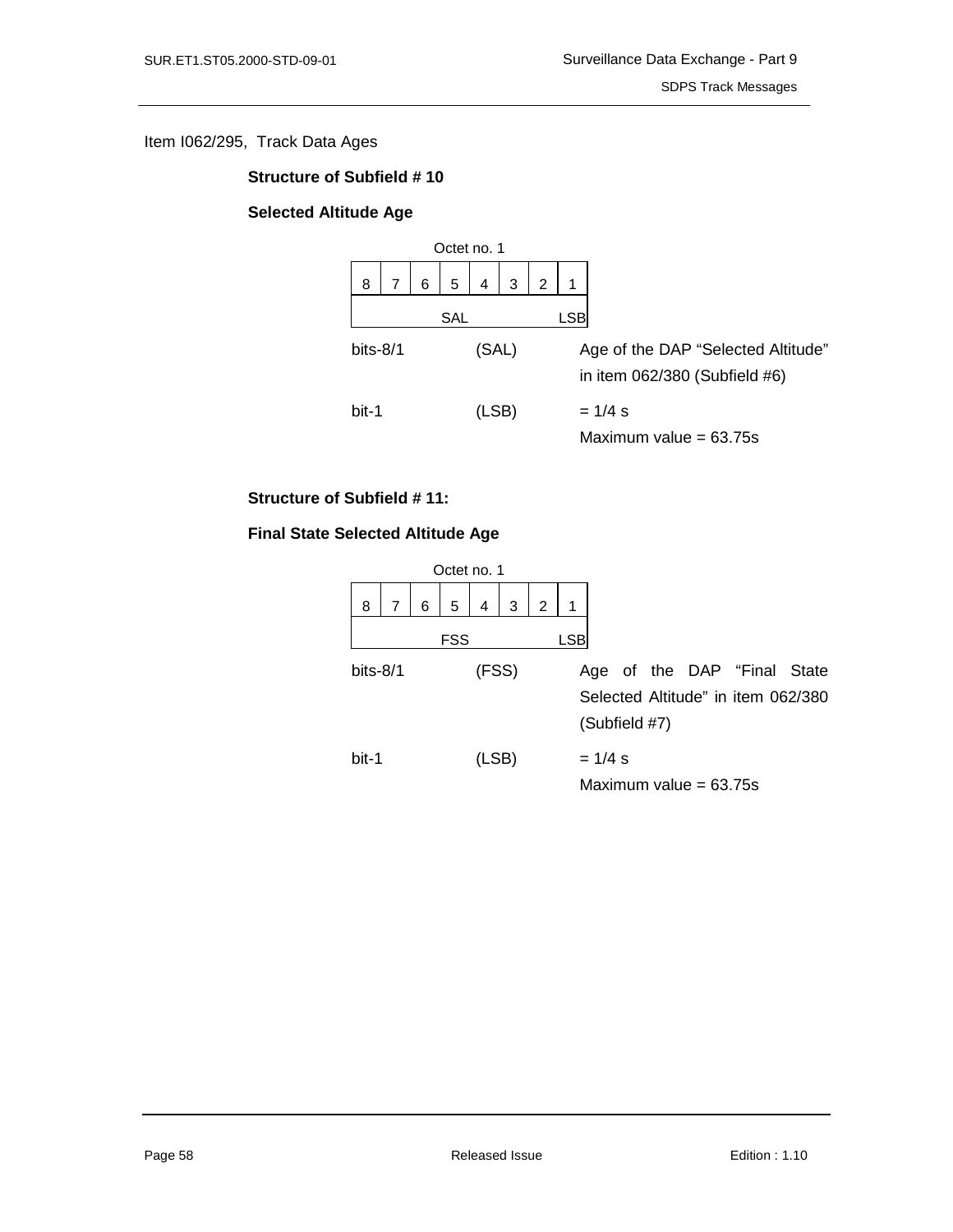#### **Structure of Subfield # 12:**

## **Trajectory Intent Age**

|            |   | Octet no. 1 |       |   |   |            |                                                                     |
|------------|---|-------------|-------|---|---|------------|---------------------------------------------------------------------|
| 8          | 6 | 5           | 4     | 3 | 2 | 1          |                                                                     |
|            |   | TID         |       |   |   | <b>LSB</b> |                                                                     |
| $bits-8/1$ |   |             | (TID) |   |   |            | Age of the DAP "Trajectory Intent"<br>in item 062/380 (Subfield #8) |
| bit-1      |   |             | (LSB) |   |   |            | $= 1/4$ s<br>Maximum value = $63.75s$                               |

**Structure of Subfield # 13:** 

## **Communication/ACAS Capability and Flight Status Age**

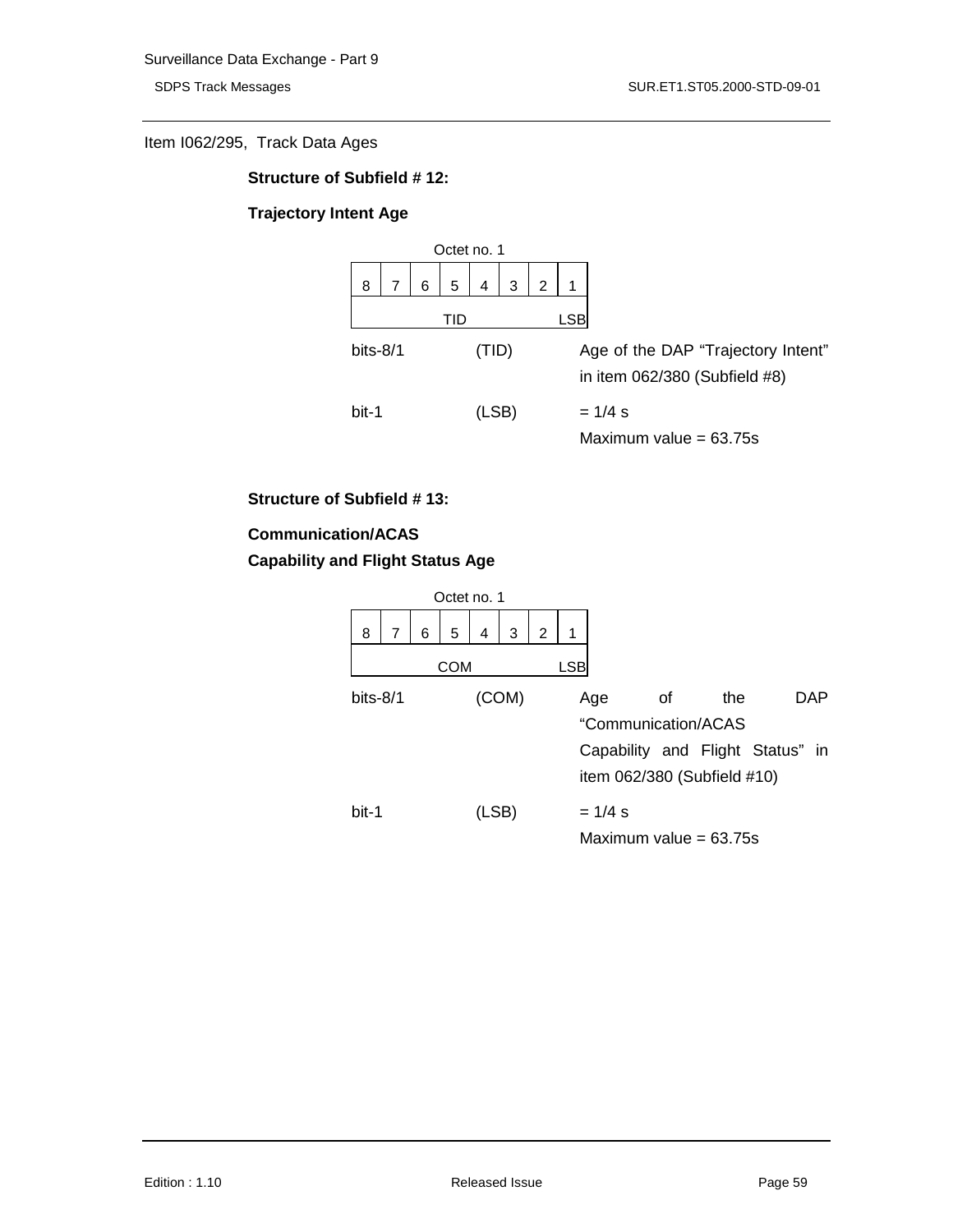#### **Structure of Subfield # 14:**

## **Status Reported by ADS-B Age**

|            |   |   | Octet no. 1 |       |   |   |            |                                                                                |
|------------|---|---|-------------|-------|---|---|------------|--------------------------------------------------------------------------------|
| 8          | 7 | 6 | 5           | 4     | 3 | 2 | 1          |                                                                                |
|            |   |   | <b>SAB</b>  |       |   |   | <b>LSB</b> |                                                                                |
| $bits-8/1$ |   |   |             | (SAB) |   |   | by         | Age of the DAP "Status Reported<br>ADS-B" in item<br>062/380<br>(Subfield #11) |
| bit-1      |   |   |             | (LSB) |   |   |            | $= 1/4$ s<br>Maximum value = $63.75s$                                          |

### **Structure of Subfield # 15:**

#### **ACAS Resolution Advisory Report Age**

|            |   |   | Octet no. 1 |       |   |   |            |                                                                                       |
|------------|---|---|-------------|-------|---|---|------------|---------------------------------------------------------------------------------------|
| 8          | 7 | 6 | 5           | 4     | 3 | 2 | 1          |                                                                                       |
|            |   |   | ACS         |       |   |   | <b>LSB</b> |                                                                                       |
| $bits-8/1$ |   |   |             | (ACS) |   |   |            | Age of the DAP "ACAS Resolution<br>Advisory Report" in item 062/380<br>(Subfield #12) |
| bit-1      |   |   |             | (LSB) |   |   |            | $= 1/4$ s<br>Maximum value = $63.75s$                                                 |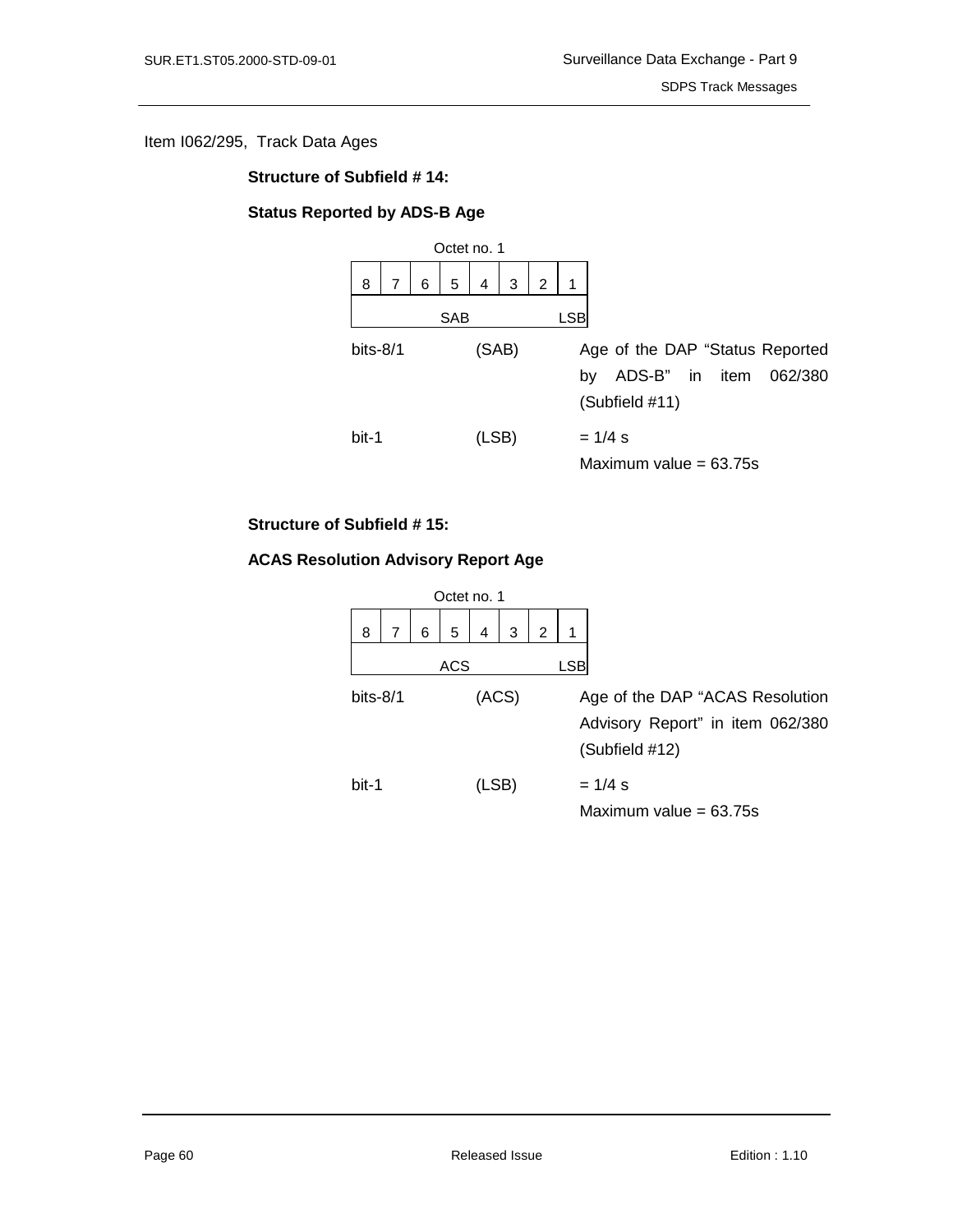#### **Structure of Subfield # 16:**

#### **Barometric Vertical Rate Age**



#### **Structure of Subfield # 17:**

#### **Geometrical Vertical Rate Age**

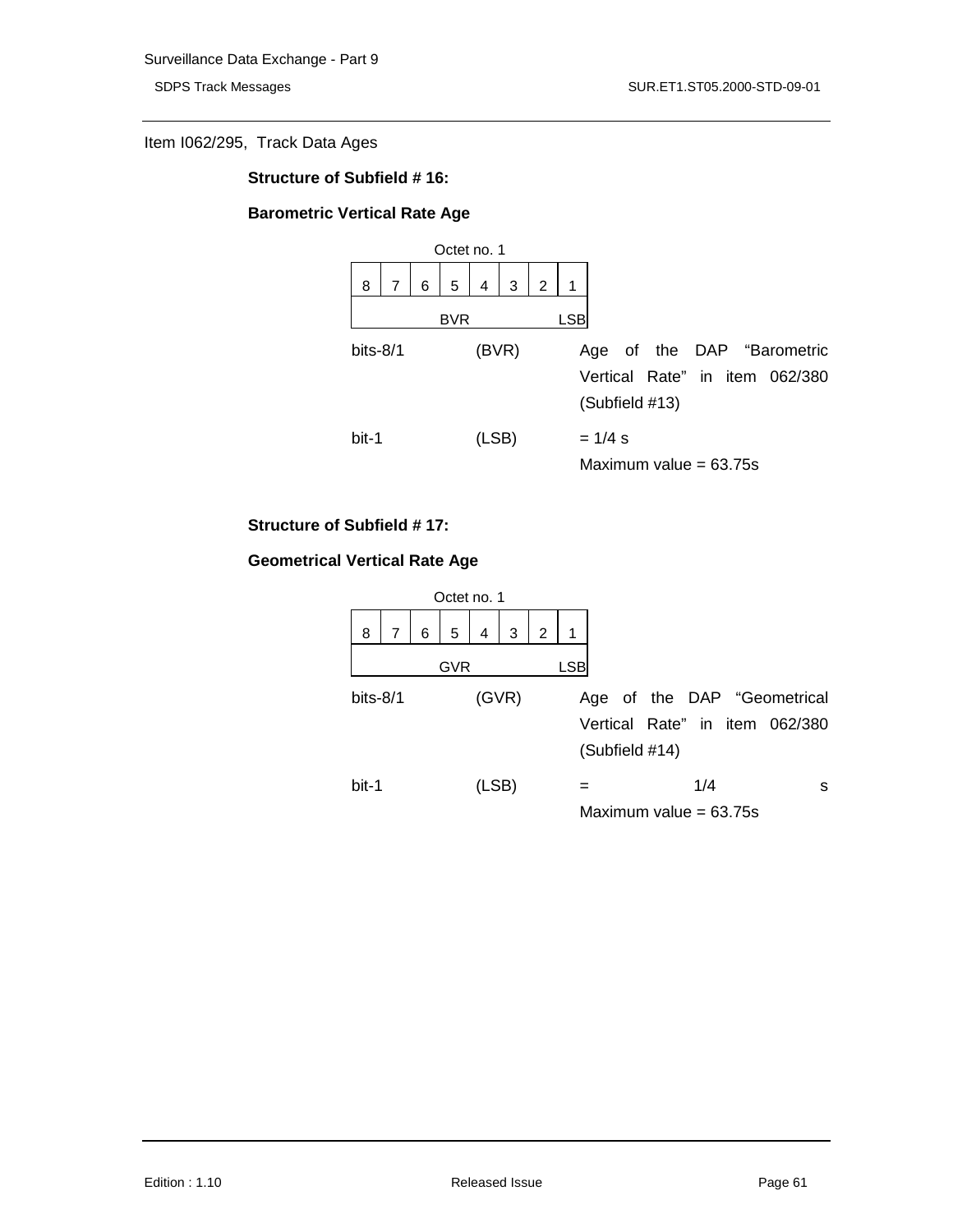#### **Structure of Subfield # 18:**

#### **Roll Angle Age**



#### **Structure of Subfield # 19:**

#### **Track Angle Rate Age**

|       |          |   |            |   | Octet no. 1 |   |                |            |                                                                        |
|-------|----------|---|------------|---|-------------|---|----------------|------------|------------------------------------------------------------------------|
|       | 8        | 7 | 6          | 5 | 4           | 3 | $\overline{2}$ | 1          |                                                                        |
|       |          |   | <b>TAR</b> |   |             |   |                | <b>LSB</b> |                                                                        |
|       | bits-8/1 |   | (TAR)      |   |             |   |                |            | Age of the DAP "Track Angle<br>Rate" in item 062/380 (Subfield<br>#16) |
| bit-1 |          |   | (LSB)      |   |             |   |                |            | $= 1/4$ s<br>Maximum value = $63.75s$                                  |

#### **Structure of Subfield # 20:**

### **Track Angle Age**

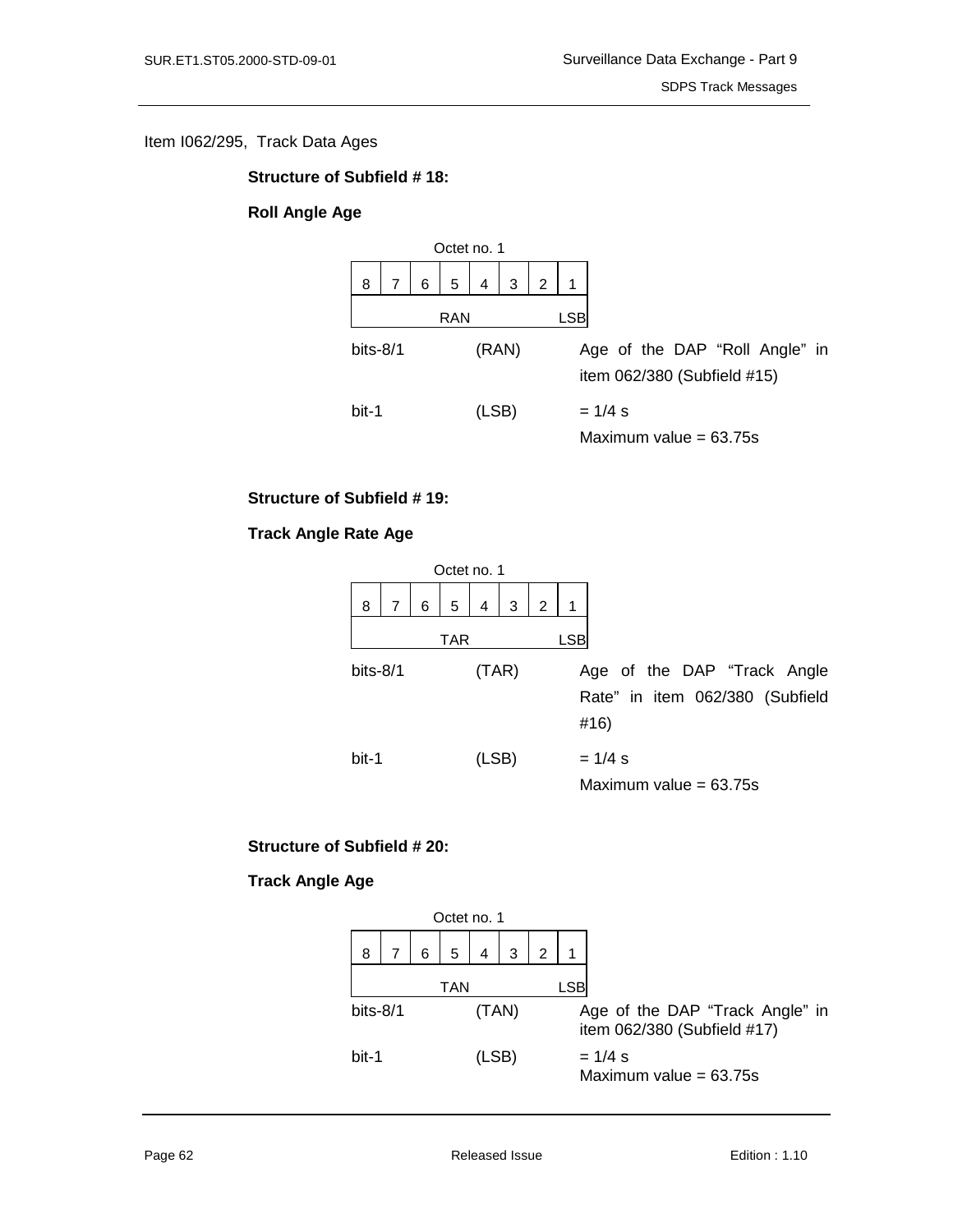# **Structure of Subfield # 21:**

# **Ground Speed Age**



# **Structure of Subfield # 22:**

# **Velocity Uncertainty Age**

|            |   | Octet no. 1 |       |   |   |            |                                                                            |
|------------|---|-------------|-------|---|---|------------|----------------------------------------------------------------------------|
| 8          | 6 | 5           | 4     | 3 | 2 |            |                                                                            |
|            |   | VUN         |       |   |   | <b>LSB</b> |                                                                            |
| $bits-8/1$ |   |             | (VUN) |   |   |            | Age of the DAP "Velocity<br>Uncertainty" in item 062/380<br>(Subfield #19) |
| bit-1      |   |             | (LSB) |   |   |            | $= 1/4$ s<br>Maximum value = $63.75s$                                      |

# **Structure Subfield # 23:**

# **Meteorological Data Age**

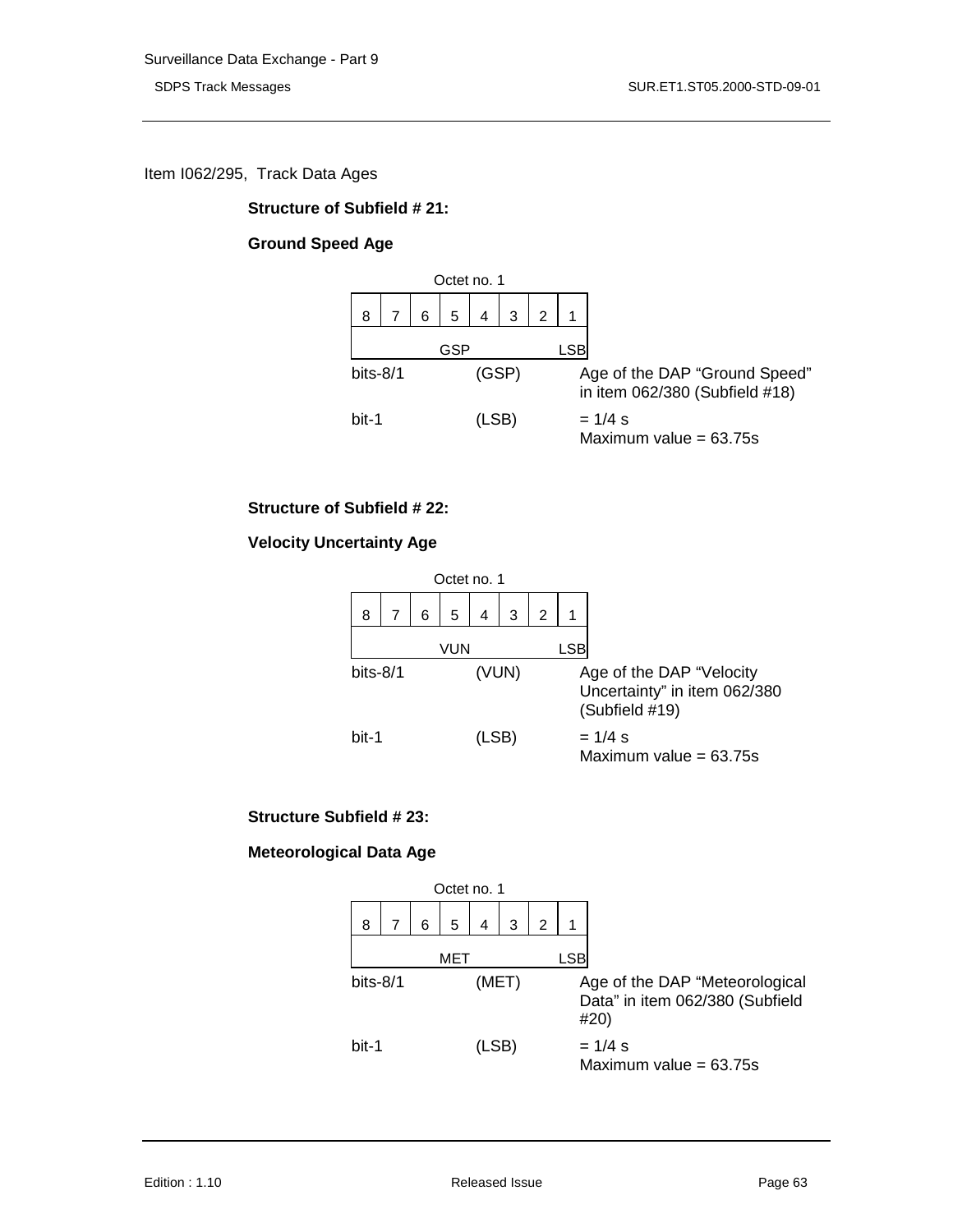#### **Structure of Subfield # 24:**

#### **Emitter Category Age**



#### **Structure of Subfield # 25:**

# **Position Age**



#### **Structure of Subfield # 26:**

#### **Geometric Altitude Age**

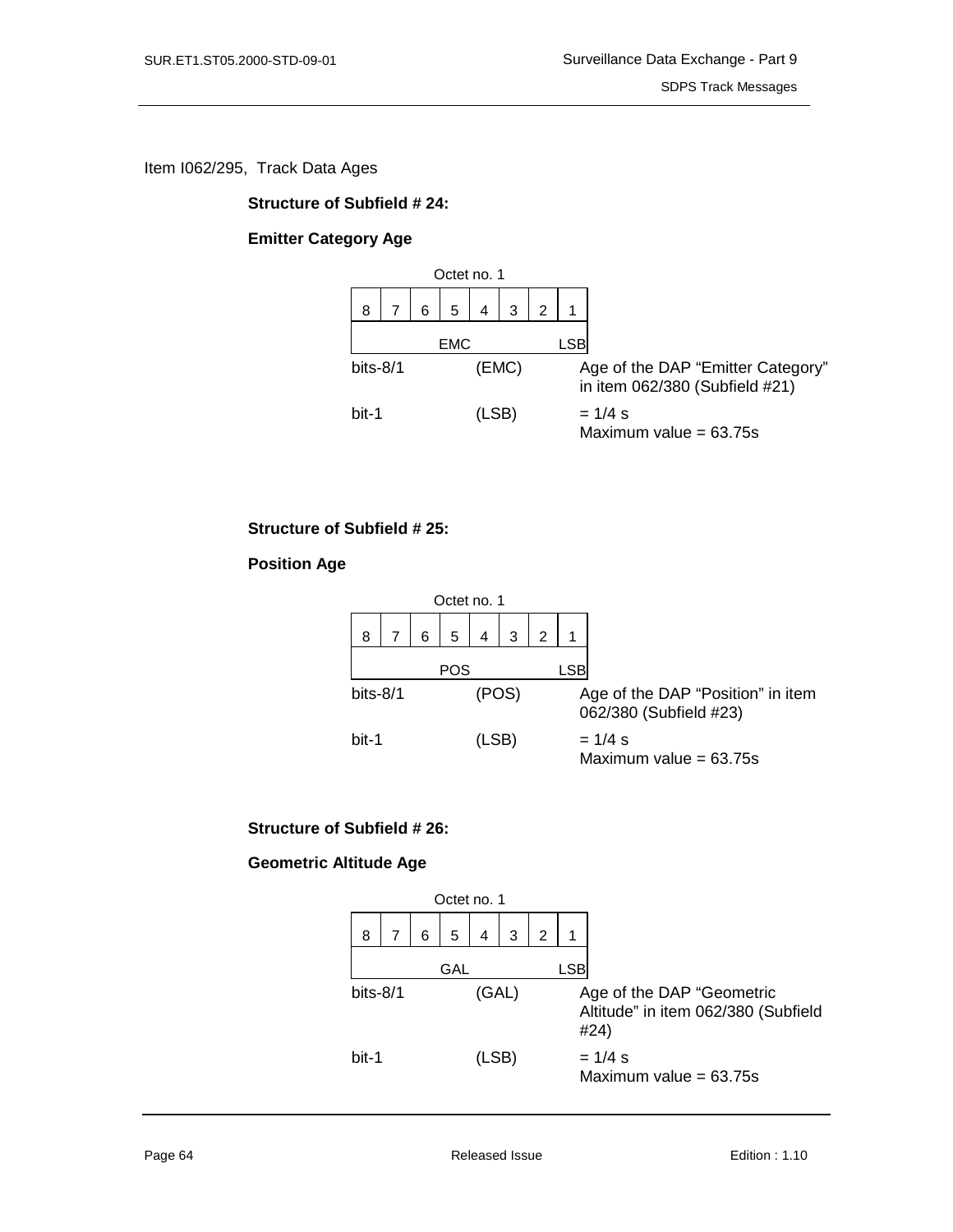# **Structure of Subfield # 27:**

# **Position Uncertainty Age**



# **Structure of Subfield # 28:**

# **Mode S MB Data Age**

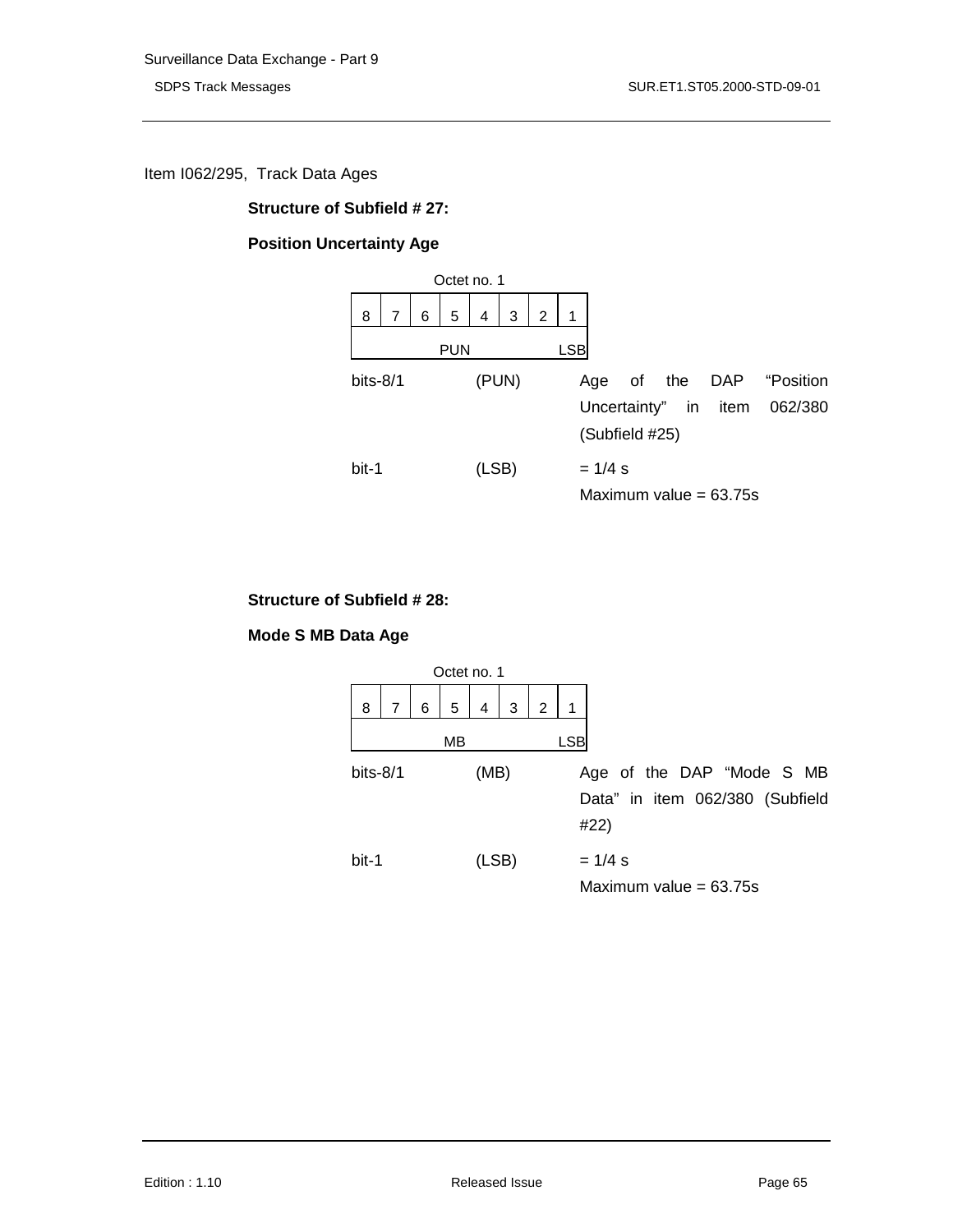#### **Structure of Subfield # 29:**

#### **Indicated Airspeed Data Age**



# **Structure of Subfield # 30:**

#### **Mach Number Data Age**



#### **Structure of Subfield # 31:**

#### **Barometric Pressure Setting Data Age**

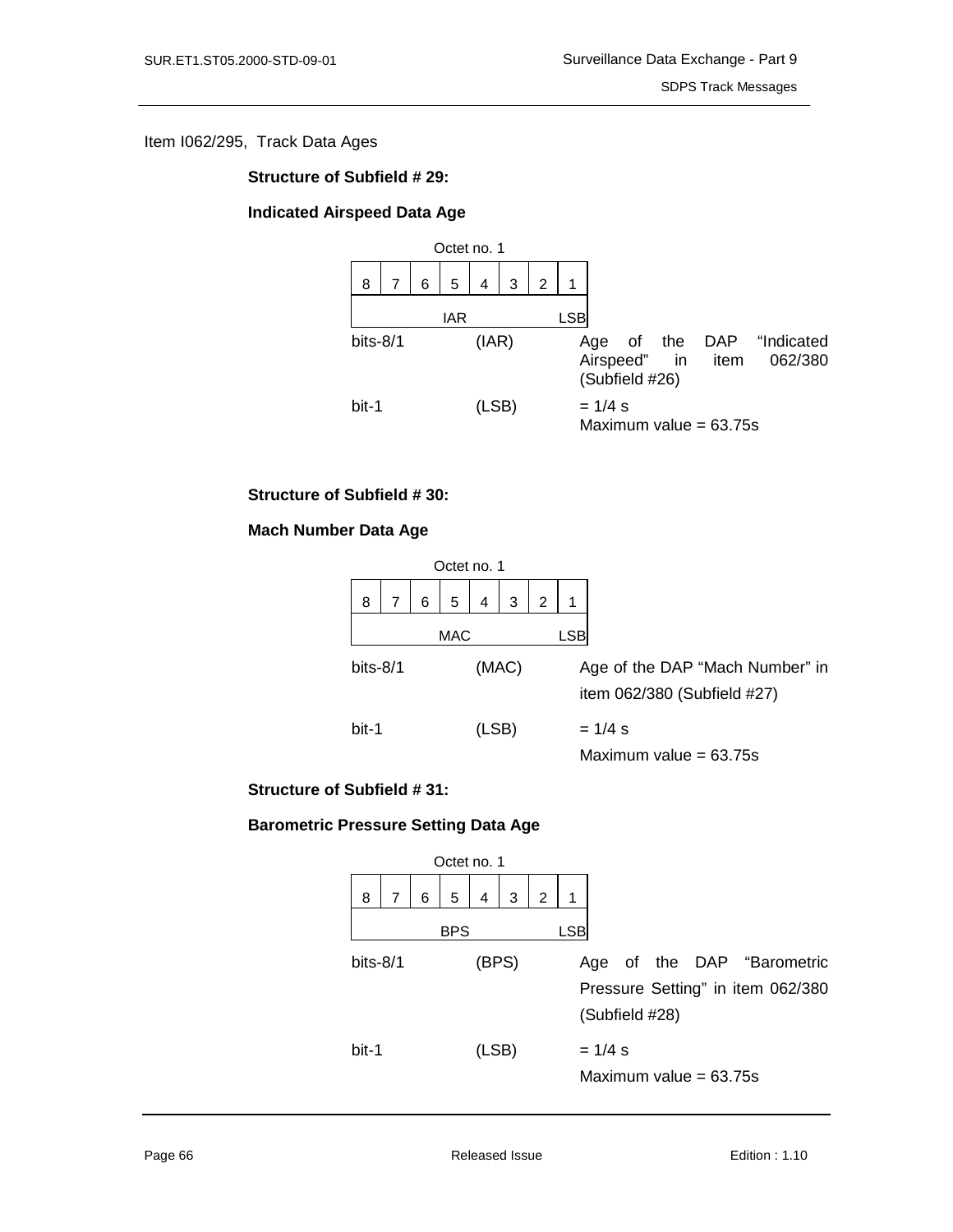**NOTE -** In all the subfields, the age is the time delay since the value was measured

# **Encoding Rule :**

This Item is optional

## **5.2.22 Data Item I062/300, Vehicle Fleet Identification**

 **Definition**: Vehicle fleet identification number.

**Format:** One octet fixed length Data Item.

 **Structure**:



# **Encoding Rule :**

This Item is optional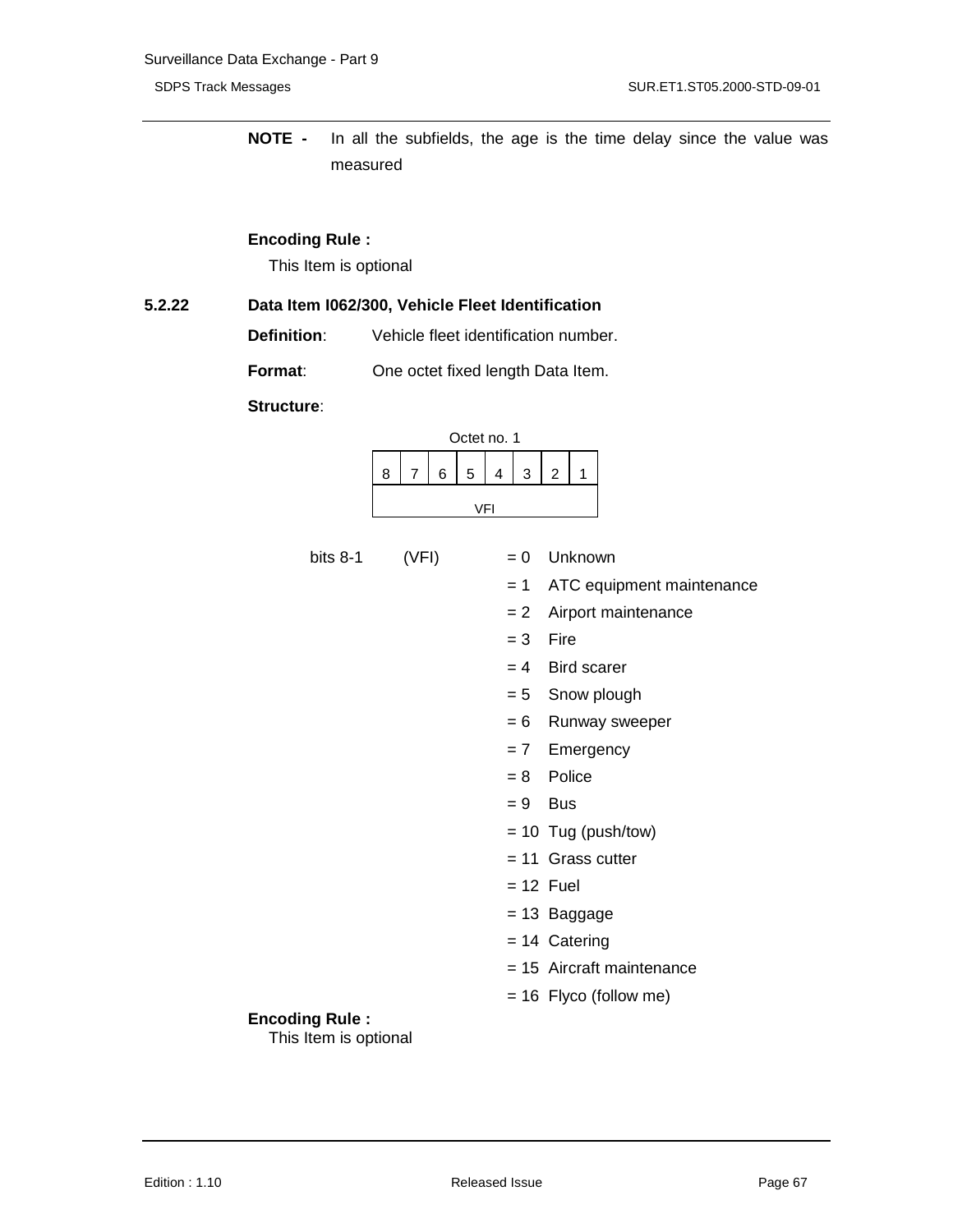- **Definition :** All measured data related to the last report used to update the track. These data are not used for ADS-B.
- Format : Compound Data Item, comprising a primary subfield of one octet, followed by the indicated subfields.

# **Structure of**

# **Primary Subfield:**

|       |         |            |            |                   | Octet no. 1         |           |                                            |   |           |                                                                                               |
|-------|---------|------------|------------|-------------------|---------------------|-----------|--------------------------------------------|---|-----------|-----------------------------------------------------------------------------------------------|
|       |         | 8          | 7          | 6                 | 5                   | 4         | 3                                          | 2 | 1         |                                                                                               |
|       |         | <b>SID</b> |            |                   | POS HEI MDC MDA TYP |           |                                            | 0 | <b>FX</b> |                                                                                               |
| bit-8 | (SID)   |            | $=$<br>$=$ | 0<br>1            |                     |           |                                            |   |           | Subfield #1: Sensor Identification<br>Absence of Subfield #1<br>Presence of Subfield #1       |
| bit-7 | (POS)   |            | $=$<br>$=$ | 0<br>$\mathbf{1}$ |                     |           |                                            |   |           | Subfield #2: Measured Position<br>Absence of Subfield #2<br>Presence of Subfield #2           |
| bit-6 | (HEI)   |            |            | 1<br>$=$          |                     |           |                                            |   |           | Subfield #3: Measured 3-D Height<br>0 Absence of Subfield #3<br>Presence of Subfield #3       |
| bit-5 | (MDC)   |            | $=$        | 1                 |                     |           |                                            |   |           | Subfield #4: Last Measured Mode C code<br>0 Absence of Subfield #4<br>Presence of Subfield #4 |
| bit-4 | (MDA)   |            | $=$        | 0<br>1            |                     |           |                                            |   |           | Subfield #5: Last Measured Mode 3/A code<br>Absence of Subfield #5<br>Presence of Subfield #5 |
| bit-3 | (TYP)   |            |            | $= 0$<br>1<br>$=$ |                     |           | Subfield #6: Report Type                   |   |           | Absence of Subfield #6<br>Presence of Subfield #6                                             |
| bit-2 | (spare) |            |            |                   |                     |           | Spare bit set to zero                      |   |           |                                                                                               |
| bit-1 | FX      |            | $=$        | O<br>1            |                     | extension | <b>Extension indicator</b><br>no extension |   |           |                                                                                               |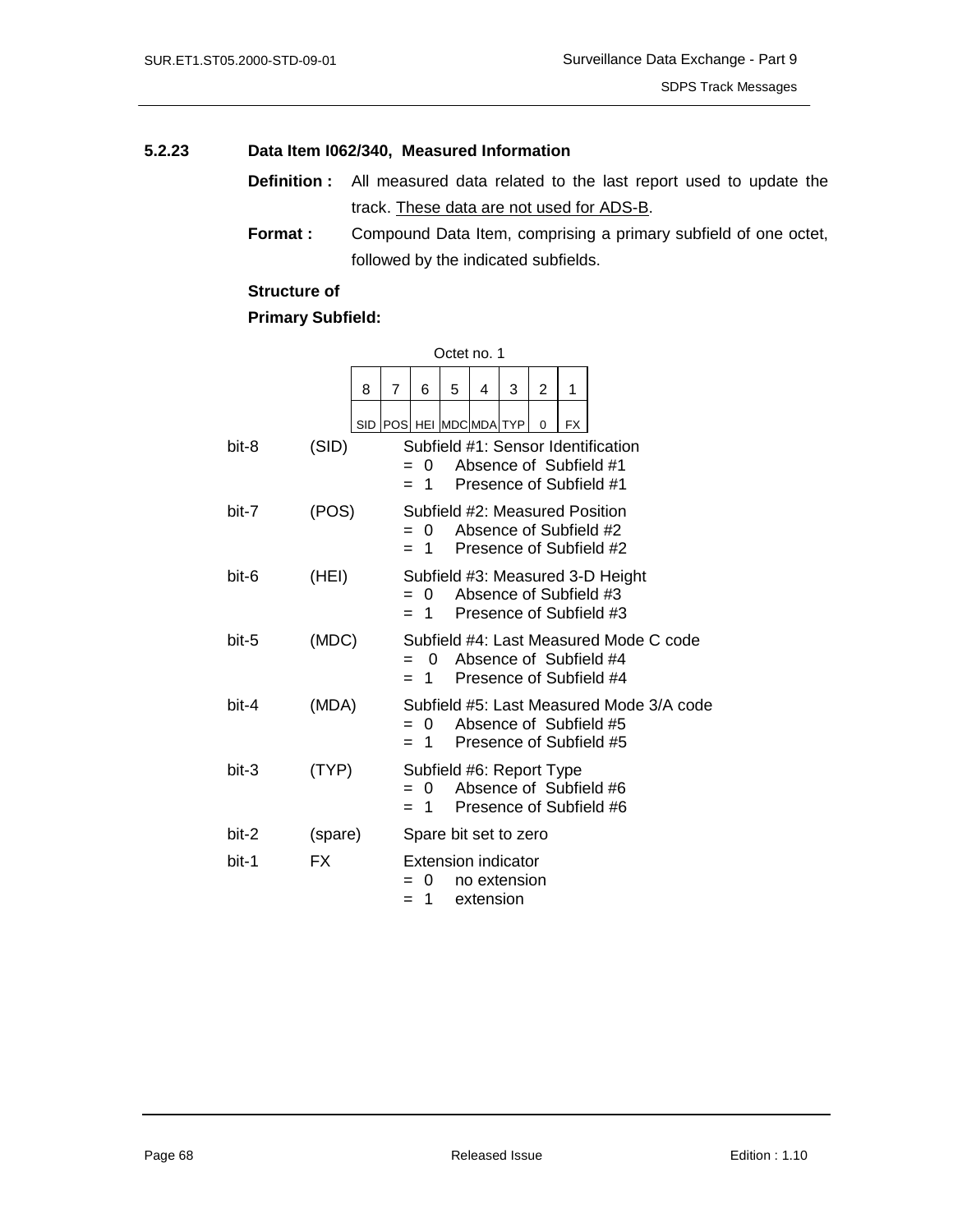# **Structure of Subfield # 1: Sensor Identification**

|    |                     |    | Octet no. 1 |  |       |    |   |   |                                   |   | Octet no. 2 |            |   |   |  |
|----|---------------------|----|-------------|--|-------|----|---|---|-----------------------------------|---|-------------|------------|---|---|--|
| 16 | 15                  | 14 | 13          |  | 111   | 10 | 9 | 8 |                                   | 6 | 5           | 4          | 3 | 2 |  |
|    | 12<br><b>SAC</b>    |    |             |  |       |    |   |   |                                   |   |             | <b>SIC</b> |   |   |  |
|    | bits 16/9           |    |             |  | (SAC) |    |   |   | System Area Code                  |   |             |            |   |   |  |
|    | bits $8/1$<br>(SIC) |    |             |  |       |    |   |   | <b>System Identification Code</b> |   |             |            |   |   |  |

**NOTE -** The up-to-date list of SACs is published on the Eurocontrol Web Site (http://www.eurocontrol.int).

#### **Structure of Subfield # 2:**

# **Measured Position**

|    |                                                        |    | Octet no. 1 |  |  |  |  |  |  |  |  | Octet no. 2 |    |  |  |
|----|--------------------------------------------------------|----|-------------|--|--|--|--|--|--|--|--|-------------|----|--|--|
| 32 |                                                        | 3U |             |  |  |  |  |  |  |  |  |             | 19 |  |  |
|    | 29   28   27   26   25   24   23   22   21   20<br>RHO |    |             |  |  |  |  |  |  |  |  |             |    |  |  |

|        |            |    | Octet no. 3 |       |         |    |       |                                                 |       |   |   | Octet no. 4 |                          |   |            |
|--------|------------|----|-------------|-------|---------|----|-------|-------------------------------------------------|-------|---|---|-------------|--------------------------|---|------------|
| 16     | 15         | 14 | 13          | 12    | 111     | 10 | 9     | 8                                               | 7     | 6 | 5 | 4           | 3                        | 2 | 1          |
|        |            |    |             |       |         |    | THETA |                                                 |       |   |   |             |                          |   | <b>LSB</b> |
|        | bits 32/17 |    |             |       | (RHO)   |    |       | Measured distance:                              |       |   |   |             |                          |   |            |
| bit 17 |            |    |             | (LSB) |         |    | $=$   |                                                 | 1/256 |   |   |             |                          |   | ΝM         |
|        |            |    |             |       |         |    |       |                                                 |       |   |   |             | Maximum value = $256$ NM |   |            |
|        | bits 16/1  |    |             |       | (THETA) |    |       | Measured azimuth                                |       |   |   |             |                          |   |            |
| bit 1  |            |    |             | (LSB) |         |    |       | = $360^{\circ}/2^{16}$ $\approx 0.0055^{\circ}$ |       |   |   |             |                          |   |            |

- **NOTE** The measured position is :
	- 1. In case of a plot, the measured bias-corrected polar coordinates;
	- 2. In case of a sensor local track, the measured bias-corrected polar co-ordinates of the plot associated to the track;
	- 3. In case of a local track without detection, the extrapolated biascorrected polar co-ordinates.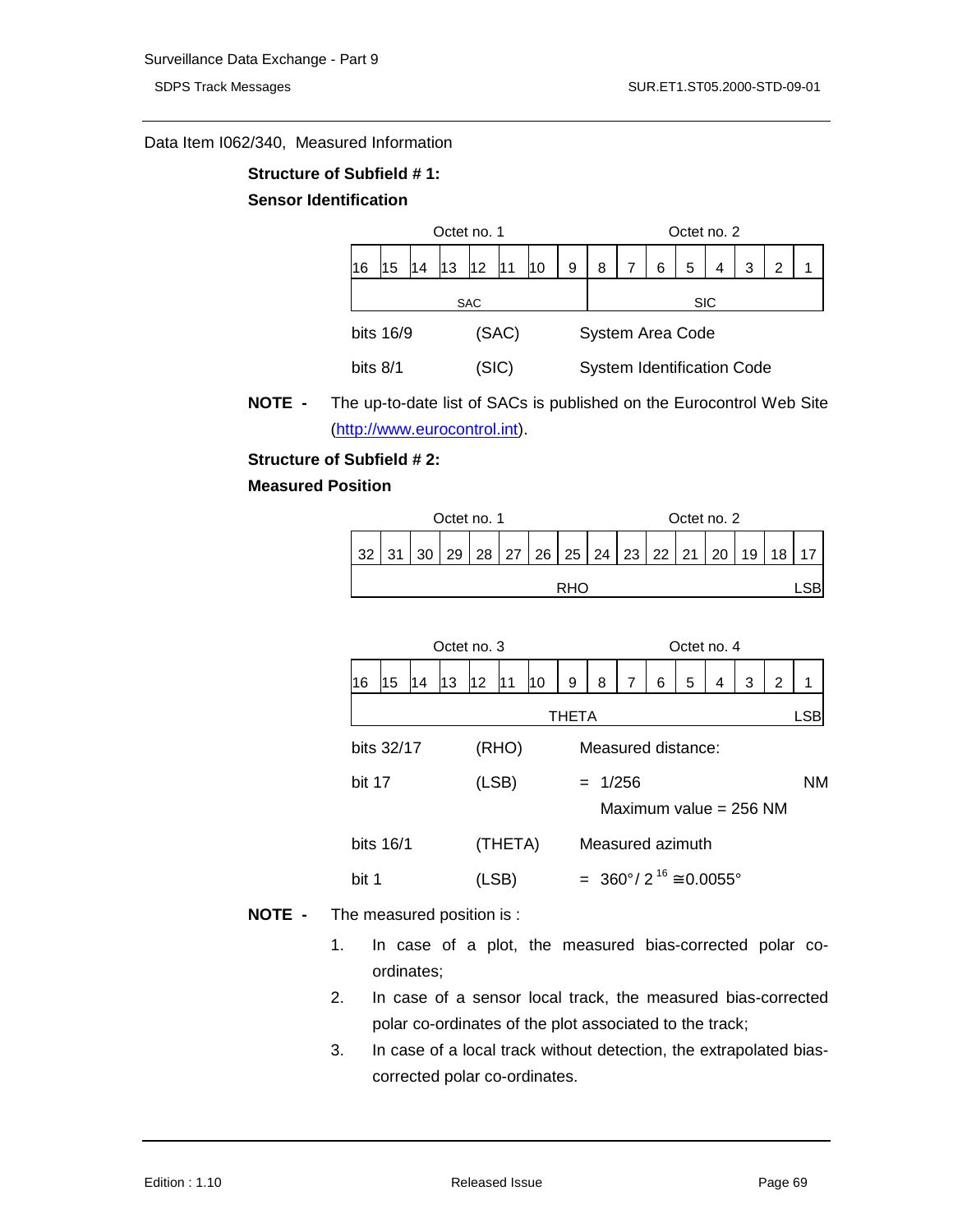# **Structure of Subfield # 3:**

## **Measured 3-D Height**





# **Structure of Subfield # 4:**

# **Last Measured Mode C Code**

|          |    |    |    | Octet no. 1   |      |                                             |   |                    |           |         | Octet no. 2        |   |   |   |            |
|----------|----|----|----|---------------|------|---------------------------------------------|---|--------------------|-----------|---------|--------------------|---|---|---|------------|
| 16       | 15 | 14 | 13 | 12            | l11  | 10                                          | 9 | 8                  | 7         | 6       | 5                  | 4 | 3 | 2 | 1          |
| V        | G  |    |    |               |      | Last Measured Mode C Code                   |   |                    |           |         |                    |   |   |   | <b>LSB</b> |
| $bit-16$ |    |    |    | (V)           |      |                                             |   | $= 0$              |           |         | Code validated     |   |   |   |            |
|          |    |    |    |               |      |                                             |   | $= 1$              |           |         | Code not validated |   |   |   |            |
| bit-15   |    |    |    | (G)           |      |                                             |   | $= 0$              |           | Default |                    |   |   |   |            |
|          |    |    |    |               |      |                                             |   | $= 1$              |           |         | Garbled code       |   |   |   |            |
| bit 14/1 |    |    |    | Last          |      | Measured Mode C Code, in<br>complement form |   |                    |           |         |                    |   |   |   | two's      |
|          |    |    |    | (LSB)<br>Vmin | Vmax |                                             |   | $= 1/4$<br>$= -12$ | = 1270 FL |         |                    |   |   |   | FL.<br>FL  |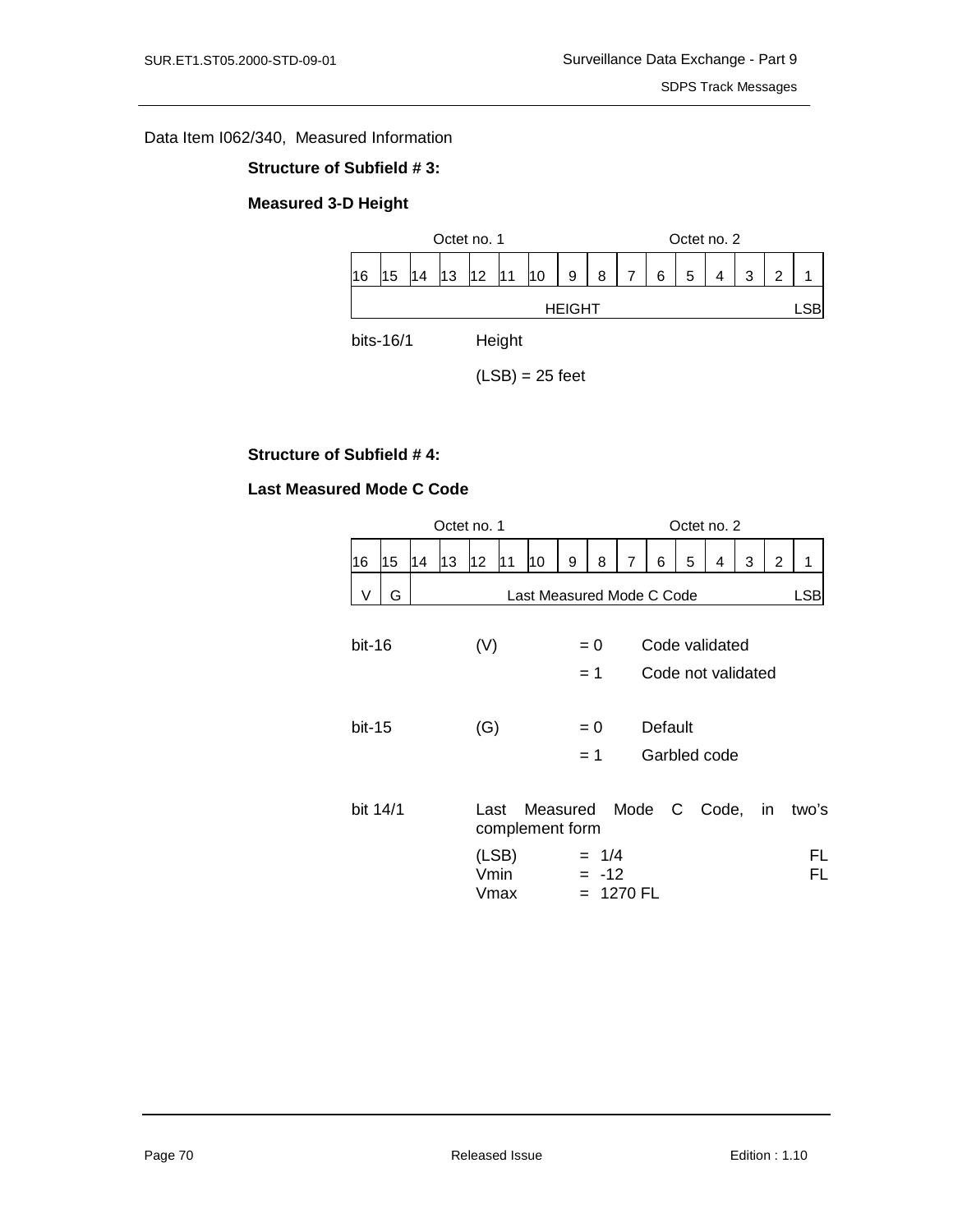## **Structure of Subfield # 5:**

#### **Last Measured Mode 3/A Code**

|                                                                   |               |                                           | Octet no. 1 |     |    |                |            |           |           |                                      |                | Octet no. 2      |                |                |                               |  |  |
|-------------------------------------------------------------------|---------------|-------------------------------------------|-------------|-----|----|----------------|------------|-----------|-----------|--------------------------------------|----------------|------------------|----------------|----------------|-------------------------------|--|--|
| 16                                                                | 15            | 14                                        | 13          | 12  | 11 | 10             | 9          | 8         | 7         | 6                                    | 5              | 3<br>2<br>4<br>1 |                |                |                               |  |  |
| $\vee$                                                            | G             | L                                         | 0           | A4  | A2 | A <sub>1</sub> | <b>B4</b>  | <b>B2</b> | <b>B1</b> | C4                                   | C <sub>2</sub> | C <sub>1</sub>   | D <sub>4</sub> | D <sub>2</sub> | D <sub>1</sub>                |  |  |
| bit 16                                                            |               |                                           |             | (V) |    |                | $=$<br>$=$ | - 0<br>-1 |           | Code Validated<br>Code not Validated |                |                  |                |                |                               |  |  |
| <b>bit 15</b><br>(G)<br>Default<br>$= 0$<br>Garbled code<br>$=$ 1 |               |                                           |             |     |    |                |            |           |           |                                      |                |                  |                |                |                               |  |  |
|                                                                   |               | 3/A<br><b>MODE</b><br>code<br>$= 0$<br>as |             |     |    |                |            |           |           |                                      |                |                  |                |                |                               |  |  |
|                                                                   | bit 14<br>(L) |                                           |             |     |    |                |            |           |           |                                      |                |                  |                |                |                               |  |  |
|                                                                   |               |                                           |             |     |    |                |            |           |           |                                      |                |                  |                |                | derived from the reply        |  |  |
|                                                                   |               |                                           |             |     |    |                |            |           |           | οf                                   | the            |                  |                |                | transponder,                  |  |  |
|                                                                   |               |                                           |             |     |    |                | $=$        | - 1       |           | Smoothed                             |                |                  | <b>MODE</b>    |                | 3/A                           |  |  |
|                                                                   |               |                                           |             |     |    |                |            |           |           |                                      |                |                  |                |                | code as provided by a         |  |  |
|                                                                   |               |                                           |             |     |    |                |            |           |           | sensor local tracker.                |                |                  |                |                |                               |  |  |
| bit 13                                                            |               |                                           |             |     |    |                |            |           |           | Spare bit set to zero                |                |                  |                |                |                               |  |  |
|                                                                   | bits 12/1     |                                           |             |     |    |                |            |           |           |                                      |                |                  |                |                | Mode 3/A reply under the form |  |  |
|                                                                   |               |                                           |             |     |    |                |            |           |           | of 4 digits in octal representation  |                |                  |                |                |                               |  |  |

**NOTE -** Smoothed MODE 3/A data (L = 1) will be used in case of absence of MODE 3/A code information in the plot or in case of difference between plot and sensor local track MODE 3/A code information.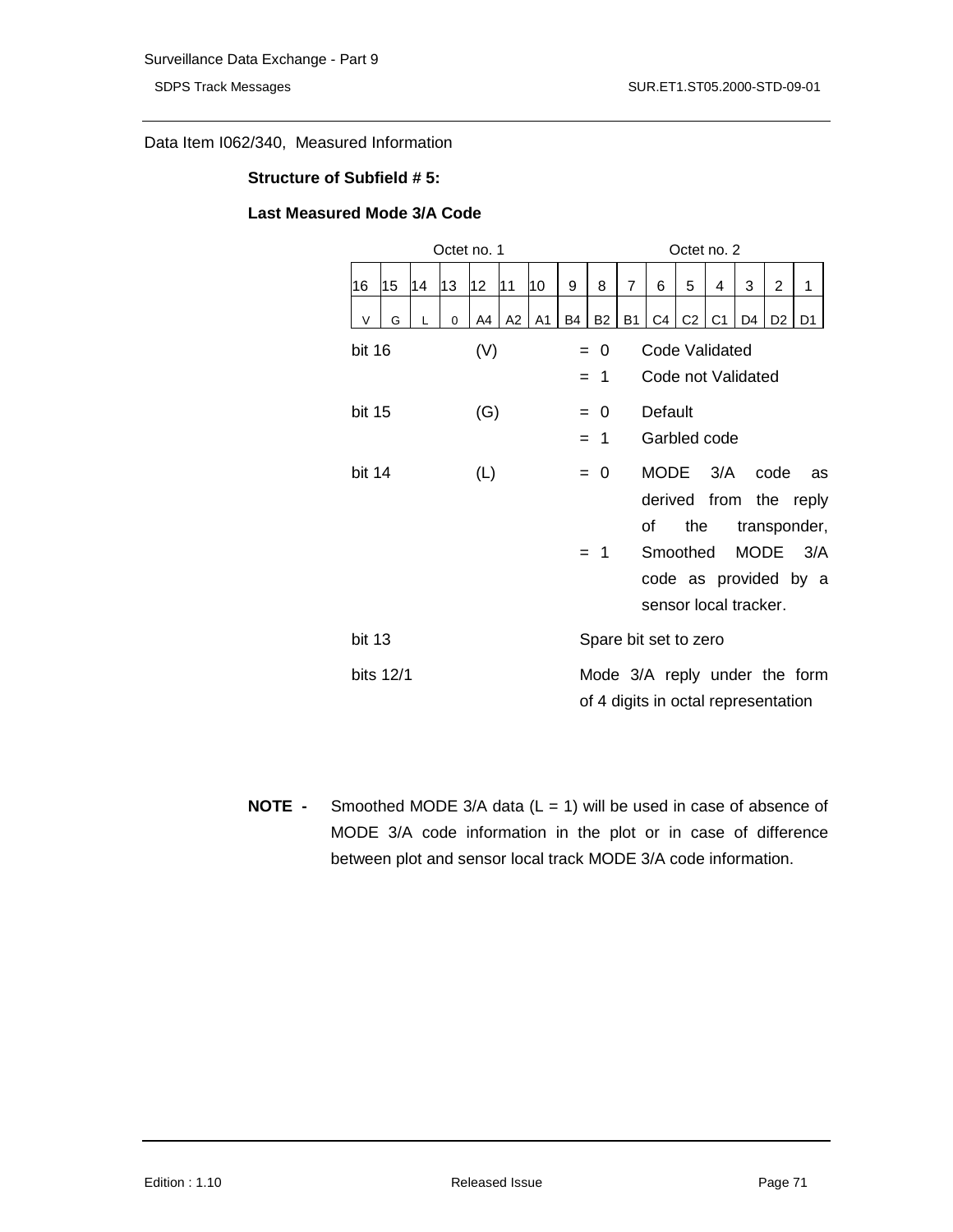## **Structure of Subfield # 6:**

# **Report Type**

|            |            |   | Octet no. 1 |                |   |                |     |         |                        |                         |                           |
|------------|------------|---|-------------|----------------|---|----------------|-----|---------|------------------------|-------------------------|---------------------------|
| 8          | 7          | 6 | 5           | $\overline{4}$ | 3 | $\overline{2}$ | 1   |         |                        |                         |                           |
|            | <b>TYP</b> |   |             | SIM RAB TST    |   | 0              | 0   |         |                        |                         |                           |
| bits-8/6   |            |   |             | (TYP)          |   |                |     | $= 000$ | No detection           |                         |                           |
|            |            |   |             |                |   |                |     | $= 001$ |                        | Single PSR detection    |                           |
|            |            |   |             |                |   |                |     | $= 010$ |                        | Single SSR detection    |                           |
|            |            |   |             |                |   |                |     | $= 011$ |                        | SSR + PSR detection     |                           |
|            |            |   |             |                |   |                |     | $= 100$ |                        | Single ModeS All-Call   |                           |
|            |            |   |             |                |   |                |     | $= 101$ |                        | Single ModeS Roll-Call  |                           |
|            |            |   |             |                |   |                |     | $= 110$ |                        | ModeS All-Call + PSR    |                           |
|            |            |   |             |                |   |                |     | $= 111$ |                        | ModeS Roll-Call +PSR    |                           |
|            |            |   |             |                |   |                |     |         |                        |                         |                           |
| bit-5      |            |   |             | (SIM)          |   |                |     | $= 0$   |                        | Actual target report    |                           |
|            |            |   |             |                |   |                |     | $= 1$   |                        | Simulated target report |                           |
|            |            |   |             |                |   |                |     |         |                        |                         |                           |
| bit-4      |            |   |             | (RAB)          |   |                |     | $= 0$   | Report                 | from                    | target                    |
|            |            |   |             |                |   |                |     |         | transponder            |                         |                           |
|            |            |   |             |                |   |                |     | $= 1$   |                        |                         | Report from field monitor |
|            |            |   |             |                |   |                |     |         |                        | (fixed transponder)     |                           |
|            |            |   |             |                |   |                |     |         |                        |                         |                           |
| bit-3      |            |   |             | (TST)          |   |                | $=$ | - 0     |                        | Real target report      |                           |
|            |            |   |             |                |   |                | $=$ | 1       |                        | Test target report      |                           |
|            |            |   |             |                |   |                |     |         |                        |                         |                           |
| $bits-2/1$ |            |   |             |                |   |                |     |         | Spare bits set to zero |                         |                           |

# **Encoding Rule :**

This Item is optional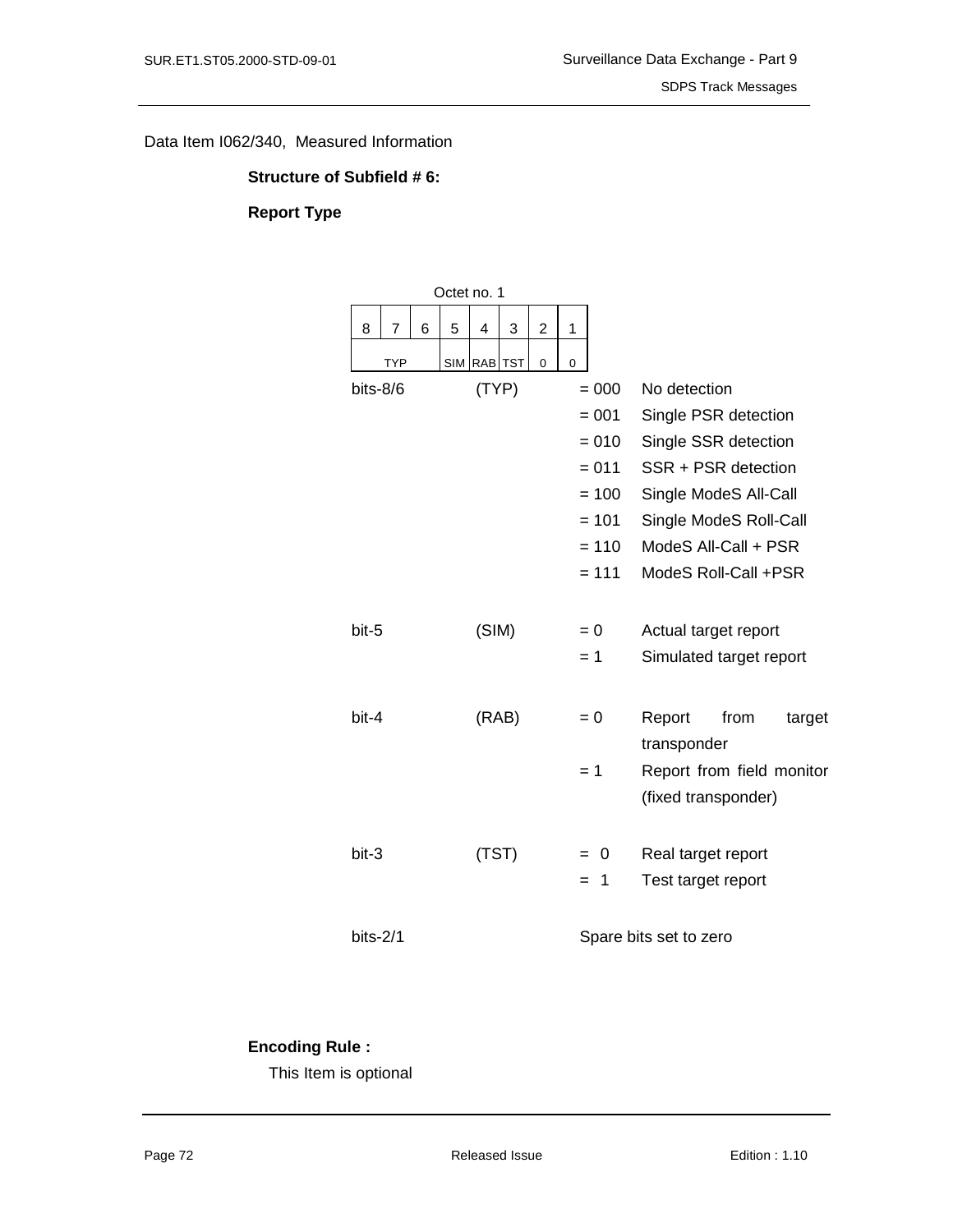- **Definition :** Data derived directly by the aircraft. This includes data transmitted via Mode-S and ADS-B.
- Format : Compound Data Item, comprising a primary subfield of up to four octets, followed by the indicated subfields.

#### **Structure of**

# **Primary Subfield:**

|  |                                         | Octet no. 1 |  |  |
|--|-----------------------------------------|-------------|--|--|
|  | $32$   31   30   29   28   27   26   25 |             |  |  |
|  | ADR   ID MHG IAS TAS SAL FSS FX         |             |  |  |

|  |                                       | Octet no. 2 |  |  |
|--|---------------------------------------|-------------|--|--|
|  | 24   23   22   21   20   19   18   17 |             |  |  |
|  | TIS   TID COM SAB ACS BVR GVR FX      |             |  |  |

Octet no. 3

|                          | 16   15   14   13   12   11   10 |  |  |  |
|--------------------------|----------------------------------|--|--|--|
| RANTARTANGSPVUNMETEMC FX |                                  |  |  |  |

Octet no. 4

|                                | 6 | 5 |  |  |
|--------------------------------|---|---|--|--|
| POSGALPUN MB   IAR MACBPS   FX |   |   |  |  |

| $bit-32$ | (ADR) | Subfield #1: Target Address<br>Absence of Subfield #1<br>$= 0$<br>Presence of Subfield #1<br>$=$ 1        |
|----------|-------|-----------------------------------------------------------------------------------------------------------|
| $bit-31$ | (ID)  | Subfield #2: Target Identification<br>Absence of Subfield #2<br>$= 0$<br>Presence of Subfield #2<br>$= 1$ |
| $bit-30$ | (MHG) | Subfield #3: Magnetic Heading<br>Absence of Subfield #3<br>$= 0$<br>$= 1$ Presence of Subfield #3         |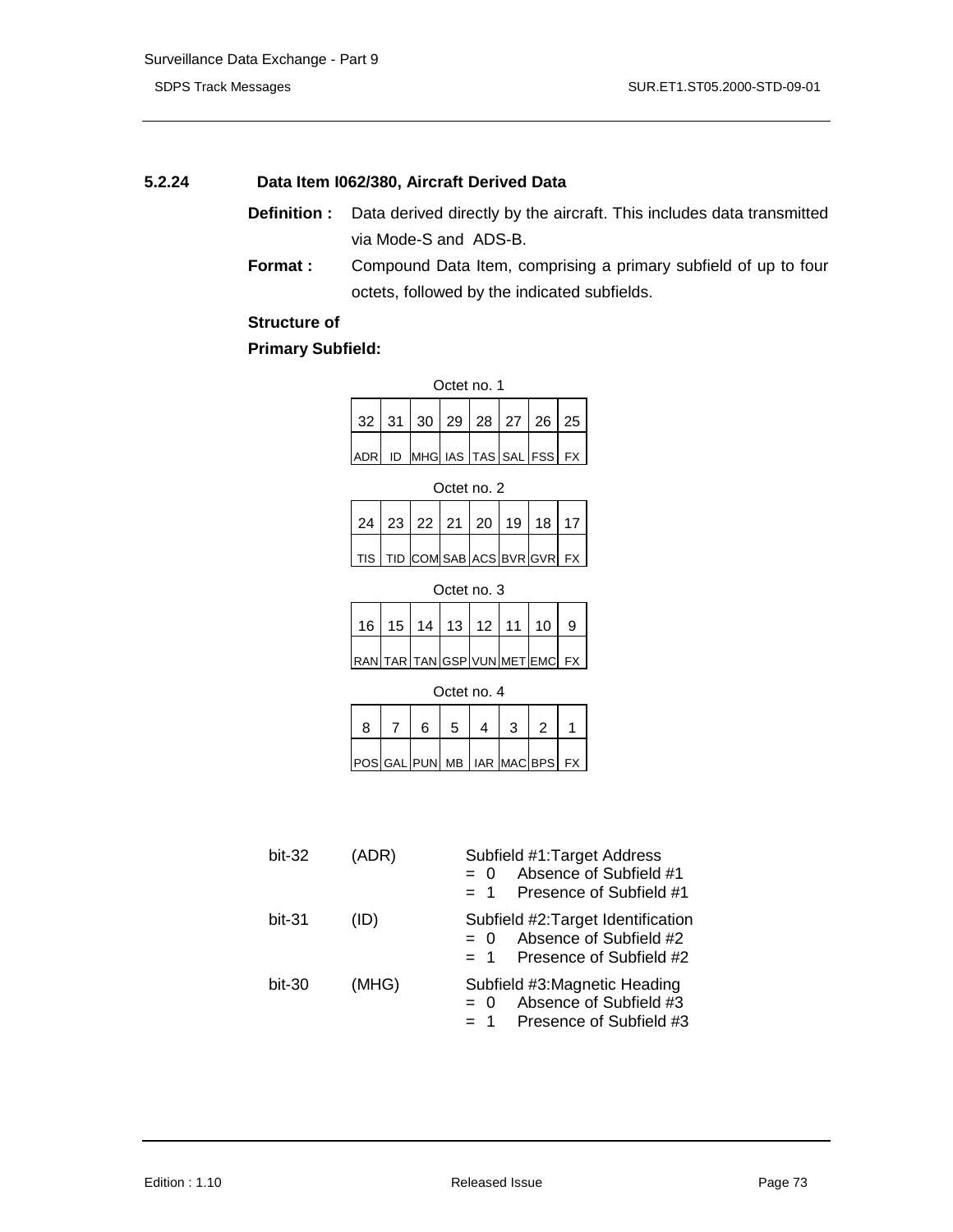| bit-29   | (IAS)     | Subfield #4: Indicated Airspeed/<br>Mach Number                                                                                                           |
|----------|-----------|-----------------------------------------------------------------------------------------------------------------------------------------------------------|
|          |           | Absence of Subfield #4<br>$= 0$<br>Presence of Subfield #4<br>$= 1$                                                                                       |
| bit-28   | (TAS)     | Subfield #5: True Airspeed<br>Absence of Subfield #5<br>$= 0$<br>Presence of Subfield #5<br>$= 1$                                                         |
| bit-27   | (SAL)     | Subfield #6:Selected Altitude<br>Absence of Subfield #6<br>$= 0$<br>Presence of Subfield #6<br>$= 1$                                                      |
| bit-26   | (FSS)     | Subfield #7: Final State Selected Altitude<br>Absence of Subfield #7<br>$= 0$<br>Presence of Subfield #7<br>$= 1$                                         |
| $bit-25$ | <b>FX</b> | <b>Extension indicator</b><br>no extension<br>$= 0$<br>$= 1$<br>extension                                                                                 |
| bit-24   | (TIS)     | Subfield #8: Trajectory Intent Status<br>Absence of Subfield #8<br>$= 0$<br>Presence of Subfield #8<br>$\mathbf{1}$<br>$=$                                |
| $bit-23$ | (TID)     | Subfield #9: Trajectory Intent Data<br>$= 0$<br>Absence of Subfield #9<br>Presence of Subfield #9<br>= 1                                                  |
| $bit-22$ | (COM)     | Subfield #10: Communications / ACAS<br>Capability and Flight Status<br>$= 0$ Absence of Subfield #10<br>Presence of Subfield #10<br>$\overline{1}$<br>$=$ |
| $bit-21$ | (SAB)     | Subfield #11: Status reported by ADS-B<br>Absence of Subfield #11<br>$= 0$<br>Presence of Subfield #11<br>$= 1$                                           |
| bit-20   | (ACS)     | Subfield #12: ACAS Resolution Advisory Report<br>Absence of Subfield #12<br>0<br>$=$<br>Presence of Subfield #12<br>$= 1$                                 |
| bit-19   | (BVR)     | Subfield #13: Barometric Vertical Rate<br>Absence of Subfield #13<br>0<br>Presence of Subfield #13<br>1<br>$=$ $\overline{ }$                             |
| bit-18   | (GVR)     | Subfield #14: Geometric Vertical Rate<br>Absence of Subfield #14<br>$= 0$<br>Presence of Subfield #14<br>$\overline{1}$                                   |
| bit-17   | <b>FX</b> | <b>Extension indicator</b><br>no extension<br>$= 0$<br>$= 1$<br>extension                                                                                 |
| $bit-16$ | (RAN)     | Subfield #15: Roll Angle<br>Absence of Subfield #15<br>$= 0$<br>Presence of Subfield #15<br>$\overline{1}$<br>$=$                                         |
| $bit-15$ | (TAR)     | Subfield #16: Track Angle Rate                                                                                                                            |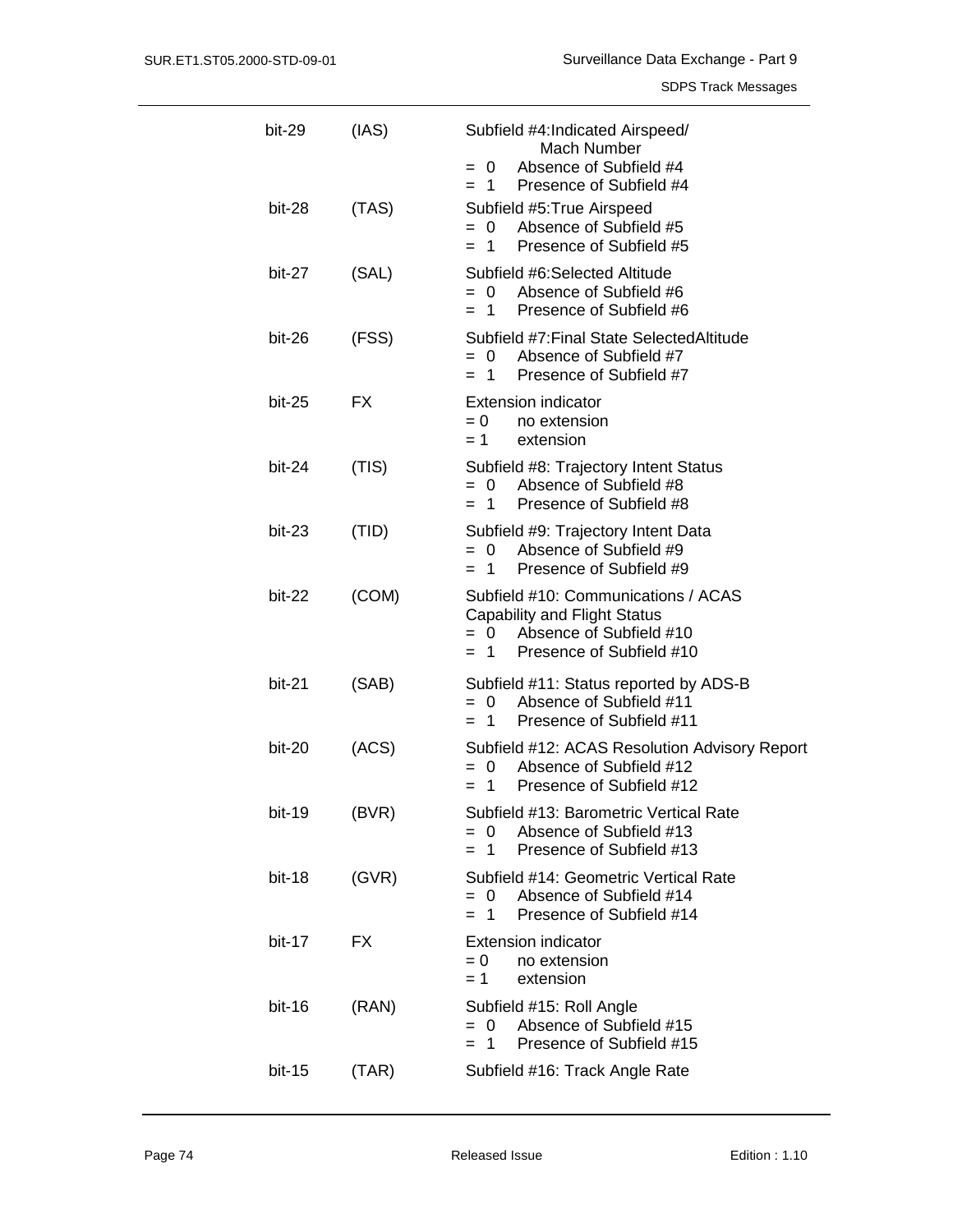|          |           | $= 0$<br>1<br>$=$              | Absence of Subfield #16<br>Presence of Subfield #16                                               |
|----------|-----------|--------------------------------|---------------------------------------------------------------------------------------------------|
| $bit-14$ | (TAN)     | $\overline{0}$<br>1<br>$=$     | Subfield #17: Track Angle<br>Absence of Subfield #17<br>Presence of Subfield #17                  |
| $bit-13$ | (GSP)     | $= 0$<br>$\overline{1}$<br>$=$ | Subfield #18: Ground Speed<br>Absence of Subfield #18<br>Presence of Subfield #18                 |
| $bit-12$ | (VUN)     | $= 0$<br>1<br>$=$              | Subfield #19: Velocity Uncertainty<br>Absence of Subfield #19<br>Presence of Subfield #19         |
| bit-11   | (MET)     | $= 0$<br>$= 1$                 | Subfield #20: Meteorological Data<br>Absence of Subfield #20<br>Presence of Subfield #20          |
| $bit-10$ | (EMC)     | $=$ 1                          | Subfield #21: Emitter Category<br>$= 0$ Absence of Subfield #21<br>Presence of Subfield #21       |
| bit-9    | <b>FX</b> | $= 0$<br>$= 1$                 | <b>Extension indicator</b><br>no extension<br>extension                                           |
| bit-8    | (POS)     | $= 0$<br>$= 1$                 | Subfield #22: Position Data<br>Absence of Subfield #22<br>Presence of Subfield #22                |
| bit-7    | (GAL)     | $= 0$<br>$= 1$                 | Subfield #23: Geometric Altitude Data<br>Absence of Subfield #23<br>Presence of Subfield #23      |
| bit-6    | (PUN)     | $= 0$<br>$= 1$                 | Subfield #24: Position Uncertainty Data<br>Absence of Subfield #24<br>Presence of Subfield #24    |
| bit-5    | (MB)      | - 0<br>$=$<br>= 1              | Subfield #25: Mode S MB Data<br>Absence of Subfield #25<br>Presence of Subfield #25               |
| bit-4    | (IAR)     | $= 0$<br>= 1                   | Subfield #26: Indicated Airspeed<br>Absence of Subfield #26<br>Presence of Subfield #26           |
| bit-3    | (MAC)     | $= 0$<br>= 1                   | Subfield #27: Mach Number<br>Absence of Subfield #27<br>Presence of Subfield #27                  |
| bit-2    | (BPS)     | $\overline{0}$<br>1<br>$=$     | Subfield #28: Barometric Pressure Setting.<br>Absence of Subfield #28<br>Presence of Subfield #28 |
| bit-1    | FX        | $= 0$<br>$= 1$                 | <b>Extension indicator</b><br>no extension<br>extension                                           |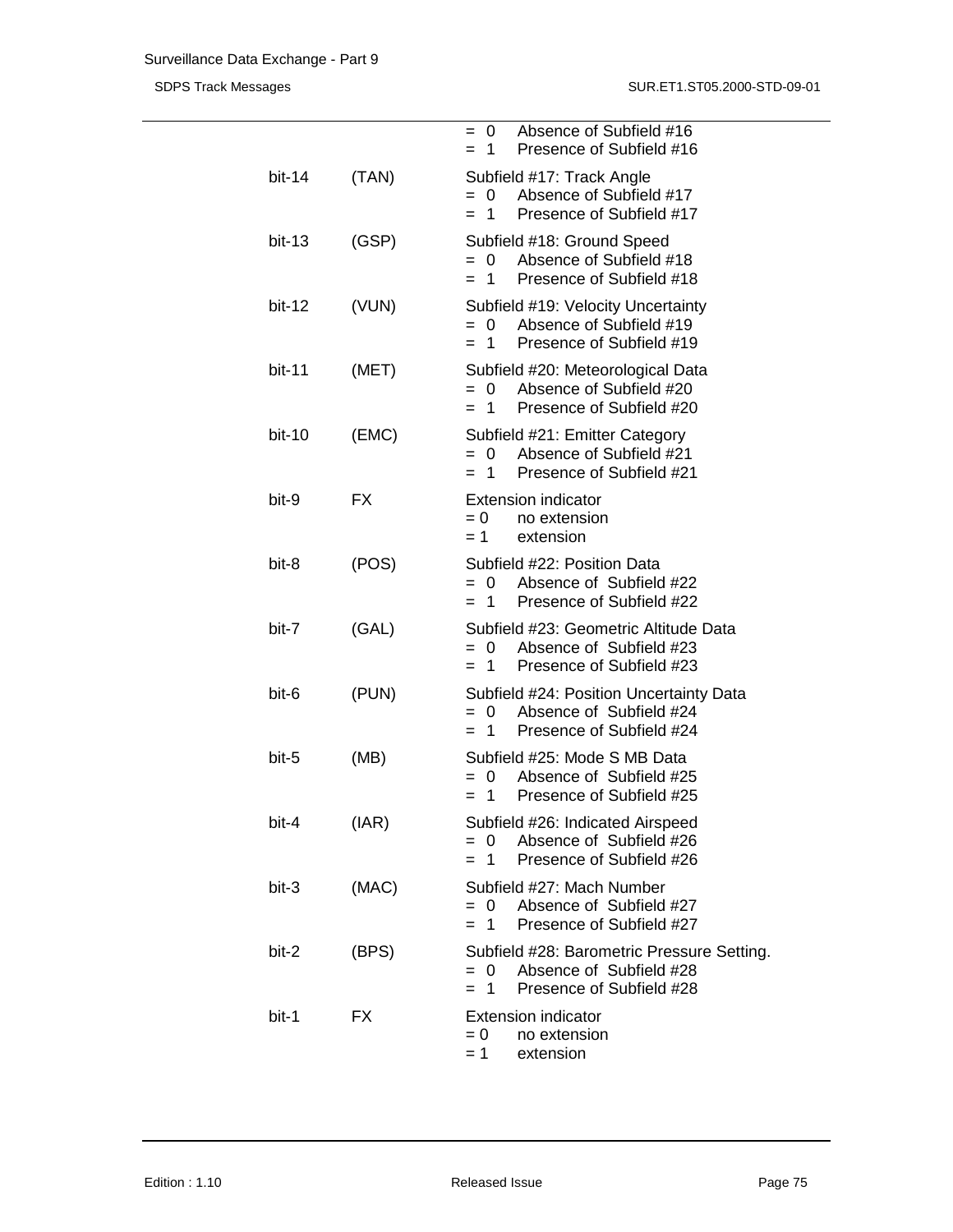**NOTE -** Despite there are now two subfields (#26 and #27) reporting , respectively, the Indicated Airspeed track data and the Mach Number track data, the former subfield #4 (and its presence bit, bit-37) is kept in order to prevent a full incompatibility with previous releases of ASTERIX Cat. 062 already implemented.

Data Item I062/380, Aircraft Derived Data

#### **Structure of Subfield # 1:**

#### **Target Address**





bits 24/1 24 bits Target Address, A23 to A0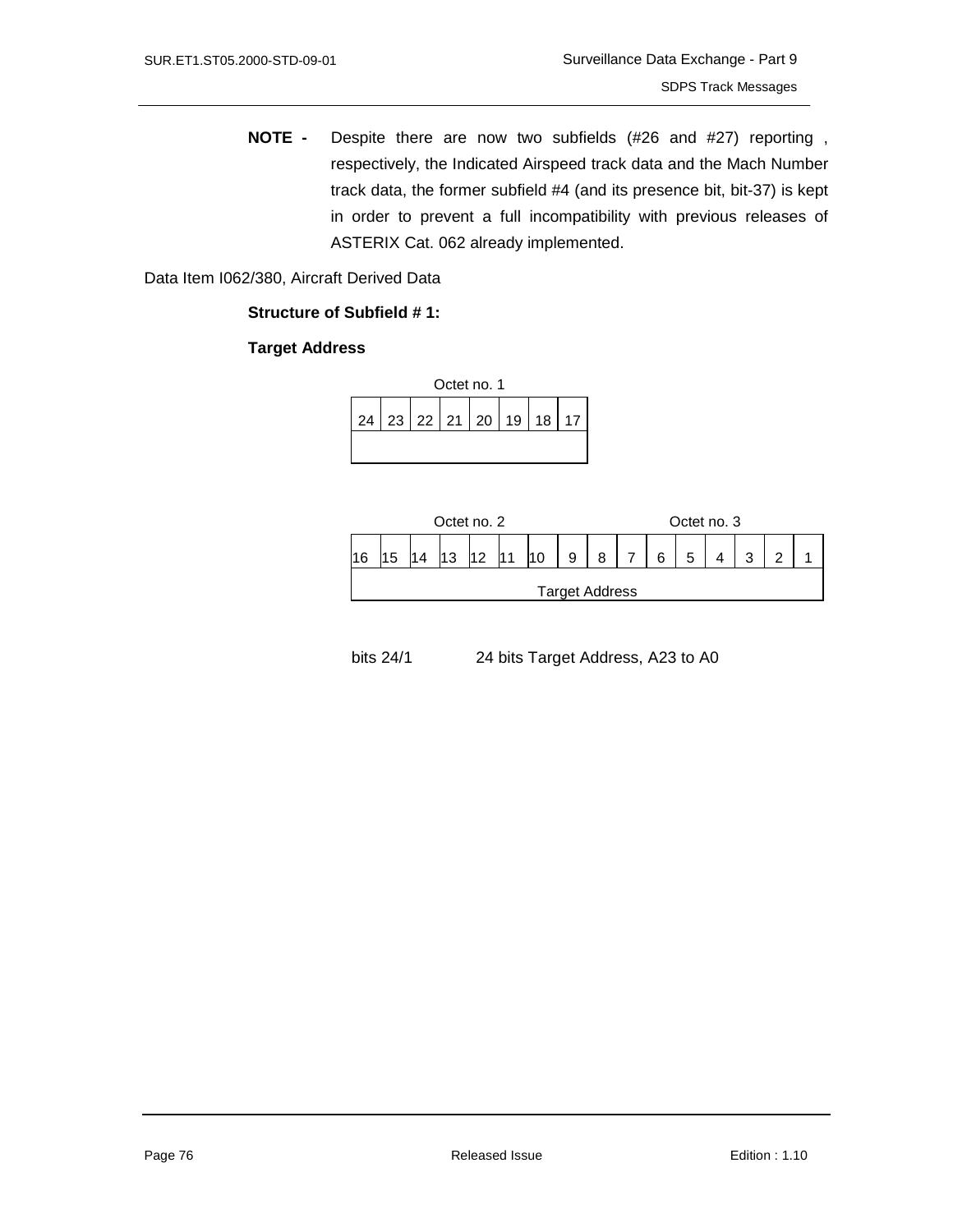## **Structure of Subfield # 2:**

# **Target Identification**



| Octet no. 3             |  |                                                     |  |  |  |  |  |  | Octet no. 4 |             |  |  |    |                     |  |  |  |
|-------------------------|--|-----------------------------------------------------|--|--|--|--|--|--|-------------|-------------|--|--|----|---------------------|--|--|--|
| 32                      |  | 28 27 26 25 24 23 22 21 20<br>30<br>29 <sub>1</sub> |  |  |  |  |  |  |             |             |  |  | 19 |                     |  |  |  |
| Char 3/2<br>Character 4 |  |                                                     |  |  |  |  |  |  |             | Character 5 |  |  |    | Char <sub>6/1</sub> |  |  |  |

|                              |  | Octet no. 5 |  |  |  |  | Octet no. 6 |  |   |   |  |             |  |  |  |  |
|------------------------------|--|-------------|--|--|--|--|-------------|--|---|---|--|-------------|--|--|--|--|
|                              |  |             |  |  |  |  |             |  | 6 | 5 |  | ົ           |  |  |  |  |
| Character 6/2<br>Character 7 |  |             |  |  |  |  |             |  |   |   |  | Character 8 |  |  |  |  |

bits 48/1 Characters 1-8 (coded on 6 bits each) defining a target identification when flight plan is available or the registration marking when no flight plan is available. Coding rules are provided in [3] Section 3.8.2.9

# **Structure of Subfield # 3:**

# **Magnetic Heading**





(LSB)  $= 360^{\circ}/ 2^{16} \approx 0.0055^{\circ}$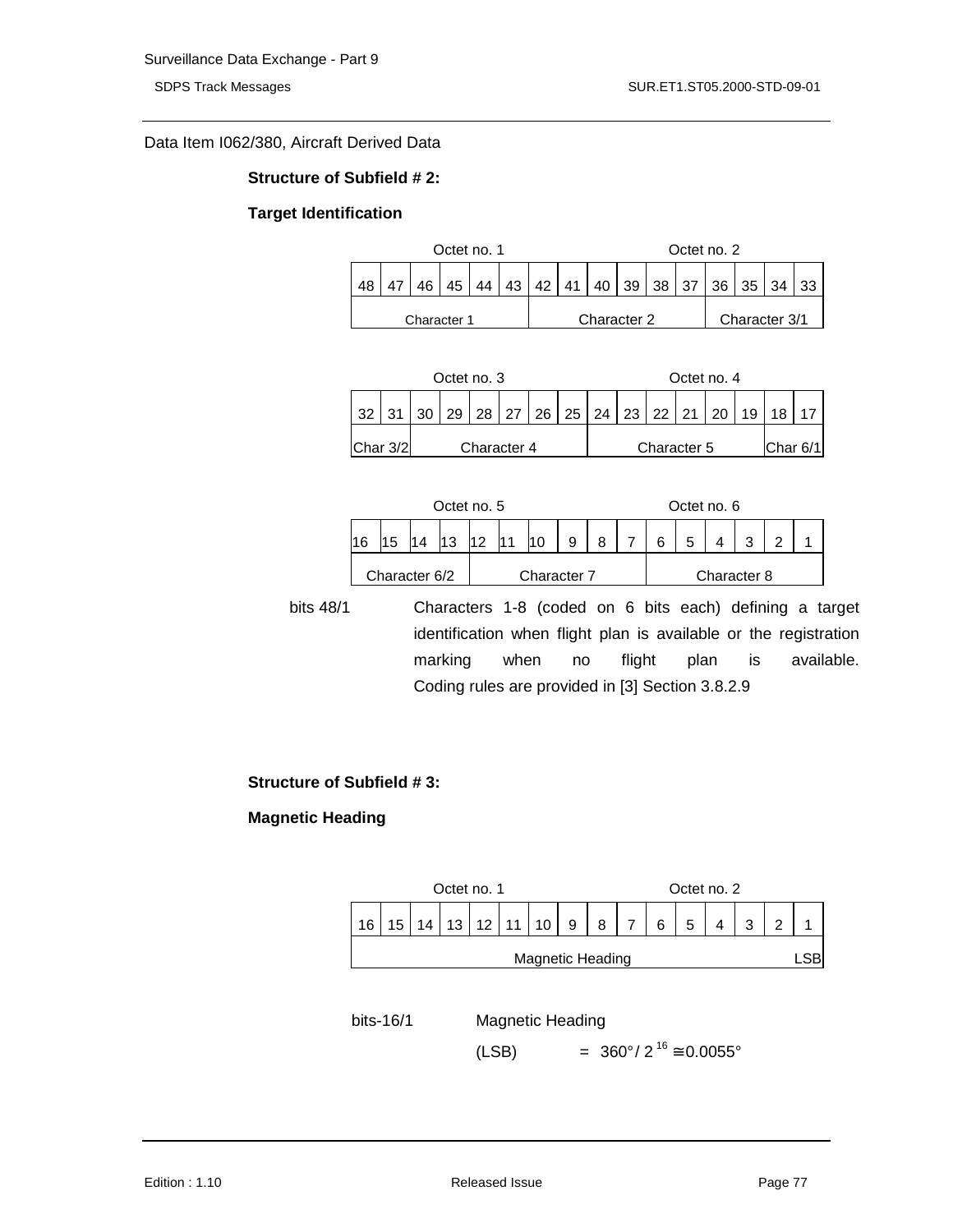## **Structure of Subfield # 4:**

#### **Indicated Airspeed / Mach No**



bit-16 (IM) = 0 Air Speed = IAS, LSB (Bit-1) =  $2^{-14}$  NM/s  $= 1$  Air Speed = Mach, LSB (Bit-1) = 0.001

bits-15/1 Air Speed (IAS or Mach)

**NOTE -** Despite there are now two subfields (#26 and #27) reporting, respectively, the Indicated Airspeed track data and the Mach Number track data, this former subfield is kept free in order to prevent a full incompatibility with previous releases of ASTERIX Cat. 062 already implemented.

# **Structure of Subfield # 5:**

**True Airspeed**



0 ≤ True Air Speed ≤ 2046 knots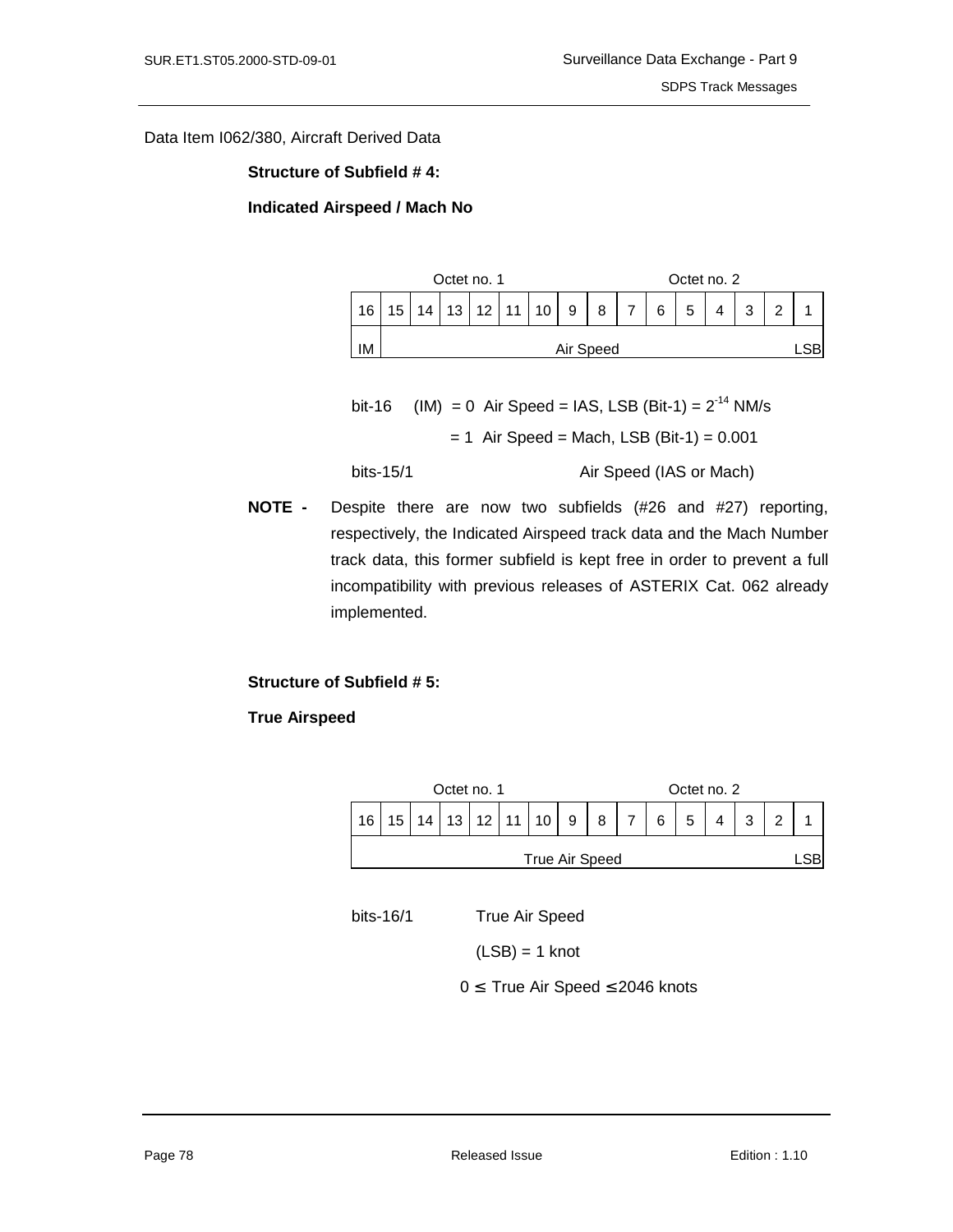#### **Structure of Subfield # 6:**

#### **Selected Altitude**

**Definition :** The short-term vertical intent as described by either the FMS selected altitude, the Altitude Control Panel Selected Altitude (FCU/MCP), or the current aircraft altitude according to the aircraft's mode of flight.

|                | Octet no. 1    |                                                                                             | Octet no. 2       |          |          |                                        |                   |   |                                   |   |             |  |
|----------------|----------------|---------------------------------------------------------------------------------------------|-------------------|----------|----------|----------------------------------------|-------------------|---|-----------------------------------|---|-------------|--|
| 16<br>15<br>14 | 13<br>12<br>11 | 10                                                                                          | 9                 | 8        | 7        | 6                                      | 5                 | 4 | 3                                 | 2 | 1           |  |
| Source<br>SAS  |                |                                                                                             |                   | Altitude |          |                                        |                   |   |                                   |   | <b>LSB</b>  |  |
| $bit-16$       | (SAS)          |                                                                                             |                   | $= 0$ No | provided |                                        | source            |   |                                   |   | information |  |
|                |                |                                                                                             |                   |          |          |                                        |                   |   | $= 1$ Source Information provided |   |             |  |
| bit-15/14      | (Source)       |                                                                                             | Unknown<br>$= 00$ |          |          |                                        |                   |   |                                   |   |             |  |
|                |                |                                                                                             |                   | $= 01$   |          |                                        | Aircraft Altitude |   |                                   |   |             |  |
|                |                |                                                                                             |                   | $= 10$   |          | <b>FCU/MCP</b><br>Selected<br>Altitude |                   |   |                                   |   |             |  |
|                |                |                                                                                             |                   | $= 11$   |          |                                        |                   |   | <b>FMS Selected Altitude</b>      |   |             |  |
| bits- 13/1     | (Altitude)     | Altitude in two's complement form<br>LSB=25ft<br>$-1300$ ft $\leq$ Altitude $\leq$ 100000ft |                   |          |          |                                        |                   |   |                                   |   |             |  |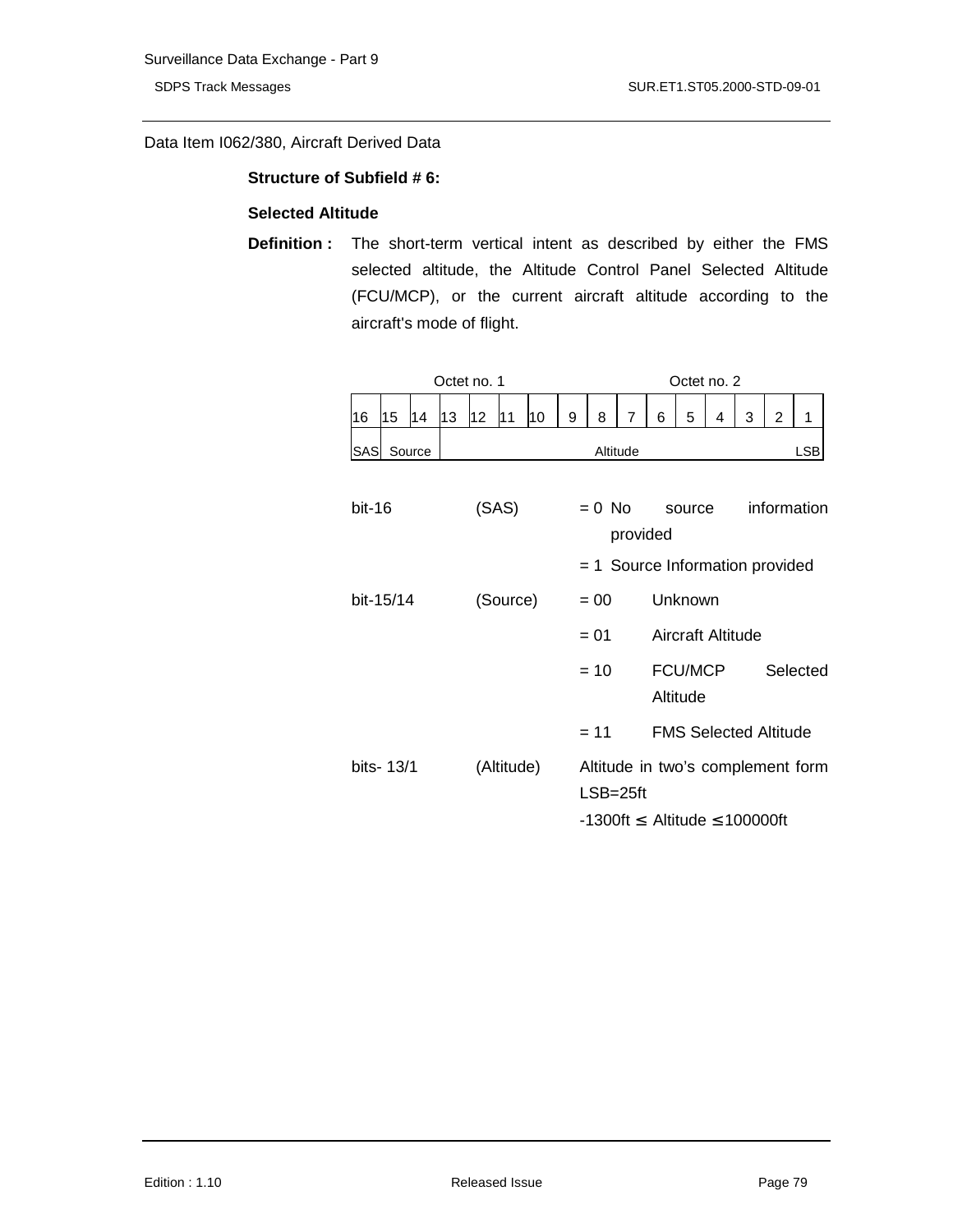#### **Structure of Subfield # 7:**

#### **Final State Selected Altitude**

**Definition :** The vertical intent value that corresponds with the ATC cleared altitude, as derived from the Altitude Control Panel (FCU/MCP).

|          |            |    |                                                                                | Octet no. 1 |            |  | Octet no. 2                                                 |                                            |  |        |            |  |  |  |                                   |  |
|----------|------------|----|--------------------------------------------------------------------------------|-------------|------------|--|-------------------------------------------------------------|--------------------------------------------|--|--------|------------|--|--|--|-----------------------------------|--|
| 16       | 15         | 14 | 3<br>$\overline{2}$<br>13<br>12<br>11<br>10<br>9<br>8<br>7<br>5<br>6<br>4<br>1 |             |            |  |                                                             |                                            |  |        |            |  |  |  |                                   |  |
| MV       | AH         | AM |                                                                                |             |            |  | Altitude<br>LSB                                             |                                            |  |        |            |  |  |  |                                   |  |
| $bit-16$ |            |    |                                                                                | (MV)        |            |  | $=$                                                         | Manage Vertical Mode<br>- 0                |  |        | Not active |  |  |  |                                   |  |
| bit-15   |            |    |                                                                                | (AH)        |            |  | $=$                                                         | $\overline{1}$<br><b>Altitude Hold</b>     |  | Active |            |  |  |  |                                   |  |
|          |            |    |                                                                                |             |            |  | Not active<br>- 0<br>$=$<br>Active<br>$\overline{1}$<br>$=$ |                                            |  |        |            |  |  |  |                                   |  |
| $bit-14$ |            |    |                                                                                | (AM)        |            |  |                                                             | Approach Mode                              |  |        |            |  |  |  |                                   |  |
|          |            |    |                                                                                |             |            |  | Not active<br>0<br>$=$<br>Active<br>$\overline{1}$<br>$=$   |                                            |  |        |            |  |  |  |                                   |  |
|          | bits- 13/1 |    |                                                                                |             | (Altitude) |  |                                                             | $LSB = 25ft$                               |  |        |            |  |  |  | Altitude in two's complement form |  |
|          |            |    |                                                                                |             |            |  |                                                             | $-1300$ ft $\leq$ Altitude $\leq$ 100000ft |  |        |            |  |  |  |                                   |  |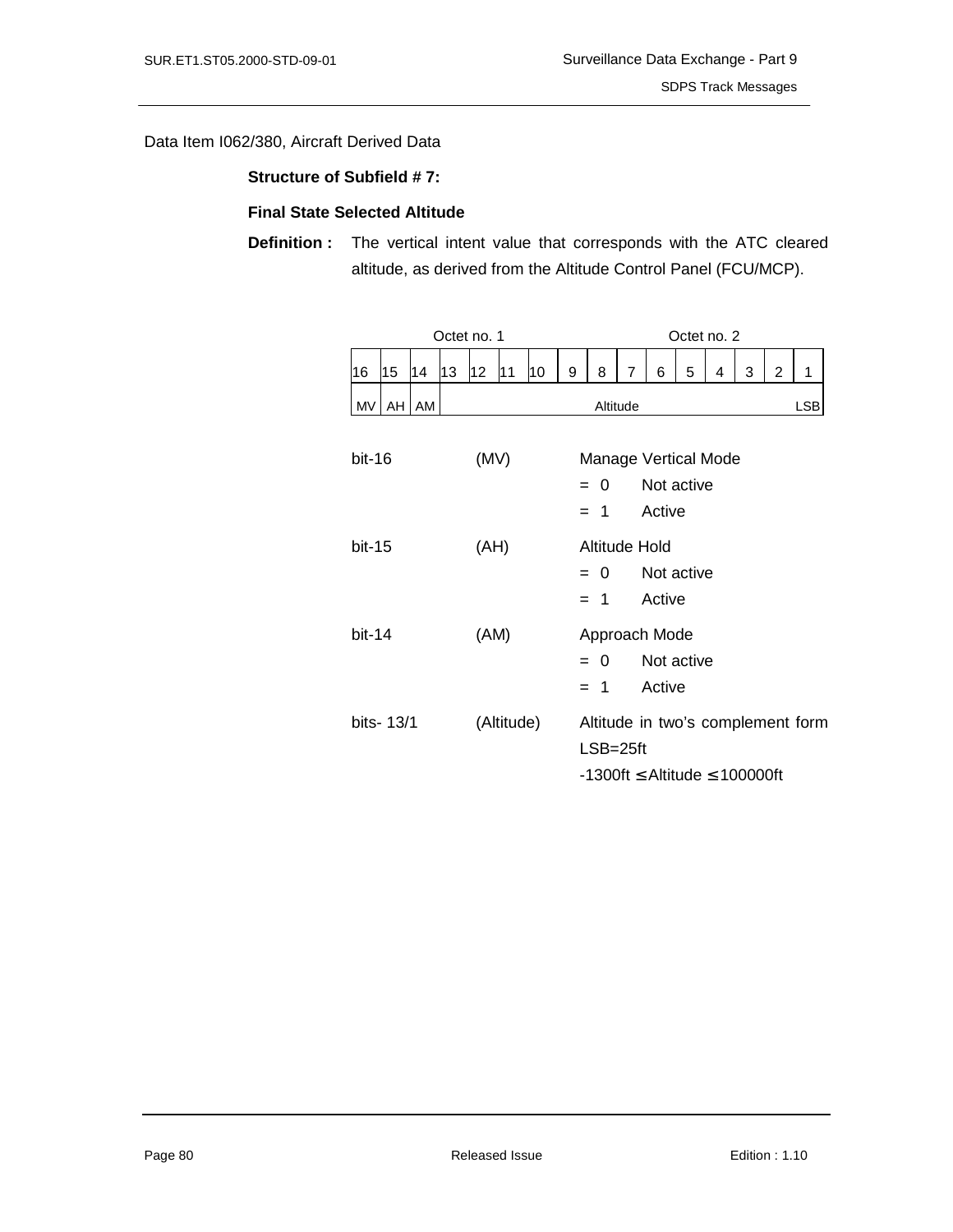# **Structure of Subfield #8 :**

# **Trajectory Intent Status**

|               |          |                |       | Octet no. 1            |   |       |                |                                                 |                   |                                 |      |    |  |  |
|---------------|----------|----------------|-------|------------------------|---|-------|----------------|-------------------------------------------------|-------------------|---------------------------------|------|----|--|--|
|               | 8        | $\overline{7}$ | 6     | 5                      | 4 | 3     | $\overline{2}$ | 1                                               |                   |                                 |      |    |  |  |
|               |          | NAV NVB        | 0     | 0                      | 0 | 0     | 0              | FX                                              |                   |                                 |      |    |  |  |
| bit-8         |          |                | (NAV) |                        |   | $= 0$ |                |                                                 | Trajectory Intent | available for this aircraft     | Data | is |  |  |
|               |          |                |       |                        |   | $= 1$ |                |                                                 | Trajectory Intent | not available for this aircraft | Data | is |  |  |
| bit-7         |          |                | (NVB) |                        |   | $= 0$ |                | valid                                           | Trajectory Intent |                                 | Data | is |  |  |
|               |          |                |       |                        |   | $= 1$ |                | Trajectory<br>Intent<br>Data<br>is<br>not valid |                   |                                 |      |    |  |  |
|               | bits-6/2 |                |       | Spare Bits set to zero |   |       |                |                                                 |                   |                                 |      |    |  |  |
| bit-1<br>(FX) |          |                |       |                        |   | $= 0$ |                |                                                 | End of Data Item  |                                 |      |    |  |  |
|               |          |                |       |                        |   | $= 1$ |                |                                                 |                   | Extension into next extent      |      |    |  |  |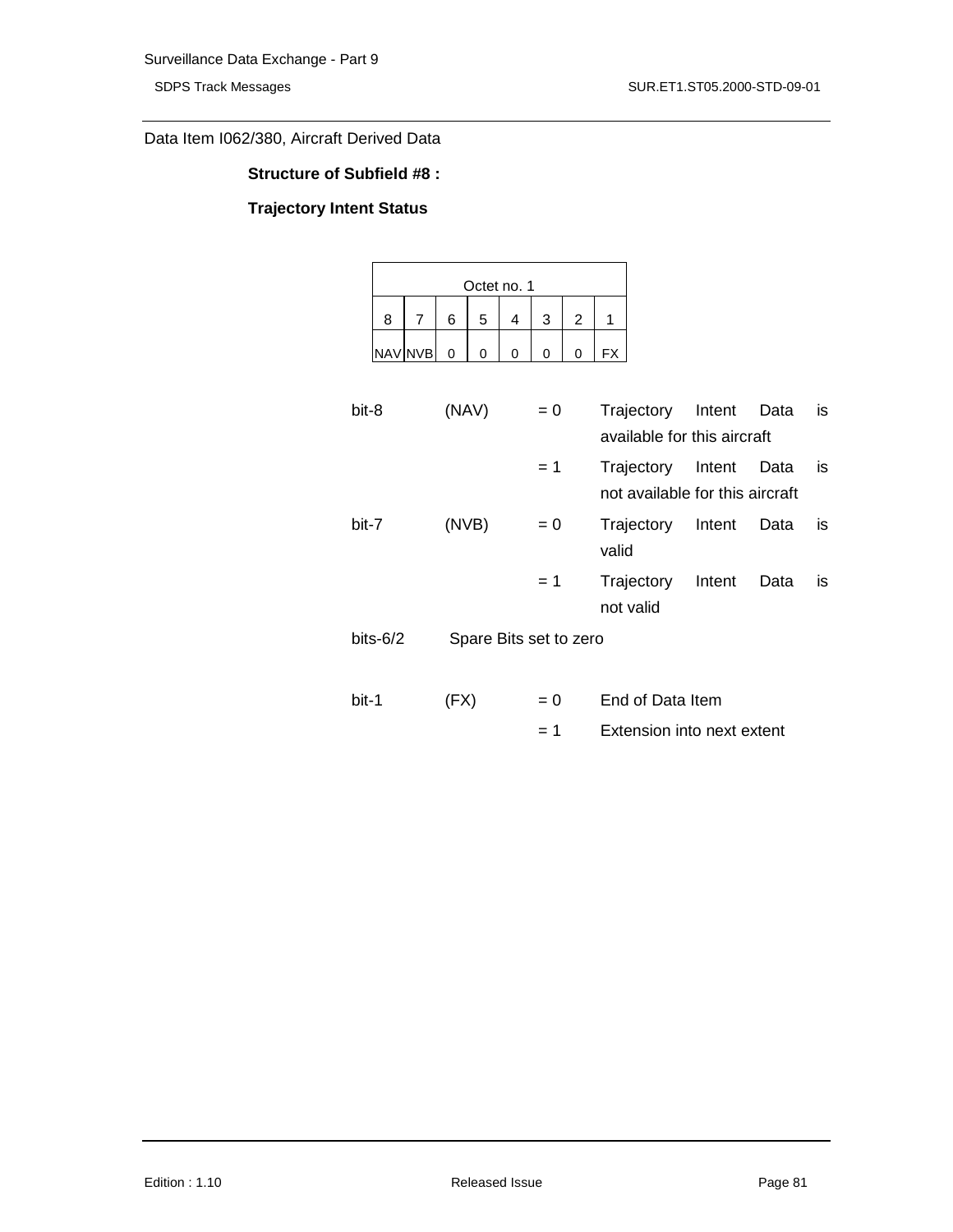#### **Structure of Subfield # 9:**

#### **Trajectory Intent Data**

**Format**: Repetitive Data Item starting with a one-octet Field Repetition Indicator (REP) followed by at least one Trajectory Intent Point comprising fifteen octets

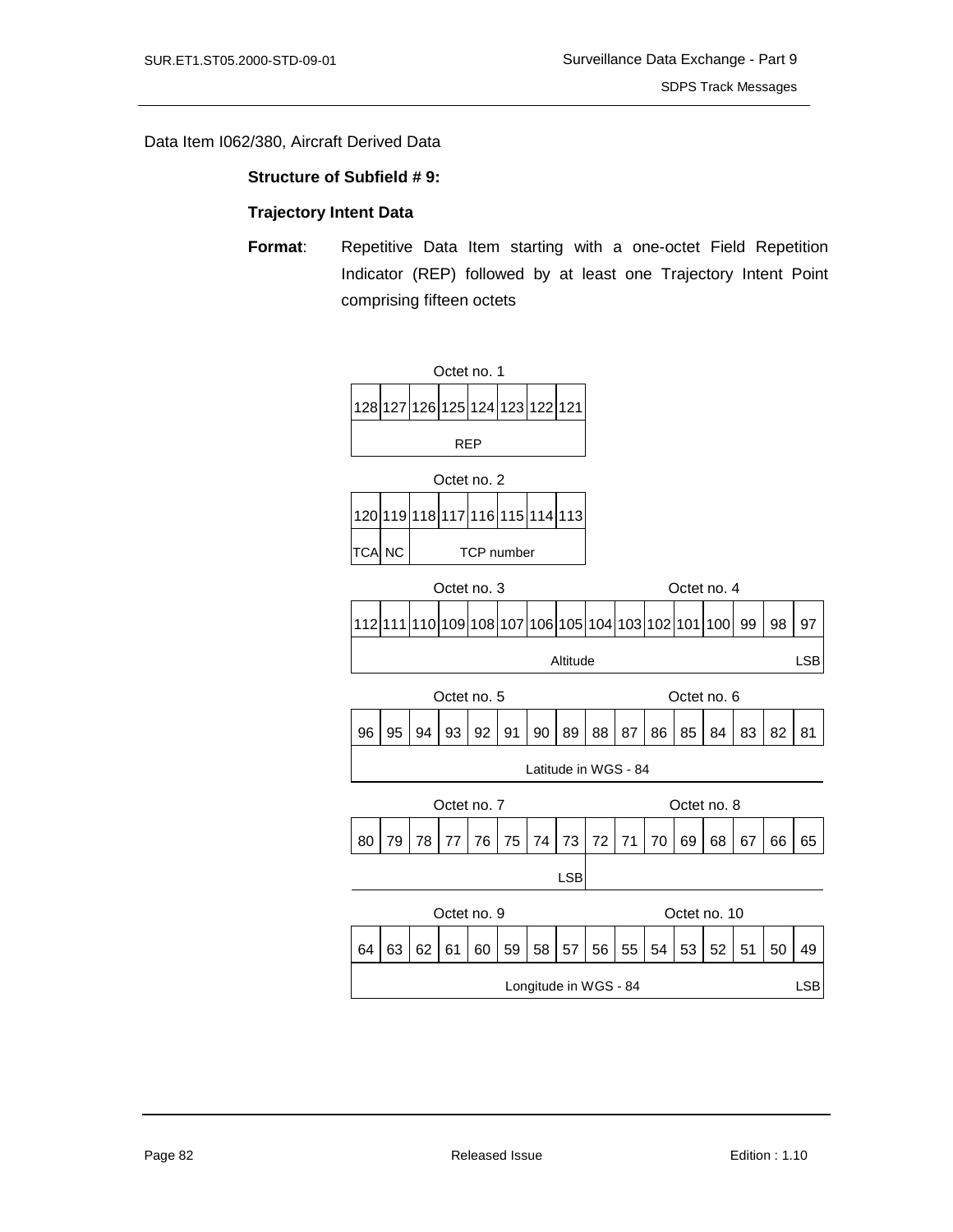|                                                                                |                                                                                        |            |    | Octet no. 11 |    |    |               | Octet no. 12 |    |    |    |              |    |    |            |
|--------------------------------------------------------------------------------|----------------------------------------------------------------------------------------|------------|----|--------------|----|----|---------------|--------------|----|----|----|--------------|----|----|------------|
| 48                                                                             | 47                                                                                     | 46         | 45 | 44           | 43 | 42 | 41            | 40           | 39 | 38 | 37 | 36           | 35 | 34 | 33         |
|                                                                                |                                                                                        | Point Type |    | TD           |    |    | <b>TRATOA</b> | <b>TOV</b>   |    |    |    |              |    |    |            |
|                                                                                |                                                                                        |            |    | Octet no. 13 |    |    |               | Octet no. 14 |    |    |    |              |    |    |            |
| 32                                                                             | 24<br>25<br>23<br>22<br>27<br>26<br>29<br>28<br>21<br>19<br>17<br>31<br>30<br>20<br>18 |            |    |              |    |    |               |              |    |    |    |              |    |    |            |
|                                                                                |                                                                                        |            |    |              |    |    |               | <b>TOV</b>   |    |    |    |              |    |    | <b>LSB</b> |
|                                                                                |                                                                                        |            |    | Octet no. 15 |    |    |               |              |    |    |    | Octet no. 16 |    |    |            |
| 7<br>6<br>15<br>13<br>12<br>11<br>9<br>8<br>3<br>2<br>16<br>14<br>10<br>5<br>4 |                                                                                        |            |    |              |    |    |               |              |    |    | 1  |              |    |    |            |
|                                                                                |                                                                                        |            |    |              |    |    | TTR           |              |    |    |    |              |    |    | <b>LSB</b> |

Data Item I062/380, Aircraft Derived Data, Subfield #9: Trajectory Intent Data

| bits-128/121 | (REP)        | <b>Repetition Factor</b>                                                                                                                                                  |
|--------------|--------------|---------------------------------------------------------------------------------------------------------------------------------------------------------------------------|
| bit-120      | (TCA)        | <b>TCP</b><br>number<br>available<br>0<br>$=$<br>= 1 TCP number not available                                                                                             |
| bit-119      | (NC)         | <b>TCP</b><br>0<br>compliance<br>$=$<br>$= 1$ TCP non-compliance                                                                                                          |
| bits-118/113 | (TCP Number) | Trajectory Change Point number                                                                                                                                            |
| bits-112/97  | (Altitude)   | Altitude<br>two's<br>complement.<br>in<br>$LSB =$<br>10ft<br>-1500 ft $\leq$ altitude $\leq$ 150000 ft                                                                    |
| bits-96/73   | (Latitude)   | In WGS.84 in two's complement.<br>latitude $\leq$<br>-90<br>$\leq$<br>90<br>deg.<br>$180/2^{23}$<br><b>LSB</b><br>deg.<br>$=$<br>= approx.2.145767*10 <sup>-05</sup> deg. |
| bits-72/49   | (Longitude)  | In WGS.84 in two's complement.<br>$-180$<br>$\leq$ longitude<br>180<br>$\prec$<br>$180/2^{23}$<br><b>LSB</b><br>deg.<br>$=$<br>= approx.2.145767*10 <sup>-05</sup> deg.   |
| bits-48/45   | Point Type   | Unknown<br>$= 0$<br>$= 1$ Fly by<br>waypoint<br>(LT)<br>$= 2$<br><b>Fly</b><br>over<br>waypoint<br>(LT)                                                                   |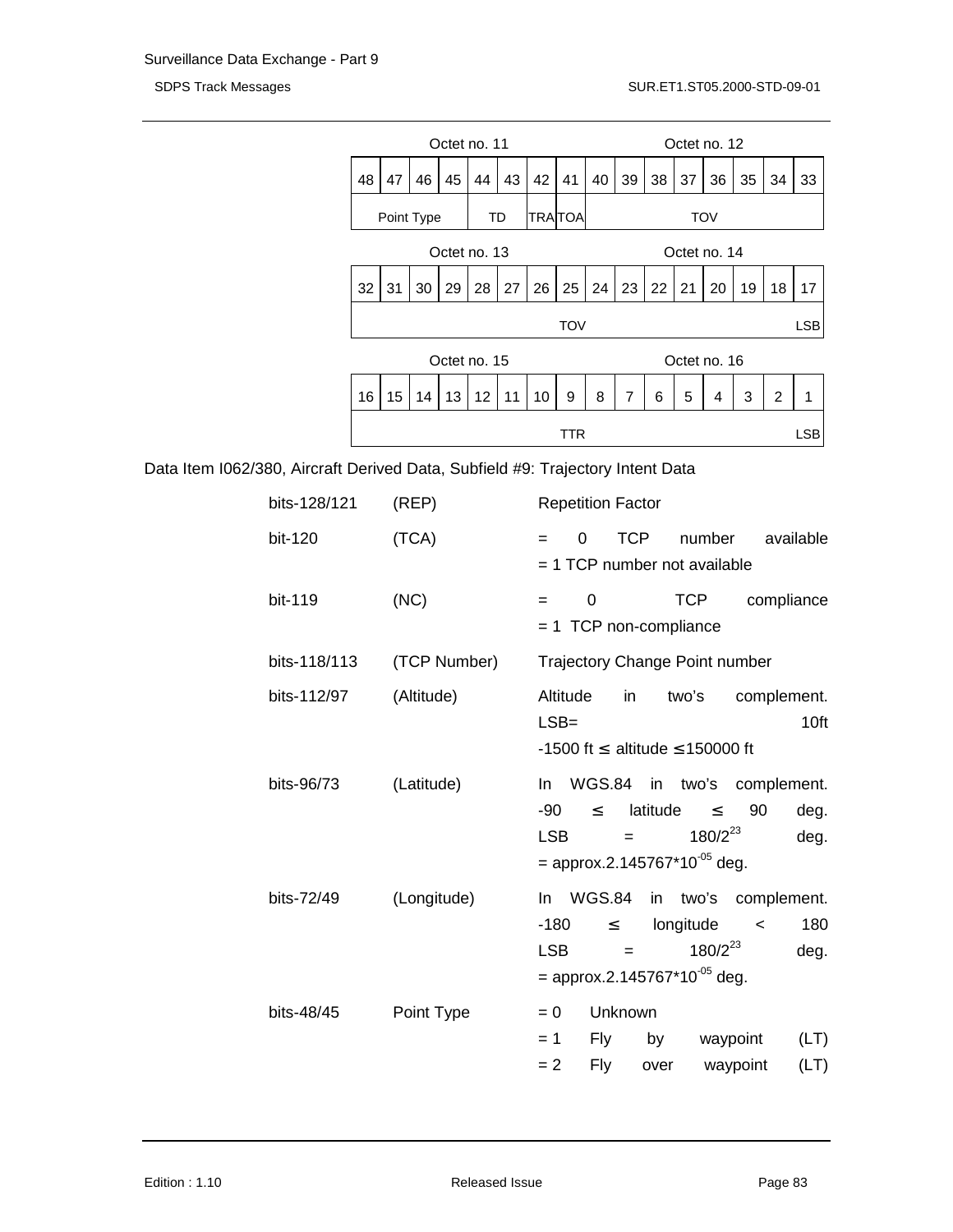|            |       | $= 3$      | <b>Hold</b>      |                               | pattern    | (LT)        |
|------------|-------|------------|------------------|-------------------------------|------------|-------------|
|            |       | $= 4$      | Procedure        |                               | hold       | (LT)        |
|            |       | $= 5$      | Procedure        |                               | turn       | (LT)        |
|            |       | $= 6$      | <b>RF</b>        |                               | leg        | (LT)        |
|            |       | $= 7$      | Top              | of                            | climb      | (VT)        |
|            |       | $= 8$      | Top              | of                            | descent    | (VT)        |
|            |       | $= 9$      | <b>Start</b>     | of                            | level      | (VT)        |
|            |       | $= 10$     | Cross-over       |                               | altitude   | (VT)        |
|            |       | $= 11$     |                  | Transition altitude (VT)      |            |             |
| bits-44/43 | (TD)  | $= 00$     | N/A              |                               |            |             |
|            |       | $= 01$     | Turn             |                               |            | right       |
|            |       | $= 10$     | Turn             |                               |            | left        |
|            |       | $= 11$     | No turn          |                               |            |             |
| bit-42     | (TRA) | Turn       |                  | Radius                        |            | Availabilty |
|            |       | $= 0$      | <b>TTR</b>       | not                           |            | available   |
|            |       | $= 1$      |                  | <b>TTR</b> available          |            |             |
| $bit-41$   | (TOA) | $=$        | 0                |                               | <b>TOV</b> | available   |
|            |       |            |                  | $= 1$ TOV not available       |            |             |
| bits-40/17 | (TOV) | Time       |                  | Over                          |            | Point       |
|            |       |            | $LSB = 1$ second |                               |            |             |
|            |       |            |                  |                               |            |             |
| bits-16/1  | (TTR) | <b>TCP</b> |                  | Turn                          |            | radius      |
|            |       | <b>LSB</b> |                  | $=$                           | 0.01       | <b>Nm</b>   |
|            |       |            |                  | $0 \leq$ TTR $\leq$ 655.36 Nm |            |             |

# **NOTES**

- 1. NC is set to one when the aircraft will not fly the path described by the TCP data.
- 2. TCP numbers start from zero.
- 3. LT = Lateral Type
- 4. VT = Vertical Type
- 5. TOV gives the estimated time before reaching the point. It is defined as the absolute time from midnight.
- 6. TOV is meaningful only if TOA is set to 0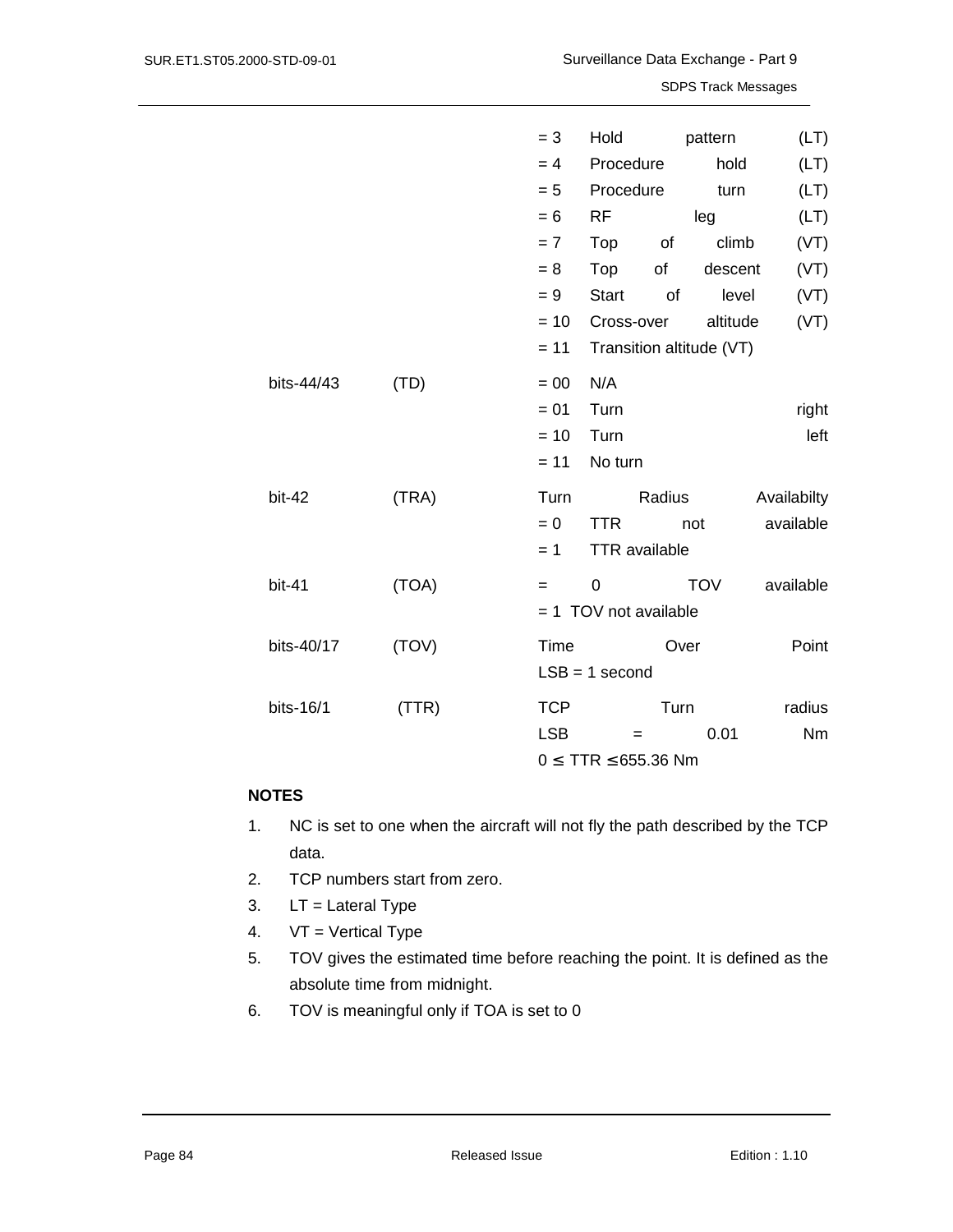### **Structure of Subfield # 10:**

# **Communications/ACAS Capability and Flight Status reported by Mode-S**

|                                                            |            |    |    | Octet no. 1 |    |    |                                       |                                                   |                 |   | Octet no. 2 |   |   |                  |   |  |  |
|------------------------------------------------------------|------------|----|----|-------------|----|----|---------------------------------------|---------------------------------------------------|-----------------|---|-------------|---|---|------------------|---|--|--|
| 16                                                         | 15         | 14 | 13 | 12          | 11 | 10 | 9                                     | 8                                                 | 7               | 6 | 5           | 4 | 3 | 2                | 1 |  |  |
|                                                            | COM        |    |    | <b>STAT</b> |    | 0  | 0                                     |                                                   | SSC ARC AIC B1A |   |             |   |   | B <sub>1</sub> B |   |  |  |
|                                                            | bits-16/14 |    |    | (COM)       |    |    |                                       | Communications capability of the                  |                 |   |             |   |   |                  |   |  |  |
|                                                            |            |    |    |             |    |    | transponder                           |                                                   |                 |   |             |   |   |                  |   |  |  |
|                                                            |            |    |    |             |    |    | 0 No communications capability<br>$=$ |                                                   |                 |   |             |   |   |                  |   |  |  |
|                                                            |            |    |    |             |    |    |                                       | (surveillance only)                               |                 |   |             |   |   |                  |   |  |  |
|                                                            |            |    |    |             |    |    | $= 1$                                 | Comm. A and Comm. B                               |                 |   |             |   |   |                  |   |  |  |
|                                                            |            |    |    |             |    |    |                                       | capability                                        |                 |   |             |   |   |                  |   |  |  |
|                                                            |            |    |    |             |    |    | $= 2$                                 | Comm. A, Comm. B and                              |                 |   |             |   |   |                  |   |  |  |
|                                                            |            |    |    |             |    |    |                                       | <b>Uplink ELM</b>                                 |                 |   |             |   |   |                  |   |  |  |
|                                                            |            |    |    |             |    |    |                                       | = 3 Comm. A, Comm. B, Uplink                      |                 |   |             |   |   |                  |   |  |  |
|                                                            |            |    |    |             |    |    |                                       | <b>ELM and Downlink ELM</b>                       |                 |   |             |   |   |                  |   |  |  |
|                                                            |            |    |    |             |    |    | = 4 Level 5 Transponder capability    |                                                   |                 |   |             |   |   |                  |   |  |  |
|                                                            |            |    |    |             |    |    | 5 to 7Not assigned                    |                                                   |                 |   |             |   |   |                  |   |  |  |
|                                                            | bits-13/11 |    |    | (STAT)      |    |    | <b>Flight Status</b>                  |                                                   |                 |   |             |   |   |                  |   |  |  |
|                                                            |            |    |    |             |    |    |                                       | = 0 No alert, no SPI, aircraft                    |                 |   |             |   |   |                  |   |  |  |
|                                                            |            |    |    |             |    |    |                                       | airborne                                          |                 |   |             |   |   |                  |   |  |  |
|                                                            |            |    |    |             |    |    | $= 1$                                 | No alert, no SPI, aircraft                        |                 |   |             |   |   |                  |   |  |  |
|                                                            |            |    |    |             |    |    |                                       | on ground                                         |                 |   |             |   |   |                  |   |  |  |
|                                                            |            |    |    |             |    |    |                                       | = 2 Alert, no SPI, aircraft                       |                 |   |             |   |   |                  |   |  |  |
|                                                            |            |    |    |             |    |    |                                       | airborne<br>= 3 Alert, no SPI, aircraft on        |                 |   |             |   |   |                  |   |  |  |
|                                                            |            |    |    |             |    |    |                                       | ground                                            |                 |   |             |   |   |                  |   |  |  |
|                                                            |            |    |    |             |    |    |                                       |                                                   |                 |   |             |   |   |                  |   |  |  |
|                                                            |            |    |    |             |    |    |                                       | = 4 Alert, SPI, aircraft airborne or on<br>ground |                 |   |             |   |   |                  |   |  |  |
|                                                            |            |    |    |             |    |    |                                       | 5 No alert, SPI, aircraft                         |                 |   |             |   |   |                  |   |  |  |
|                                                            |            |    |    |             |    |    |                                       |                                                   |                 |   |             |   |   |                  |   |  |  |
| airborne or on ground<br>bit-10/9<br>Spare bit set to zero |            |    |    |             |    |    |                                       |                                                   |                 |   |             |   |   |                  |   |  |  |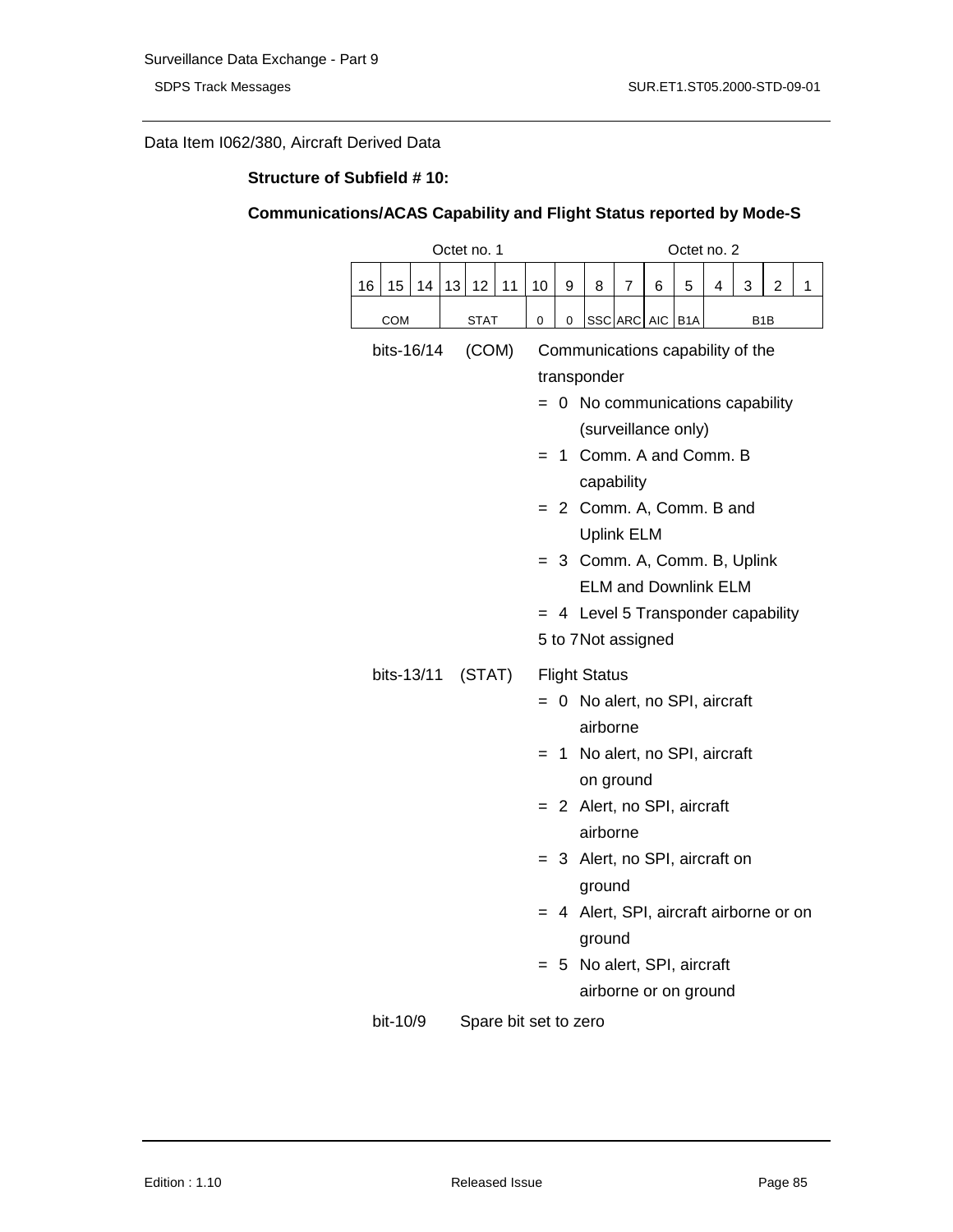| bit-8    | (SSC) | Specific service capability<br>0 No |
|----------|-------|-------------------------------------|
|          |       |                                     |
|          |       | 1 Yes                               |
| bit-7    | (ARC) | Altitude reporting capability       |
|          |       | 0 100 ft resolution                 |
|          |       | 1 25 ft resolution                  |
| bit-6    | (AIC) | Aircraft identification capability  |
|          |       | 0 No                                |
|          |       | 1 Yes                               |
| bit 5    | (B1A) | <b>BDS 1,0 bit 16</b>               |
| bits 4/1 | (B1B) | BDS 1,0 bits 37/40                  |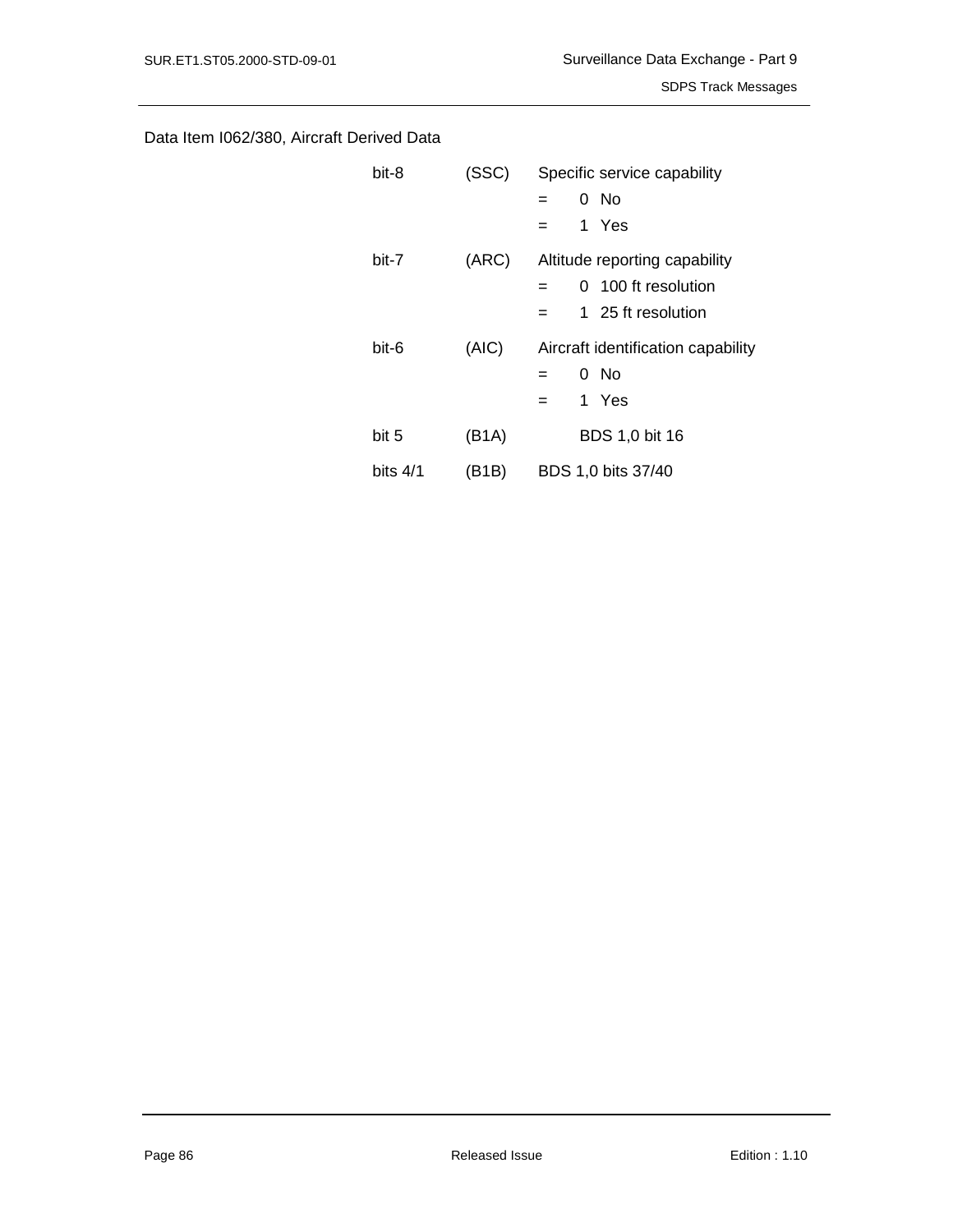#### **Structure of Subfield # 11:**

# **Status reported by ADS-B**

|                                                   | Octet no. 1           |       |                 |     |    |                                               |   | Octet no. 2 |   |   |   |            |     |                |    |
|---------------------------------------------------|-----------------------|-------|-----------------|-----|----|-----------------------------------------------|---|-------------|---|---|---|------------|-----|----------------|----|
| 16                                                | 15                    | 14    | 13              | 12  | 11 | 10                                            | 9 | 8           | 7 | 6 | 5 | 4          | 3   | $\overline{c}$ | 1  |
|                                                   | AC                    |       | <b>MN</b>       |     | DC | <b>GBS</b>                                    | 0 | 0           | 0 | 0 | 0 | 0          |     | <b>STAT</b>    |    |
|                                                   |                       |       | bits-16/15 (AC) |     |    | $00 = u$ nknown                               |   |             |   |   |   |            |     |                |    |
|                                                   |                       |       |                 |     |    | 01 = ACAS not operational                     |   |             |   |   |   |            |     |                |    |
|                                                   |                       |       |                 |     |    | $10 = ACAS$ operational                       |   |             |   |   |   |            |     |                |    |
|                                                   |                       |       |                 |     |    | $11 =$ invalid                                |   |             |   |   |   |            |     |                |    |
|                                                   |                       |       | bits-14/13 (MN) |     |    | $00 = u$ nknown                               |   |             |   |   |   |            |     |                |    |
|                                                   |                       |       |                 |     |    | 01 = Multiple navigational aids not operating |   |             |   |   |   |            |     |                |    |
|                                                   |                       |       |                 |     |    | 10 = Multiple navigational aids operating     |   |             |   |   |   |            |     |                |    |
|                                                   |                       |       |                 |     |    | $11 = invalid$                                |   |             |   |   |   |            |     |                |    |
|                                                   |                       |       | bits-12/11 (DC) |     |    | $00 =$ unknown                                |   |             |   |   |   |            |     |                |    |
|                                                   |                       |       |                 |     |    | 01 = Differential correction                  |   |             |   |   |   |            |     |                |    |
|                                                   |                       |       |                 |     |    | $10 = No$ differential correction             |   |             |   |   |   |            |     |                |    |
|                                                   |                       |       |                 |     |    | $11 =$ invalid                                |   |             |   |   |   |            |     |                |    |
| bit-10                                            |                       |       | $(GBS) = 0$     |     |    | Transponder Ground                            |   |             |   |   |   | <b>Bit</b> | not | set            | or |
|                                                   |                       |       |                 |     |    | unknown                                       |   |             |   |   |   |            |     |                |    |
|                                                   |                       |       |                 | = 1 |    | <b>Transponder Ground Bit set</b>             |   |             |   |   |   |            |     |                |    |
|                                                   | bits-9/4              |       |                 |     |    | spare bits set to zero                        |   |             |   |   |   |            |     |                |    |
|                                                   |                       |       |                 |     |    |                                               |   |             |   |   |   |            |     |                |    |
|                                                   |                       |       |                 |     |    | bits-3/1 (STAT) Flight Status                 |   |             |   |   |   |            |     |                |    |
|                                                   |                       | $= 0$ |                 |     |    | No emergency                                  |   |             |   |   |   |            |     |                |    |
|                                                   |                       | = 1   |                 |     |    |                                               |   |             |   |   |   |            |     |                |    |
| General emergency<br>Lifeguard / medical<br>$= 2$ |                       |       |                 |     |    |                                               |   |             |   |   |   |            |     |                |    |
|                                                   | Minimum fuel<br>$=$ 3 |       |                 |     |    |                                               |   |             |   |   |   |            |     |                |    |
|                                                   |                       |       | $=4$            |     |    | No communications                             |   |             |   |   |   |            |     |                |    |
|                                                   |                       |       | = 5             |     |    |                                               |   |             |   |   |   |            |     |                |    |
| Unlawful interference<br>"Downed" Aircraft<br>= 6 |                       |       |                 |     |    |                                               |   |             |   |   |   |            |     |                |    |

= 7 Unknown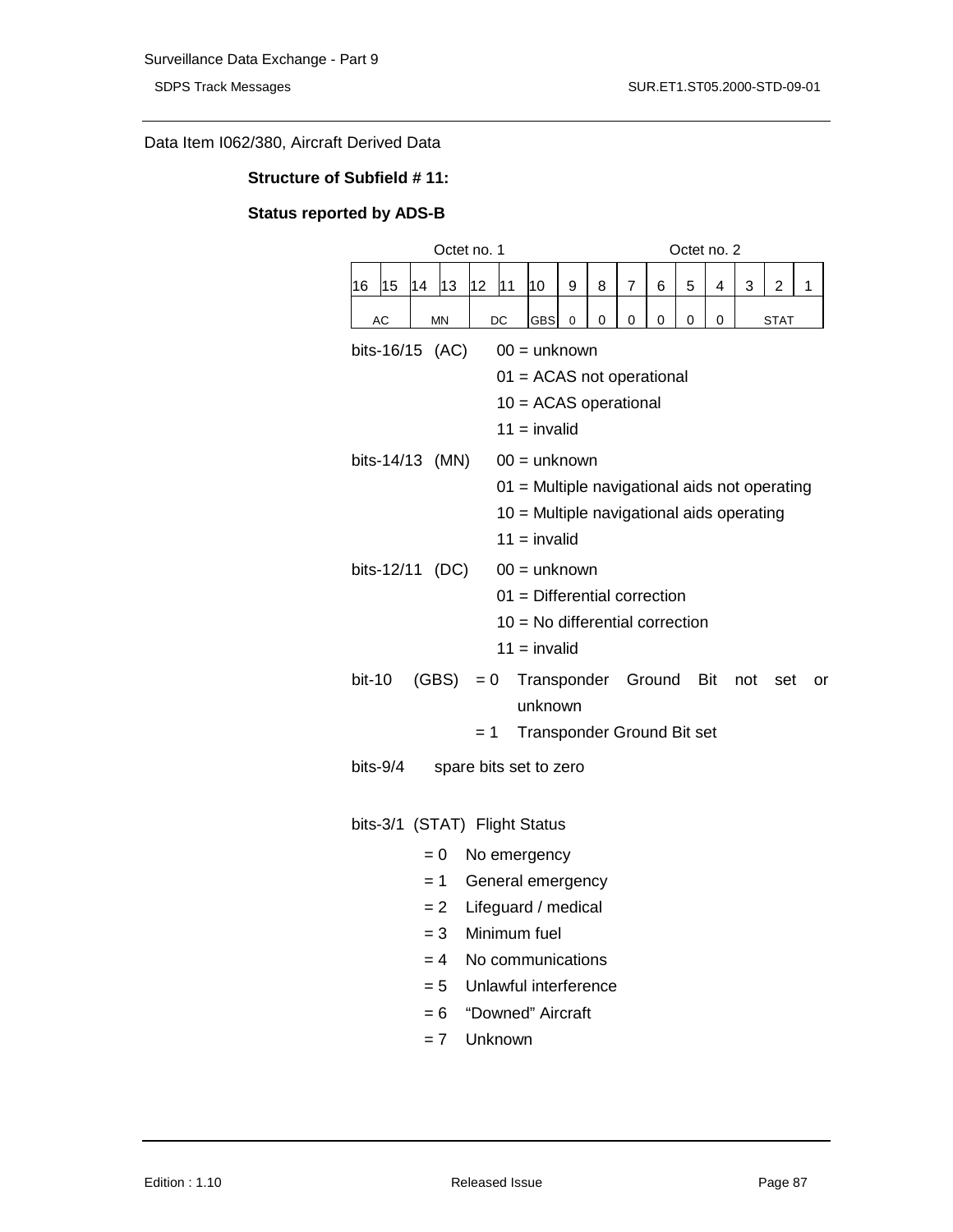#### **Structure of Subfield # 12:**

#### **ACAS Resolution Advisory Report**

- **Definition :** Currently active Resolution Advisory (RA), if any, generated by the ACAS associated with the transponder transmitting the report and threat identity data.
- **Format :** Seven-octet fixed length Data Item.

| Octet no. 1 |    |    |  |                   |  |  | Octet no. 2 |    |    |    |    |    |    |           |  |
|-------------|----|----|--|-------------------|--|--|-------------|----|----|----|----|----|----|-----------|--|
| 56          | 55 | 54 |  | 53   52   51   50 |  |  | 49          | 48 | 47 | 46 | 45 | 44 | 43 | $\Lambda$ |  |
|             |    |    |  |                   |  |  |             |    |    |    |    |    |    |           |  |

|    | Octet no. 3 |  |              |  |  |  | Octet no. 4 |                            |  |  |  |  |                 |    |    |
|----|-------------|--|--------------|--|--|--|-------------|----------------------------|--|--|--|--|-----------------|----|----|
| 40 | 39          |  | $38 \mid 37$ |  |  |  |             | 36 35 34 33 32 31 30 29 28 |  |  |  |  | $\overline{27}$ | 26 | 25 |
|    |             |  |              |  |  |  |             |                            |  |  |  |  |                 |    |    |

|    | Octet no. 5 |  |  |                                                                |  |  |  |  |  | Octet no. 6 |    |  |
|----|-------------|--|--|----------------------------------------------------------------|--|--|--|--|--|-------------|----|--|
| 24 |             |  |  | 23   22   21   20   19   18   17   16   15   14   13   12   11 |  |  |  |  |  |             | 10 |  |
|    |             |  |  |                                                                |  |  |  |  |  |             |    |  |



bits-56/1 (MB Data) 56-bit message conveying Mode S Comm B message data of BDS Register 3,0

**NOTE -** Refer to ICAO Draft SARPs for ACAS for detailed explanations.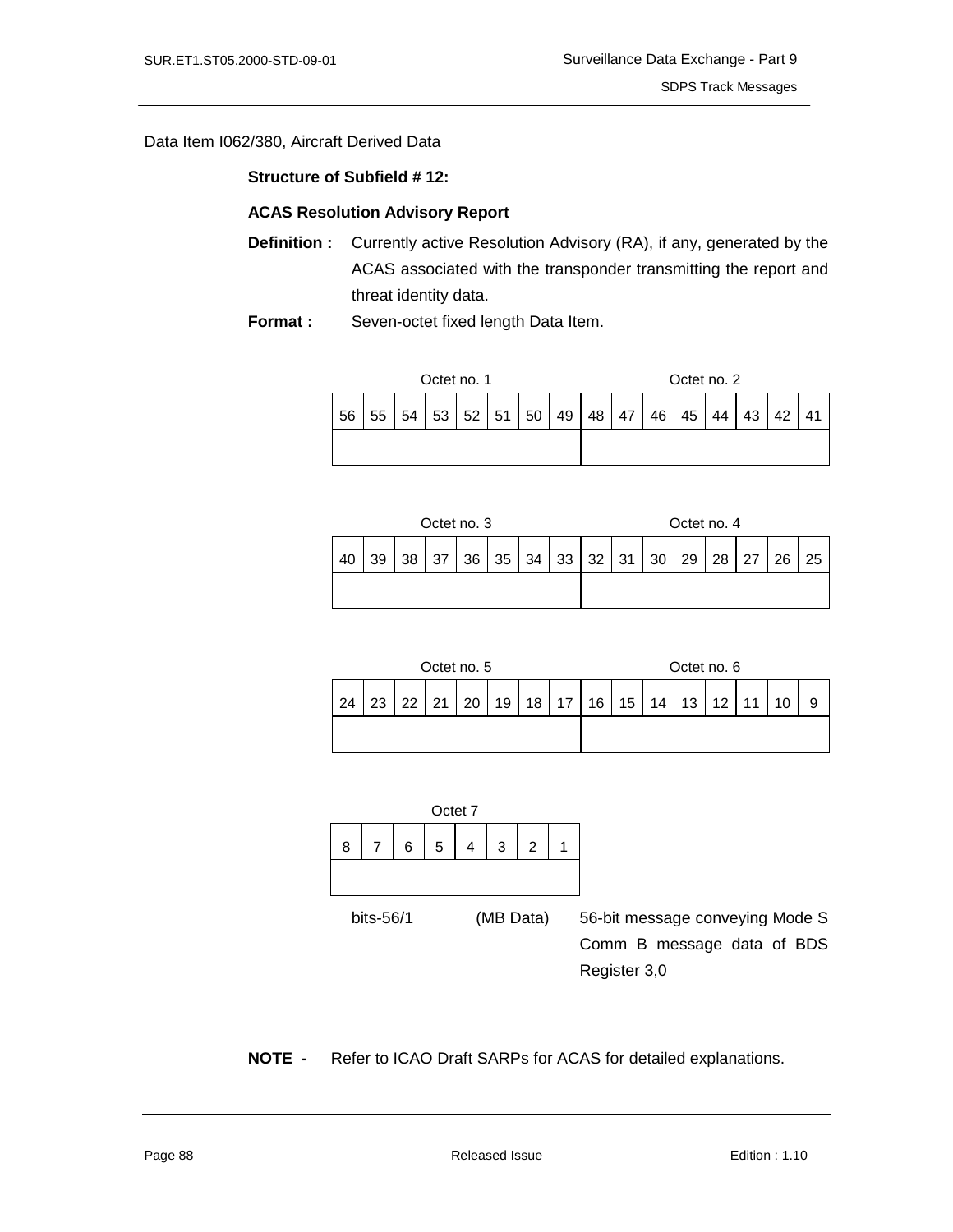#### **Structure of Subfield # 13:**

## **Barometric Vertical Rate**



| bits-16/1 |      |  |  | Barometric Vertical Rate in two's complement |
|-----------|------|--|--|----------------------------------------------|
|           | form |  |  |                                              |

$$
(LSB) = 6.25 feet/minute
$$

#### **Structure of Subfield # 14:**

#### **Geometric Vertical Rate**



# $(LSB) = 6.25$  feet/minute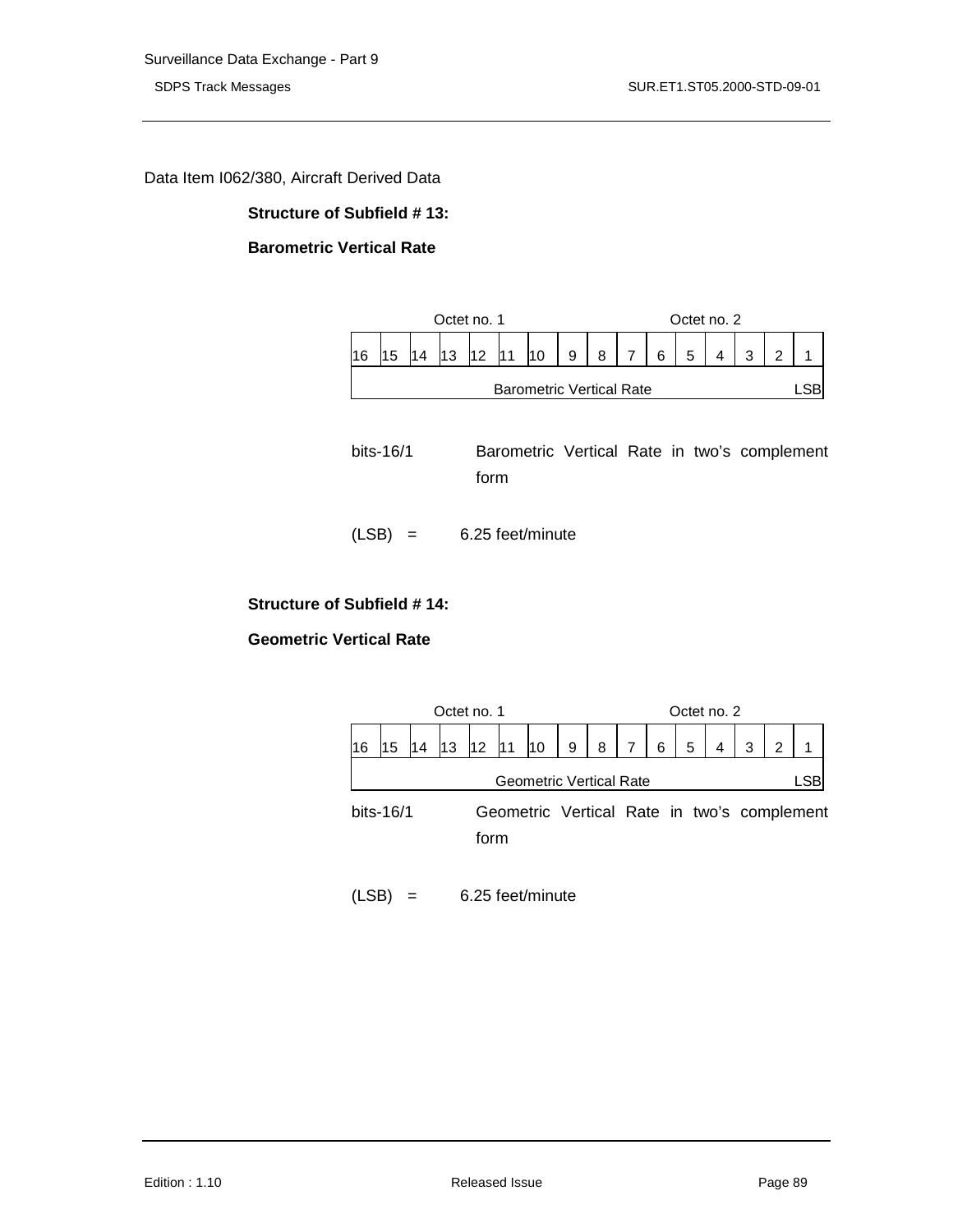#### **Structure of Subfield # 15:**

# **Roll Angle**



bits-16/1 Roll Angle in two's complement form

 $(LSB) = 0.01$  degree  $-180 \leq$  Roll Angle  $\leq 180$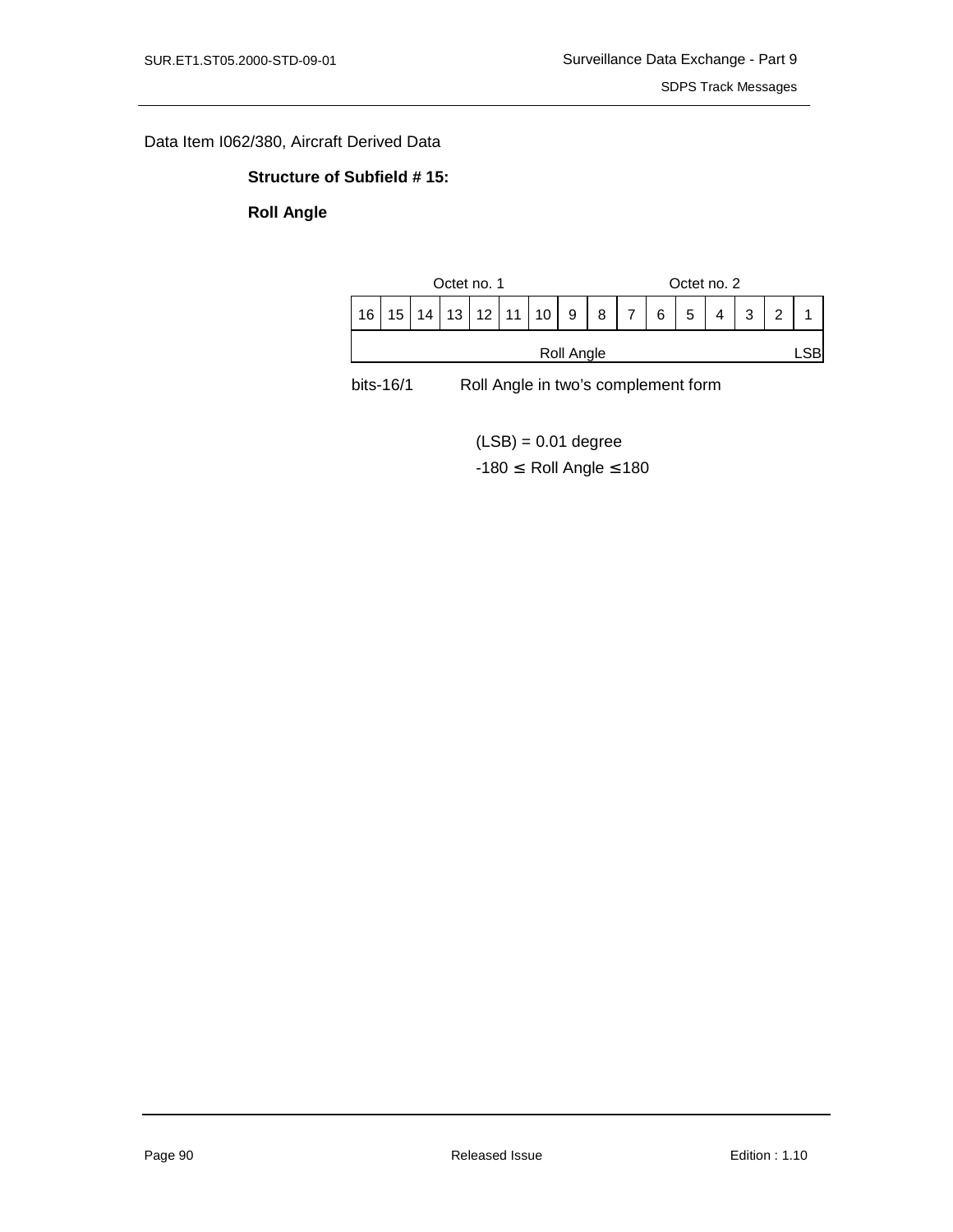#### **Structure of Subfield # 16:**

# **Track Angle Rate**



# **NOTES**

- 1. A positive value represents a right turn, whereas a negative value represents a left turn.
- 2. Value 15 means 15% or above.

# **Structure of Subfield # 17:**

# **Track Angle**



bits-16/1 Track Angle (LSB) =  $360^{\circ}/2^{16}$  = approx. 0.0055°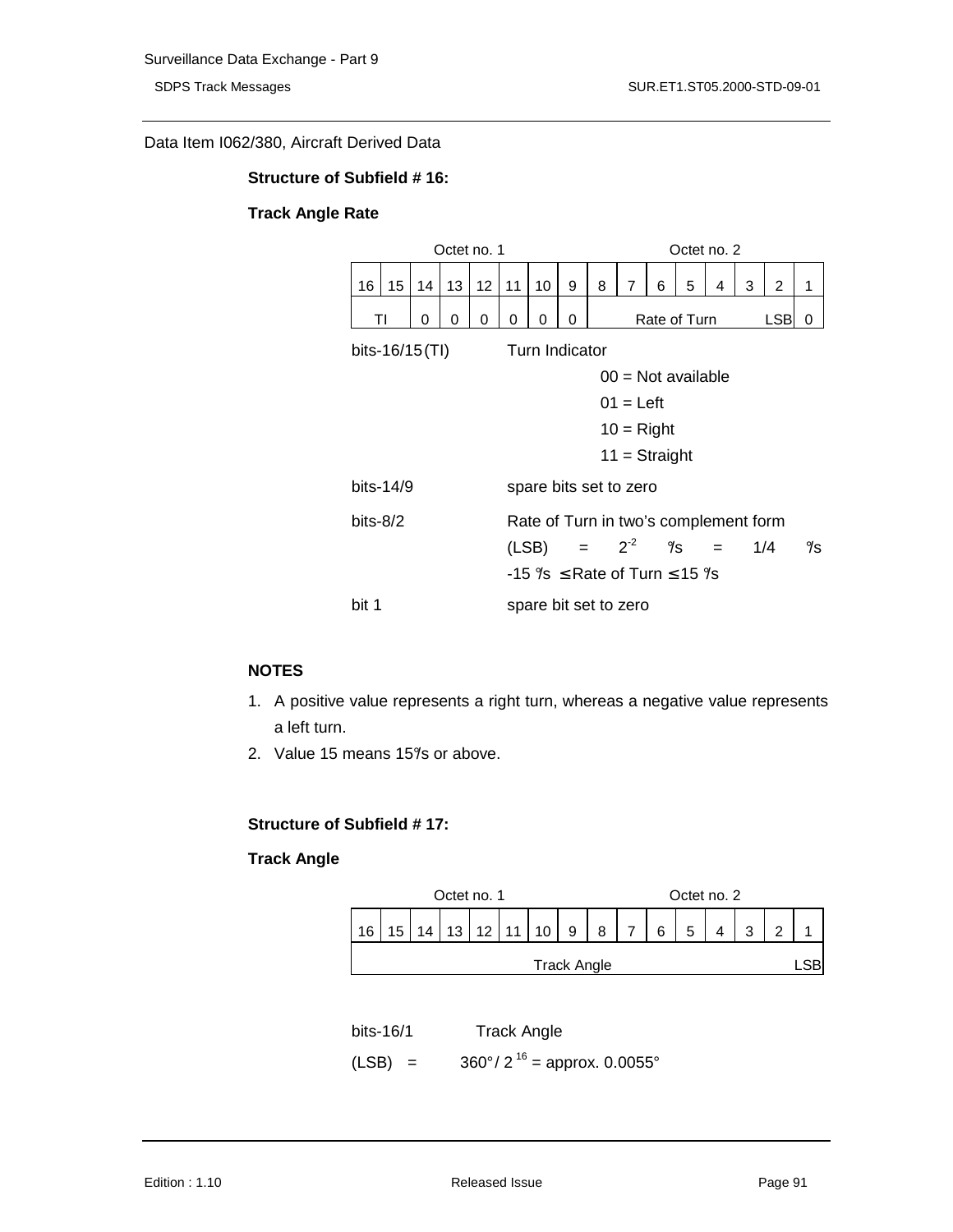#### **Structure of Subfield # 18:**

# **Ground Speed**



| bits-16/1 | Ground Speed in two's complement form   |  |  |      |    |
|-----------|-----------------------------------------|--|--|------|----|
|           | referenced to WGS84                     |  |  |      |    |
|           | $(LSB) = 2^{-14}$ NM/s $\cong$          |  |  | 0.22 | kt |
|           | $-2$ NM/s $\le$ Ground Speed $<$ 2 NM/s |  |  |      |    |

# **Structure of Subfield # 19:**

## **Velocity Uncertainty**



**NOTE -** Velocity uncertainty category of the least accurate velocity component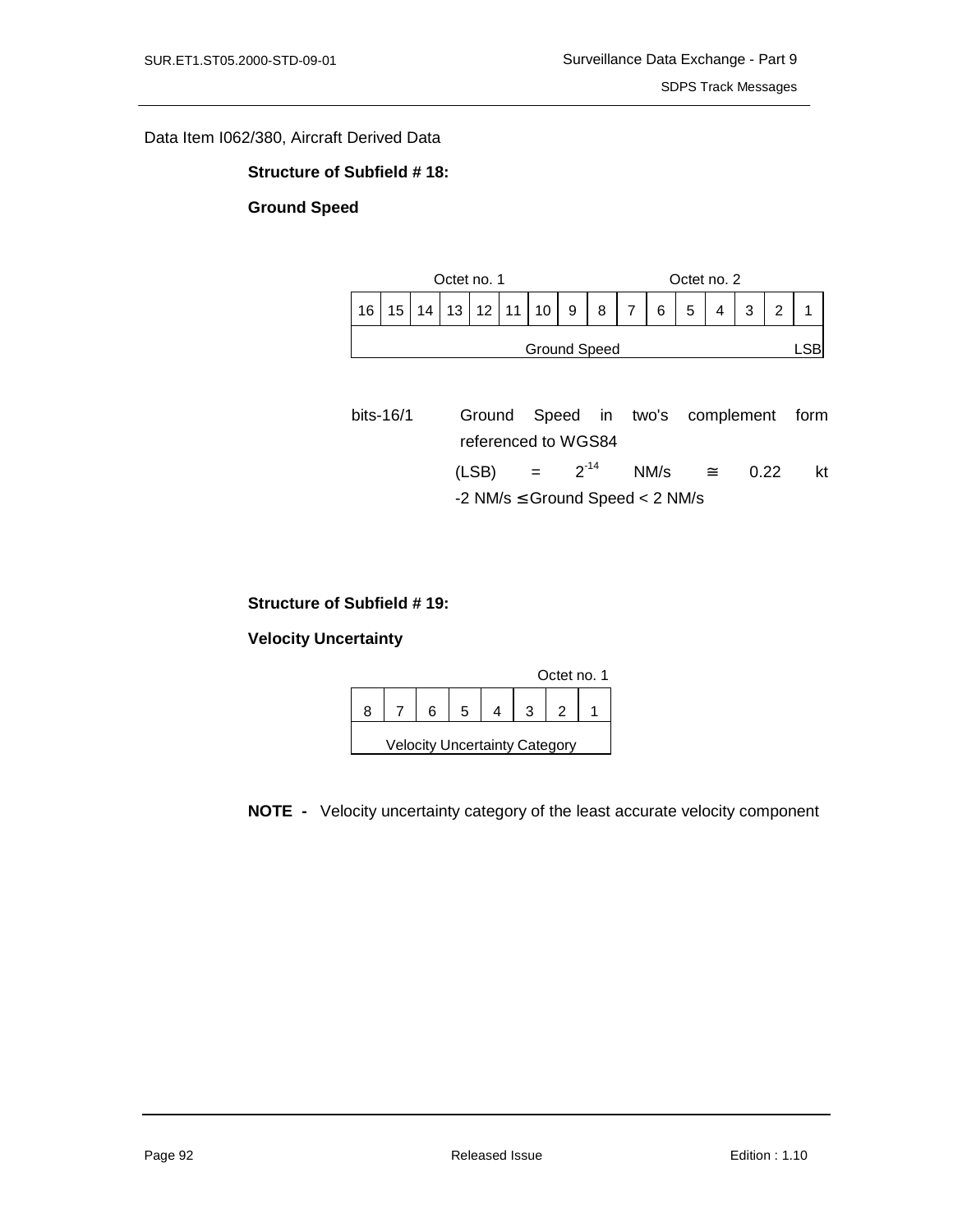#### **Structure of Subfield # 20:**

### **Met Data**

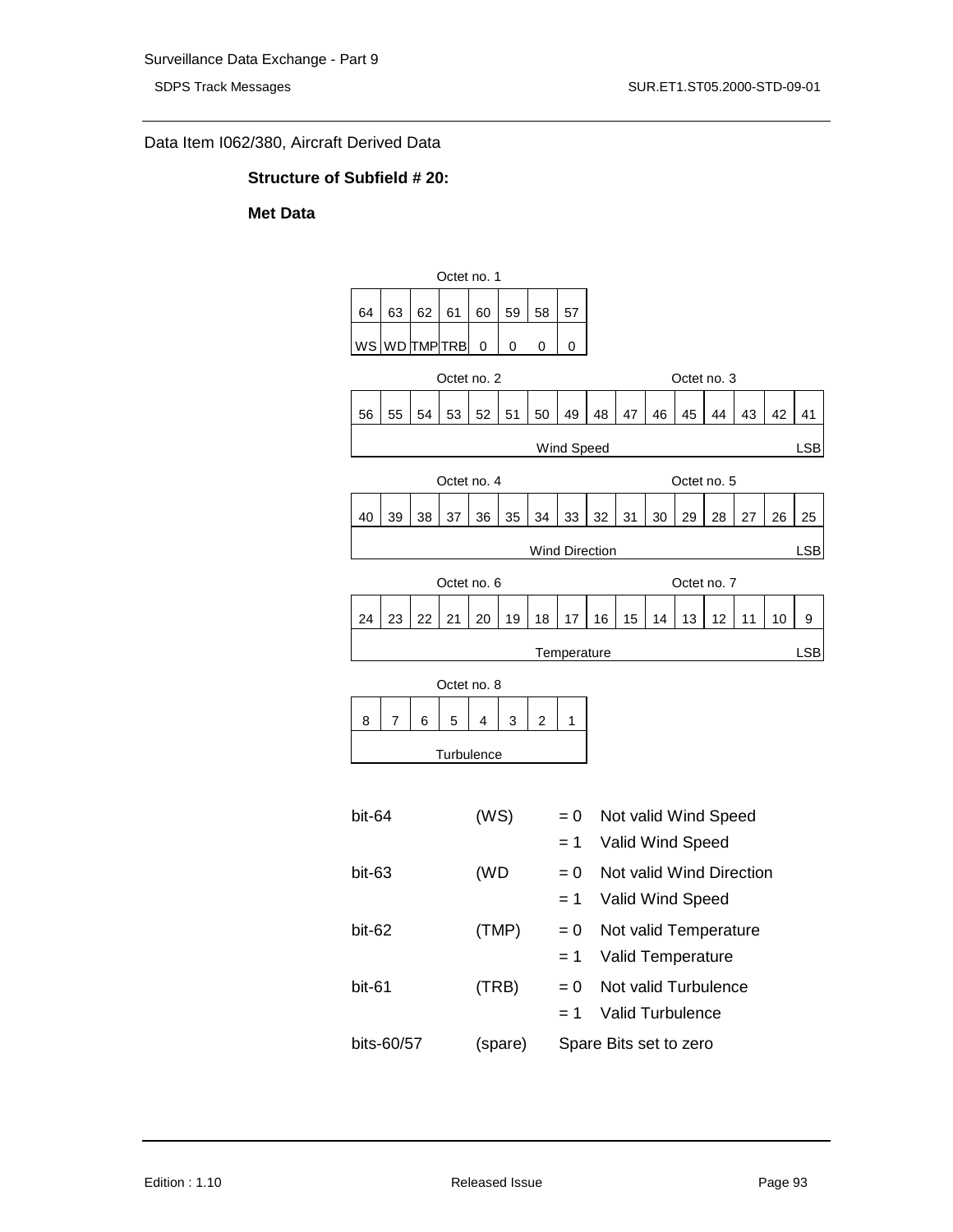| bits-56/41  | <b>Wind Speed</b>                       |                                                              |
|-------------|-----------------------------------------|--------------------------------------------------------------|
|             | $(LSB)$ = 1 knot                        |                                                              |
|             |                                         | $0 \leq$ Wind Speed $\leq$ 300                               |
| bits-40/25  | <b>Wind Direction</b>                   |                                                              |
|             |                                         | $(LSB) = 1$ degree                                           |
|             |                                         | $1 \leq$ Wind Direction $\leq$ 360                           |
| $bits-24/9$ |                                         | Temperature in degrees celsius                               |
|             | $(LSB) = 0.25 \text{ }^{\circ}\text{C}$ |                                                              |
|             |                                         | -100 $\mathcal{C} \leq$ Temperature $\leq$ 100 $\mathcal{C}$ |
| $bits-8/1$  | Turbulence                              |                                                              |
|             |                                         | Integer between 0 and 15 inclusive                           |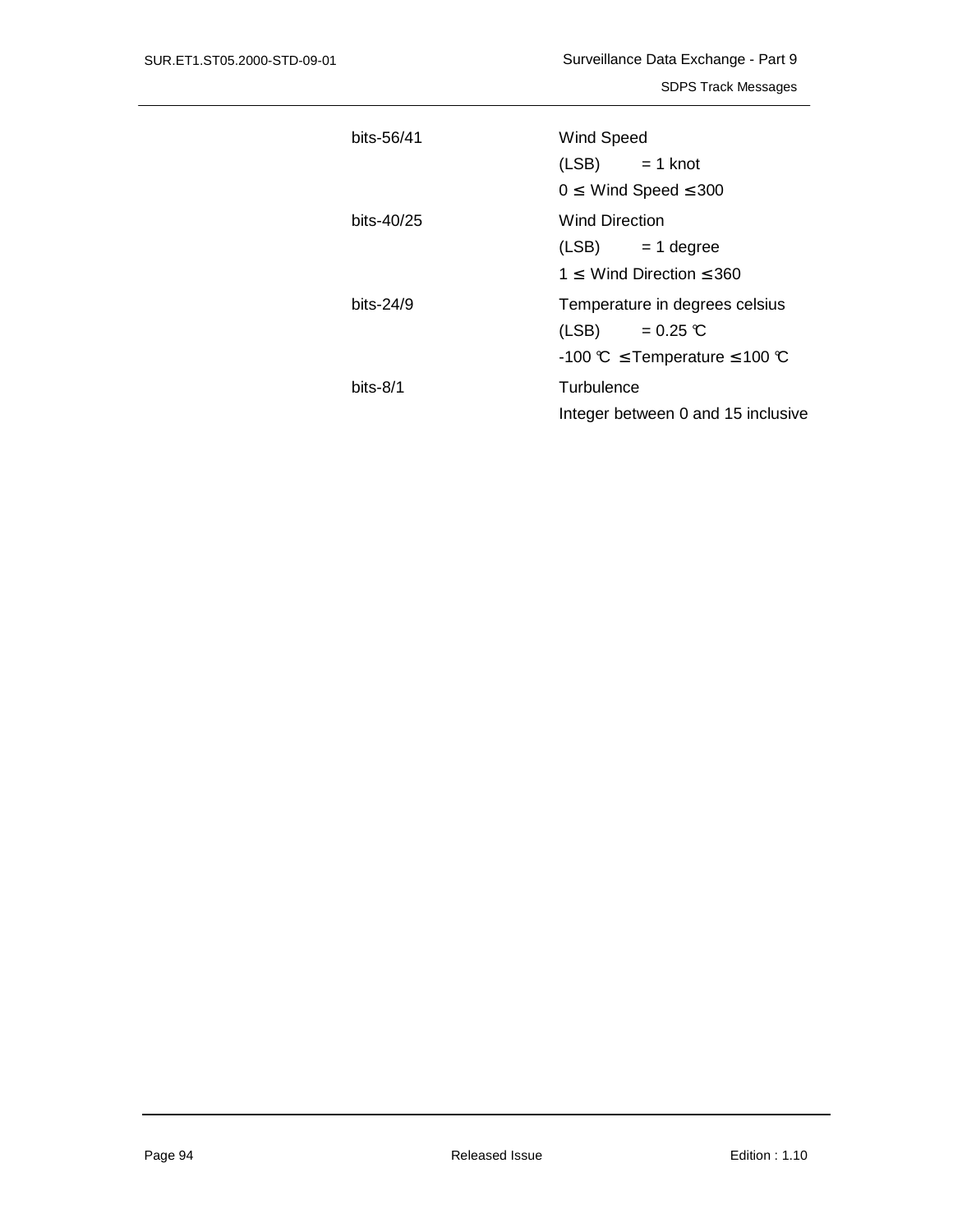#### **Structure of Subfield # 21:**

# **Emitter Category**

|          | Octet no. 1      |                                      |   |                                                        |  |
|----------|------------------|--------------------------------------|---|--------------------------------------------------------|--|
| 7<br>8   | 6<br>5<br>4      | 3<br>$\overline{2}$                  | 1 |                                                        |  |
|          | <b>ECAT</b>      |                                      |   |                                                        |  |
| bits-8/1 | (ECAT)           |                                      |   |                                                        |  |
|          |                  | 1 = light aircraft $\leq 7000$ kg    |   |                                                        |  |
|          | $2 =$ reserved   |                                      |   |                                                        |  |
|          |                  |                                      |   | $3 = 7000$ kg < medium aircraft < 136000 kg            |  |
|          | $4 =$ reserved   |                                      |   |                                                        |  |
|          |                  | $5 = 136000$ kg $\le$ heavy aircraft |   |                                                        |  |
|          |                  |                                      |   | $6$ = highly manoeuvrable (5g acceleration capability) |  |
|          |                  |                                      |   | and high speed (>400 knots cruise)                     |  |
|          |                  | $7$ to $9$ = reserved                |   |                                                        |  |
|          | $10 =$ rotocraft |                                      |   |                                                        |  |
|          |                  | $11 =$ glider / sailplane            |   |                                                        |  |
|          |                  | $12 =$ lighter-than-air              |   |                                                        |  |
|          |                  | $13 =$ unmanned aerial vehicle       |   |                                                        |  |
|          |                  |                                      |   | $14 = space / transatmospheric vehicle$                |  |
|          |                  |                                      |   | 15 = ultralight / handglider / paraglider              |  |
|          |                  | $16 =$ parachutist / skydiver        |   |                                                        |  |
|          |                  | 17 to $19 =$ reserved                |   |                                                        |  |
|          |                  |                                      |   | $20 =$ surface emergency vehicle                       |  |
|          |                  | $21$ = surface service vehicle       |   |                                                        |  |
|          |                  |                                      |   | 22 = fixed ground or tethered obstruction              |  |
|          |                  | 23 to $24 =$ reserved                |   |                                                        |  |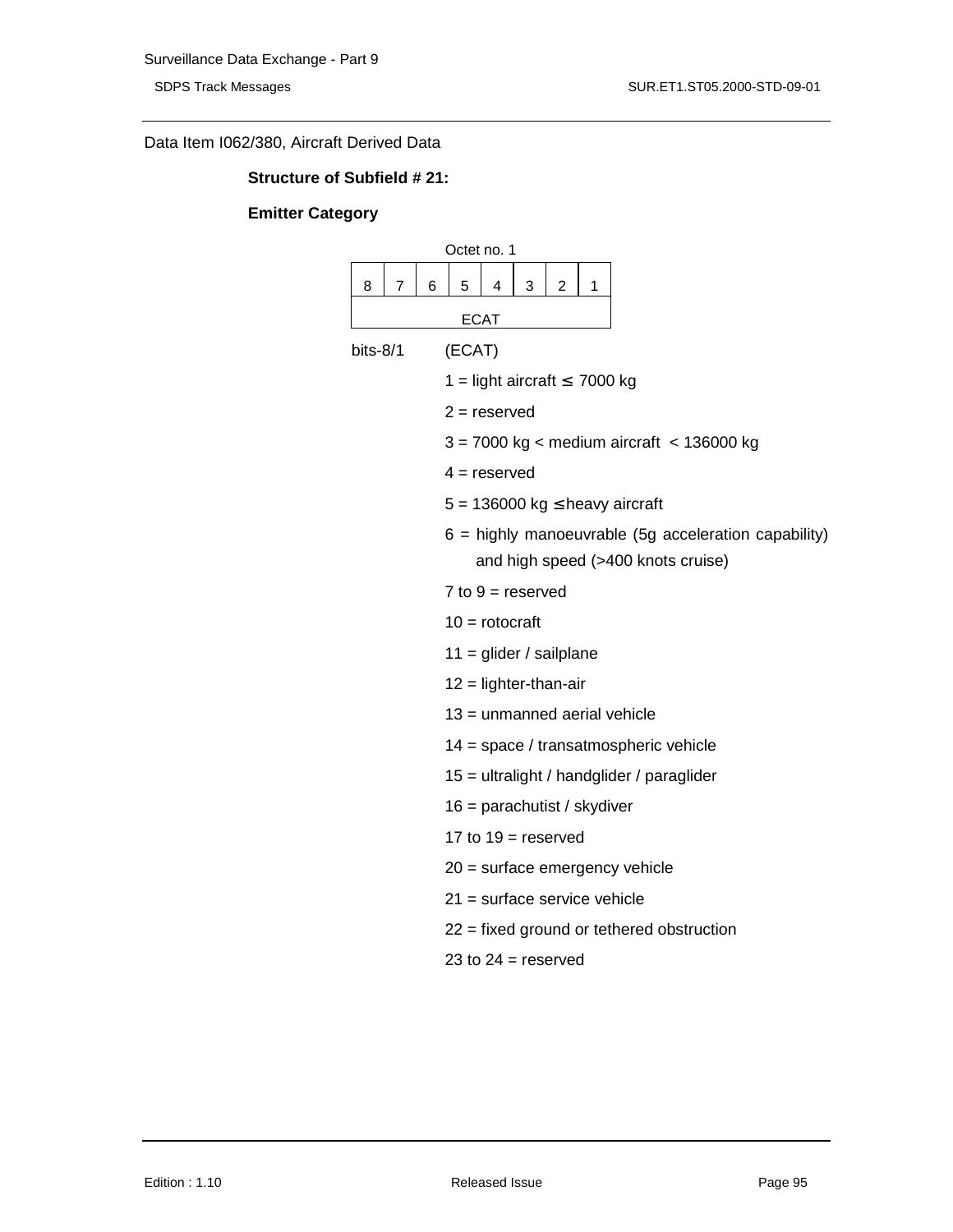#### **Structure of Subfield # 22:**

#### **Position**



| (Latitude)  | In WGS.84 in two's complement form.<br>Range -90 $\leq$ latitude $\leq$ 90 deg.<br>LSB = $180/2^{23}$ degrees<br>$= 2.145767 * 10^{-05}$ degrees. |
|-------------|---------------------------------------------------------------------------------------------------------------------------------------------------|
|             | This corresponds to a resolution<br>of at least 2.4 meters                                                                                        |
| (Longitude) | In WGS.84 in two's complement form.<br>Range -180 $\leq$ longitude $<$ 180 deg.<br>LSB = $180/2^{23}$ degrees<br>$= 2.145767 * 10^{-05}$ degrees. |
|             | This corresponds to a resolution<br>of at least 2.4 meters.                                                                                       |
|             |                                                                                                                                                   |

**NOTE -** Positive longitude indicates East. Positive latitude indicates North.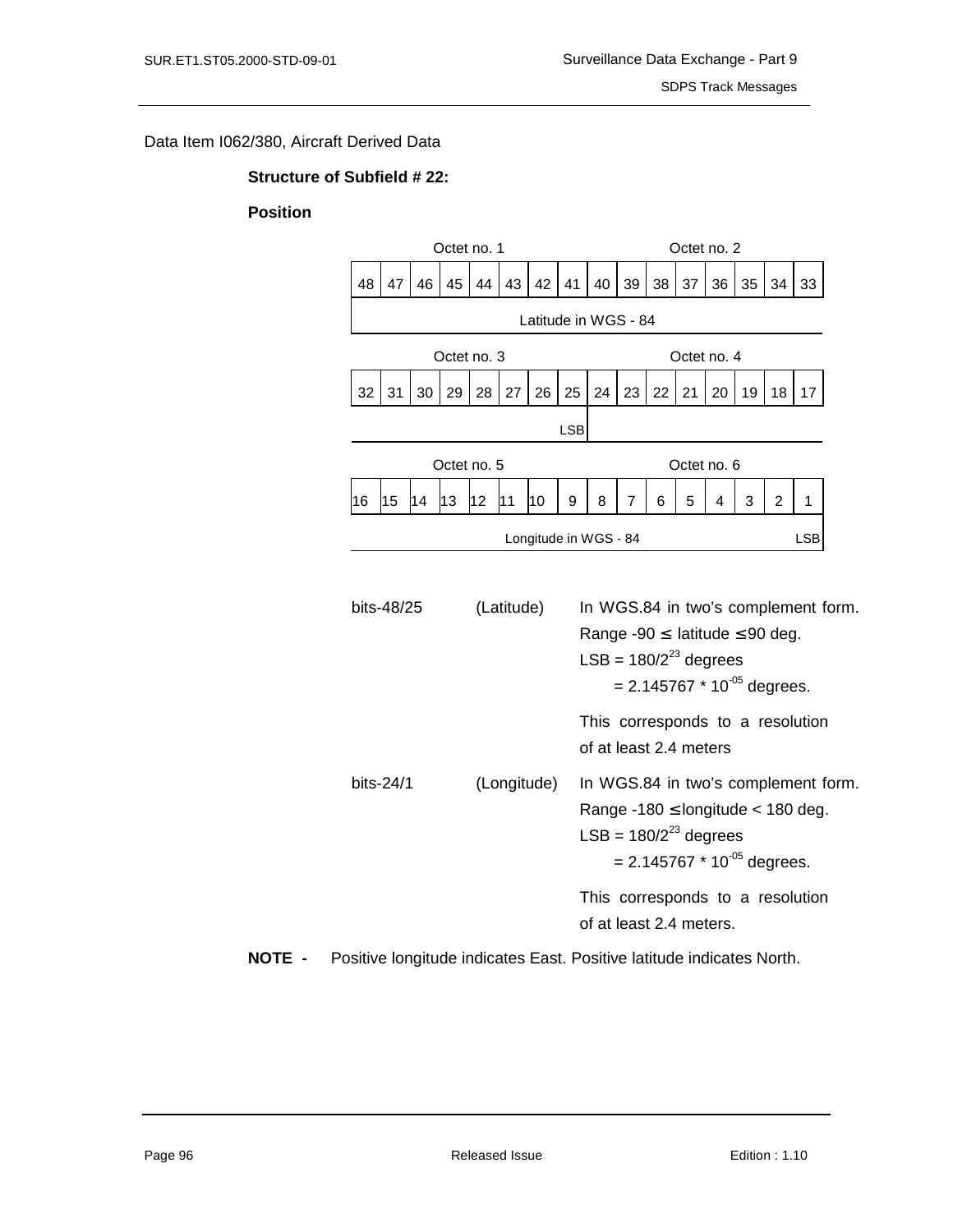# **Structure of Subfield # 23:**

#### **Geometric Altitude**



**NOTE -** LSB is required to be thinner than 10 ft by ICAO

#### **Structure of Subfield # 24:**

#### **Position Uncertainty**

|   | Octet no. 1 |   |   |  |       |   |  |  |
|---|-------------|---|---|--|-------|---|--|--|
| 8 |             | 6 | 5 |  | າ     | າ |  |  |
|   |             |   |   |  | PI IN |   |  |  |

| $bits-8/5$ | Spare bits set to zero     |
|------------|----------------------------|
| $bits-4/1$ | (PUN) Position Uncertainty |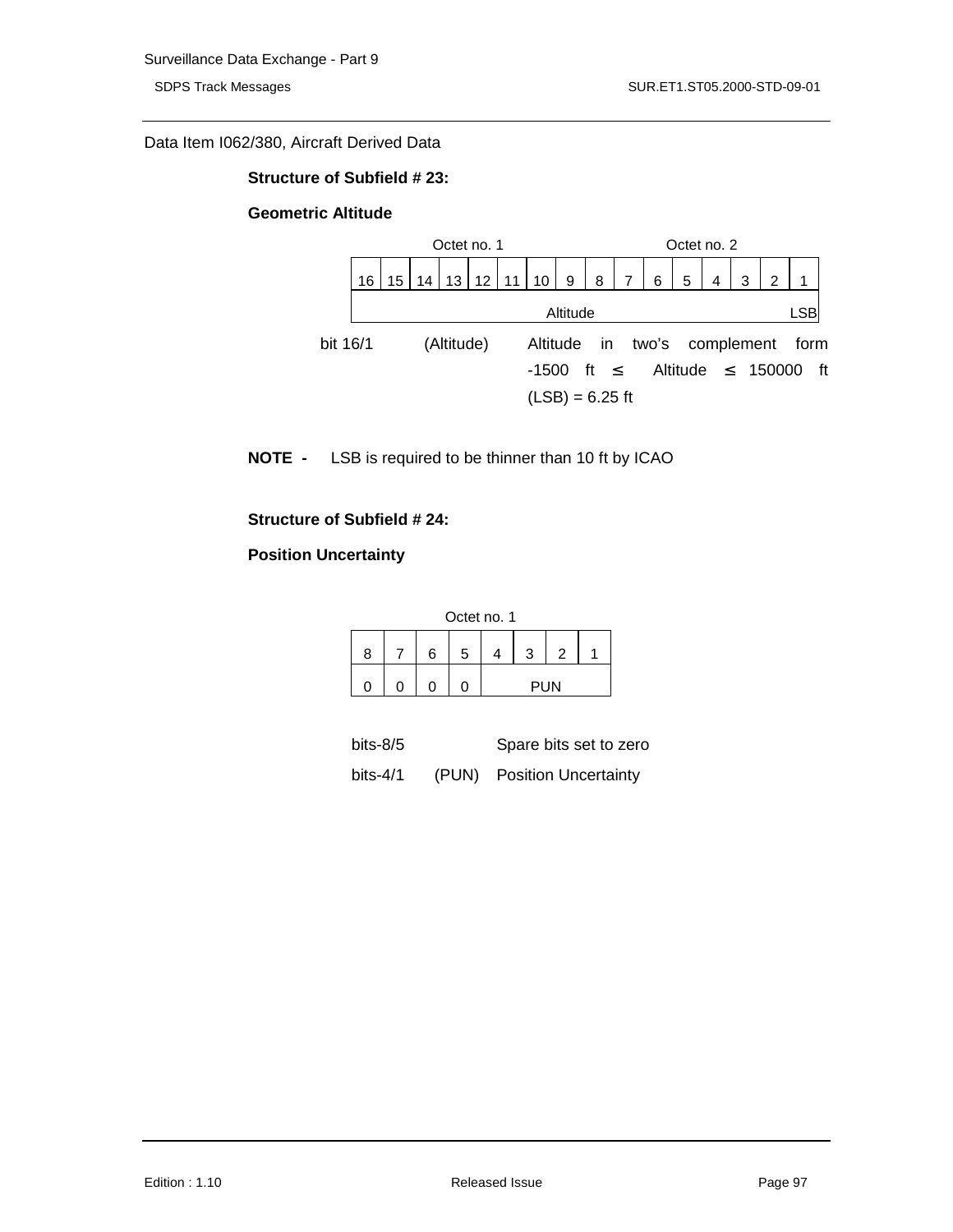## **Structure of Subfield # 25:**

#### **MODE S MB DATA**

Format : Repetitive starting with an one-octet Field Repetition Indicator (REP) followed by at least one BDS report comprising one seven octet BDS register and one octet BDS code.

#### **Structure:**





| Octet no. 4 |  |  |  |  |  |  |  | Octet no. 5 |  |  |                                              |  |  |  |  |  |
|-------------|--|--|--|--|--|--|--|-------------|--|--|----------------------------------------------|--|--|--|--|--|
|             |  |  |  |  |  |  |  |             |  |  | $46 45 44 43 42 41 40 39 38 37 36 35 34 33 $ |  |  |  |  |  |

MB Data (56 bits)

| Octet no. 6 |  |    |                                                     |  |  |  |  | Octet no.7 |  |  |  |  |    |  |  |  |
|-------------|--|----|-----------------------------------------------------|--|--|--|--|------------|--|--|--|--|----|--|--|--|
| 32          |  | 30 | )   29   28   27   26   25   24   23   22   21   20 |  |  |  |  |            |  |  |  |  | 19 |  |  |  |

| Octet no. 8 |    |     |    |      |      |    |     |   | Octet no. 9 |   |   |       |             |  |  |  |
|-------------|----|-----|----|------|------|----|-----|---|-------------|---|---|-------|-------------|--|--|--|
| 16          | 15 | 14A | 13 | 11.2 | l1 1 | 10 | 9   | 8 |             | 6 | 5 |       | $\sim$<br>J |  |  |  |
|             |    |     |    |      |      |    | ∟SB |   | BDS 1       |   |   | RNS 2 |             |  |  |  |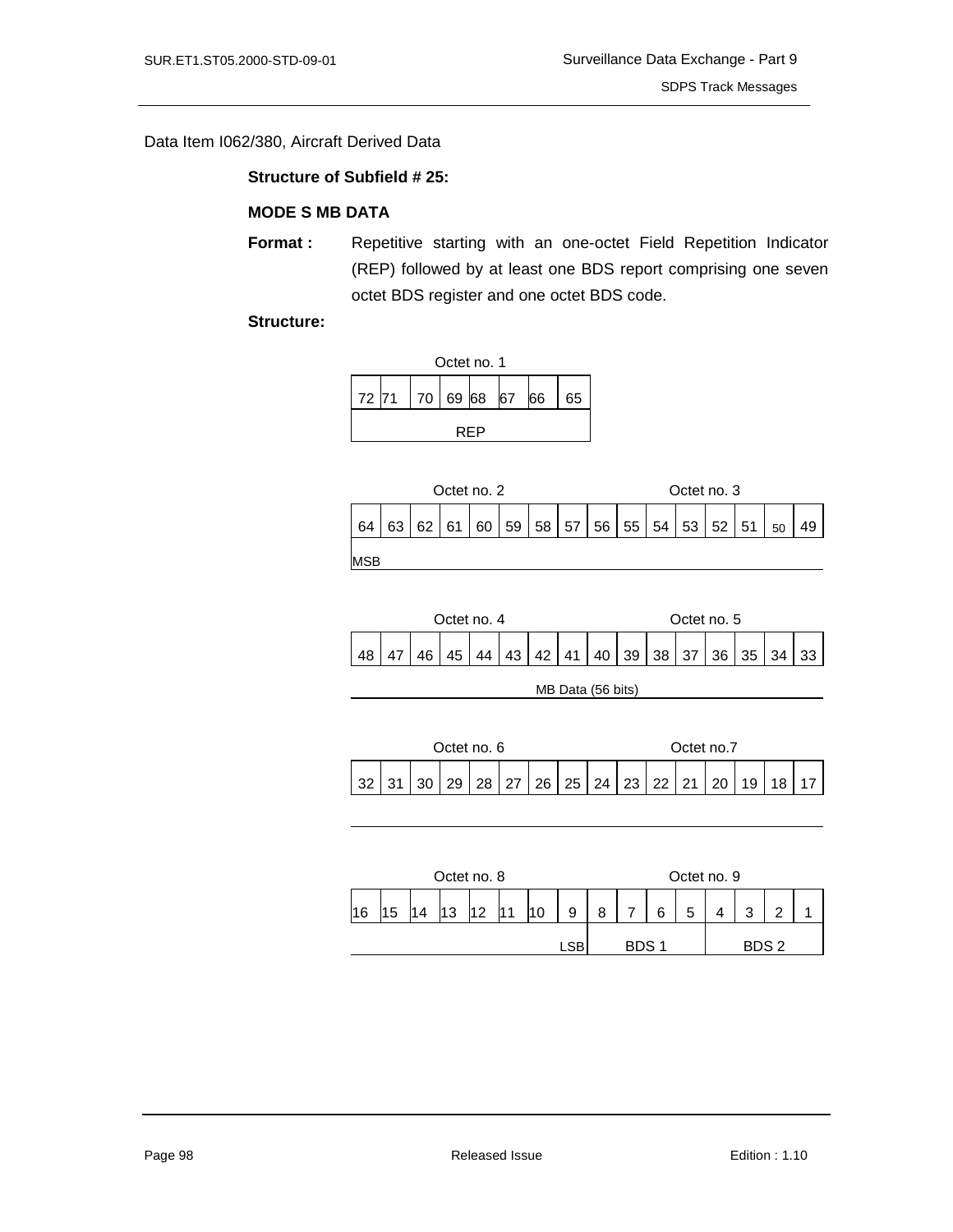| bits 72/65  | (REP)     | <b>Repetition factor</b>                                   |
|-------------|-----------|------------------------------------------------------------|
| bits $64/9$ | (MB data) | bit<br>56<br>message<br>conveying<br>Mode S B message data |
| bits $8/5$  | (BDS1)    | Comm B data Buffer Store 1 Address                         |
| bits $4/1$  | (BDS2)    | Comm B data Buffer Store 2 Address                         |

**NOTE -** Only DAPs that can not be encoded into other subfields of this item should be sent using subfield #25

Data Item I062/380, Aircraft Derived Data

### **Structure of Subfield # 26:**

# **Indicated Airspeed**

|    | Octet no. 1                |                 |  |  |  |                     |   |   | Octet no. 2 |   |  |  |   |            |  |  |
|----|----------------------------|-----------------|--|--|--|---------------------|---|---|-------------|---|--|--|---|------------|--|--|
| 16 | 15 <sub>1</sub>            | 14 <sub>1</sub> |  |  |  | $13$   12   11   10 | 9 | 8 |             | 6 |  |  | ົ | $\sqrt{2}$ |  |  |
|    | <b>Indicated Air Speed</b> |                 |  |  |  |                     |   |   |             |   |  |  |   |            |  |  |

| bit 16/1 |  |                | 0 Kt $\leq$ Indicated Airspeed $\leq$ 1100 Kt |  |  |
|----------|--|----------------|-----------------------------------------------|--|--|
|          |  | $(LSB) = 1$ Kt |                                               |  |  |

#### **Structure of Subfield # 27**

#### **Mach Number**



bit 16/1  $0 \leq$  Mach Number  $\leq 4.096$ (LSB) = Mach 0.008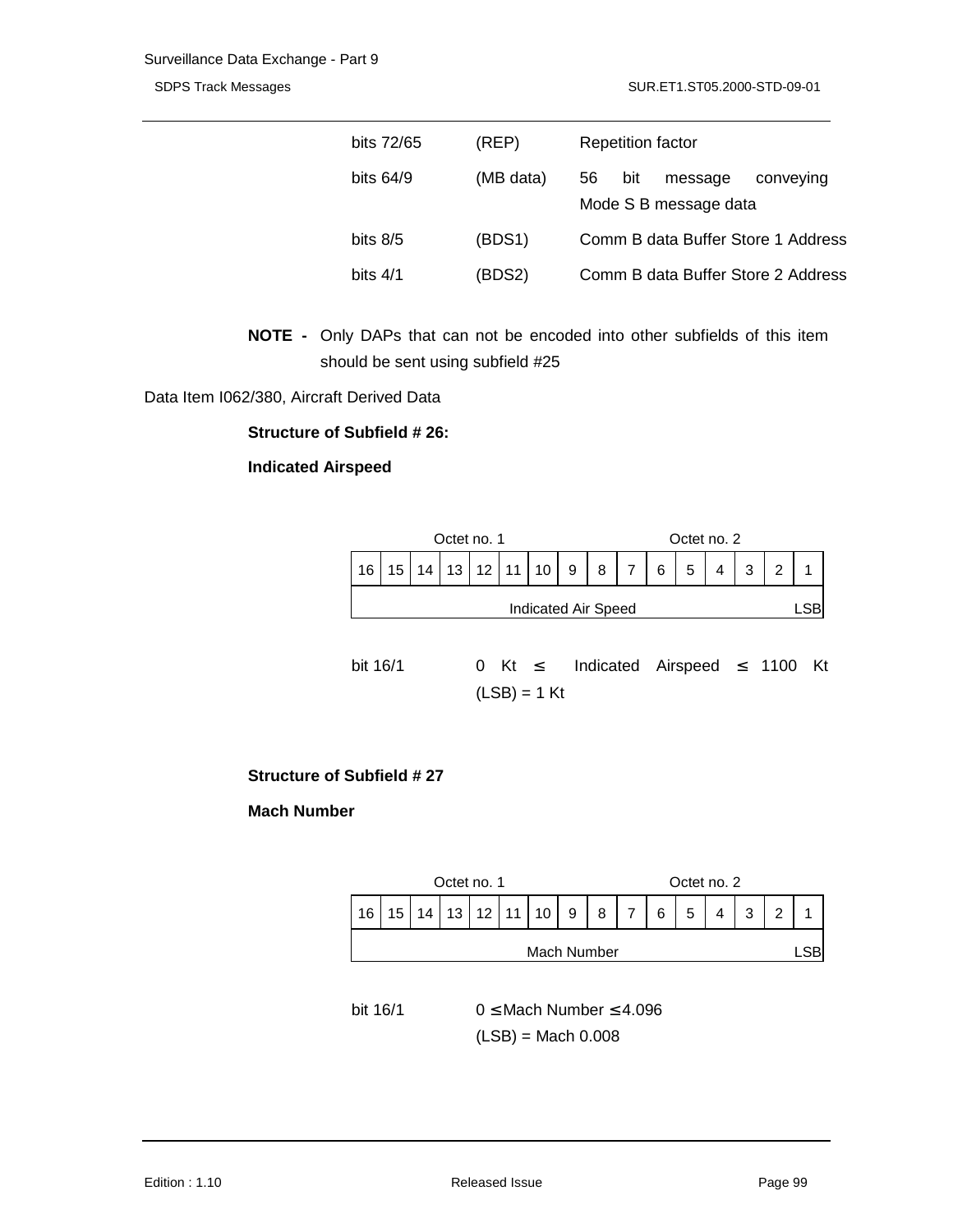Data Item I062/380, Aircraft Derived Data

#### **Structure of Subfield # 28:**

#### **Barometric Pressure Setting (derived from Mode S BDS 4,0)**



bit-16/13 Spare bits set to 0. bits- 12/1 (BPS) LSB=0.1mb

 $-0$ ft  $\leq$  BPS  $\leq$  409.5 mb

**NOTE -** BPS is the barometric pressure setting of the aircraft minus 800 mb.

# **Encoding Rule :**

This Item is optional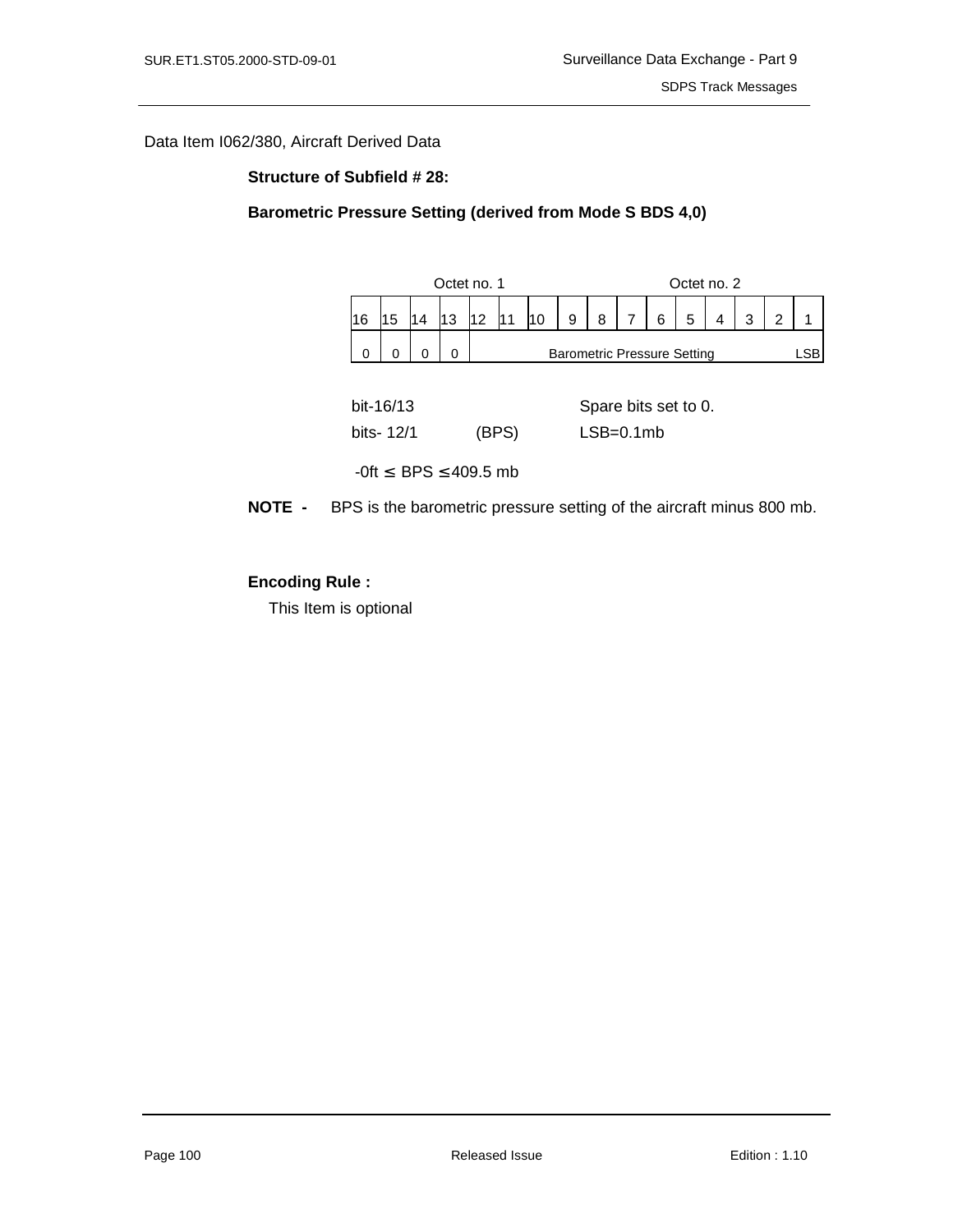- **Definition :** All flight plan related information, provided by ground-based systems.
- **Format :** Compound Data Item, comprising a primary subfield of up to three octets, followed by the indicated subfields.

#### **Structure of**

#### **Primary Subfield:**

| Octet no. 1 |                                                                                                        |  |  |  |  |  |  |  |  |  |  |  |
|-------------|--------------------------------------------------------------------------------------------------------|--|--|--|--|--|--|--|--|--|--|--|
|             | 24   23   22   21   20   19   18   17                                                                  |  |  |  |  |  |  |  |  |  |  |  |
|             | $\vert$ TAG $\vert$ CSN $\vert$ IFI $\vert$ FCT $\vert$ TAC $\vert$ WTC $\vert$ DEP $\vert$ FX $\vert$ |  |  |  |  |  |  |  |  |  |  |  |

|                          | Octet no. 2 |  |  |
|--------------------------|-------------|--|--|
| 16 15 14 13 12 11 10 9   |             |  |  |
| DSTRDSCFLCTLTODASTSTS FX |             |  |  |

| Octet no. 3 |  |    |                   |  |   |   |           |  |  |  |  |  |  |
|-------------|--|----|-------------------|--|---|---|-----------|--|--|--|--|--|--|
| 8           |  | 6. | 5                 |  | 3 | ာ |           |  |  |  |  |  |  |
|             |  |    | STD STA PEM PEC 0 |  | 0 | U | <b>FX</b> |  |  |  |  |  |  |

| $bit-24$ | (TAG) | Subfield #1: FPPS Identification Tag<br>$=$ 0 Absence of Subfield #1<br>$=$ 1 Presence of Subfield #1 |
|----------|-------|-------------------------------------------------------------------------------------------------------|
| $bit-23$ | (CSN) | Subfield #2: Callsign<br>$=$ 0 Absence of Subfield #2<br>$=$ 1 Presence of Subfield #2                |
| $bit-22$ | (IFI) | Subfield #3: IFPS FLIGHT ID<br>$= 0$ Absence of Subfield #3<br>$=$ 1 Presence of Subfield #3          |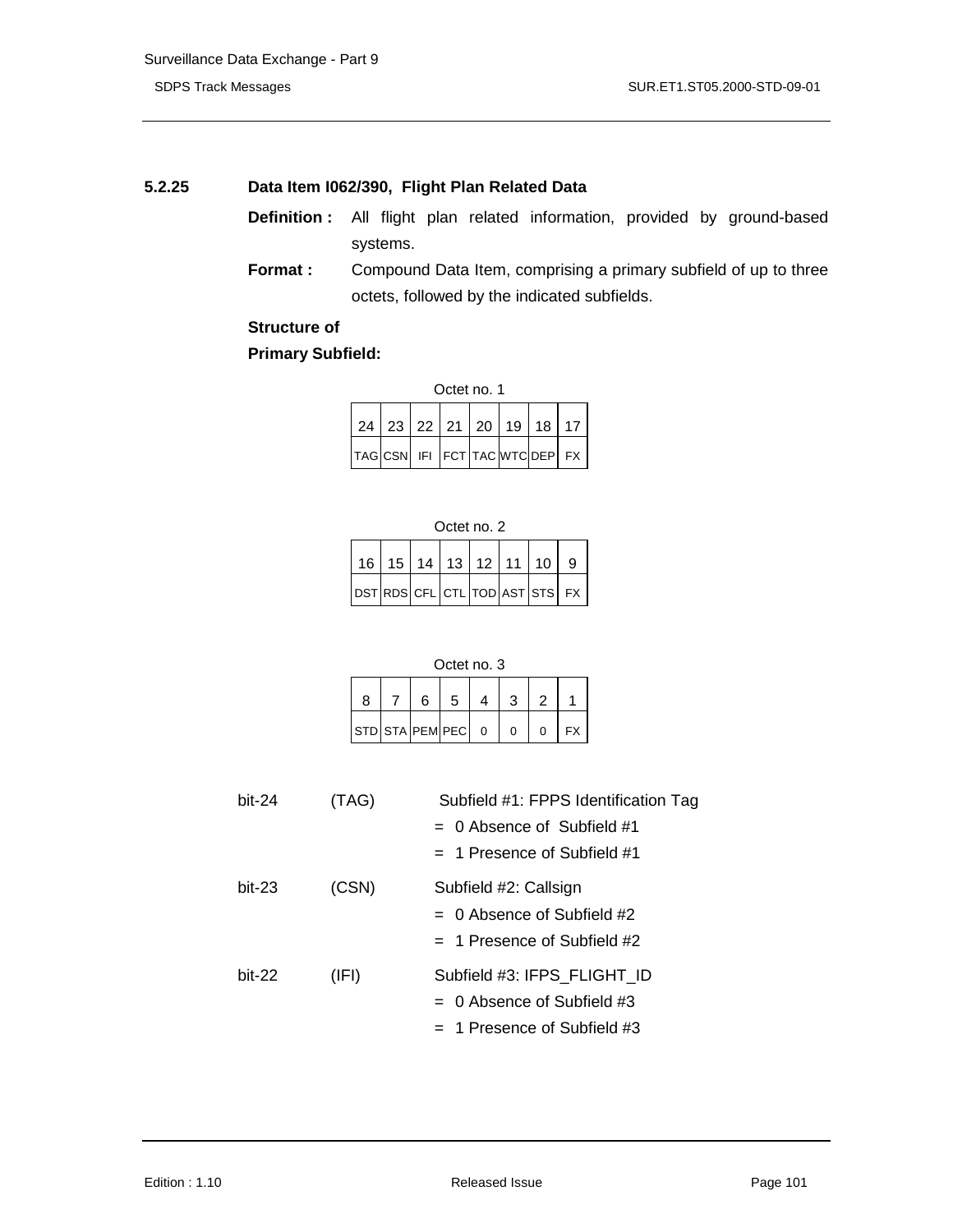| bit-21   | (FCT)     | Subfield #4: Flight Category<br>$= 0$ Absence of Subfield #4<br>$=$ 1 Presence of Subfield #4                 |
|----------|-----------|---------------------------------------------------------------------------------------------------------------|
| $bit-20$ | (TAC)     | Subfield #5: Type of Aircraft<br>$= 0$ Absence of Subfield #5<br>$=$ 1 Presence of Subfield #5                |
| bit-19   | (WTC)     | Subfield #6: Wake Turbulence Category<br>$= 0$ Absence of Subfield #6<br>$= 1$ Presence of Subfield #6        |
| bit-18   | (DEP)     | Subfield #7: Departure Airport<br>$= 0$ Absence of Subfield #7<br>$=$ 1 Presence of Subfield #7               |
| bit-17   | <b>FX</b> | <b>Extension indicator</b><br>$= 0$ no extension<br>$= 1$ extension                                           |
| $bit-16$ | (DST)     | Subfield #8: Destination Airport<br>$= 0$ Absence of Subfield #8<br>= 1 Presence of Subfield #8               |
| $bit-15$ | (RDS)     | Subfield #9: Runway Designation<br>$= 0$ Absence of Subfield #9<br>$=$ 1 Presence of Subfield #9              |
| $bit-14$ | (CFL)     | Subfield #10: Current Cleared Flight Level<br>$= 0$ Absence of Subfield #10<br>$=$ 1 Presence of Subfield #10 |
| $bit-13$ | (CTL)     | Subfield #11: Current Control Position<br>$= 0$ Absence of Subfield #11<br>$= 1$ Presence of Subfield #11     |
| bit-12   | (TOD)     | Subfield #12: Time of Departure / Arrival<br>$= 0$ Absence of Subfield #12<br>1 Presence of Subfield #12      |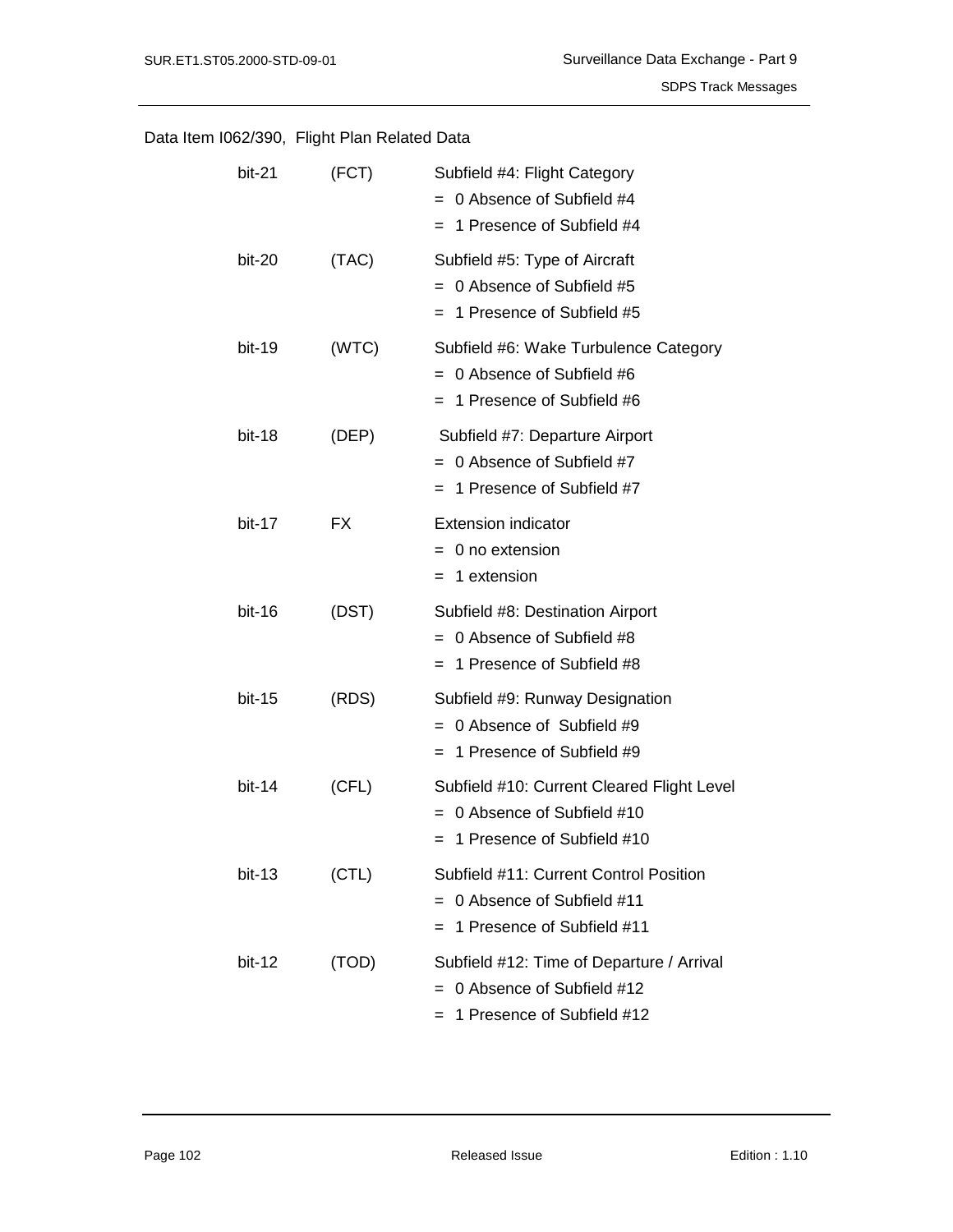#### Surveillance Data Exchange - Part 9

| $bit-11$   | (AST)     | Subfield #13: Aircraft Stand<br>$= 0$ Absence of Subfield #13<br>$= 1$ Presence of Subfield #13                |
|------------|-----------|----------------------------------------------------------------------------------------------------------------|
| $bit-10$   | (STS)     | Subfield #14: Stand Status<br>$= 0$ Absence of Subfield #14<br>$= 1$ Presence of Subfield #14                  |
| bit-9      | <b>FX</b> | <b>Extension indicator</b><br>$= 0$ no extension<br>$= 1$ extension                                            |
| bit-8      | (STD)     | Subfield #15: Standard Instrument Departure<br>$= 0$ Absence of Subfield #15<br>$= 1$ Presence of Subfield #15 |
| bit-7      | (STA)     | Subfield #16: STandard Instrument ARrival<br>$= 0$ Absence of Subfield #16<br>$= 1$ Presence of Subfield #16   |
| bit-6      | (PEM)     | Subfield #17: Pre-emergency Mode 3/A code<br>$= 0$ Absence of Subfield #17<br>$= 1$ Presence of Subfield #17   |
| bit-5      | (PEC)     | Subfield #18: Pre-emergency Callsign<br>$= 0$ Absence of Subfield #18<br>$= 1$ Presence of Subfield #18        |
| $bits-4/2$ |           | Spare bits set to zero                                                                                         |
| bit-1      | <b>FX</b> | <b>Extension indicator</b><br>$= 0$ no extension<br>$= 1$ extension                                            |

# Data Item I062/390, Flight Plan Related Data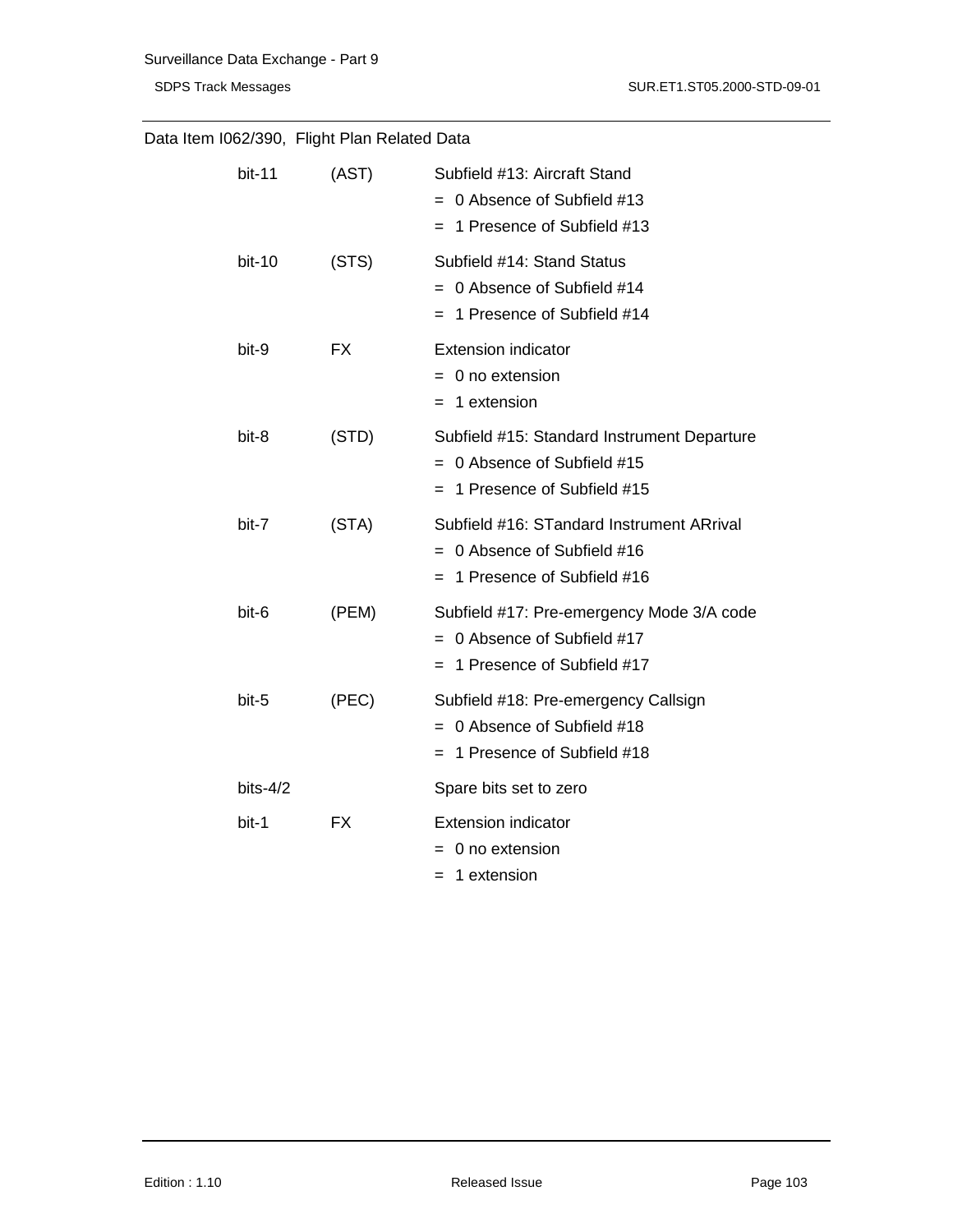#### **Structure of Subfield # 1:**

### **FPPS Identification Tag**

|                     | Octet no. 1        |    |    |            |                             |                  |   |   |            | Octet no. 2 |   |                |   |                |  |  |  |
|---------------------|--------------------|----|----|------------|-----------------------------|------------------|---|---|------------|-------------|---|----------------|---|----------------|--|--|--|
| 16                  | 15                 | 14 | 13 | $12 \, 11$ |                             | 10 <sup>1</sup>  | 9 | 8 |            | 6           | 5 | $\overline{4}$ | 3 | $\overline{2}$ |  |  |  |
|                     | <b>SAC</b>         |    |    |            |                             |                  |   |   | <b>SIC</b> |             |   |                |   |                |  |  |  |
|                     | bits 16/9<br>(SAC) |    |    |            |                             | System Area Code |   |   |            |             |   |                |   |                |  |  |  |
| bits $8/1$<br>(SIC) |                    |    |    |            | <b>System Identity Code</b> |                  |   |   |            |             |   |                |   |                |  |  |  |

**NOTE -** The up-to-date list of SACs is published on the Eurocontrol Web Site (http://www.eurocontrol.int).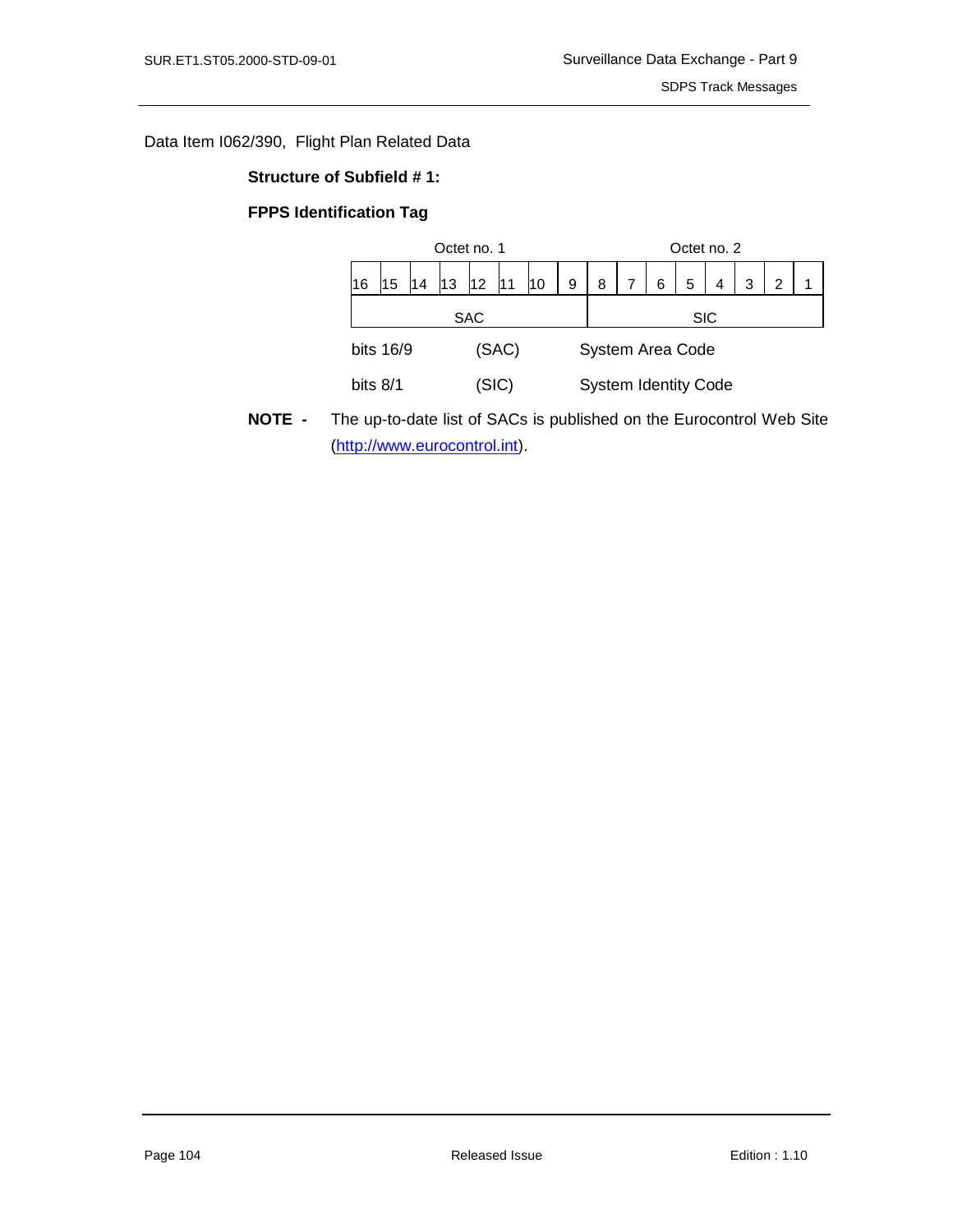### **Structure of Subfield # 2:**

#### **Callsign**







|             | Octet no. 6 |   |    |    |  |  |  |  | Octet no. 7 |   |   |             |   |  |  |
|-------------|-------------|---|----|----|--|--|--|--|-------------|---|---|-------------|---|--|--|
| 16          | 15          | 4 | 13 | 12 |  |  |  |  |             | 6 | 5 |             | ົ |  |  |
| Character 6 |             |   |    |    |  |  |  |  |             |   |   | Character 7 |   |  |  |

**NOTE -** Each one of the seven Octets contains an ASCII Character. The Callsign is always left adjusted. It contains up to seven upper-case alphanumeric characters, the remaining character positions (if any) are padded with space characters.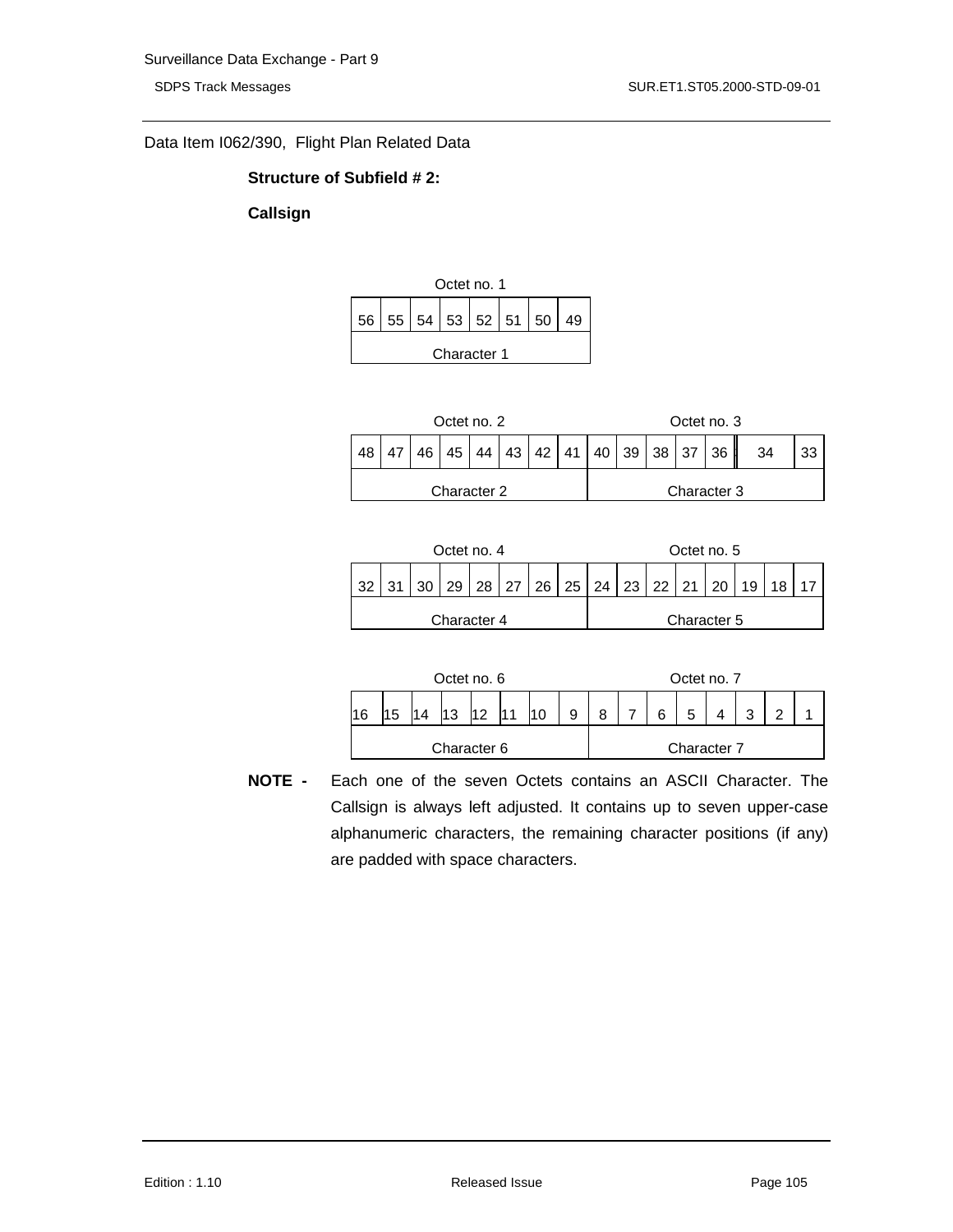# **Structure of Subfield # 3: IFPS\_FLIGHT\_ID**



|    | Octet no. 3 |  |    |    |     |    |   |   | Octet no. 4   |   |   |  |        |        |  |  |
|----|-------------|--|----|----|-----|----|---|---|---------------|---|---|--|--------|--------|--|--|
| 16 | 15          |  | 13 | 12 | 111 | 10 | 9 | 8 | $\rightarrow$ | 6 | 5 |  | ົ<br>J | $\sim$ |  |  |
|    |             |  |    |    |     |    |   |   |               |   |   |  |        |        |  |  |

| bits-32/31  |                        | $(TYP) = 00$ Plan Number             |
|-------------|------------------------|--------------------------------------|
|             |                        | $= 01$ Unit 1 internal flight number |
|             |                        | $= 10$ Unit 2 internal flight number |
|             |                        | $= 11$ Unit 3 internal flight number |
| bits-30/28  | spare bits set to zero |                                      |
| $bits-27/1$ | (NBR)                  | Number from 0 to 99 999 999          |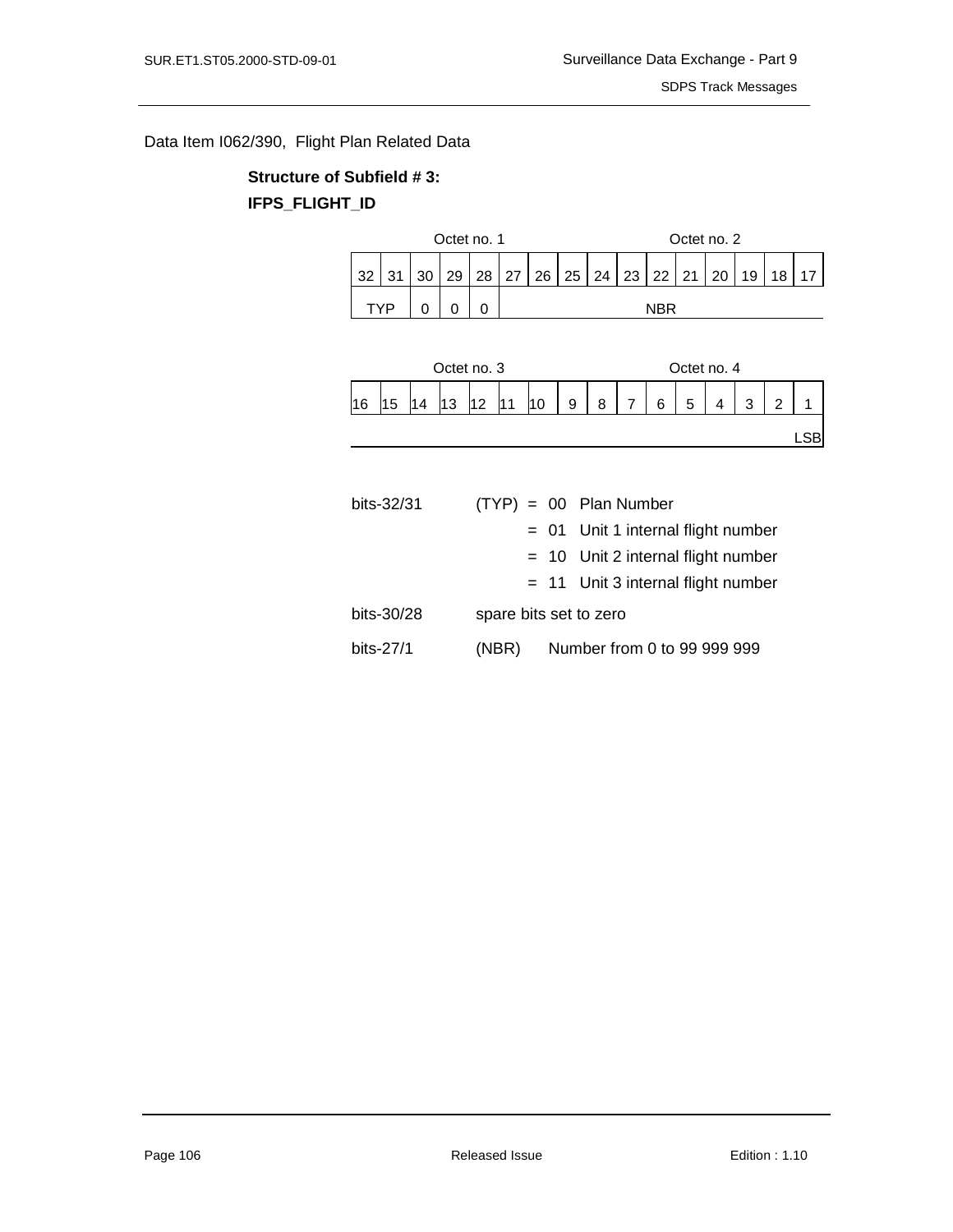# **Structure of Subfield # 4: Flight Category**

|            |                   |   | Octet no. 1 |                       |        |                |             |        |                                   |  |
|------------|-------------------|---|-------------|-----------------------|--------|----------------|-------------|--------|-----------------------------------|--|
| 8          | 7                 | 6 | 5           | 4                     | 3      | $\overline{2}$ | 1           |        |                                   |  |
|            | GAT/OAT   FR1/FR2 |   |             | <b>RVSM</b>           |        | <b>HPR</b>     | $\mathbf 0$ |        |                                   |  |
| bits 8/7   |                   |   |             |                       |        | (GAT/OAT)      | $=$         | 00     | Unknown                           |  |
|            |                   |   |             |                       |        |                |             | $= 01$ | Air<br>Traffic<br>General         |  |
|            |                   |   |             |                       |        |                | $=$         | 10     | Traffic<br>Operational Air        |  |
|            |                   |   |             |                       |        |                | $=$         | 11     | Not applicable                    |  |
| bits $6/5$ |                   |   |             |                       |        | (FR1/FR2)      |             | $= 00$ | Instrument Flight<br><b>Rules</b> |  |
|            |                   |   |             |                       |        |                | $=$         | 01     | Flight<br>Visual<br>rules         |  |
|            |                   |   |             |                       |        |                |             | $= 10$ | <b>Not</b><br>applicable          |  |
|            |                   |   |             |                       |        |                | $=$         | 11     | Controlled Visual<br>Flight       |  |
|            |                   |   |             |                       |        |                |             |        | <b>Rules</b>                      |  |
| bits $4/3$ |                   |   |             |                       | (RVSM) |                |             | $= 00$ | Unknown                           |  |
|            |                   |   |             |                       |        |                | $=$         | 01     | Approved                          |  |
|            |                   |   |             |                       |        |                |             | $= 10$ | Exempt                            |  |
|            |                   |   |             |                       |        |                |             | $= 11$ | Not Approved                      |  |
| bit 2      |                   |   |             | (HPR)                 |        |                | $=$         | - 0    | <b>Normal Priority Flight</b>     |  |
|            |                   |   |             |                       |        |                | $=$         | -1     | <b>High Priority Flight</b>       |  |
| bit 1      |                   |   |             | Spare bit set to zero |        |                |             |        |                                   |  |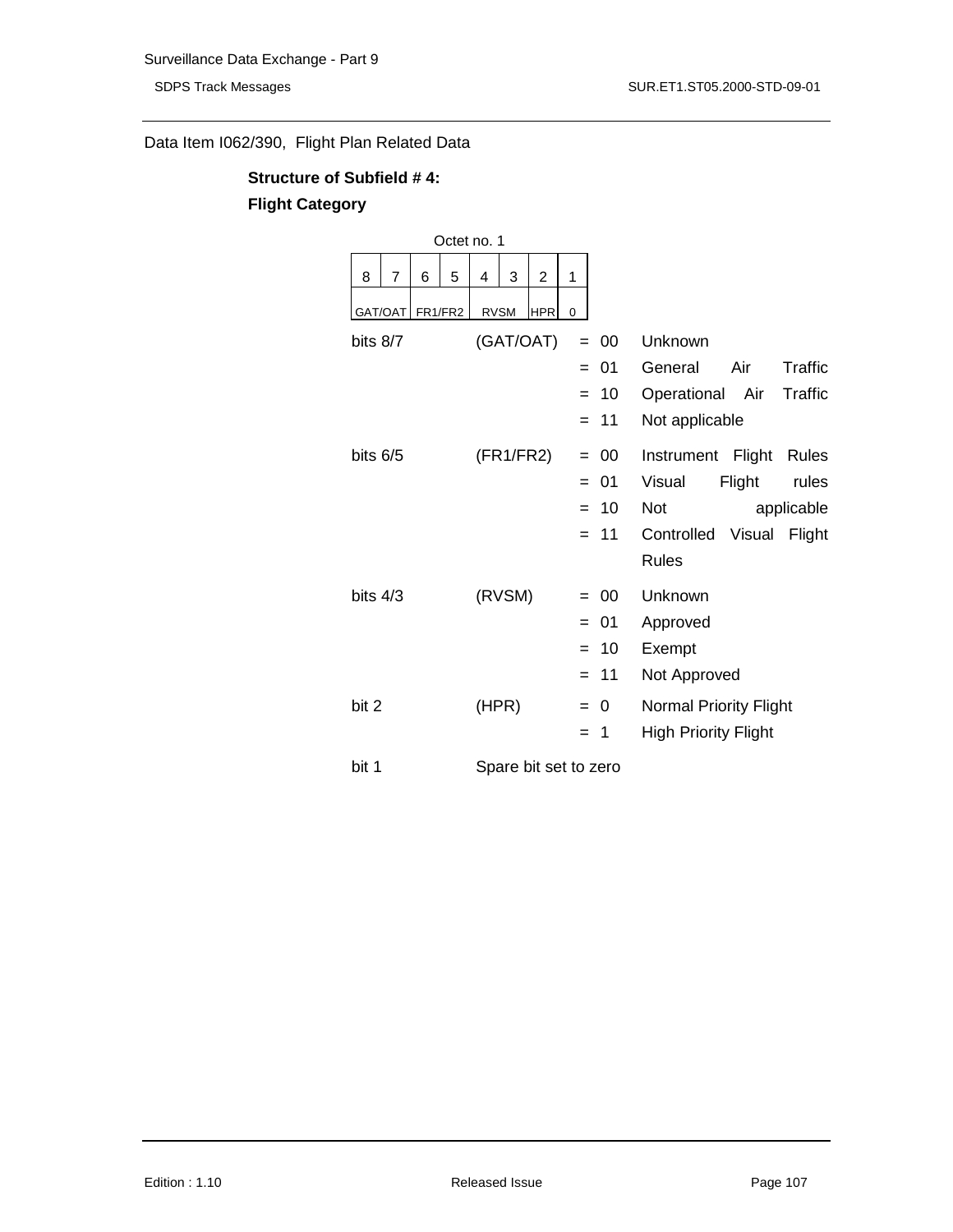# **Structure of Subfield # 5: Type of Aircraft**





#### **NOTES**

- 1. Each one of the four Octets composing the type of an aircraft contains an ASCII Character (upper-case alphabetic characters with trailing spaces).
- 2. The types of aircraft are defined in [Ref.4]

# **Structure of Subfield # 6: Wake Turbulence Category**



- $L =$  Light
- $M = \text{Median}$
- $H = Heavy$
- J = "Super"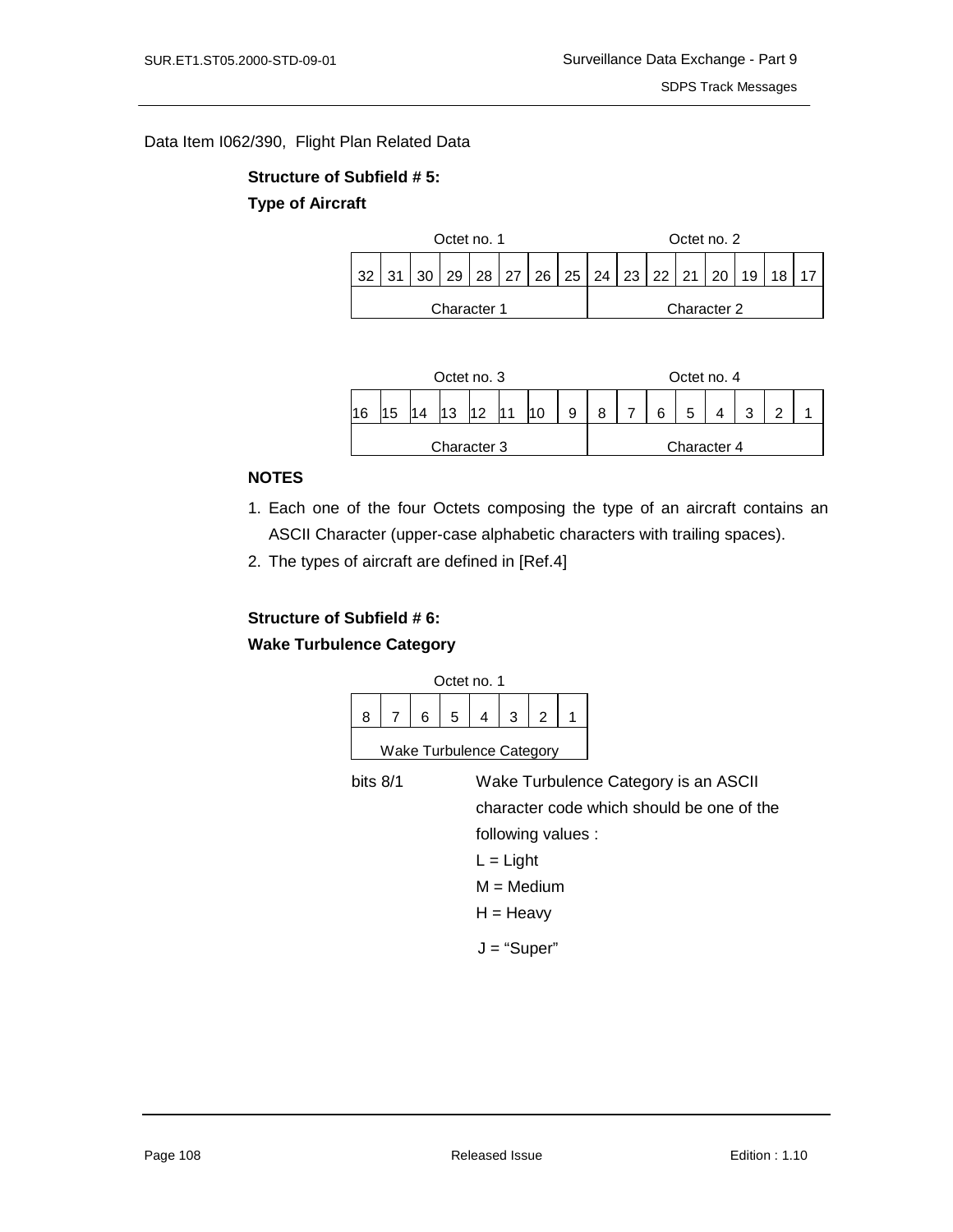# **Structure of Subfield # 7: Departure Airport**



|             | Octet no. 3<br>12 |  |  |  |  |  |  |             | Octet no.4 |                 |  |
|-------------|-------------------|--|--|--|--|--|--|-------------|------------|-----------------|--|
| 16          |                   |  |  |  |  |  |  |             | 片          | $\sqrt{2}$<br>∼ |  |
| Character 3 |                   |  |  |  |  |  |  | Character 4 |            |                 |  |

# **NOTES**

- 1. Each one of the four Octets composing the name of an airport contains an ASCII Character (upper case alphabetic).
- 2. The Airport Names are indicated in the ICAO Location Indicators book.

# **Structure of Subfield # 8**

# **Destination Airport**



|    |                 |  |  | Octet no. 3 |  |  |  |  |   |   | Octet no. 4 |  |  |
|----|-----------------|--|--|-------------|--|--|--|--|---|---|-------------|--|--|
| 16 | 9<br>11.2<br>.5 |  |  |             |  |  |  |  | 6 | 5 |             |  |  |
|    | Character 3     |  |  |             |  |  |  |  |   |   | Character 4 |  |  |

# **NOTES**

- 1. Each one of the four Octets composing the name of an airport contains an ASCII Character (upper case alphabetic).
- 2. The Airport Names are indicated in the ICAO Location Indicators book.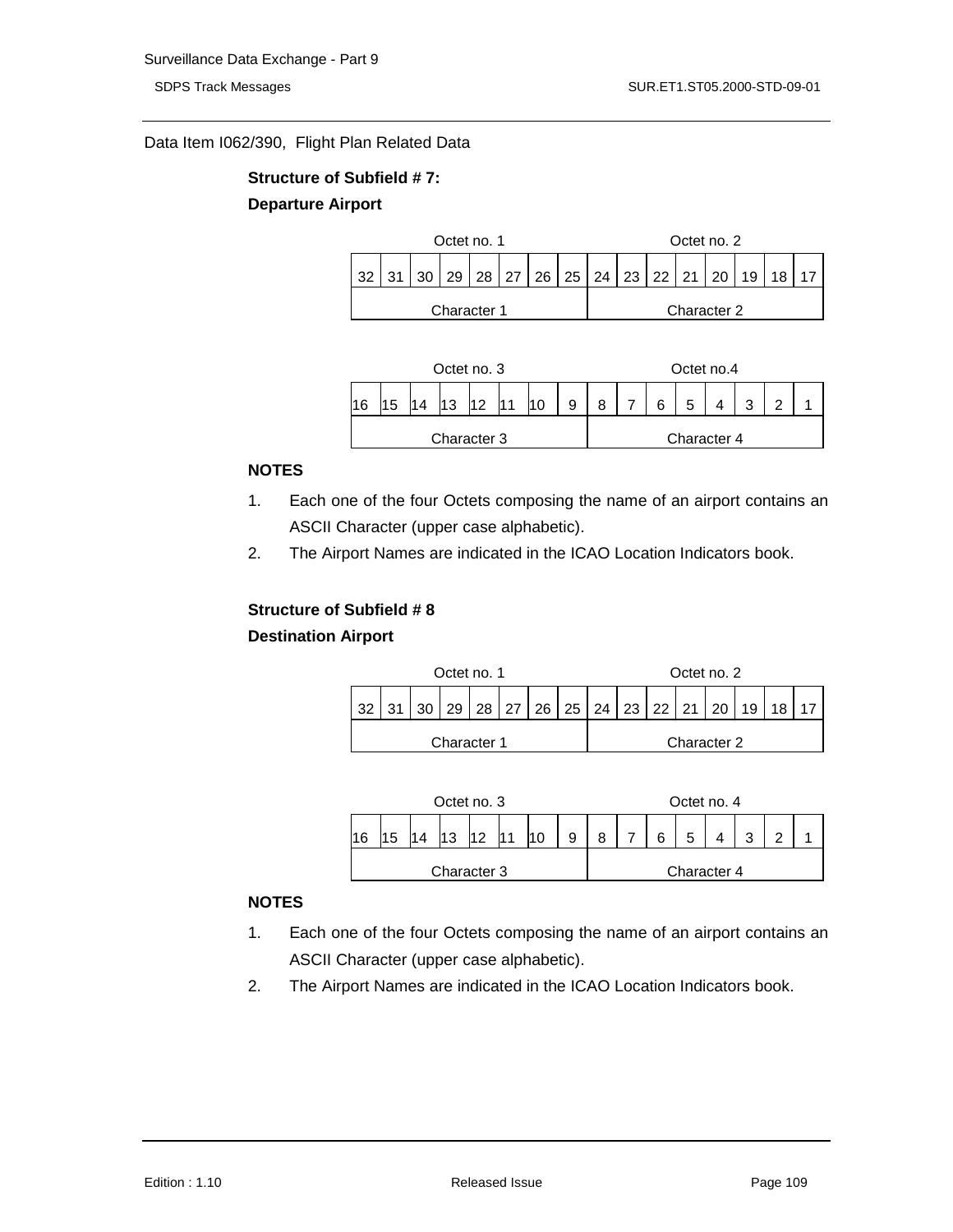# **Structure of Subfield # 9: Runway Designation**





#### **NOTES**

- 1. NU1, NU2 and LTR each contain an ASCII character
- 2. For details refer to.[5] Section 5

# **Structure of Subfield # 10: Current Cleared Flight Level**

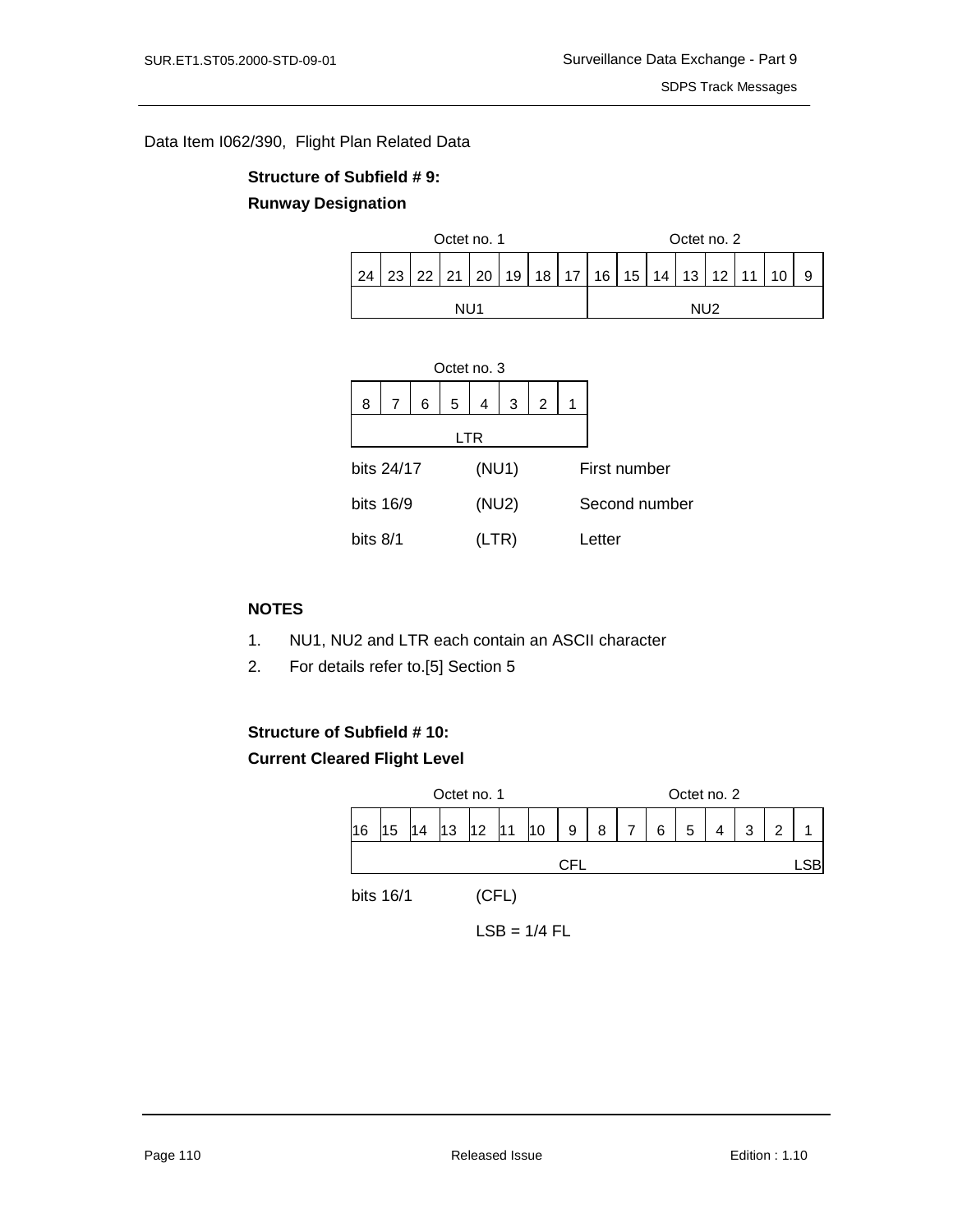# **Structure of Subfield # 11: Current Control Position**



**NOTE -** The centre and the control position identification codes have to be defined between communication partners.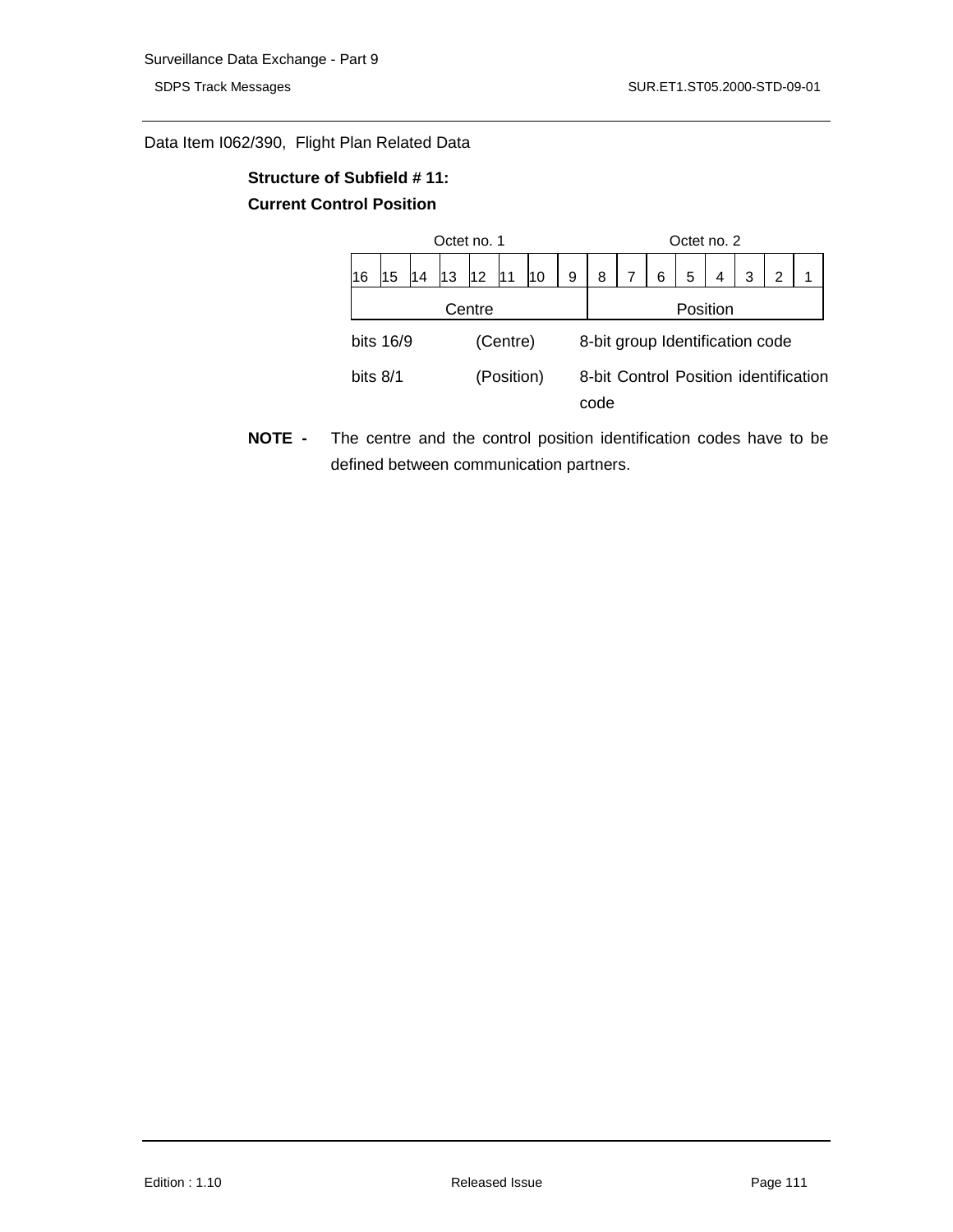# **Structure of Subfield # 12: Time of Departure / Arrival**



bits-40/33 (REP) Repetition Factor

bits-32/28  $(TYP) = 0$  Scheduled off-block time

- = 1 Estimated off-block time
- = 2 Estimated take-off time
- $= 3$  Actual off-block time
- = 4 Predicted time at runway hold
- = 5 Actual time at runway hold
- $= 6$  Actual line-up time
- = 7 Actual take-off time
- = 8 Estimated time of arrival
- = 9 Predicted landing time
- = 10 Actual landing time
- = 11 Actual time off runway
- = 12 Predicted time to gate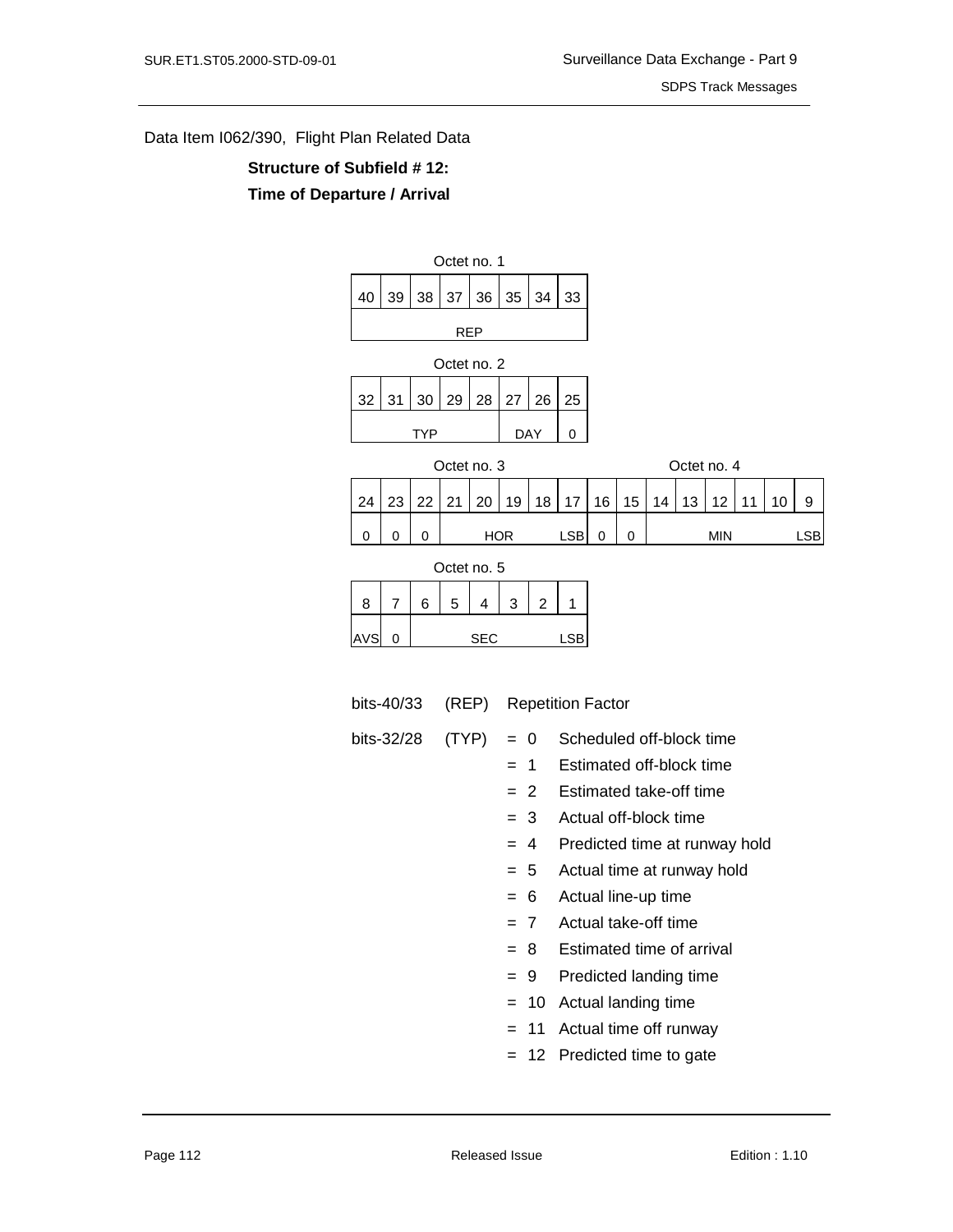|            |       | $= 13$ Actual on-block time              |
|------------|-------|------------------------------------------|
| bits-27/26 | (DAY) | $= 00$ Today                             |
|            |       | = 01 Yesterday                           |
|            |       | $= 10$ Tomorrow                          |
|            |       | = 11 Invalid                             |
| bits-25/22 |       | spare bits set to zero                   |
| bits-21/17 |       | (HOR) Hours, from 0 to 23                |
| bits-16/15 |       | spare bits set to zero                   |
| bits-14/9  |       | (MIN) Minutes, from 0 to 59              |
| bit-8      | (AVS) | $= 0$ Seconds available                  |
|            |       | Seconds not available<br>$\sim$ 1<br>$=$ |
| bit-7      |       | spare bits set to zero                   |
| bits-6/1   |       | (SEC) Seconds, from 0 to 59              |

**NOTE -** Estimated times are derived from flight plan systems. Predicted times are derived by the fusion system, based on surveillance data. For definitions, see [Ref.4]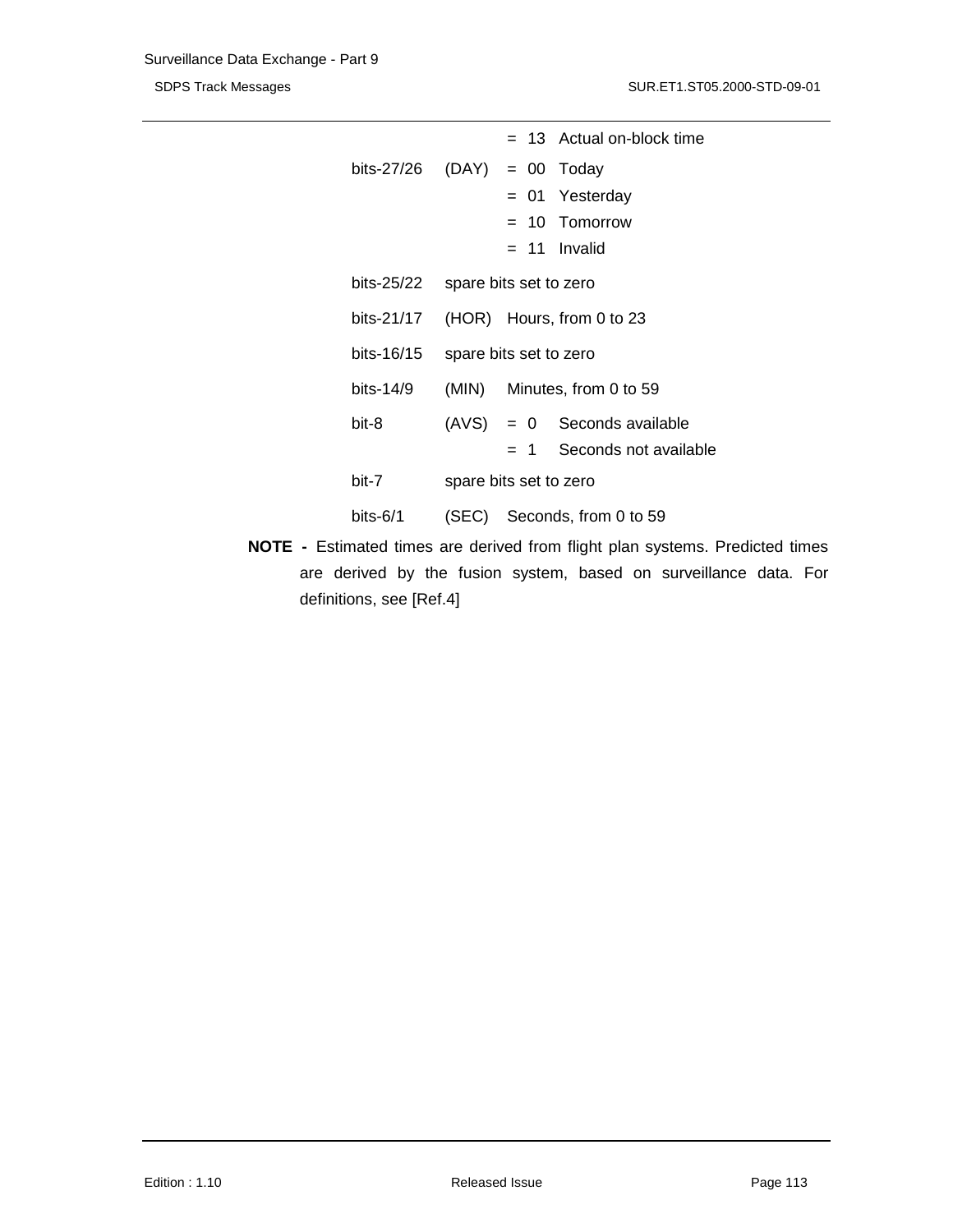# **Structure of Subfield # 13: Aircraft Stand**







**NOTE -** Each one of the six Octets contains an ASCII Character. The Aircraft Stand identification is always left adjusted. It contains up to six uppercase alphanumeric characters, the remaining character positions (if any) are padded with space characters.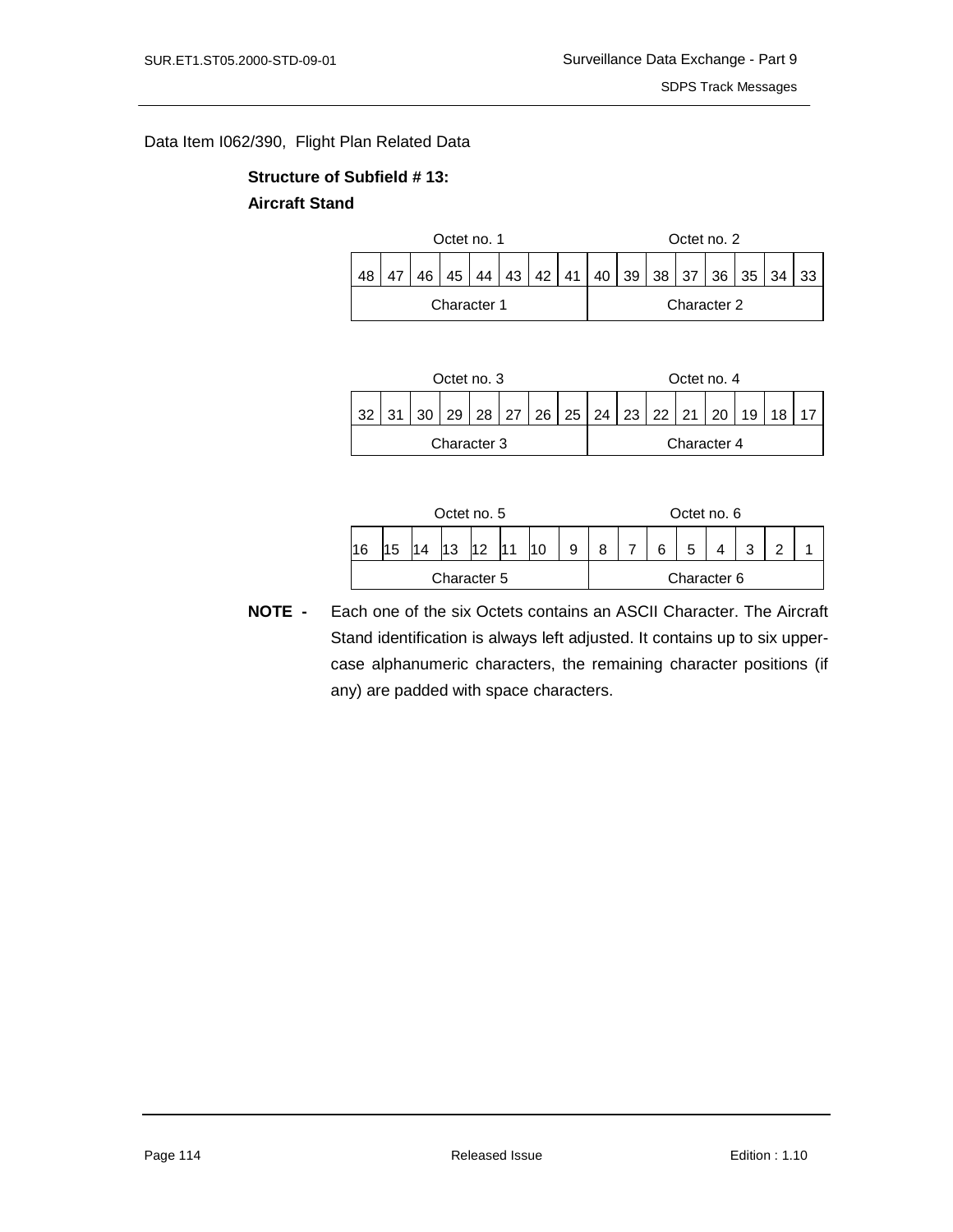# **Structure of Subfield # 14: Stand Status**

|            |   |            | Octet no. 1 |       |     |                |                    |                  |
|------------|---|------------|-------------|-------|-----|----------------|--------------------|------------------|
| 8          | 7 | 6          | 5           | 4     | 3   | $\overline{2}$ | 1                  |                  |
| <b>EMP</b> |   | <b>AVL</b> |             | 0     | 0   | 0              | 0                  |                  |
| bits-8/7   |   |            |             |       |     |                | $(EMP) = 00$ Empty |                  |
|            |   |            |             |       |     |                |                    | $= 01$ Occupied  |
|            |   |            |             |       |     |                |                    | $= 10$ Unknown   |
|            |   |            |             |       |     |                | $= 11$ Invalid     |                  |
| bits-6/5   |   |            |             | (AVL) |     |                |                    | $= 00$ Available |
|            |   |            |             |       | $=$ |                |                    | 01 Not available |
|            |   |            |             |       | $=$ |                |                    | 10 Unknown       |
|            |   |            |             |       |     |                | = 11 Invalid       |                  |
|            |   |            |             |       |     |                |                    |                  |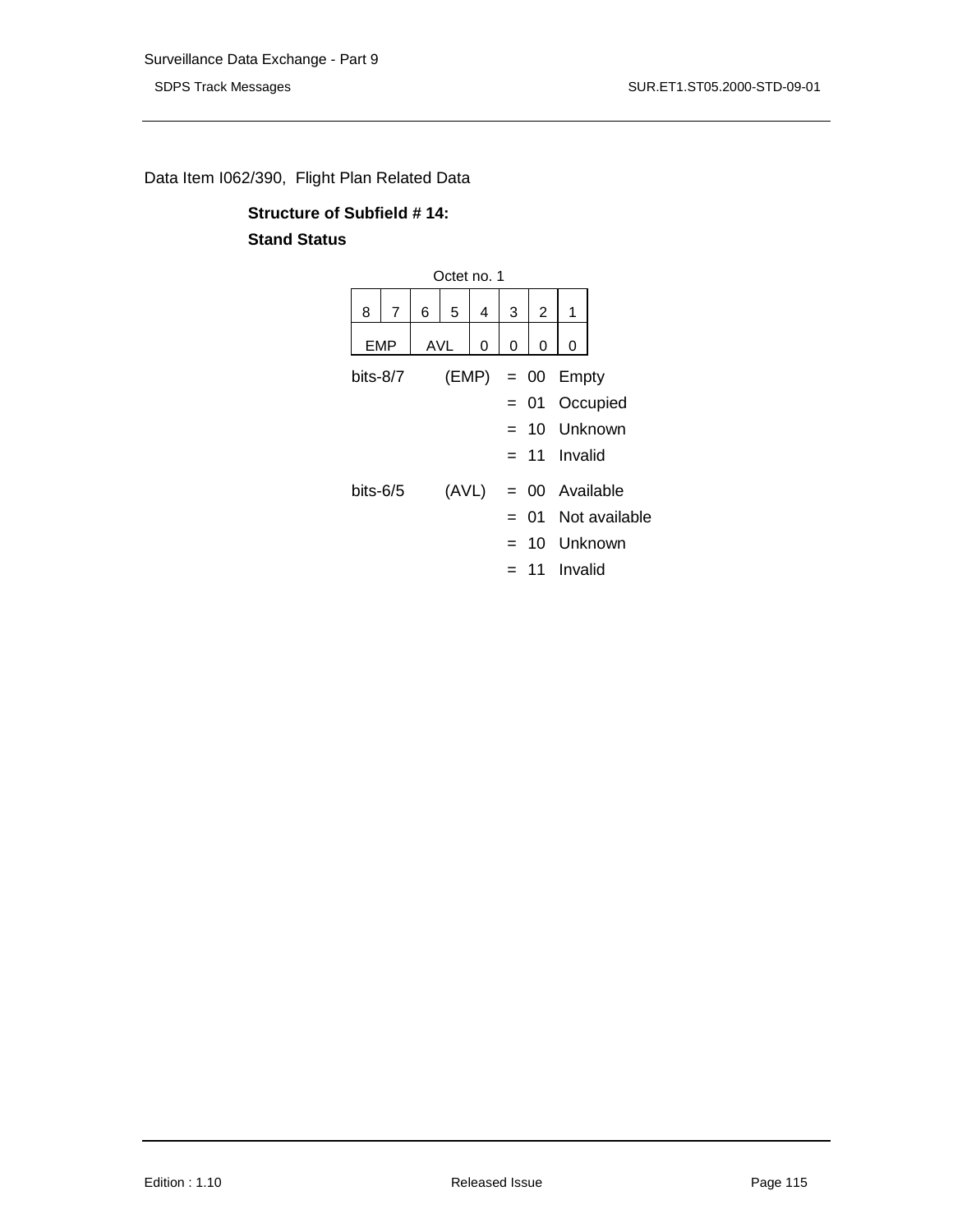### **Structure of Subfield # 15:**

#### **Standard Instrument Departure**





|                                                          |  |  | Octet no. 4 |  |  |  |  |  | Octet no. 5 |    |  |
|----------------------------------------------------------|--|--|-------------|--|--|--|--|--|-------------|----|--|
| 29   28   27   26   25   24   23   22   21   20  <br>-32 |  |  |             |  |  |  |  |  |             | 19 |  |
| Character 4                                              |  |  |             |  |  |  |  |  | Character 5 |    |  |

|             | Octet no. 6<br>11.2<br>13 |  |  |  |  |  |  |  |   | Octet no. 7 |            |  |
|-------------|---------------------------|--|--|--|--|--|--|--|---|-------------|------------|--|
| 16          | 9                         |  |  |  |  |  |  |  | г |             | $\sqrt{2}$ |  |
| Character 6 |                           |  |  |  |  |  |  |  |   | Character 7 |            |  |

**NOTE -** Each one of the seven Octets contains an ASCII Character. The SID is always left adjusted. It contains up to seven alphanumeric characters, the remaining character positions (if any) are padded with space characters.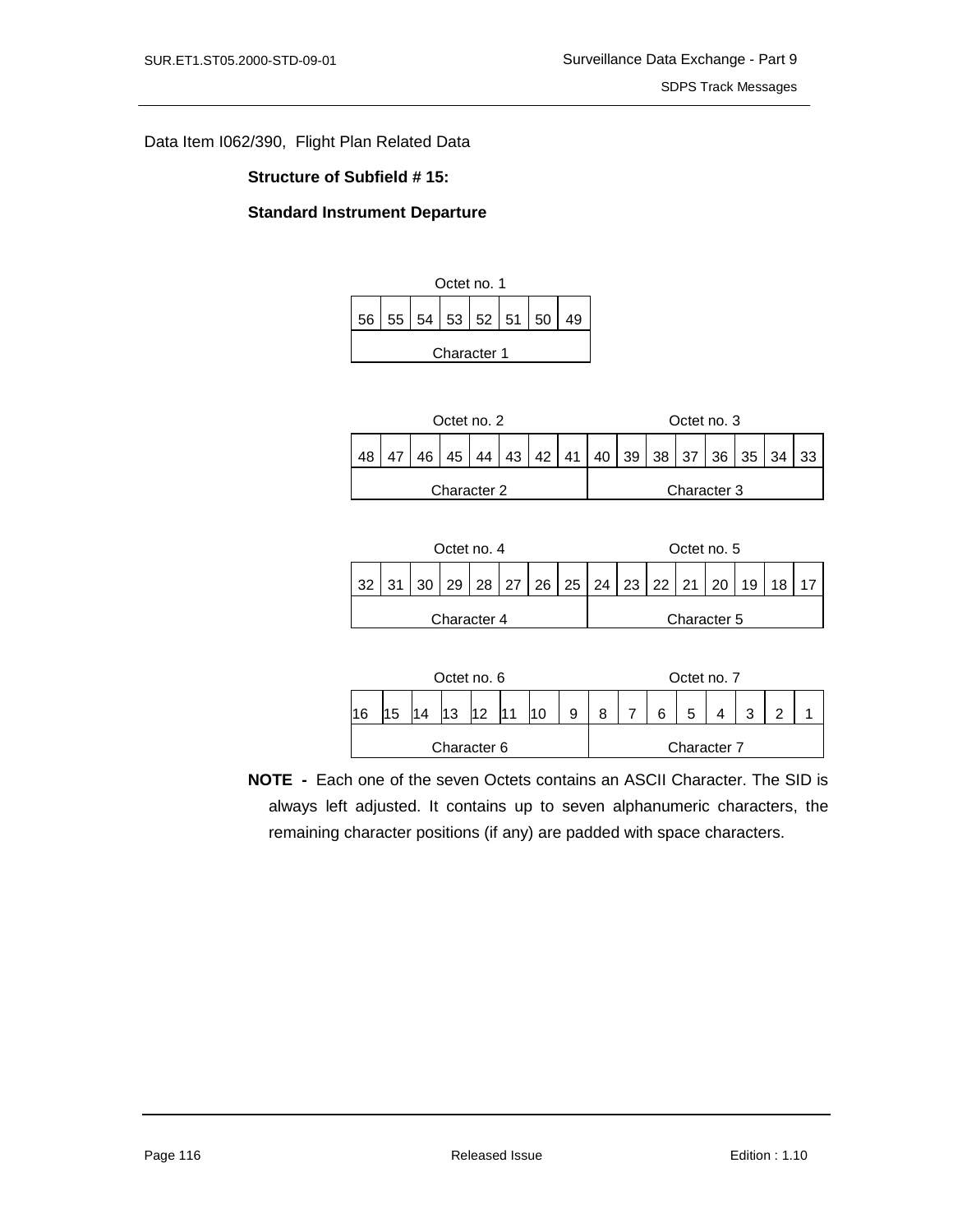#### **Structure of Subfield # 16:**

#### **Standard Instrument Arrival**







|    |               |  |  | Octet no. 6 |  |  |  |  |  | Octet no. 7 |            |  |
|----|---------------|--|--|-------------|--|--|--|--|--|-------------|------------|--|
| 16 | 9<br>12<br>1つ |  |  |             |  |  |  |  |  |             | $\sqrt{2}$ |  |
|    | Character 6   |  |  |             |  |  |  |  |  | Character 7 |            |  |

**NOTE -** Each one of the seven Octets contains an ASCII Character. The STAR is always left adjusted. It contains up to seven alphanumeric characters, the remaining character positions (if any) are padded with space characters.

#### **Encoding Rule :**

This Item is optional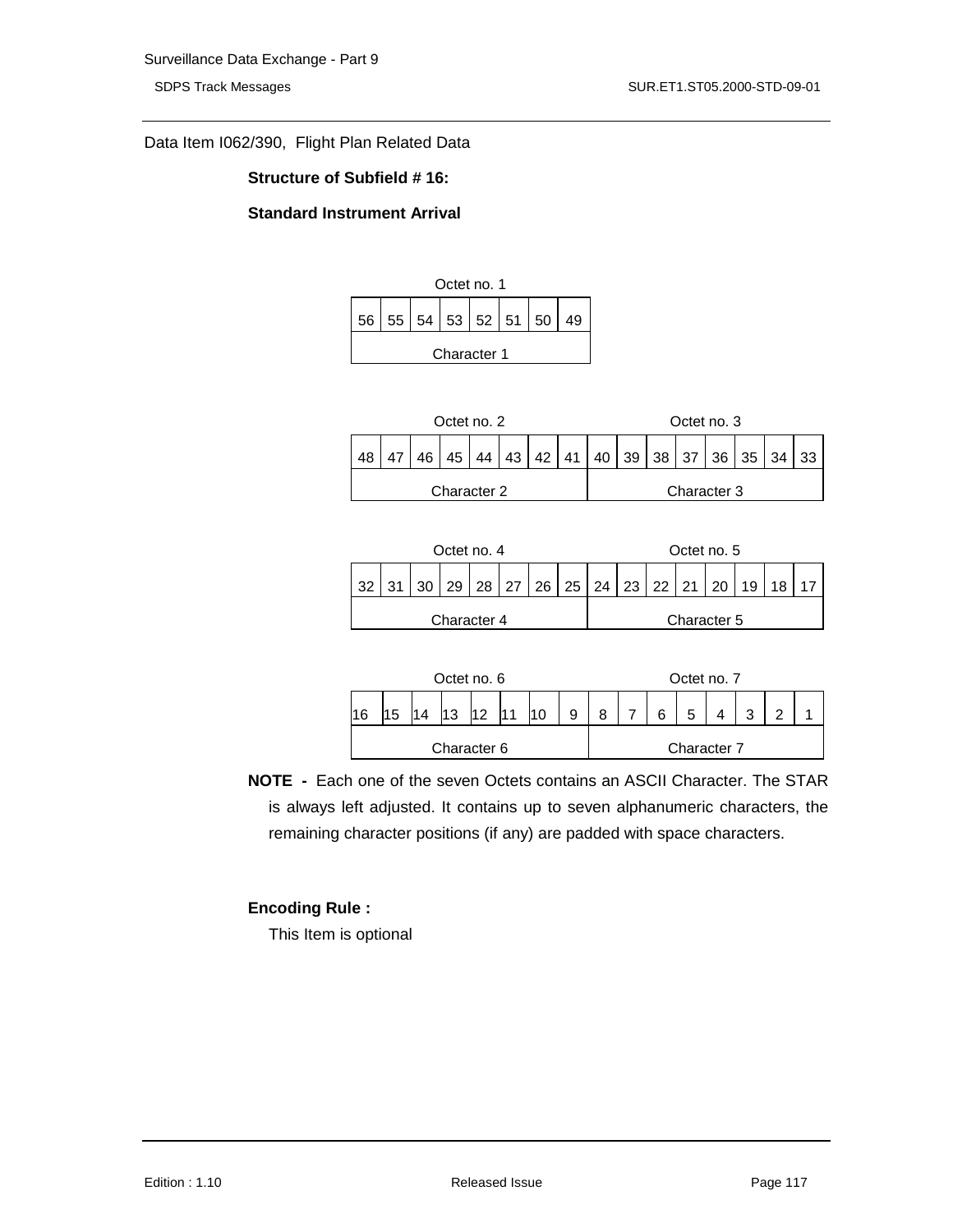#### **Structure of Subfield # 17:**

# **Pre-Emergency Mode 3/A**

|                                         |            |   | Octet no. 1 |      |    |    |                                     |                                |                |                |           | Octet no. 2 |                |                |                |
|-----------------------------------------|------------|---|-------------|------|----|----|-------------------------------------|--------------------------------|----------------|----------------|-----------|-------------|----------------|----------------|----------------|
| 12<br>111<br>10<br>13<br>16<br>15<br>14 |            |   |             |      |    |    |                                     | 8                              | $\overline{7}$ | 6              | 5         | 4           | 3              | 2              | 1              |
| 0                                       | 0          | 0 | VA          | A4   | A2 | AA | <b>B4</b>                           | <b>B2</b>                      | <b>B1</b>      | C <sub>4</sub> | $C2$ $C1$ |             | D <sub>4</sub> | D <sub>2</sub> | D <sub>1</sub> |
|                                         |            |   |             |      |    |    |                                     |                                |                |                |           |             |                |                |                |
|                                         | bits-16/13 |   |             |      |    |    | Spare bits set to 0                 |                                |                |                |           |             |                |                |                |
| $bit-13$                                |            |   |             | (VA) |    |    | Validity                            |                                |                |                |           |             |                |                |                |
|                                         |            |   |             |      |    |    | $= 0$ No valid Mode $3/A$ available |                                |                |                |           |             |                |                |                |
|                                         |            |   |             |      |    |    |                                     | $= 1$ Valid Mode 3/A available |                |                |           |             |                |                |                |
|                                         | bits-12/1  |   |             |      |    |    | Mode-3/A reply in octal             |                                |                |                |           |             |                |                |                |
|                                         |            |   |             |      |    |    |                                     | representation                 |                |                |           |             |                |                |                |

# **NOTES**

- 1. This subfield is used only when the aircraft is transmitting an emergency Mode 3/A code
- 2. If  $VA = 0$ , the content of bits 12/1 is meaningless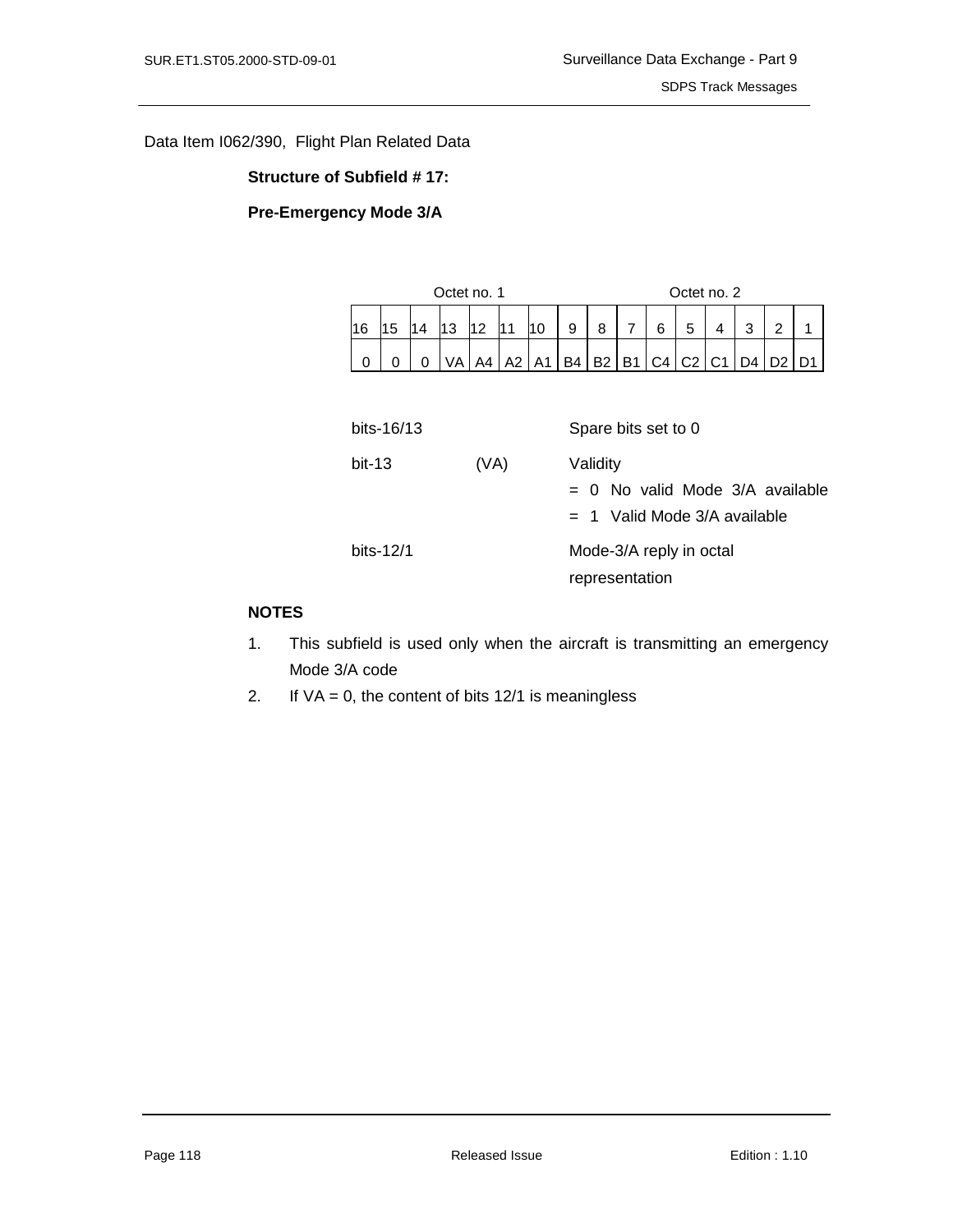#### **Structure of Subfield # 18:**

### **Pre-Emergency Callsign**









#### **NOTES**

- 1. Each one of the seven Octets contains an ASCII Character. The Callsign is always left adjusted. It contains up to seven upper-case alphanumeric characters, the remaining character positions (if any) are padded with space characters
- 2. This subfield is used only when en emergency Mode 3/A is associated with the track (I062/390 Subfield #17)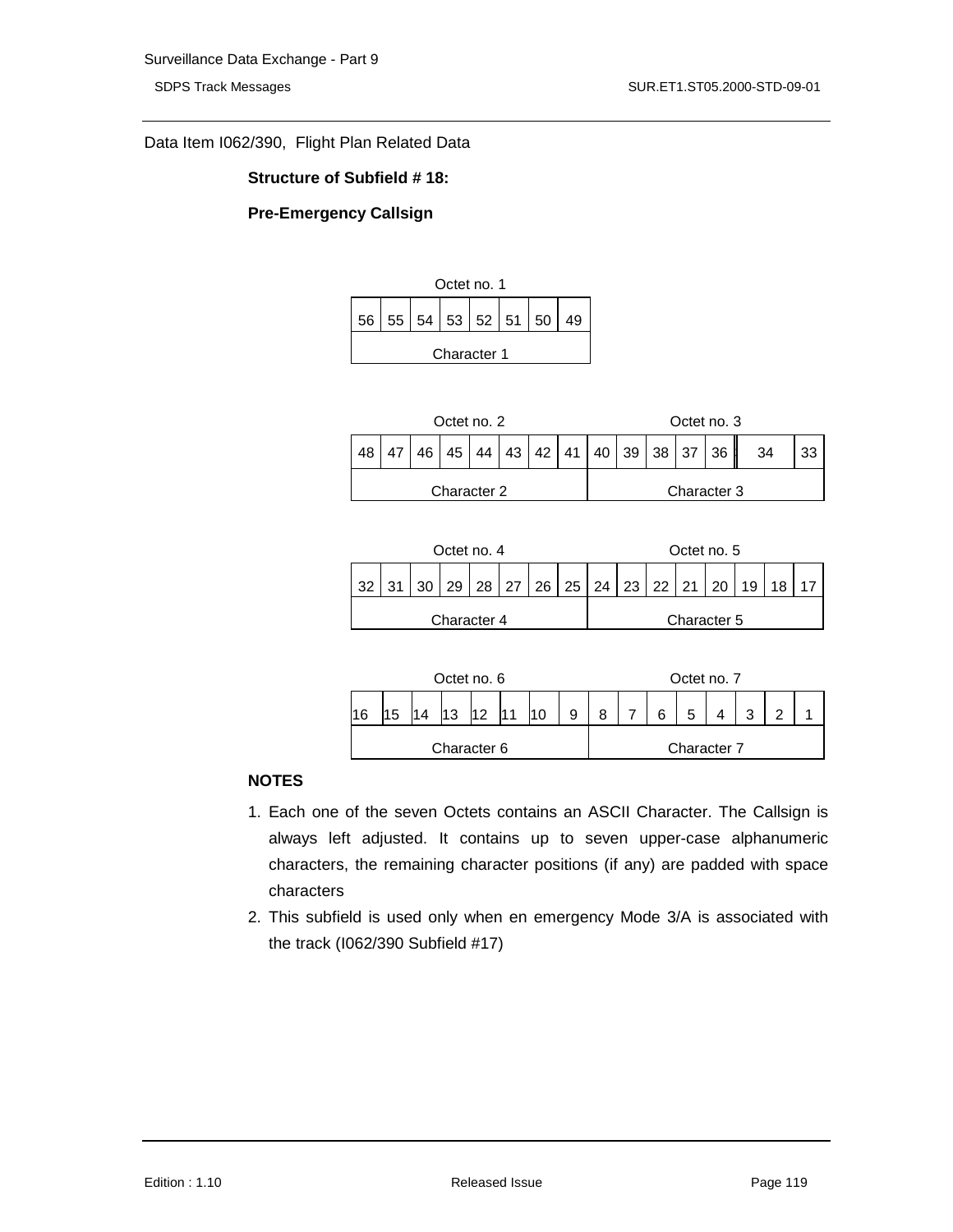**Definition :** Overview of all important accuracies

Format : Compound Data Item, comprising a primary subfield of up to two octets, followed by the indicated subfields.

**Structure of** 

#### **Primary Subfield:**

|                              | Octet no. 1    |  |  |  |  |    |  |  |  |  |  |  |  |
|------------------------------|----------------|--|--|--|--|----|--|--|--|--|--|--|--|
| 16                           | 15 14 13 12 11 |  |  |  |  | 10 |  |  |  |  |  |  |  |
| APCCOVAPWAGAABAATV   AA   FX |                |  |  |  |  |    |  |  |  |  |  |  |  |

|   |   | Octet no. 2 |  |  |
|---|---|-------------|--|--|
| 8 | ี | 5           |  |  |
|   |   |             |  |  |

ARC | 0 | 0 | 0 | 0 | 0 | 0 | FX

| bit 16        | (APC) | Subfield #1: Estimated Accuracy Of Track Position (Cartesian)<br>$= 0$ Absence of subfield #1<br>$=$ 1 Presence of subfield #1                      |
|---------------|-------|-----------------------------------------------------------------------------------------------------------------------------------------------------|
| <b>bit 15</b> | (COV) | Subfield #2: XY Covariance<br>$= 0$ Absence of subfield #2<br>1 Presence of subfield #2                                                             |
| bit 14        | (APW) | Subfield #3: Estimated Accuracy Of Track Position (WGS-84)<br>$= 0$ Absence of subfield #3<br>$=$ 1 Presence of subfield #3                         |
| bit 13        | (AGA) | Subfield #4: Estimated Accuracy Of Calculated Track Geometric<br>Altitude<br>$= 0$ Absence of subfield #4<br>1 Presence of subfield #4              |
| bit 12        | (ABA) | Subfield #5: Estimated Accuracy Of Calculated Track Barometric<br>Altitude<br>0 Absence of subfield $#5$<br>$=$<br>1 Presence of subfield #5<br>$=$ |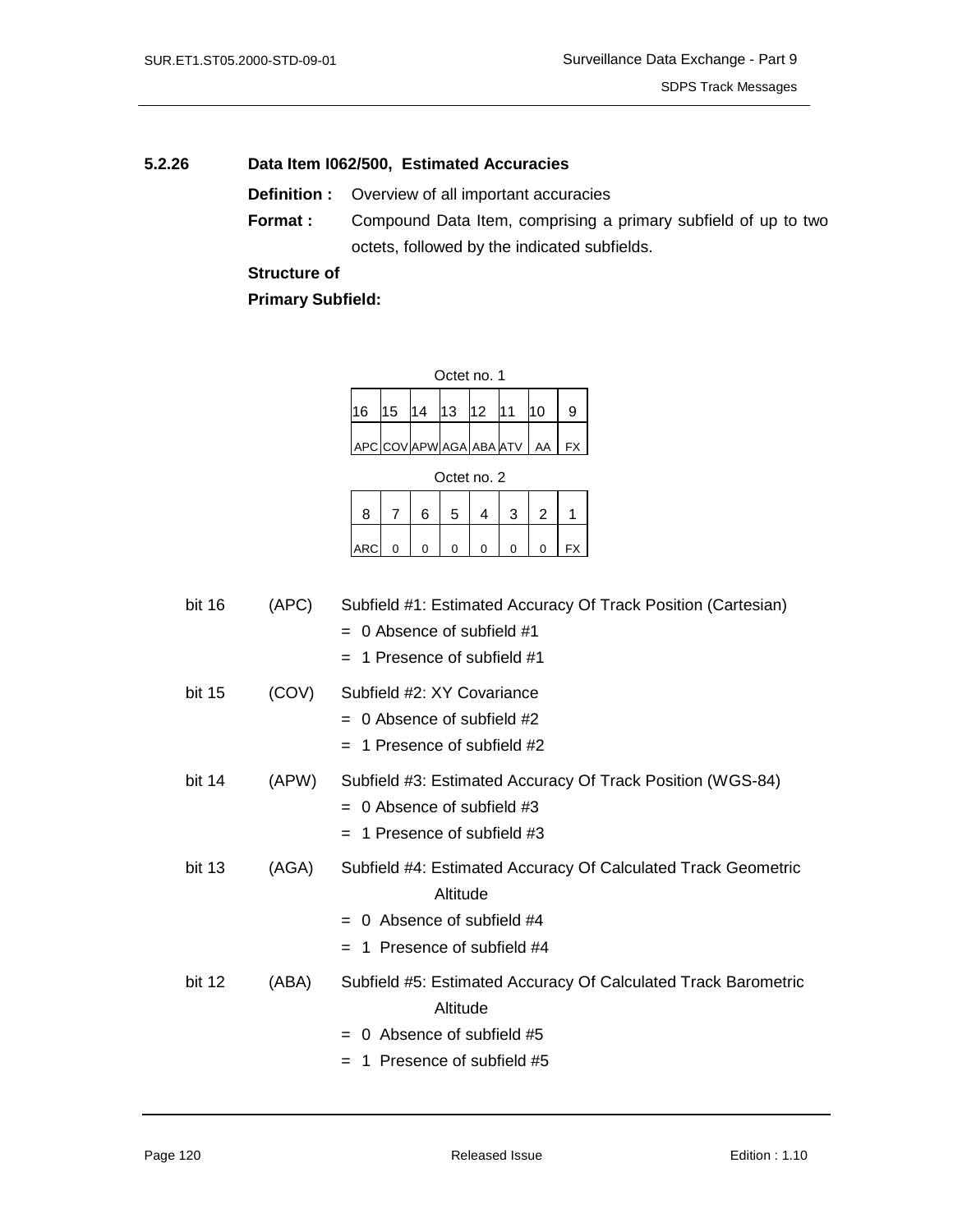Surveillance Data Exchange - Part 9

| bit 11     | (ATV) | Subfield #6: Estimated Accuracy Of Track Velocity (Cartesian)<br>$= 0$ Absence of subfield #6<br>1 Presence of subfield #6<br>$=$ |
|------------|-------|-----------------------------------------------------------------------------------------------------------------------------------|
| bit 10     | (AA)  | Subfield #7: Estimated Accuracy Of Acceleration (Cartesian)<br>$= 0$ Absence of subfield #7<br>$= 1$ Presence of subfield #7      |
| bit 9      | (FX)  | $= 0$ no extension<br>1 extension<br>$=$                                                                                          |
| bits 8     | (ARC) | Subfield #8: Estimated Accuracy Of Rate Of Climb/Descent<br>0 Absence of subfield #8<br>1 Presence of subfield #8<br>$=$          |
| bits $7/2$ |       | Spare bits set to 0                                                                                                               |
| bit 1      | (FX)  | $= 0$ no extension<br>1 extension<br>=                                                                                            |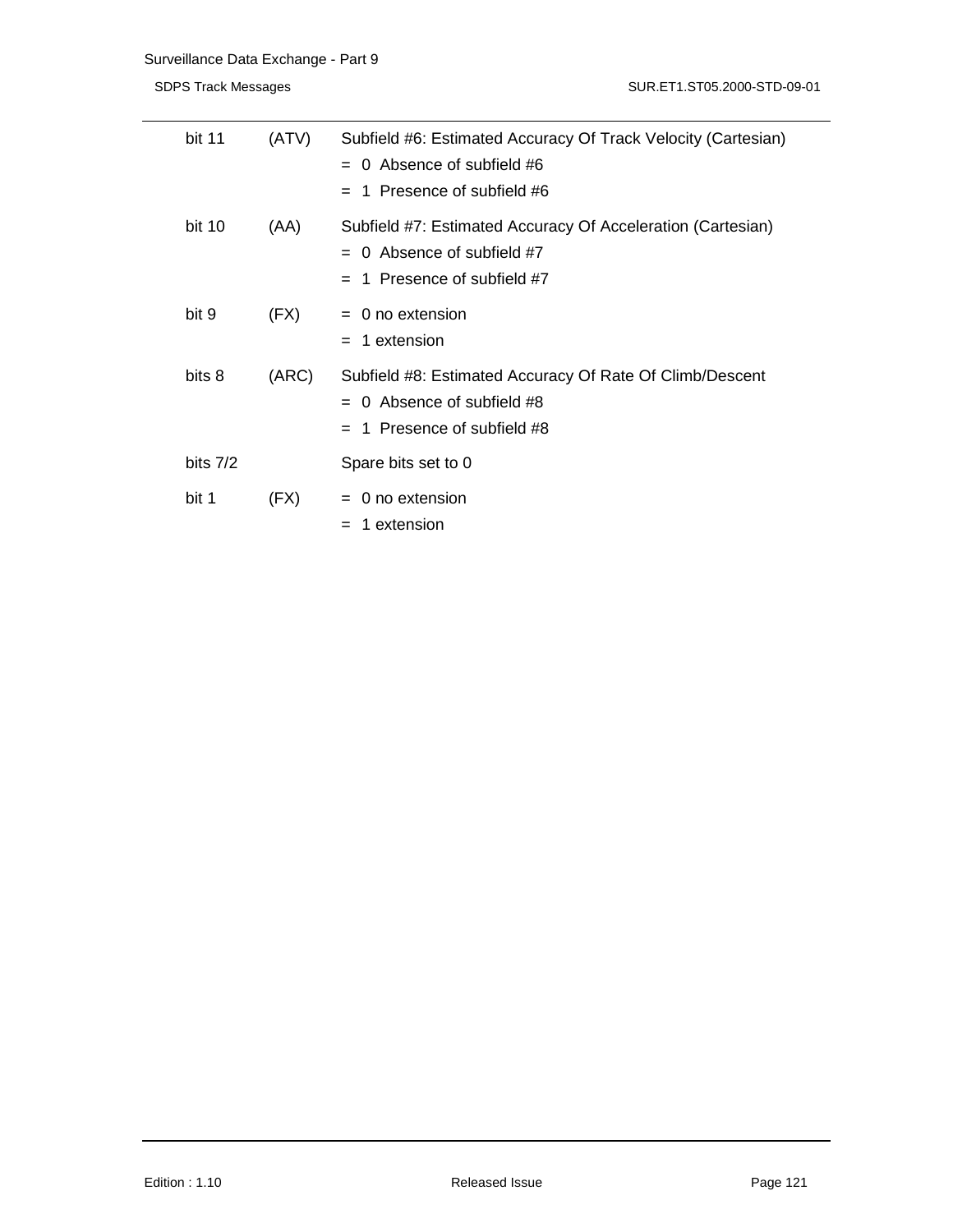#### **Structure of Subfield # 1:**

#### **Estimated Accuracy Of Track Position (Cartesian)**





| bits 32/1             | (APC) | Estimated<br>accuracy                |
|-----------------------|-------|--------------------------------------|
|                       |       | (i.e. standard deviation) of the     |
|                       |       | calculated position of a target      |
|                       |       | expressed in Cartesian co-ordinates. |
| bits 17 and 1 $(LSB)$ |       | $= 0.5m$                             |

**NOTE -** Maximum value means maximum value or above.

#### **Structure of Subfield # 2:**

### **XY covariance component**



### **Notes:**

- **1.** XY covariance component = sign  $\{Cov(X,Y)\}$  \* sqrt  $\{abs [Cov (X,Y)]\}$
- **2.** The maximum value for the (unsigned) XY covariance component is 16.383 km.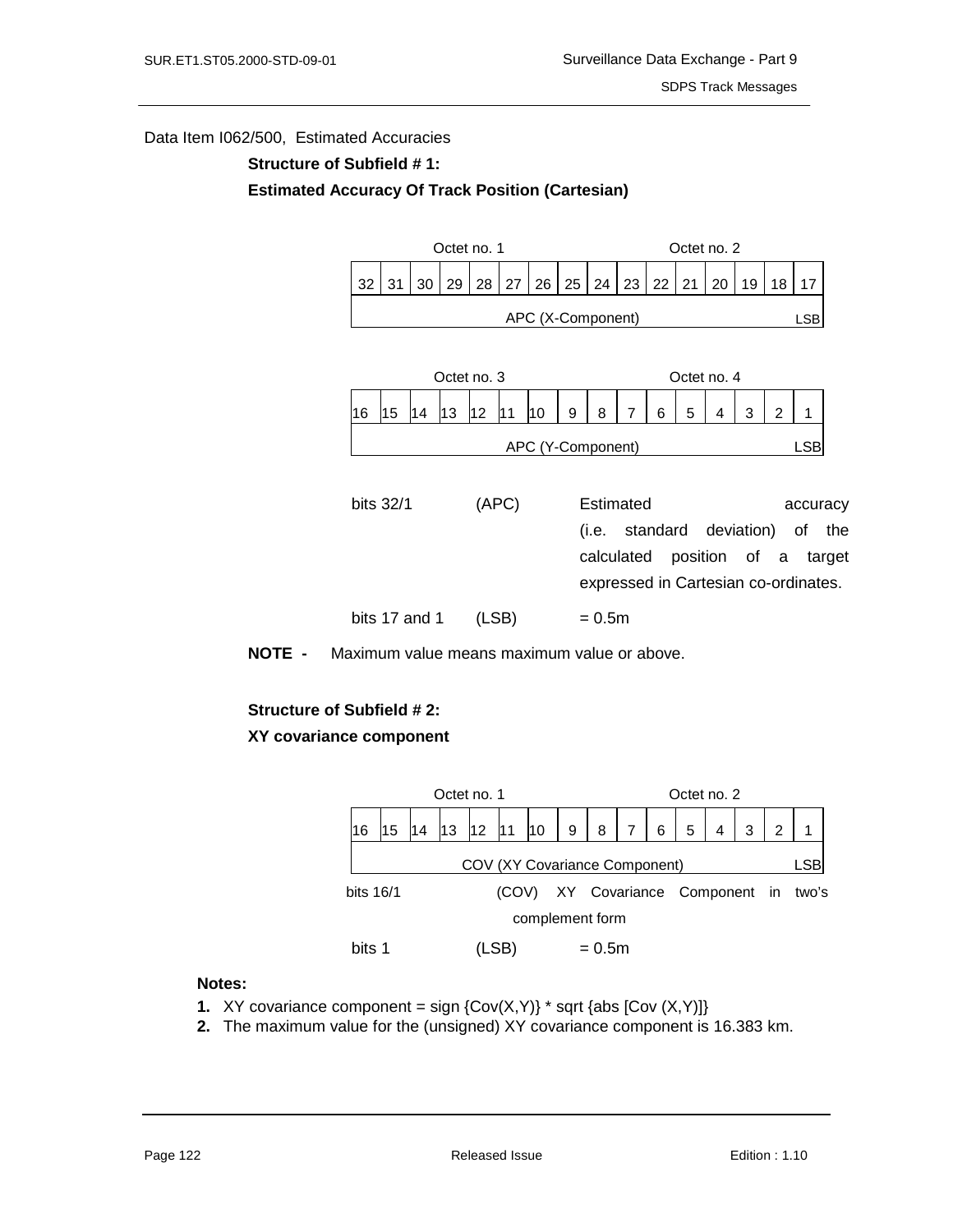#### **Structure of Subfield #3:**

#### **Estimated Accuracy Of Track Position (WGS-84)**





**NOTE -** Maximum value means maximum value or above.

# **Structure of Subfield #4:**

#### **Estimated Accuracy Of Calculated Track Geometric Altitude**



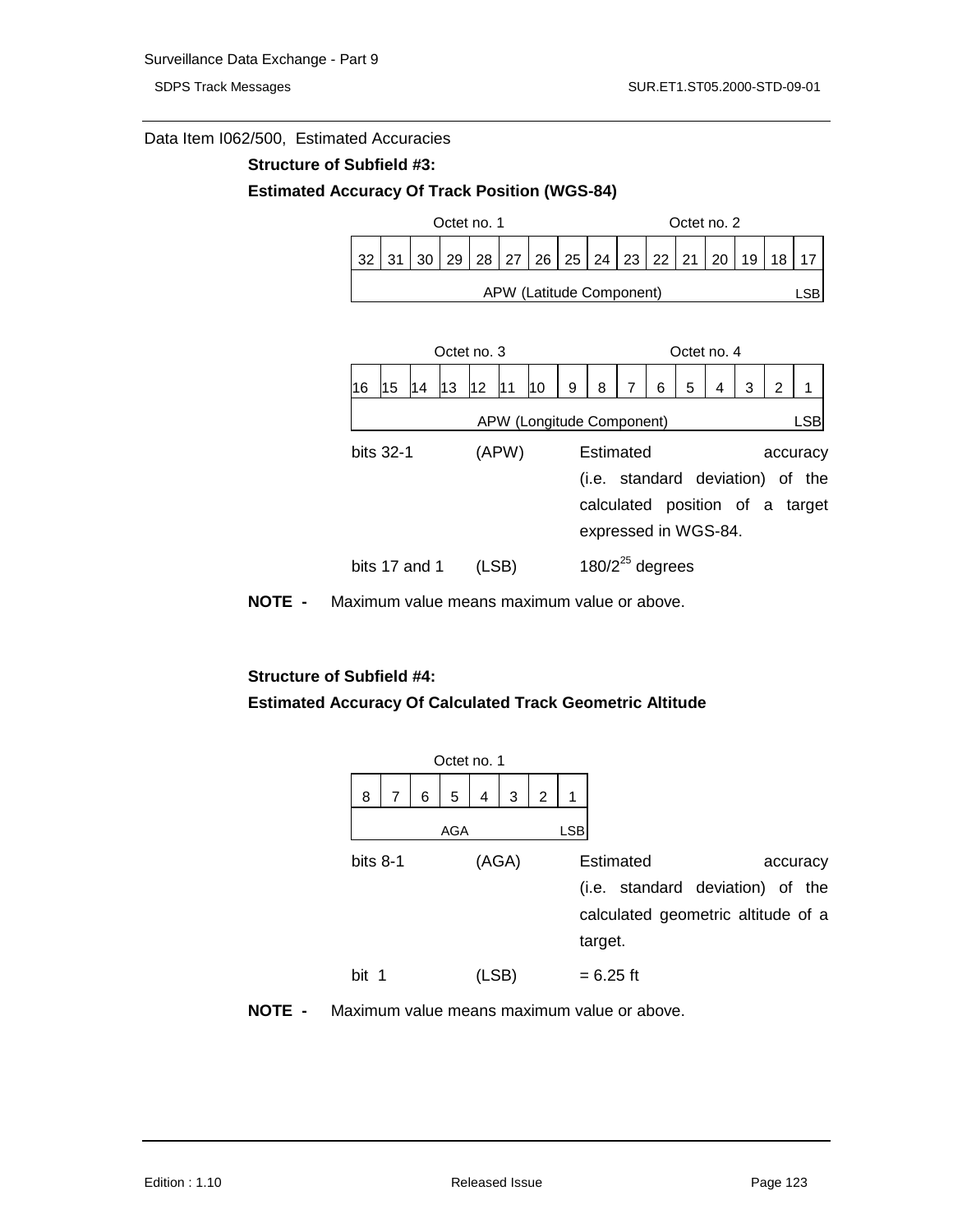#### **Structure of Subfield #5:**

#### **Estimated Accuracy Of Calculated Track Barometric Altitude**



**NOTE -** Maximum value means maximum value or above.

#### **Structure of Subfield #6:**

### **Estimated Accuracy Of Track Velocity (Cartesian)**





**NOTE -** Maximum value means maximum value or above.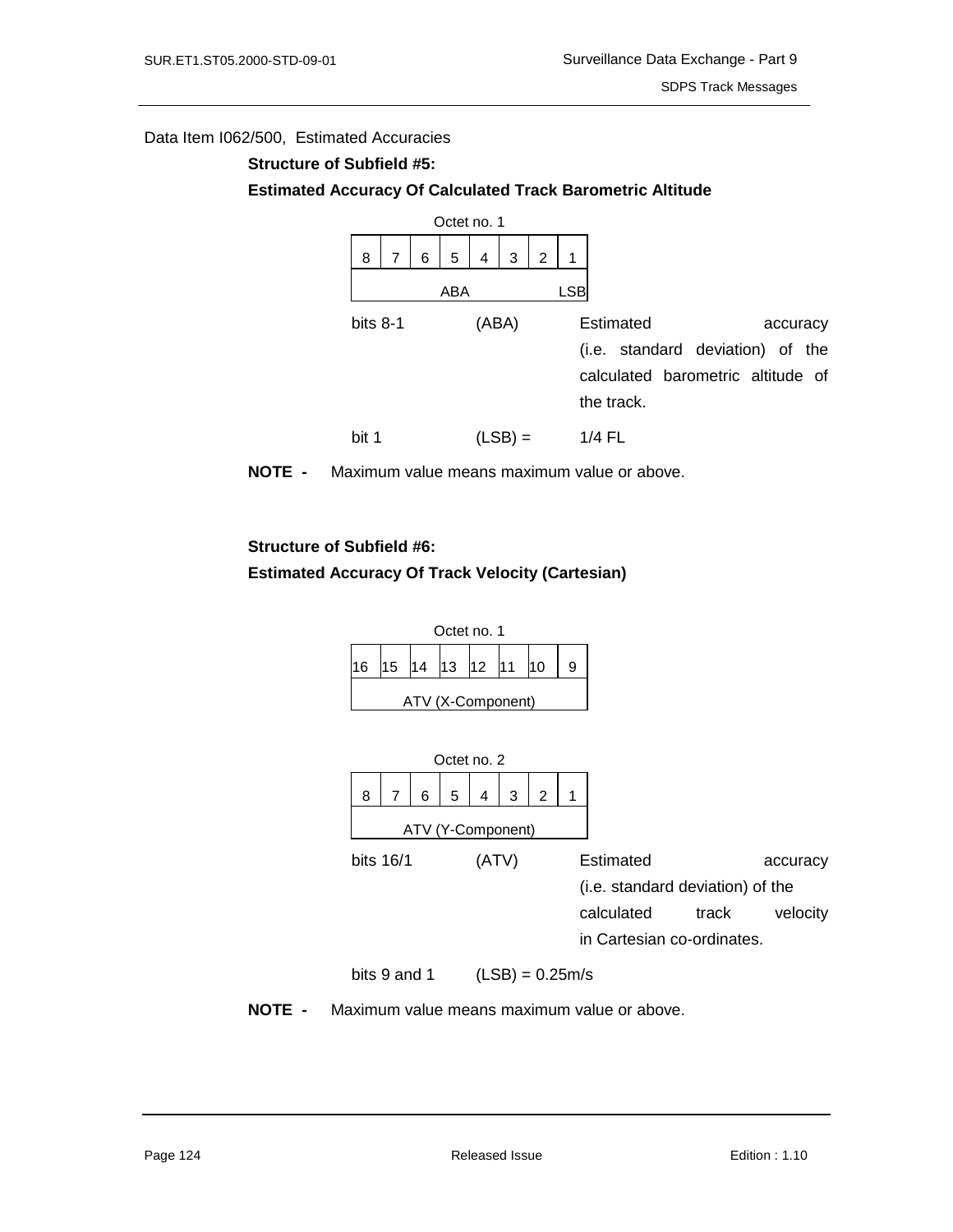### **Structure of Subfield #7:**

### **Estimated Accuracy Of Acceleration (Cartesian)**





 (i.e. standard deviation) of the calculated acceleration in Cartesian co-ordinates.

bits 9 and 1 (LSB) =  $0.25 \text{m/s}^2$ 

**NOTE -** Maximum value means maximum value or above.

### **Structure of Subfield #8:**

### **Estimated Accuracy Of Rate Of Climb/Descent**



**NOTE -** Maximum value means maximum value or above.

**Encoding Rule :** This Item is optional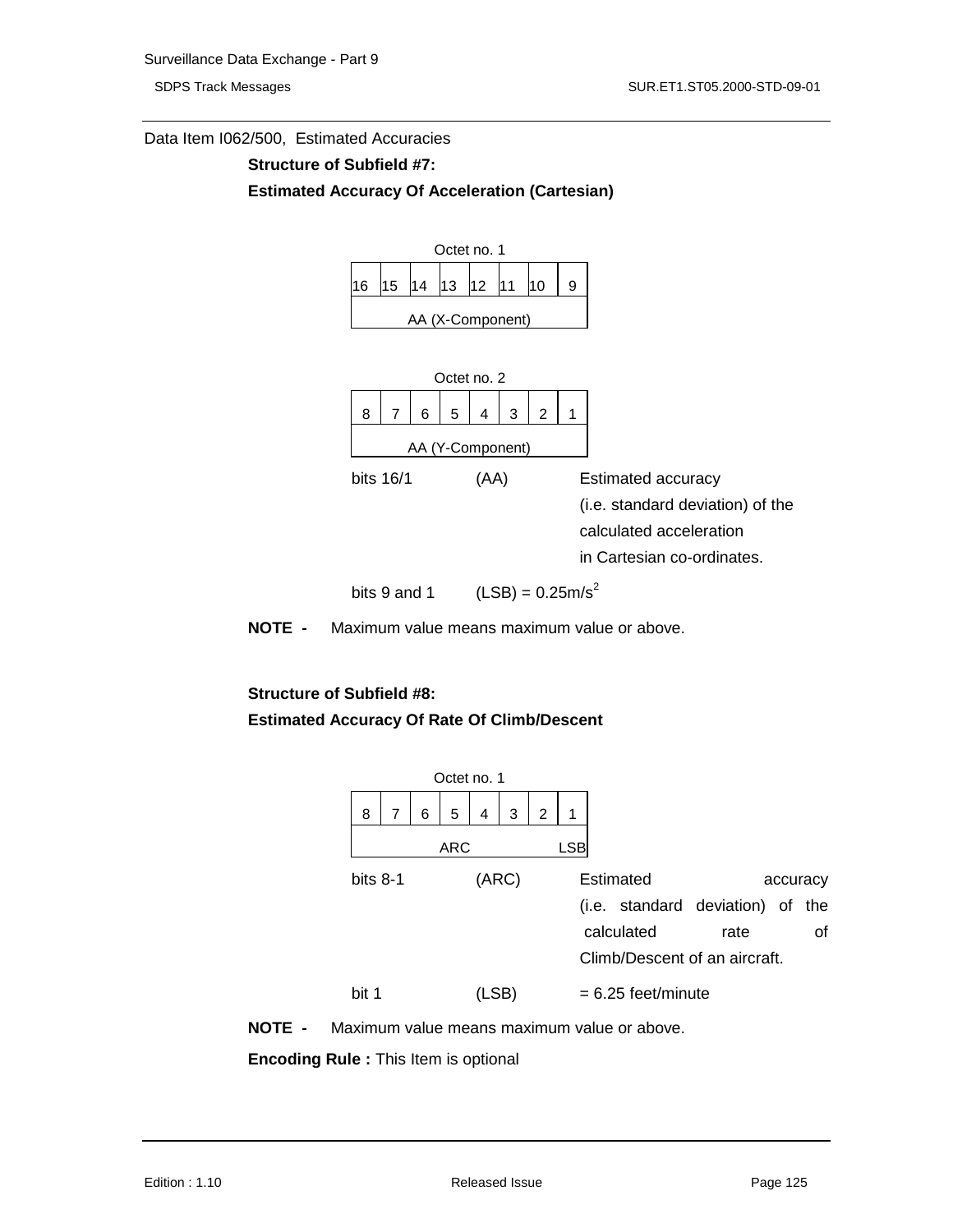### **5.2.27 Data Item I062/510, Composed Track Number**

**Definition :** Identification of a system track

**Structure:** Extendible data item, comprising a first part of three octets (Master Track Number), followed by three-octet extents (Slave Tracks Numbers).

# **Structure of First Part :**



| Octet no. 2                          |            |    |    |     |     |                            | Octet no. 3 |       |                        |     |   |    |                            |   |           |
|--------------------------------------|------------|----|----|-----|-----|----------------------------|-------------|-------|------------------------|-----|---|----|----------------------------|---|-----------|
| 16                                   | 15         | 14 | 13 | 12  | l11 | 10                         | 9           | 8     | 7                      | 6   | 5 | 4  | 3                          | 2 | 1         |
|                                      |            |    |    |     |     | <b>SYSTEM TRACK NUMBER</b> |             |       |                        |     |   |    |                            |   | <b>FX</b> |
|                                      | bits 24/17 |    |    |     |     |                            |             |       | (SYSTEM                |     |   |    |                            |   | UNIT      |
|                                      |            |    |    |     |     |                            |             |       | <b>IDENTIFICATION)</b> |     |   |    |                            |   |           |
| bits $16/2$<br>(SYSTEM TRACK NUMBER) |            |    |    |     |     |                            |             |       |                        |     |   |    |                            |   |           |
| bit 1                                |            |    |    | (FX |     |                            |             | $= 0$ |                        | end |   | οf | data                       |   | item      |
|                                      |            |    |    |     |     |                            |             | -1    |                        |     |   |    | extension into next extent |   |           |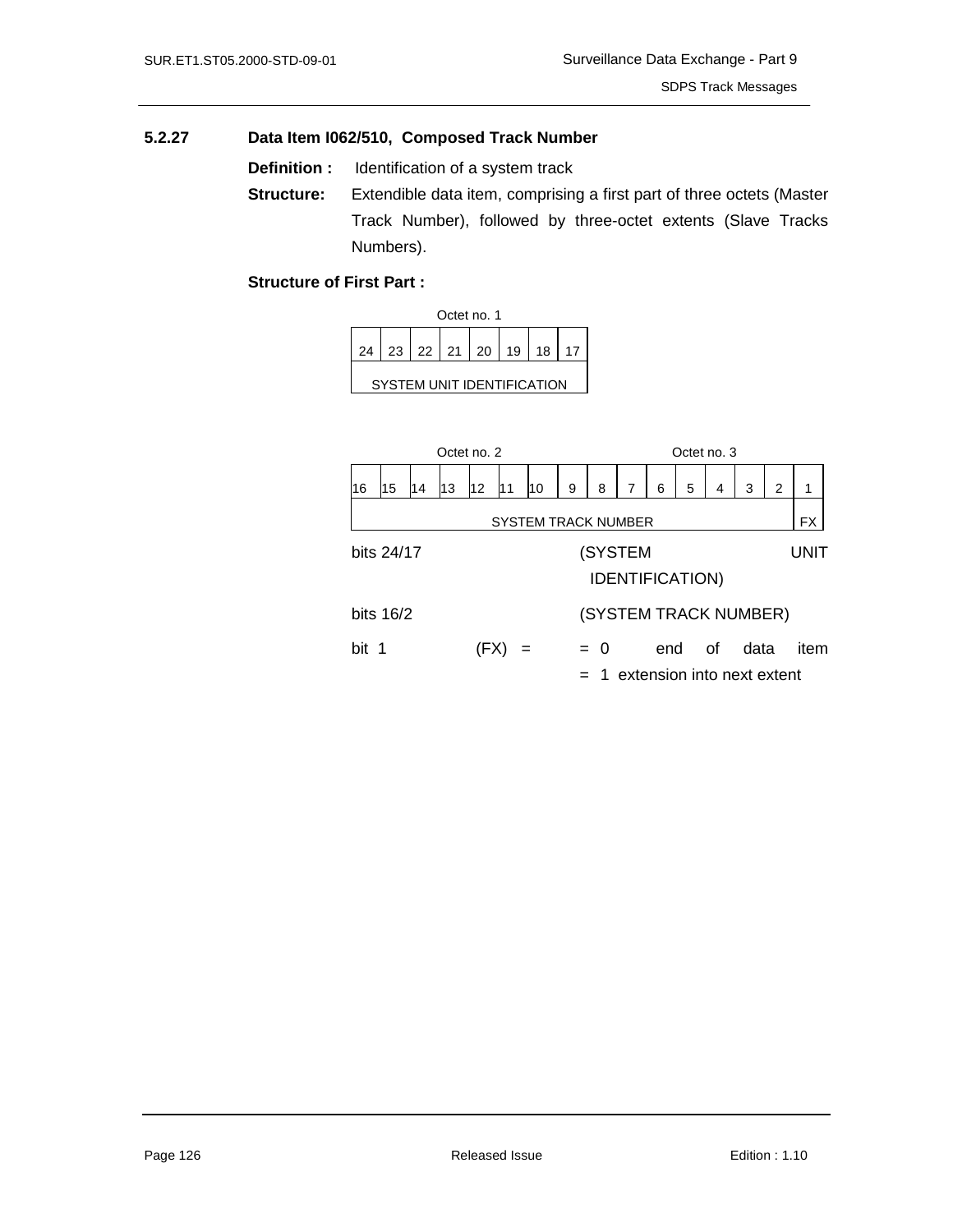### **Structure of next Extents :**





**NOTE -** The composed track number is used by co-operating units to uniquely identify a track. It consists of the unit identifier and system track number for each unit involved in the co-operation. The first unit identification identifies the unit that is responsible for the track amalgamation.

#### **Encoding Rule :**

This Item is optional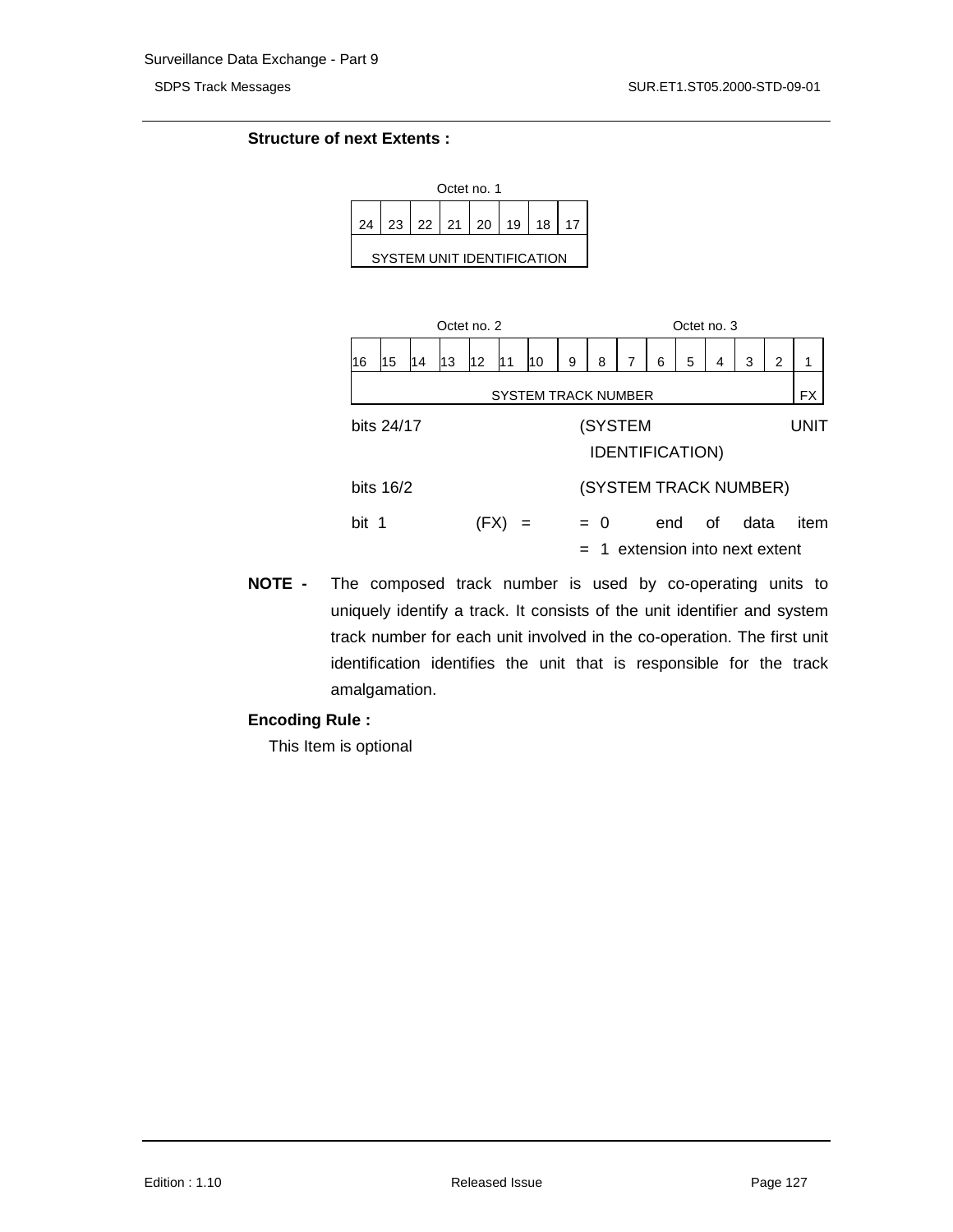# **5.3 User Application Profile for Category 062**

The following User Application Profile shall be used for the transmission of System Track Data.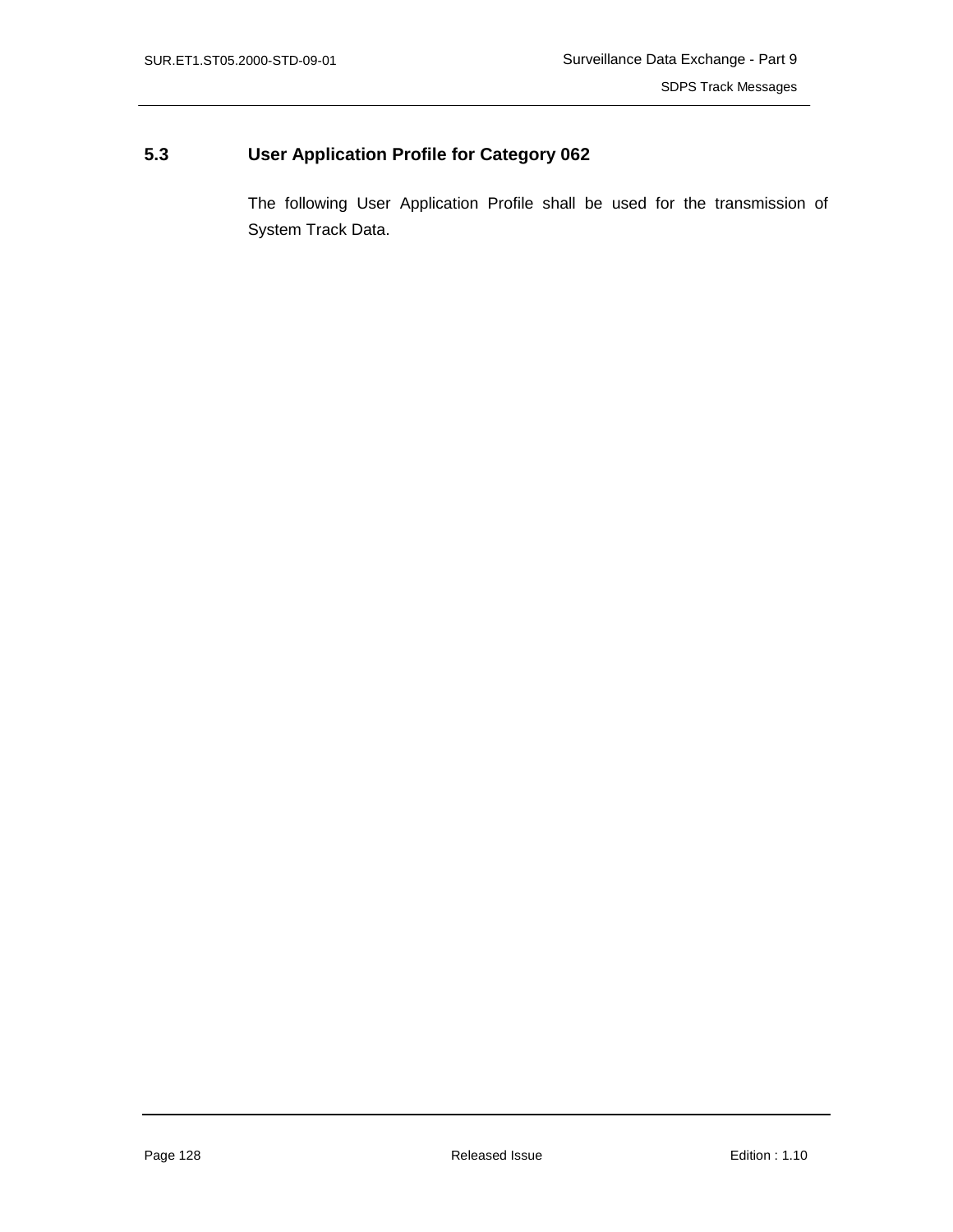| <b>FRN</b>     | Data Item | <b>Information</b>                           | Length         |
|----------------|-----------|----------------------------------------------|----------------|
| 1              | 1062/010  | Data Source Identifier                       | 2              |
| $\mathbf{2}$   |           | Spare                                        |                |
| 3              | 1062/015  | Service Identification                       | 1              |
| 4              | 1062/070  | <b>Time Of Track Information</b>             | 3              |
| 5              | 1062/105  | Calculated Track Position (WGS-84)           | 8              |
| 6              | 1062/100  | <b>Calculated Track Position (Cartesian)</b> | 6              |
| $\overline{7}$ | 1062/185  | Calculated Track Velocity (Cartesian)        | 4              |
| FX             |           | Field extension indicator                    |                |
| 8              | 1062/210  | Calculated Acceleration (Cartesian)          | $\overline{2}$ |
| 9              | 1062/060  | Track Mode 3/A Code                          | $\mathbf{2}$   |
| 10             | 1062/245  | <b>Target Identification</b>                 | $\overline{7}$ |
| 11             | 1062/380  | <b>Aircraft Derived Data</b>                 | $1+$           |
| 12             | 1062/040  | <b>Track Number</b>                          | $\mathbf{2}$   |
| 13             | 1062/080  | <b>Track Status</b>                          | $1+$           |
| 14             | 1062/290  | <b>System Track Update Ages</b>              | $1+$           |
| FX             |           | Field extension indicator                    |                |
| 15             | 1062/200  | Mode of Movement                             | 1              |
| 16             | 1062/295  | <b>Track Data Ages</b>                       | $1+$           |
| 17             | 1062/136  | <b>Measured Flight Level</b>                 | $\mathbf{2}$   |
| 18             | 1062/130  | <b>Calculated Track Geometric Altitude</b>   | $\overline{2}$ |
| 19             | 1062/135  | <b>Calculated Track Barometric Altitude</b>  | $\mathbf{2}$   |
| 20             | 1062/220  | <b>Calculated Rate Of Climb/Descent</b>      | $\mathbf{2}$   |
| 21             | 1062/390  | <b>Flight Plan Related Data</b>              | $1+$           |
| <b>FX</b>      |           | Field extension indicator                    |                |
| 22             | 1062/270  | <b>Target Size &amp; Orientation</b>         | $1+$           |
| 23             | 1062/300  | Vehicle Fleet Identification                 | 1              |
| 24             | 1062/110  | Mode 5 Data reports & Extended Mode 1 Code   | $1+$           |
| 25             | 1062/120  | <b>Track Mode 2 Code</b>                     | $\mathbf{2}$   |
| 26             | 1062/510  | <b>Composed Track Number</b>                 | $3+$           |
| 27             | 1062/500  | <b>Estimated Accuracies</b>                  | $1+$           |
| 28             | 1062/340  | <b>Measured Information</b>                  | $1+$           |
| FX             |           | Field extension indicator                    |                |
| 29             |           | Spare                                        |                |
| 30             |           | Spare                                        |                |

|  |  | <b>Table 3 - Track Information UAP</b> |  |
|--|--|----------------------------------------|--|
|--|--|----------------------------------------|--|